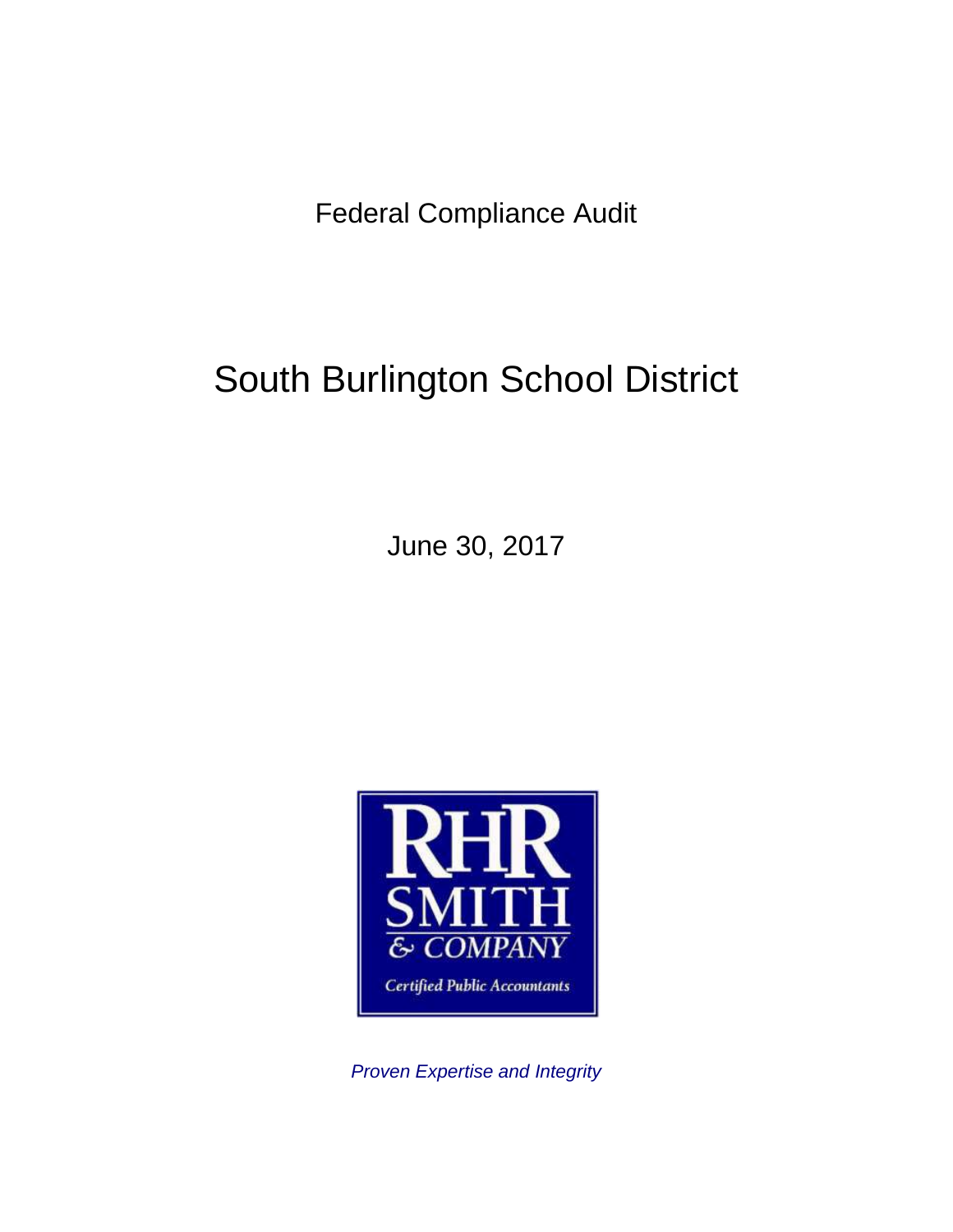# **CONTENTS**

# JUNE 30, 2017

|                                                                                                                                                                           | <b>PAGE</b> |
|---------------------------------------------------------------------------------------------------------------------------------------------------------------------------|-------------|
| <b>INDEPENDENT AUDITORS' REPORT</b>                                                                                                                                       | $1 - 3$     |
| <b>MANAGEMENT'S DISCUSSION AND ANALYSIS</b>                                                                                                                               | $4 - 13$    |
| <b>BASIC FINANCIAL STATEMENTS</b>                                                                                                                                         |             |
| <b>GOVERNMENT-WIDE FINANCIAL STATEMENTS</b>                                                                                                                               |             |
| STATEMENT A - STATEMENT OF NET POSITION                                                                                                                                   | 14          |
| STATEMENT B - STATEMENT OF ACTIVITIES                                                                                                                                     | $15 - 16$   |
| <b>FUND FINANCIAL STATEMENTS</b>                                                                                                                                          |             |
| STATEMENT C - BALANCE SHEET - GOVERNMENTAL FUNDS                                                                                                                          | 17          |
| STATEMENT D - RECONCILIATION OF THE GOVERNMENTAL FUNDS<br>BALANCE SHEET TO THE STATEMENT OF NET POSITION                                                                  | 18          |
| STATEMENT E - STATEMENT OF REVENUES, EXPENDITURES AND<br><b>CHANGES IN FUND BALANCES - GOVERNMENTAL</b><br><b>FUNDS</b>                                                   | 19          |
| STATEMENT F - RECONCILIATION OF THE STATEMENT OF REVENUES,<br>EXPENDITURES AND CHANGES IN FUND BALANCES OF<br>GOVERNMENTAL FUNDS TO THE STATEMENT OF<br><b>ACTIVITIES</b> | 20          |
| STATEMENT G - BALANCE SHEET - PROPRIETARY FUNDS                                                                                                                           | 21          |
| STATEMENT H - STATEMENT OF REVENUES, EXPENSES AND<br>CHANGES IN NET POSITION - PROPRIETARY FUNDS                                                                          | 22          |
| STATEMENT I - STATEMENT OF CASH FLOWS - PROPRIETARY FUNDS                                                                                                                 | 23          |
| STATEMENT J - STATEMENT OF FIDUCIARY NET POSITION - FIDUCIARY<br><b>FUNDS</b>                                                                                             | 24          |
| STATEMENT K - STATEMENT OF CHANGES IN FIDUCIARY NET POSITION -<br><b>FIDUCIARY FUNDS</b>                                                                                  | 25          |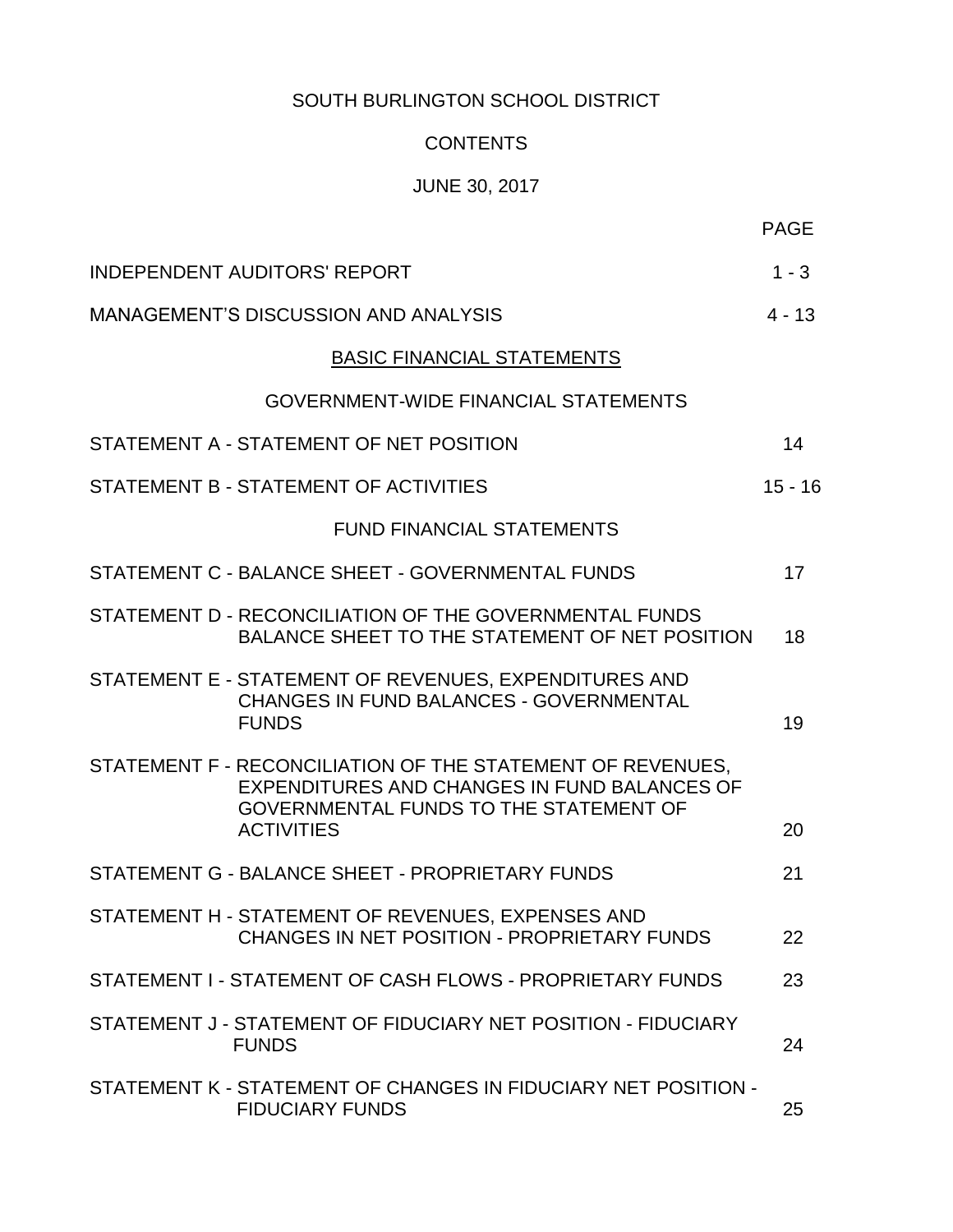| NOTES TO FINANCIAL STATEMENTS                                                                                                    | $26 - 64$ |
|----------------------------------------------------------------------------------------------------------------------------------|-----------|
| <b>REQUIRED SUPPLEMENTARY INFORMATION</b>                                                                                        |           |
| REQUIRED SUPPLEMENTARY INFORMATION DESCRIPTION                                                                                   | 65        |
| SCHEDULE 1 - BUDGETARY COMPARISON SCHEDULE - BUDGETARY<br><b>BASIS - BUDGET AND ACTUAL - GENERAL FUND</b>                        | 66        |
| SCHEDULE 2 - SCHEDULE OF PROPORTIONATE SHARE OF THE NET<br><b>PENSION LIABILITY</b>                                              | 67        |
| SCHEDULE 3 - SCHEDULE OF CONTRIBUTIONS                                                                                           | 68        |
| SCHEDULE 4 - SCHEDULE OF CHANGES IN NET PENSION LIABILITY AND<br><b>RELATED RATIOS - DISTRICT RETIREMENT INCOME PLAN</b>         | 69        |
| SCHEDULE 5 - SCHEDULE OF CONTRIBUTIONS - DISTRICT RETIREMENT<br><b>INCOME PLAN</b>                                               | 70        |
| SCHEDULE 6 - SCHEDULE OF INVESTMENT RETURNS - DISTRICT<br>RETIREMENT INCOME PLAN                                                 | 71        |
| NOTES TO REQUIRED SUPPLEMENTARY INFORMATION - VSTRS                                                                              | 72        |
| OTHER SUPPLEMENTARY INFORMATION                                                                                                  |           |
| OTHER SUPPLEMENTARY INFORMATION DESCRIPTION                                                                                      | 73        |
| SCHEDULE A - BUDGETARY COMPARISON SCHEDULE - BUDGETARY BASIS -<br><b>BUDGET AND ACTUAL - GENERAL FUND REVENUES</b>               | 74        |
| SCHEDULE B - SCHEDULE OF DEPARTMENTAL OPERATIONS - GENERAL<br><b>FUND</b>                                                        | $75 - 77$ |
| SCHEDULE C - COMBINING BALANCE SHEET - NONMAJOR<br><b>GOVERNMENTAL FUNDS</b>                                                     | 78        |
| SCHEDULE D - COMBINING SCHEDULE OF REVENUES, EXPENDITURES<br>AND CHANGES IN FUND BALANCES - NONMAJOR<br><b>OVERNMENTAL FUNDS</b> | 79        |
| SPECIAL REVENUE FUNDS DESCRIPTION                                                                                                | 80        |
| SCHEDULE E - COMBINING BALANCE SHEET - NONMAJOR SPECIAL<br><b>REVENUE FUNDS</b>                                                  | $81 - 85$ |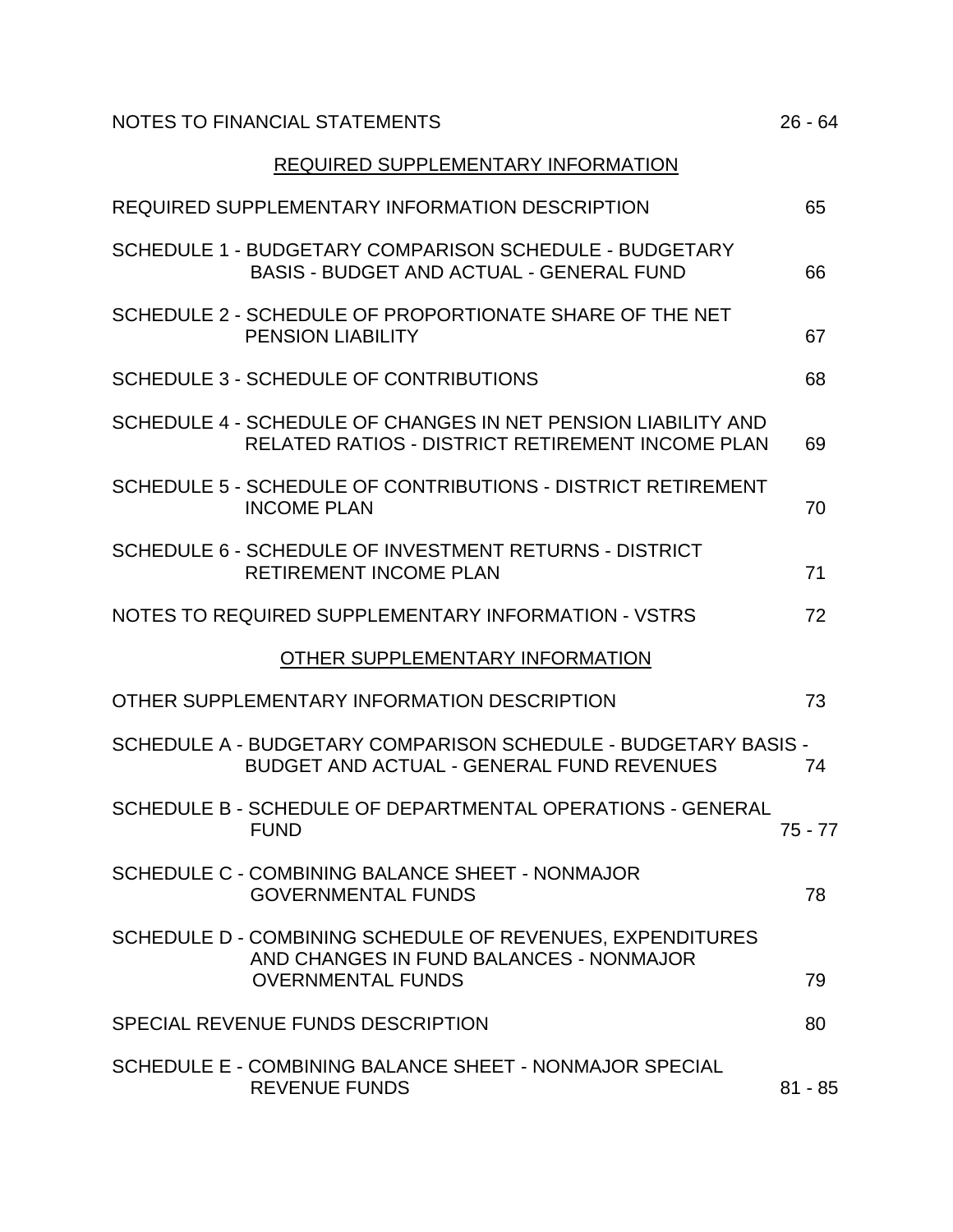| SCHEDULE F - COMBINING SCHEDULE OF REVENUES, EXPENDITURES,<br>AND CHANGES IN FUND BALANCES - NONMAJOR<br><b>SPECIAL REVENUE FUNDS</b>                                             | $86 - 90$        |
|-----------------------------------------------------------------------------------------------------------------------------------------------------------------------------------|------------------|
| CAPITAL PROJECT FUNDS DESCRIPTION                                                                                                                                                 | 91               |
| SCHEDULE G - COMBINING BALANCE SHEET - NONMAJOR CAPITAL<br><b>PROJECT FUNDS</b>                                                                                                   | 92               |
| SCHEDULE H - COMBINING SCHEDULE OF REVENUES, EXPENDITURES,<br>AND CHANGES IN FUND BALANCES - NONMAJOR<br><b>CAPITAL PROJECT FUNDS</b>                                             | 93               |
| <b>ENTERPRISE FUNDS DESCRIPTION</b>                                                                                                                                               | 94               |
| SCHEDULE I - COMBINING BALANCE SHEET - NONMAJOR ENTERPRISE<br><b>FUNDS</b>                                                                                                        | 95               |
| SCHEDULE J - COMBINING SCHEDULE OF REVENUES, EXPENDITURES,<br>AND CHANGES IN FUND BALANCES - NONMAJOR<br><b>ENTERPRISE FUNDS</b>                                                  | 96               |
| SCHEDULE K - SCHEDULE OF CASH FLOWS - NONMAJOR<br><b>ENTERPRISE FUNDS</b>                                                                                                         | 97               |
| <b>GENERAL CAPITAL ASSETS DESCRIPTION</b>                                                                                                                                         | 98               |
| SCHEDULE L - SCHEDULE OF GENERAL CAPITAL ASSETS BY FUNCTION                                                                                                                       | 99               |
| SCHEDULE M - SCHEDULE OF CHANGES IN GENERAL CAPITAL ASSETS<br><b>BY FUNCTION</b>                                                                                                  | 100              |
| <b>FEDERAL COMPLIANCE</b>                                                                                                                                                         |                  |
| SCHEDULE OF EXPENDITURES OF FEDERAL AWARDS                                                                                                                                        | 101              |
| NOTES TO SCHEDULE OF EXPENDITURES OF FEDERAL AWARDS                                                                                                                               | 102 <sub>2</sub> |
| <b>INDEPENDENT AUDITORS' REPORT ON INTERNAL CONTROL OVER</b><br>FINANCIAL REPORTING AND ON COMPLIANCE AND OTHER MATTERS<br>BASED ON AN AUDIT OF FINANCIAL STATEMENTS PERFORMED IN |                  |
| ACCORDANCE WITH GOVERNMENT AUDITING STANDARDS                                                                                                                                     | $103 - 104$      |
| INDEPENDENT AUDITORS' REPORT ON COMPLIANCE FOR EACH MAJOR<br>PROGRAM AND ON INTERNAL CONTROL OVER COMPLIANCE<br><b>REQUIRED BY UNIFORM GUIDANCE</b>                               | $105 - 107$      |
| SCHEDULE OF FINDINGS AND QUESTIONED COSTS                                                                                                                                         | 108              |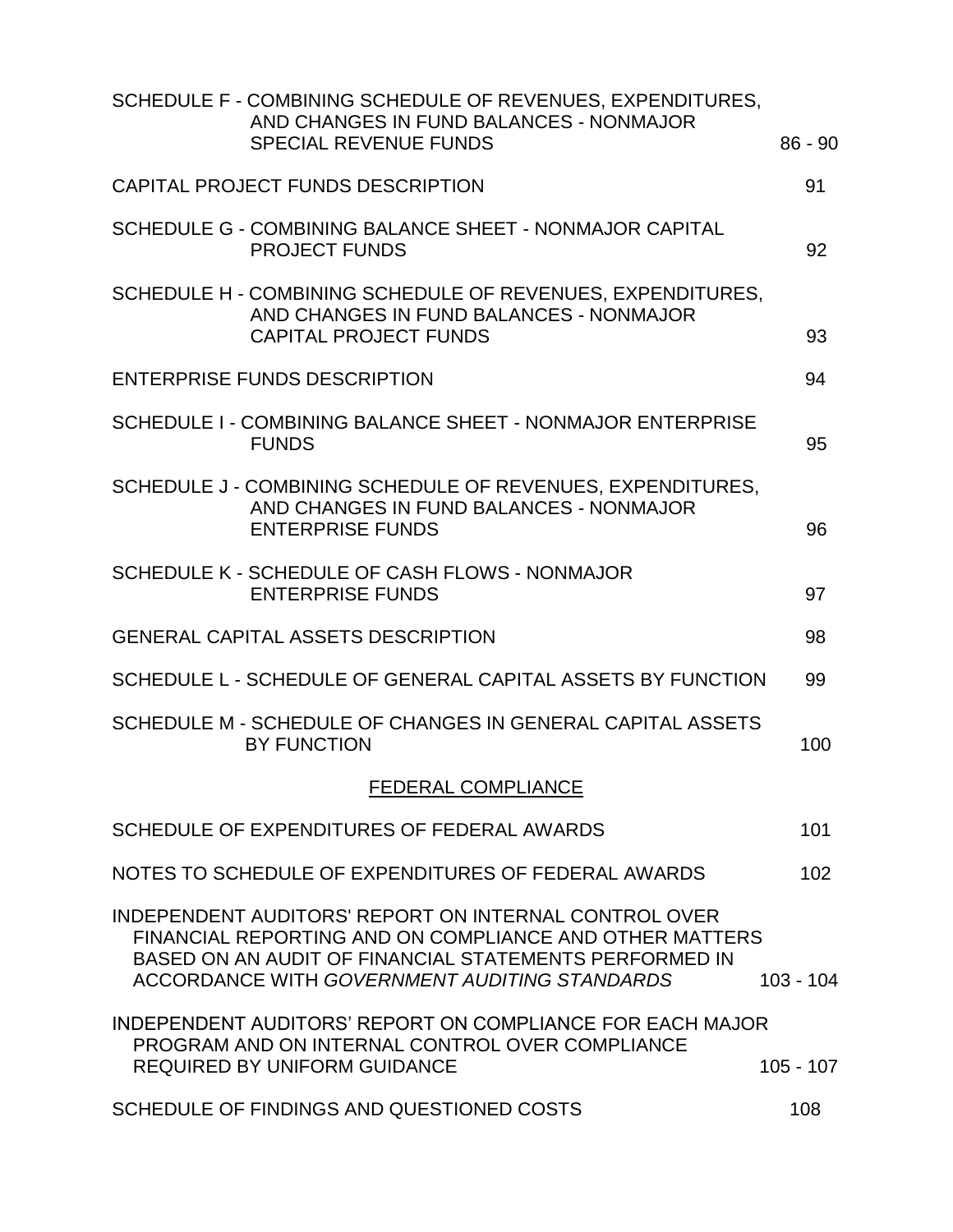

## INDEPENDENT AUDITORS' REPORT *Proven Expertise and Integrity*

Board of Directors South Burlington School District South Burlington, Vermont

## Report on the Financial Statements

We have audited the accompanying financial statements of the governmental activities, business-type activities, each major fund, and the aggregate remaining fund information of the South Burlington School District, as of and for the year ended June 30, 2017, and the related notes to the financial statements, which collectively comprise the District's basic financial statements as listed in the table of contents.

## Management's Responsibility for the Financial Statements

Management is responsible for the preparation and fair presentation of these financial statements in accordance with accounting principles generally accepted in the United States of America; this includes the design, implementation, and maintenance of internal control relevant to the preparation and fair presentation of financial statements that are free from material misstatement, whether due to fraud or error.

#### Auditors' Responsibility

Our responsibility is to express opinions on these financial statements based on our audit. We conducted our audit in accordance with auditing standards generally accepted in the United States of America and the standards applicable to financial audits contained in *Government Auditing Standards*, issued by the Comptroller General of the United States. Those standards require that we plan and perform the audit to obtain reasonable assurance about whether the financial statements are free of material misstatement.

An audit involves performing procedures to obtain audit evidence about the amounts and disclosures in the financial statements. The procedures selected depend on the auditor's judgment, including the assessment of the risks of material misstatement of the financial statements, whether due to fraud or error. In making those risk assessments, the auditor considers internal control relevant to the entity's preparation and fair presentation of the financial statements in order to design audit procedures that are appropriate in the circumstances, but not for the purpose of expressing an opinion on the effectiveness of the entity's internal control. Accordingly, we express no such opinion. An audit also includes evaluating the appropriateness of accounting policies used and the reasonableness of significant accounting estimates made by management, as well as evaluating the overall presentation of the financial statements.

> 3 Old Orchard Road, Buxton, Maine 04093 Tel: (800) 300-7708 (207) 929-4606 Fax: (207) 929-4609 www.rhrsmith.com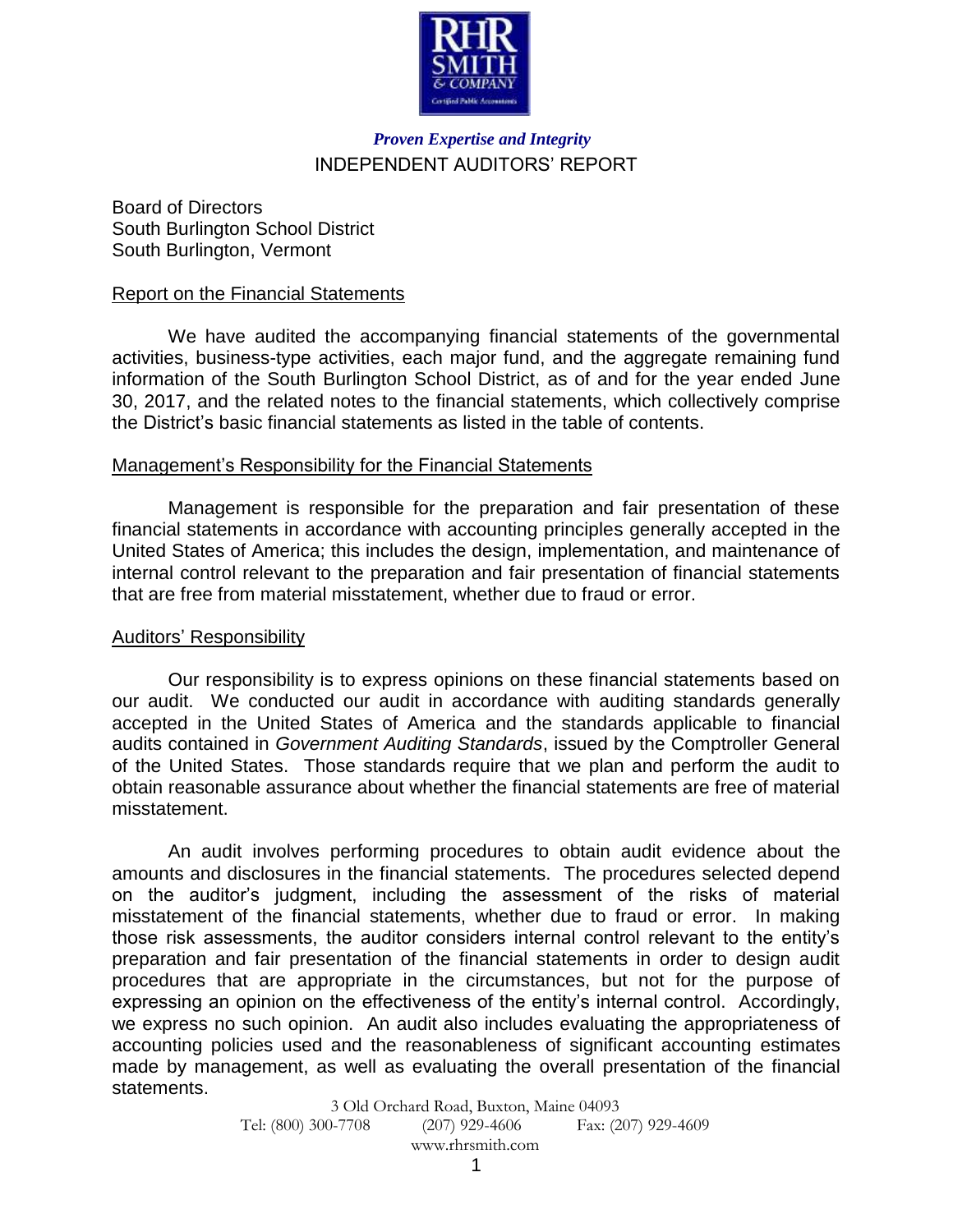We believe that the audit evidence we have obtained is sufficient and appropriate to provide a basis for our audit opinions.

## **Opinions**

In our opinion, the financial statements referred to above present fairly, in all material respects, the respective financial position of the governmental activities, business-type activities, each major fund, and the aggregate remaining fund information of the South Burlington School District as of June 30, 2017, and the respective changes in financial position and, where applicable, cash flows thereof for the year then ended in accordance with accounting principles generally accepted in the United States of America.

## Other Matters

## *Required Supplementary Information*

Accounting principles generally accepted in the United States of America require that the management's discussion and analysis, budgetary comparison information and pension information on pages 4 through 13 and 66 through 72 be presented to supplement the basic financial statements. Such information, although not a part of the basic financial statements, is required by the Governmental Accounting Standards Board, who considers it to be an essential part of financial reporting for placing the basic financial statements in an appropriate operational, economic, or historical context. We have applied certain limited procedures to the required supplementary information in accordance with auditing standards generally accepted in the United States of America, which consisted of inquiries of management about the methods of preparing the information and comparing the information for consistency with management's responses to our inquiries, the basic financial statements, and other knowledge we obtained during our audit of the basic financial statements. We do not express an opinion or provide any assurance on the information because the limited procedures do not provide us with sufficient evidence to express an opinion or provide any assurance.

#### *Other Information*

Our audit was conducted for the purpose of forming opinions on the financial statements that collectively comprise the South Burlington School District's basic financial statements. The Budgetary Comparison Schedule - Budgetary Basis - Budget and Actual - General Fund Revenues, Schedule of Departmental Operations - General Fund, combining and individual nonmajor fund financial statements are presented for purposes of additional analysis and are not a required part of the basic financial statements. The schedule of expenditures of federal awards is presented for purposes of additional analysis as required by U.S. Office of Management and Budget Circular A-133, *Audits of States, Local Governments, and Non-Profit Organizations,* and is also not a required part of the basic financial statements.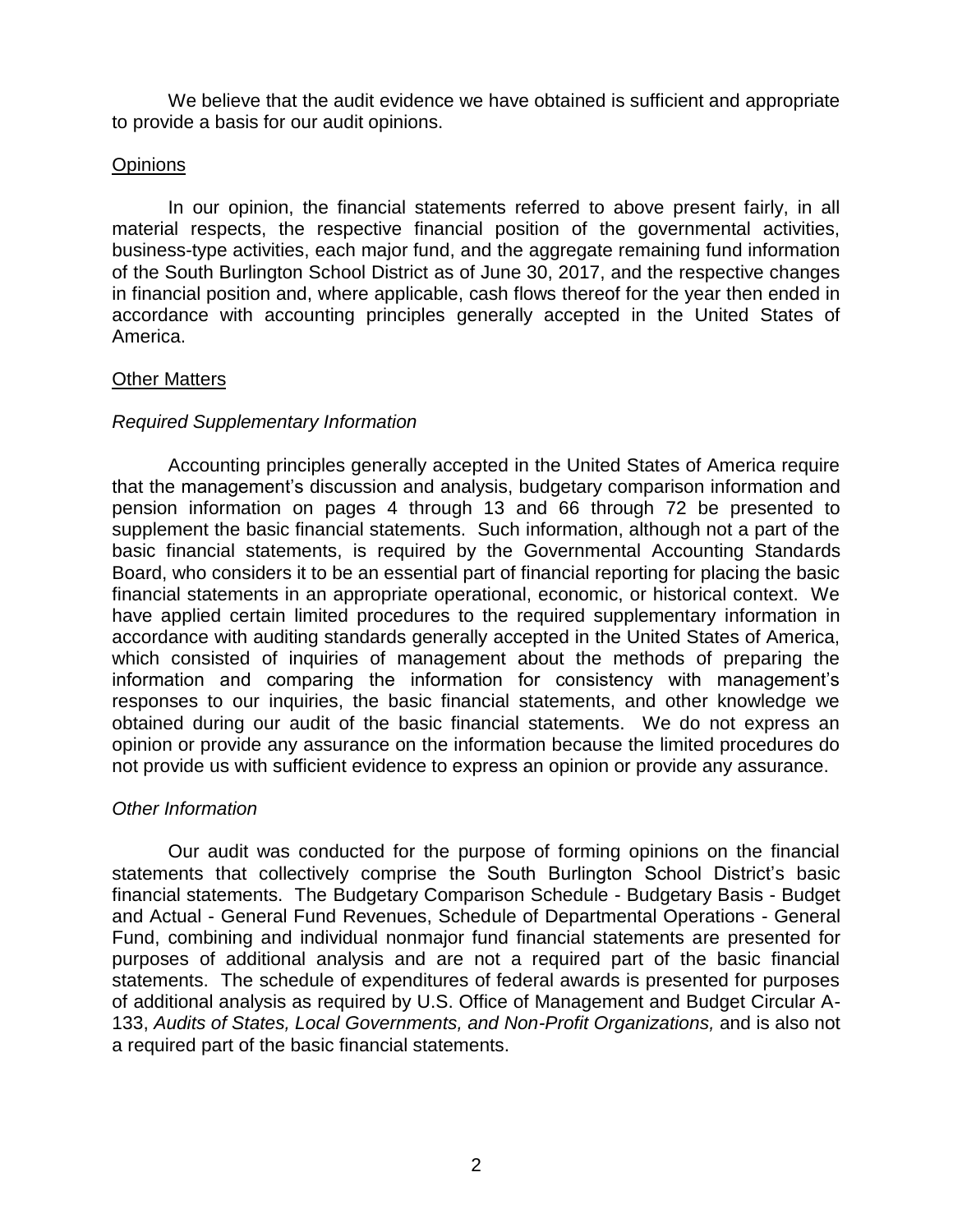The Budgetary Comparison Schedule - Budgetary Basis - Budget and Actual - General Fund Revenues, Schedule of Departmental Operations - General Fund, combining and individual non-major fund financial statements and the schedule of expenditures of federal awards are the responsibility of management and were derived from and related directly to the underlying accounting and other records used to prepare the basic financial statements. Such information has been subjected to the auditing procedures applied in the audit of the basic financial statements and certain additional procedures, including comparing and reconciling such information directly to the underlying accounting and other records used to prepare the basic financial statements or to the basic financial statements themselves, and other additional procedures in accordance with auditing standards generally accepted in the United States of America. In our opinion, the Budgetary Comparison Schedule - Budgetary Basis - Budget and Actual - General Fund Revenues, Schedule of Departmental Operations - General Fund, combining and individual nonmajor fund financial statements and the schedule of expenditures of federal awards are fairly stated in all material respects in relation to the basic financial statements as a whole.

## Other Reporting Required by *Government Auditing Standards*

In accordance with *Government Auditing Standards*, we have also issued our report dated March 5, 2018, on our consideration of the South Burlington School District's internal control over financial reporting and our tests of its compliance with certain provisions of laws, regulations, contracts and grants agreements and other matters. The purpose of that report is to describe the scope of our testing of internal control over financial reporting and compliance and the results of that testing, and not to provide an opinion on internal control over financial reporting or on compliance. That report is an integral part of an audit performed in accordance with *Government Auditing Standards* in considering the South Burlington School District's internal control over financial reporting and compliance.

RHR Smith & Company

Buxton, Maine Vermont Registration No. 092.0000697 March 5, 2018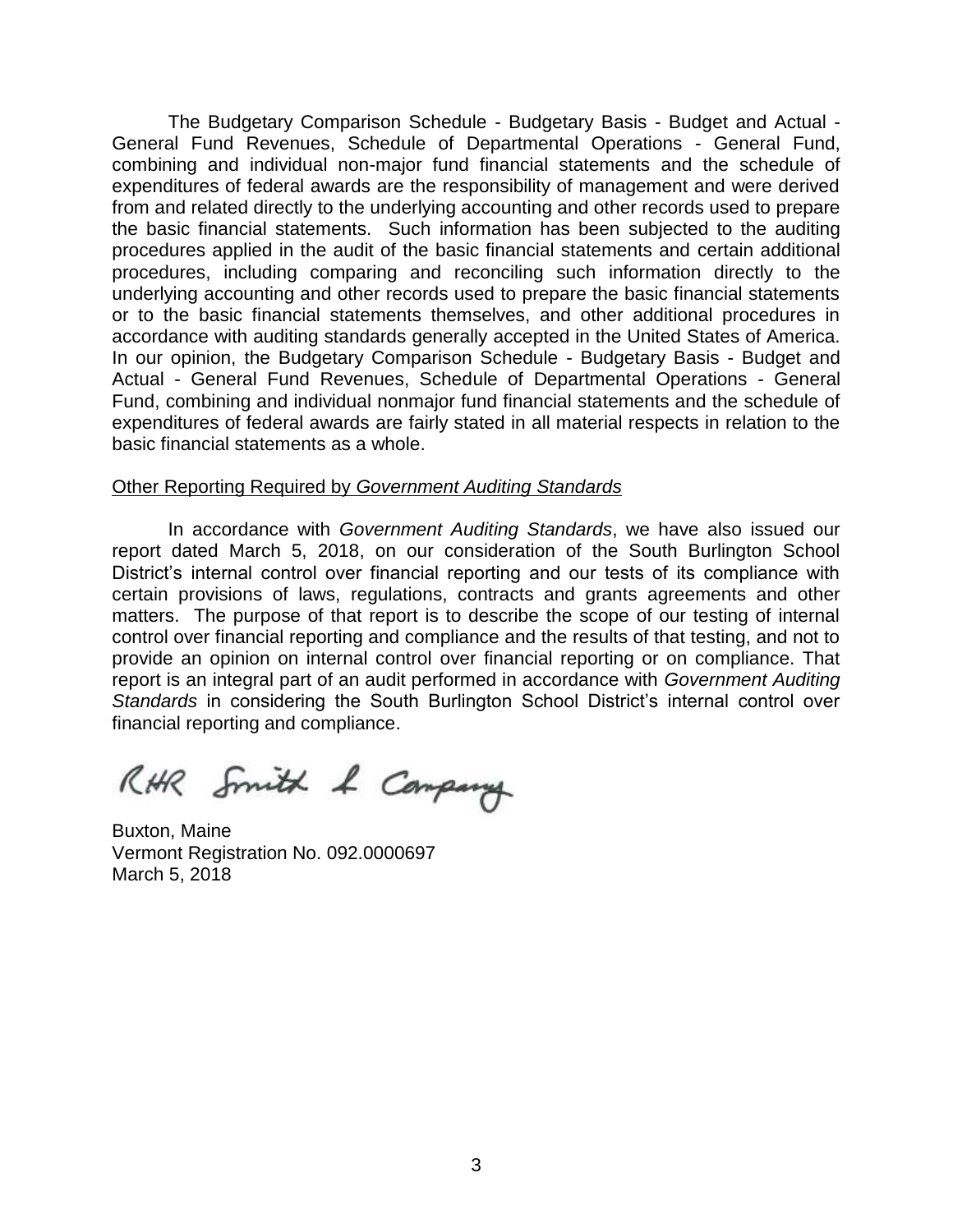## **REQUIRED SUPPLEMENTARY INFORMATION MANAGEMENT'S DISCUSSION AND ANALYSIS JUNE 30, 2016**

#### **(UNAUDITED)**

The following management's discussion and analysis of South Burlington School District's financial performance provides an overview of the District's financial activities for the fiscal year ended June 30, 2017. Please read it in conjunction with the District's financial statements.

## **Financial Statement Overview**

The South Burlington School District's basic financial statements include the following components: 1) government-wide financial statements, 2) fund financial statements, and 3) notes to the financial statements. This report also includes required supplementary information which consists of the general fund budgetary comparison schedule and pension schedules, and other supplementary information which includes combining and other schedules.

## **Basic Financial Statements**

The basic financial statements include financial information in two differing views: the government-wide financial statements and the fund financial statements. These basic financial statements also include the notes to financial statements that explain in more detail certain information in the financial statements and also provide the user with the accounting policies used in the preparation of the financial statements.

#### **Government-Wide Financial Statements**

The government-wide financial statements provide a broad view of the District's operations in a manner that is similar to private businesses. These statements provide both short-term as well as long-term information in regards to the District's financial position. These financial statements are prepared using the accrual basis of accounting. This measurement focus takes into account all revenues and expenses associated with the fiscal year regardless of when cash is received or paid. The government-wide financial statements include the following two statements:

The Statement of Net Position - this statement presents *all* of the government's assets, deferred outflows of resources, liabilities and deferred inflows of resources with the difference being reported as net position.

The Statement of Activities - this statement presents information that shows how the government's net position changed during the period. All changes in net position are reported as soon as the underlying event giving rise to the change occurs, regardless of the timing of the related cash flows.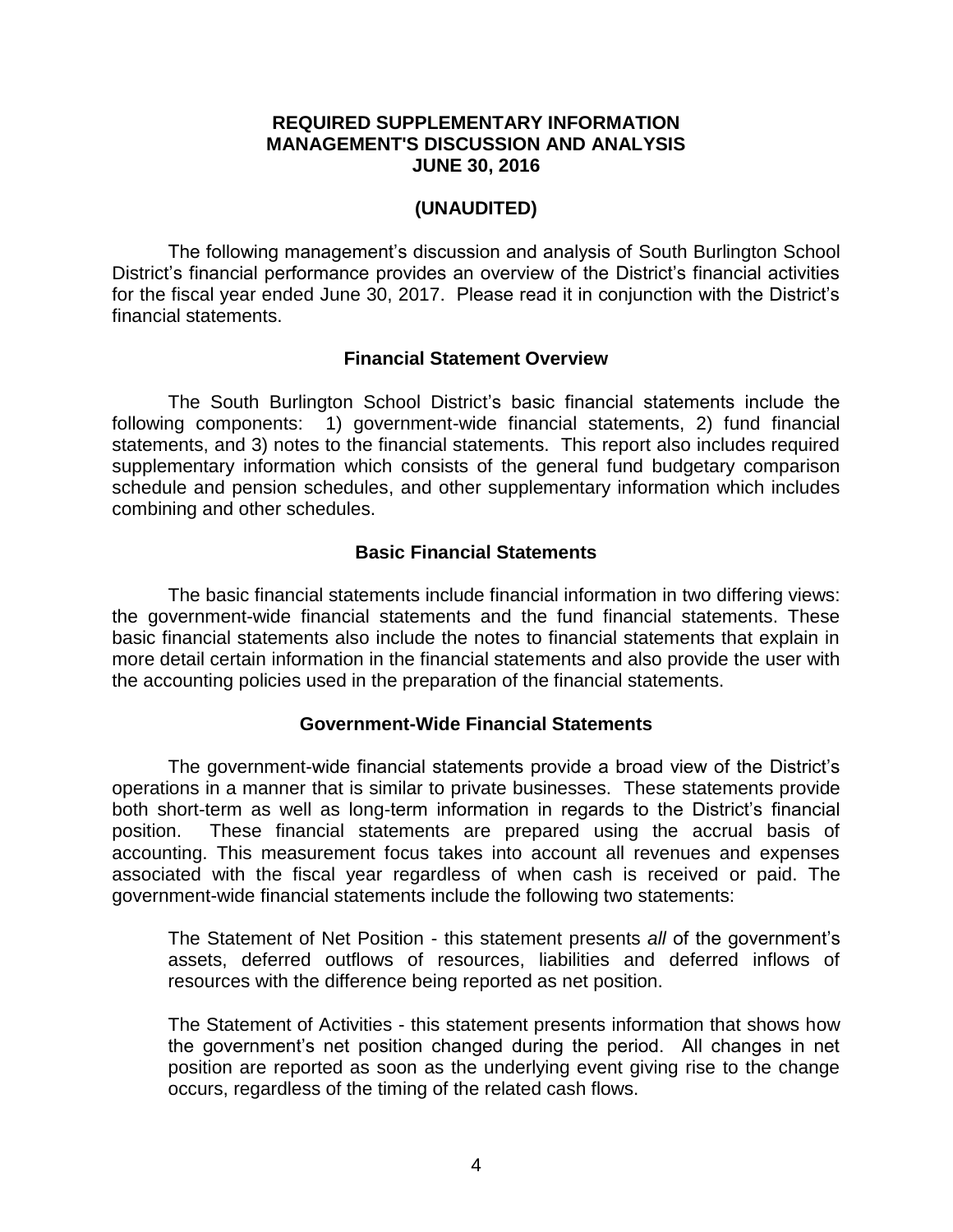Both of the above mentioned financial statements have separate columns for the two different types of District activities. The types of activities presented for South Burlington School District are:

- *Governmental activities* The activities in this section are mostly supported by taxes and intergovernmental revenues (federal and state grants). Most of the District's basic services are reported in governmental activities, which include regular instruction, special education, administration, support services, transportation, operations and maintenance, vocational education, other support services and program expenditures.
- **Business-type activities** These activities are normally intended to recover all or a significant portion of their costs through user fees and/or charges to external users for goods and/or services. These activities for South Burlington School District include the School Nutrition Fund, School's Out Program, Munson Field and other nonmajor funds.

## **Fund Financial Statements**

A fund is a grouping of related accounts that is used to maintain control over resources that have been segregated for specific activities or objectives. South Burlington School District, like other local governments, uses fund accounting to ensure and demonstrate compliance with financial related legal requirements. All of the funds of South Burlington School District can be divided into three categories: governmental funds, proprietary funds, and fiduciary funds.

*Governmental funds*: Most of the basic services provided by the District are financed through governmental funds. Governmental funds are used to account for essentially the same functions reported in governmental activities in the government– wide financial statements. However, unlike the government-wide financial statements, the governmental fund financial statements focus on near-term inflows and outflows of spendable resources. They also focus on the balance of spendable resources available at the end of the fiscal year. Such information will be useful in evaluating the government's near-term financing requirements. This approach is known as the current financial resources measurement focus and the modified accrual basis of accounting. Under this approach revenues are recorded when cash is received or when susceptible to accrual. Expenditures are recorded when liabilities are incurred and due. These statements provide a detailed short-term view of the District's finances to assist in determining whether there will be adequate financial resources available to meet the current needs of the District.

Because the focus of governmental funds is narrower than that of governmentwide financial statements, it is useful to compare the information presented for governmental funds with similar information presented for governmental activities in the government-wide financial statements. By doing so, readers may better understand the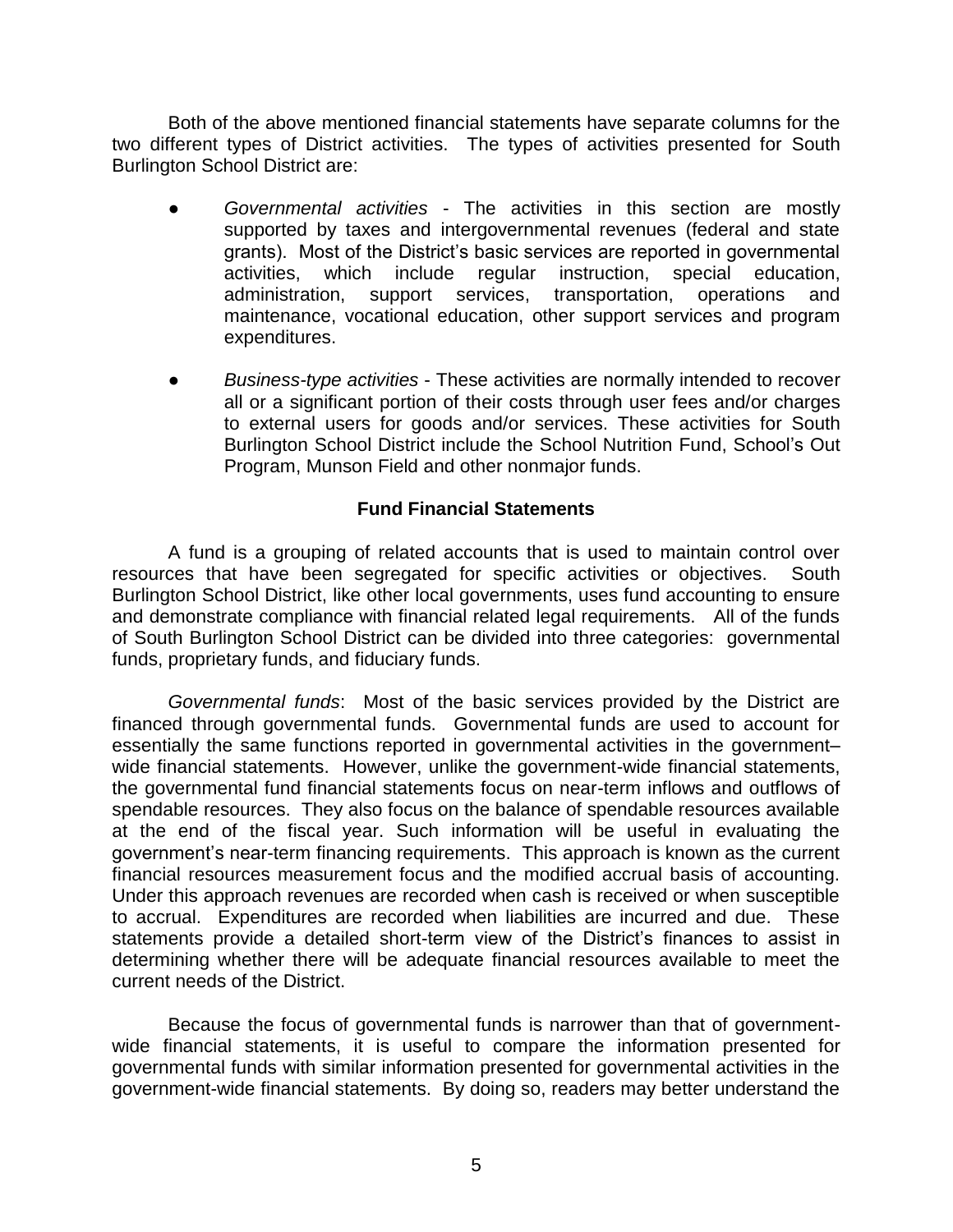long-term impact of the government's near-term financing decisions. Both the governmental funds balance sheet and the governmental funds statement of revenues, expenditures and changes in fund balances provide a reconciliation to facilitate this comparison between governmental funds and governmental activities. These reconciliations are presented on the page immediately following each governmental fund financial statement.

The South Burlington School District presents three columns in the governmental fund balance sheet and the governmental fund statement of revenues, expenditures and changes in fund balances. The District's major governmental funds are the General Fund and Capital Projects Fund. All other funds are shown as nonmajor and are combined in the "Other Governmental Funds" column on these statements.

The general fund is the only fund for which the District legally adopted a budget. The Budgetary Comparison Schedule – Budgetary Basis – Budget and Actual – General Fund provides a comparison of the original and final budget and the actual expenditures for the current year.

*Proprietary Funds:* The South Burlington School District maintains three major proprietary funds, the School Nutrition Fund, School's Out Program, Munson Field and two nonmajor funds. These funds are used to show activities that operate more like those of commercial enterprises. Proprietary funds provide the same type of information as the government-wide financial statements, only in more detail. Like the government-wide financial statements, proprietary fund financial statements use the accrual basis of accounting. No reconciliation is needed between the government-wide financial statements for business-type activities and the proprietary fund financial statements.

*Fiduciary Funds:* These funds are used to account for resources held for the benefit of parties outside South Burlington School District. These funds are not reflected in the government-wide financial statements because the resources of these funds are not available to support the District's own programs. The accounting used for fiduciary funds are much like that of proprietary funds. They use the accrual basis of accounting.

#### **Notes to the Financial Statements**

The notes provide additional information that is essential to a full understanding of the data provided in the Government-Wide and the Fund Financial Statements. The Notes to Financial Statements can be found following the Statement of Changes in Fiduciary Net Position – Fiduciary Funds.

## **Required Supplementary Information**

The basic financial statements are followed by a section of required supplementary information, which includes a Budgetary Comparison Schedule –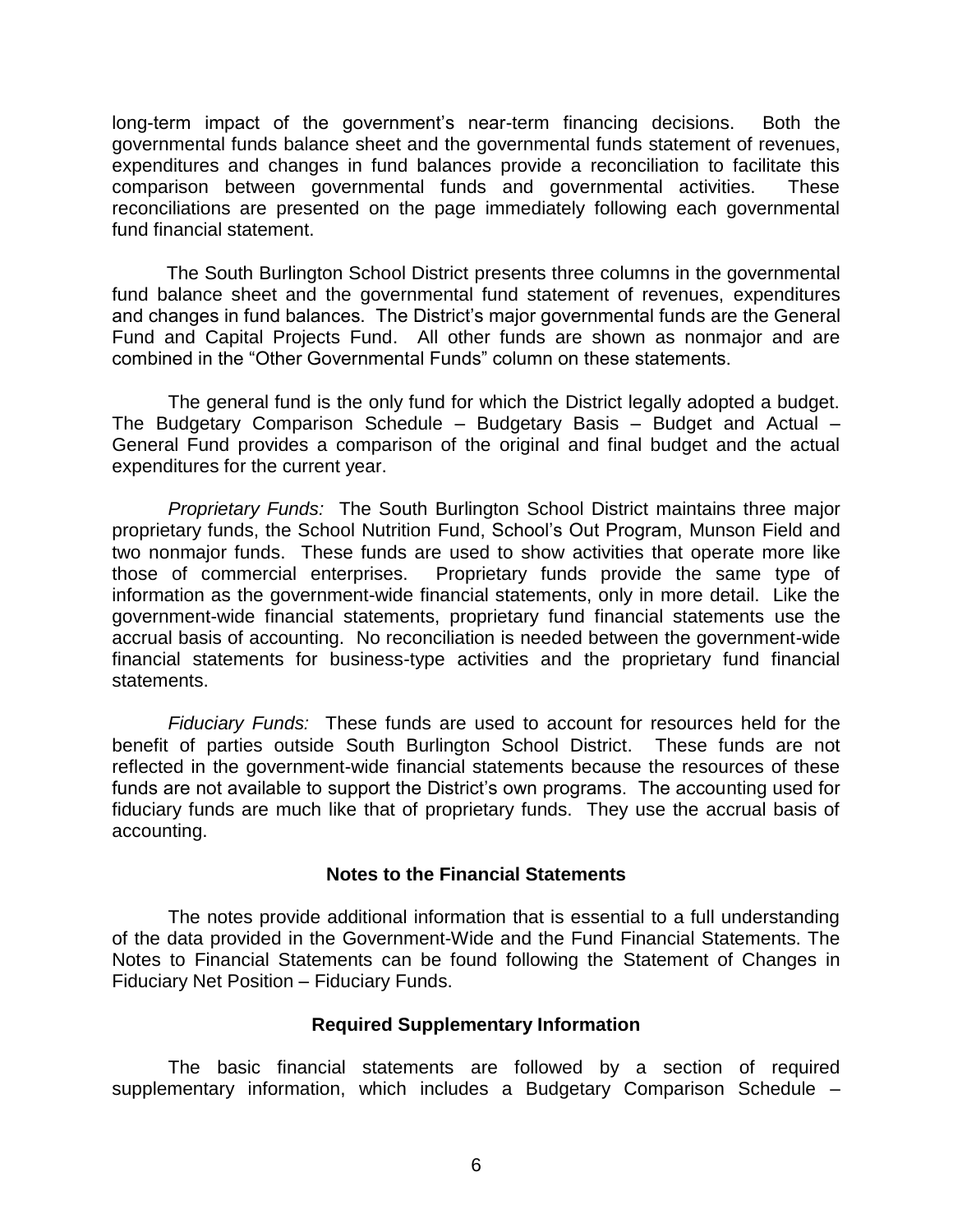Budgetary Basis – Budget and Actual - General Fund, a Schedule of Proportionate Share of the Net Pension Liability, a Schedule of Contributions, a Schedule of Changes in Net Pension Liability and Related Ratios - District Retirement Income Plan, a Schedule of Contributions - District Retirement Income Plan and a Schedule of Investment Returns - District Retirement Income Plan and Notes to Required Supplementary Information - VSTRS.

#### **Other Supplementary Information**

Other supplementary information follows the required supplementary information. These combining and other schedules provide information in regards to nonmajor funds, capital asset activity and other detailed budgetary information for the general fund.

## **Government-Wide Financial Analysis**

Our analysis below focuses on the net position, and changes in net position of the District's governmental and business-type activities. The District's total governmental net position increased by \$1,037,962 from \$6,890,423 to \$7,928,385. The District's total business-type net position increased by \$106,878 from a balance of \$95,550 to a balance of \$202,428.

Unrestricted net position - the part of net position that can be used to finance day-to-day operations without constraints established by debt covenants, enabling legislation, or other legal requirements - decreased to a balance of a deficit \$439,898 at the end of this year for the governmental activities. The District's unrestricted net position for the business-type activities increased to a balance of \$175,752 at the end of this year.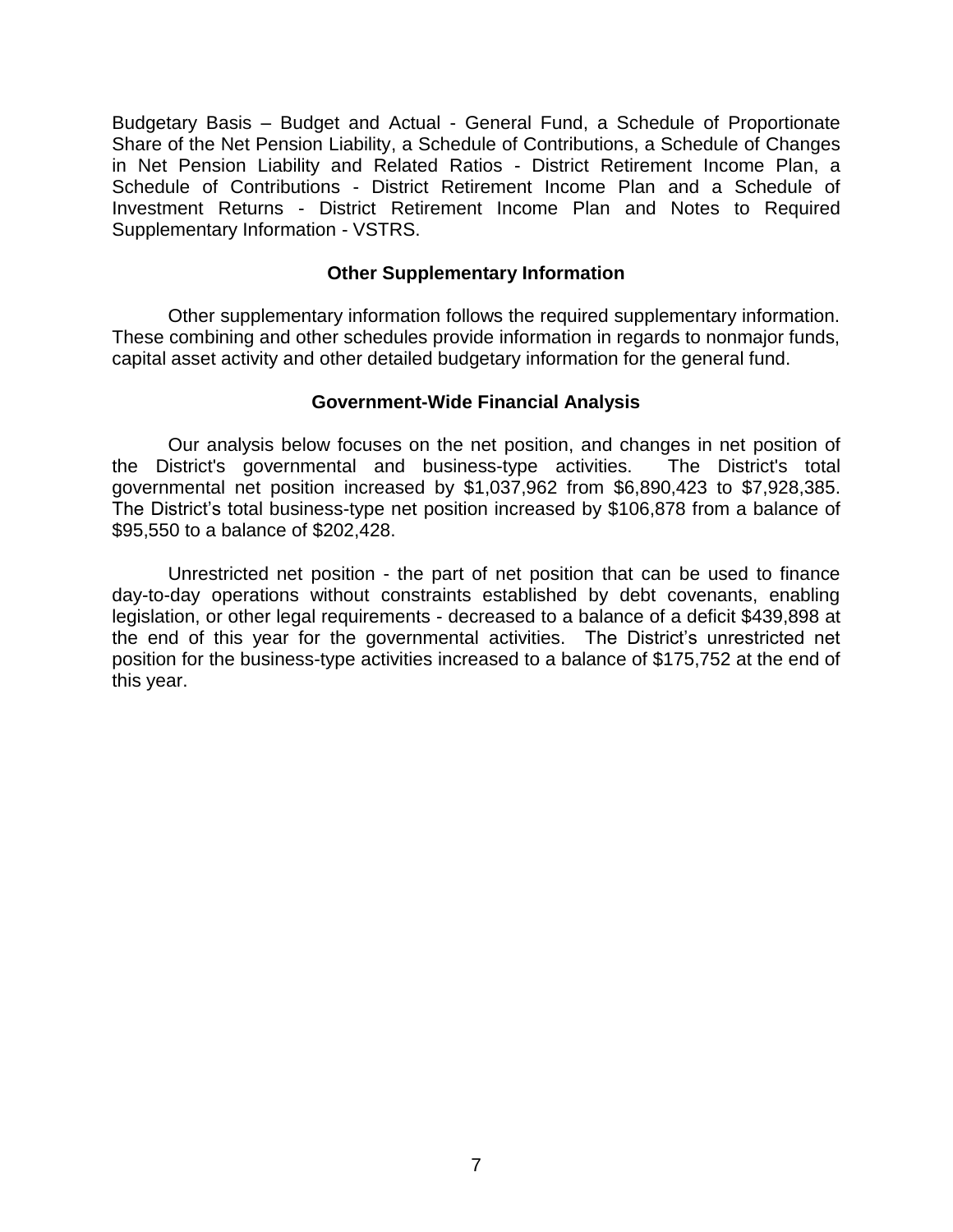## **Table 1 South Burlington School District Net Position June 30,**

|                                             | <b>Governmental Activities</b> |                  | <b>Business-Type Activities</b> |               |  |
|---------------------------------------------|--------------------------------|------------------|---------------------------------|---------------|--|
|                                             | 2017                           | 2016             | 2017                            | 2016          |  |
| <b>Assets:</b>                              |                                |                  |                                 |               |  |
| <b>Current Assets</b>                       | \$7,221,396                    | \$7,200,121      | 221,965<br>$\mathfrak{L}$       | 101,585<br>\$ |  |
| <b>Capital Assets</b>                       | 13,240,040                     | 8,741,706        | 26,676                          | 33,641        |  |
| <b>Total Assets</b>                         | 20,461,436                     | 15,941,827       | 248,641                         | 135,226       |  |
| <b>Deferred Outflows of Resources:</b>      |                                |                  |                                 |               |  |
| Deferred Outflows Related to Pensions       | 1,099,779                      | 1,315,643        |                                 |               |  |
| <b>Total Deferred Outflows of Resources</b> | 1,099,779                      | 1,315,643        |                                 |               |  |
| <b>Liabilities:</b>                         |                                |                  |                                 |               |  |
| <b>Current Liabilities</b>                  | 6,286,460                      | 5,576,737        | 46,213                          | 39,676        |  |
| Long-term Debt Outstanding                  | 6,878,762                      | 4,616,665        |                                 |               |  |
| <b>Total Liabilities</b>                    | 13,165,222                     | 10,193,402       | 46,213                          | 39,676        |  |
| <b>Deferred Inflows of Resources:</b>       |                                |                  |                                 |               |  |
| Deferred Inflows Related to Pensions        | 467,608                        | 173,645          |                                 |               |  |
| <b>Total Deferred Inflows of Resources</b>  | 467,608                        | 173,645          |                                 |               |  |
| <b>Net Position:</b>                        |                                |                  |                                 |               |  |
| Net Investment in Capital Assets            | 8,013,552                      | 6,302,300        | 26,676                          | 33,641        |  |
| Restricted: Special Revenue Funds           | 280,168                        | 198,193          |                                 |               |  |
| <b>Capital Projects Fund</b>                | 74,563                         | 264,750          |                                 |               |  |
| Unresticted (Deficit)                       | (439, 898)                     | 125,180          | 175,752                         | 61,909        |  |
| <b>Total Net Position</b>                   | ,928,385                       | 6,890,423<br>\$. | 202,428<br>S                    | 95,550<br>S   |  |

## **Revenues and Expenses**

Revenues for the District's governmental activities increased by 4.04%, while total expenses increased by 6.07%. A significant increase in intergovernmental revenues, tuition and state on-behalf payments partially offset by reductions in charges for service and other revenue account for most of the change. Likewise, significant increases were incurred in several expense categories, including regular instruction, special education and state on-behalf payments.

The revenues and expenses for the proprietary funds were largely consistent with the previous year. Refer to Statement H for more detail.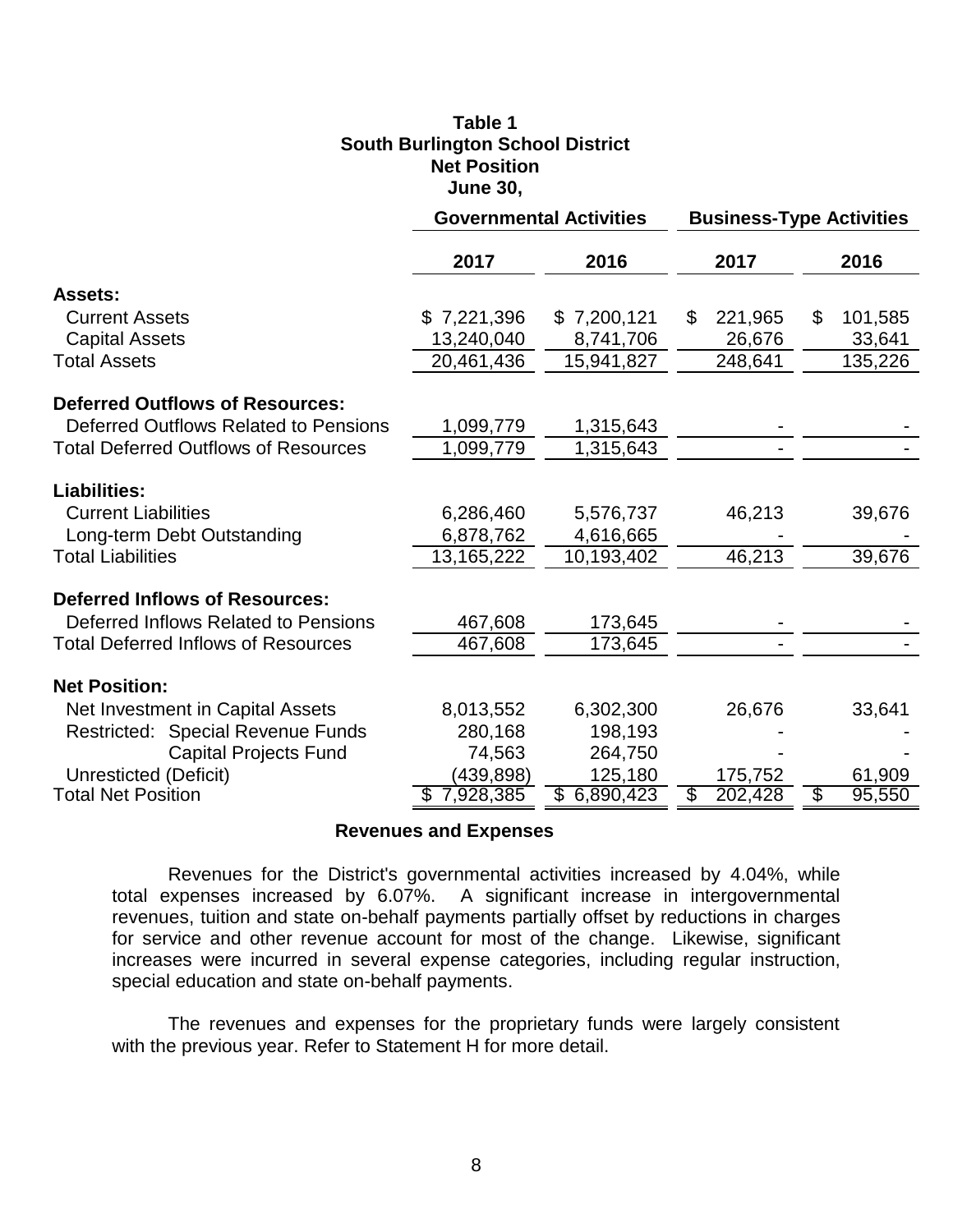# **Table 2 South Burlington School District Change in Net Position For the Years Ended June 30,**

|                                         |             | <b>Governmental Activities</b> |               | <b>Business-Type Activities</b> |  |
|-----------------------------------------|-------------|--------------------------------|---------------|---------------------------------|--|
|                                         | 2017        | 2016                           | 2017          | 2016                            |  |
| <b>Revenues</b>                         |             |                                |               |                                 |  |
| Program Revenues:                       |             |                                |               |                                 |  |
| Charges for services                    | \$3,032,706 | \$2,587,579                    | \$1,567,559   | \$1,550,193                     |  |
| Operating grants and contributions      | 8,418,252   | 7,393,377                      | 669,416       | 565,392                         |  |
| <b>General Revenues:</b>                |             |                                |               |                                 |  |
| Local support from City                 |             | 2,716                          |               |                                 |  |
| Grants and contributions not restricted |             |                                |               |                                 |  |
| to specific purposes                    | 42,322,020  | 41,559,081                     |               |                                 |  |
| Other income                            | 311,373     | 438,726                        | 22,444        | 22,468                          |  |
| <b>Total Revenues</b>                   | 54,084,351  | 51,981,479                     | 2,259,419     | 2,138,053                       |  |
| <b>Expenses</b>                         |             |                                |               |                                 |  |
| <b>Regular instruction</b>              | 18,835,878  | 17,501,135                     |               |                                 |  |
| <b>Support services</b>                 | 4,350,357   | 4,236,776                      |               |                                 |  |
| Transportation                          | 1,695,105   | 1,550,952                      |               |                                 |  |
| Administration                          | 3,561,082   | 3,484,762                      |               |                                 |  |
| Operations and maintenance              | 3,201,931   | 3,425,819                      |               |                                 |  |
| Interest on debt service                | 98,651      | 65,488                         |               |                                 |  |
| Vocational education                    | 195,766     | 189,345                        |               |                                 |  |
| Contingency                             | 10,123      | 27,009                         |               |                                 |  |
| Other support services                  | 3,531,263   | 3,213,369                      |               |                                 |  |
| Special education                       | 10,579,709  | 10,140,605                     |               |                                 |  |
| Program expenditures                    | 191,566     | 119,439                        | 2,172,541     | 1,970,858                       |  |
| State on-behalf payments                | 6,771,164   | 6,035,519                      |               |                                 |  |
| Unallocated depreciation (Note 4)       | 3,794       |                                |               |                                 |  |
| <b>Total Expenses</b>                   | 53,026,389  | 49,990,218                     | 2,172,541     | 1,970,858                       |  |
| <b>Transfers</b>                        | (20,000)    | 62,118                         | 20,000        | (62, 118)                       |  |
| Change in Net Position                  | 1,037,962   | 2,053,379                      | 106,878       | 105,077                         |  |
| Net Position - July 1                   | 6,890,423   | 4,837,044                      | 95,550        | (9,527)                         |  |
| Net Position - June 30                  | \$7,928,385 | \$6,890,423                    | 202,428<br>\$ | 95,550<br>\$                    |  |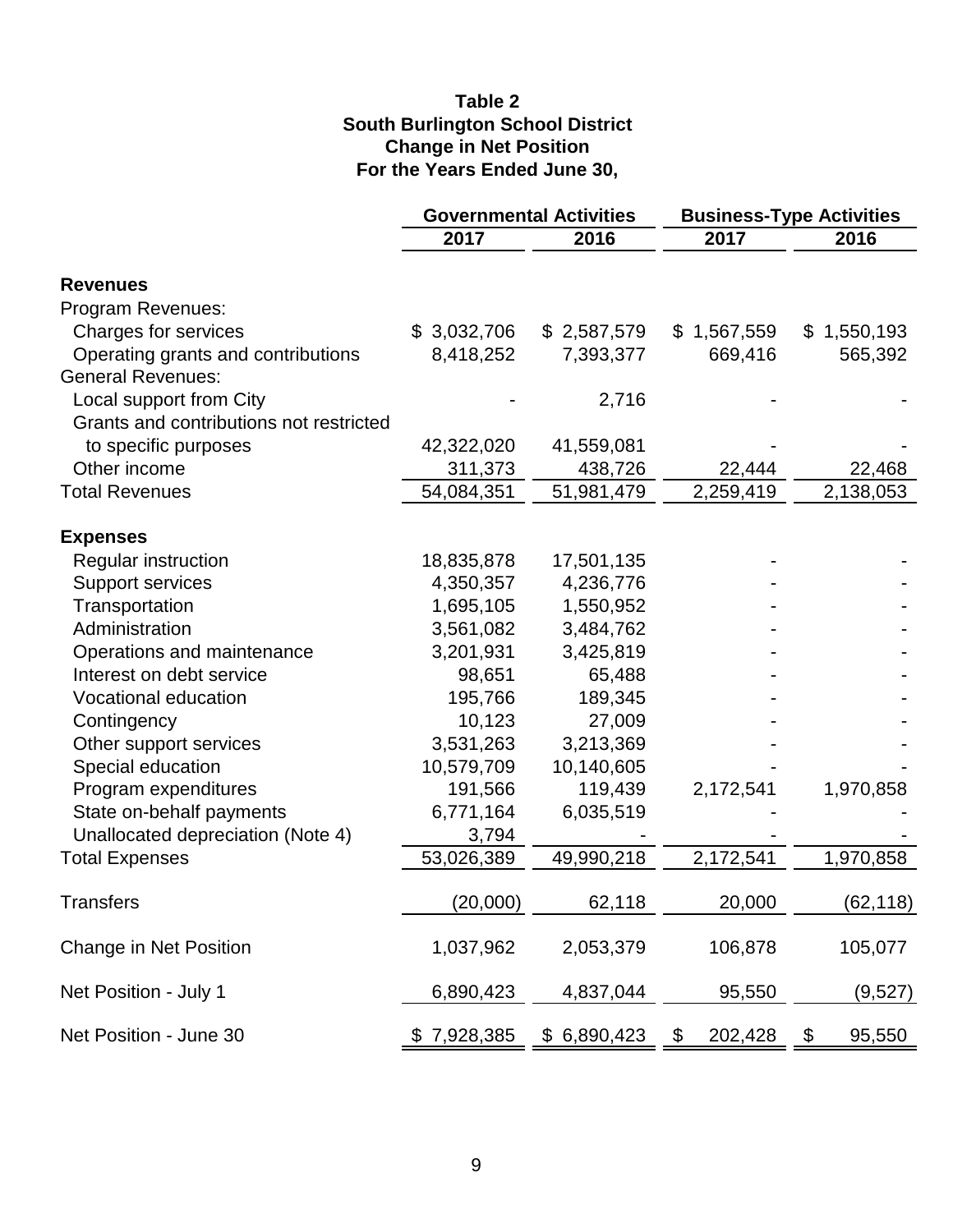## **Financial Analysis of the District's Fund Statements**

*Governmental funds*: The financial reporting focus of the District's governmental funds is to provide information on near-term inflows, outflows, and balances of spendable resources. Such information may be useful in assessing the District's financial requirements. In particular, unassigned fund balance may serve as a useful measure of a government's financial position at the end of the year, and the net resources available for spending.

## **Table 3 South Burlington School District Fund Balances - Governmental Funds June 30,**

|                                      | 2017          | 2016          |
|--------------------------------------|---------------|---------------|
| Major Funds:                         |               |               |
| <b>General Fund:</b>                 |               |               |
| Nonspendable                         | \$<br>2,880   | \$<br>36,534  |
| Committed                            | 553,435       | 1,341,283     |
| Unassigned                           | 509,513       | 516,901       |
| <b>Total General Fund</b>            | 1,065,828     | 1,894,718     |
|                                      |               |               |
| Capital Projects Fund:<br>Restricted | 74,563        | 264,750       |
| <b>Total Major Funds</b>             | 1,140,391     | 2,159,468     |
|                                      |               |               |
| <b>Nonmajor Funds:</b>               |               |               |
| <b>Special Revenue Funds:</b>        |               |               |
| Restricted                           | \$<br>280,168 | \$<br>198,193 |
| Committed                            | 41,483        | 41,122        |
| Assigned                             | 28,387        | 3,387         |
| Unassigned                           | (10, 524)     | (11, 314)     |
| <b>Capital Project Funds:</b>        |               |               |
| Committed                            | 300,000       |               |
| <b>Total Nonmajor Funds</b>          | \$<br>639,514 | \$<br>231,388 |

The general fund total fund balances decreased by \$828,890 from the prior fiscal year. The capital projects fund decreased by \$190,187 from the prior year and the nonmajor fund balances increased by \$408,126 from the prior fiscal year.

*Proprietary funds*: The District's proprietary funds provide the same type of information found in the government-wide financial statements, but in more detail.

The proprietary funds had a net position for the current year of \$202,428. This was an increase of \$106,878 from the net position in the prior year.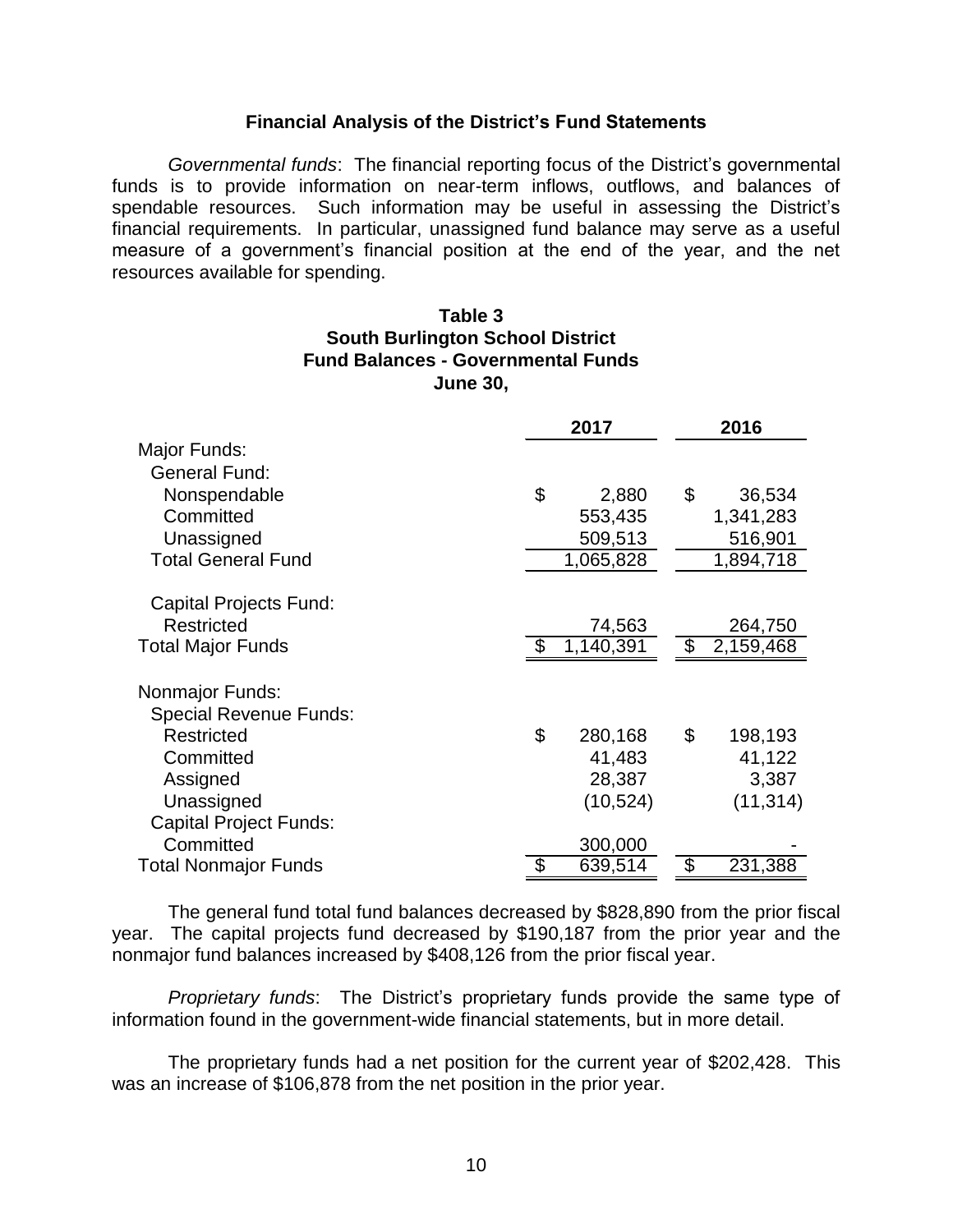## **Budgetary Highlights**

There was no significant difference between the original and final budget for the general fund in total.

The general fund actual revenues exceeded the budget by \$1,158,430. This was the result of all revenues being receipted in excess of budget with the exception of state subsidy and interest income.

The general fund actual expenditures were over budget by \$761,388. This was the result of regular instruction, transportation, administration, vocational education and special education being overspent while being offset by the other departments not being overspent.

## **Capital Asset and Debt Administration**

## **Capital Assets**

As of June 30, 2017, the net book value of capital assets recorded by the District increased by \$4,491,369. This is the result of capital additions of \$5,636,920 less current year depreciation expense of \$1,145,551.

## **Table 4 South Burlington School District Capital Assets (Net of Depreciaton) June 30,**

|                                   | 2017           | 2016            |
|-----------------------------------|----------------|-----------------|
| Construction in progress          | 2,498,662<br>S | 2,018,198<br>S. |
| <b>Buildings</b>                  | 1,348,116      | 1,670,153       |
| <b>Building improvements</b>      | 5,903,432      | 2,046,487       |
| Land improvements                 | 123,226        | 155,294         |
| Furniture, fixtures and equipment | 2,288,439      | 1,765,078       |
| <b>Vehicles</b>                   | 534,360        | 612,827         |
| Infrastructure                    | 570,481        | 507,310         |
| Total                             | 13,266,716     | 8,775,347       |

#### **Debt**

At June 30, 2017, the District had \$3,755,000 in bonds outstanding versus \$1,515,000 last year. Other obligations include capital leases payable, accrued vacation and sick time and net pension liability as shown in Note 5 of Notes to Financial Statements.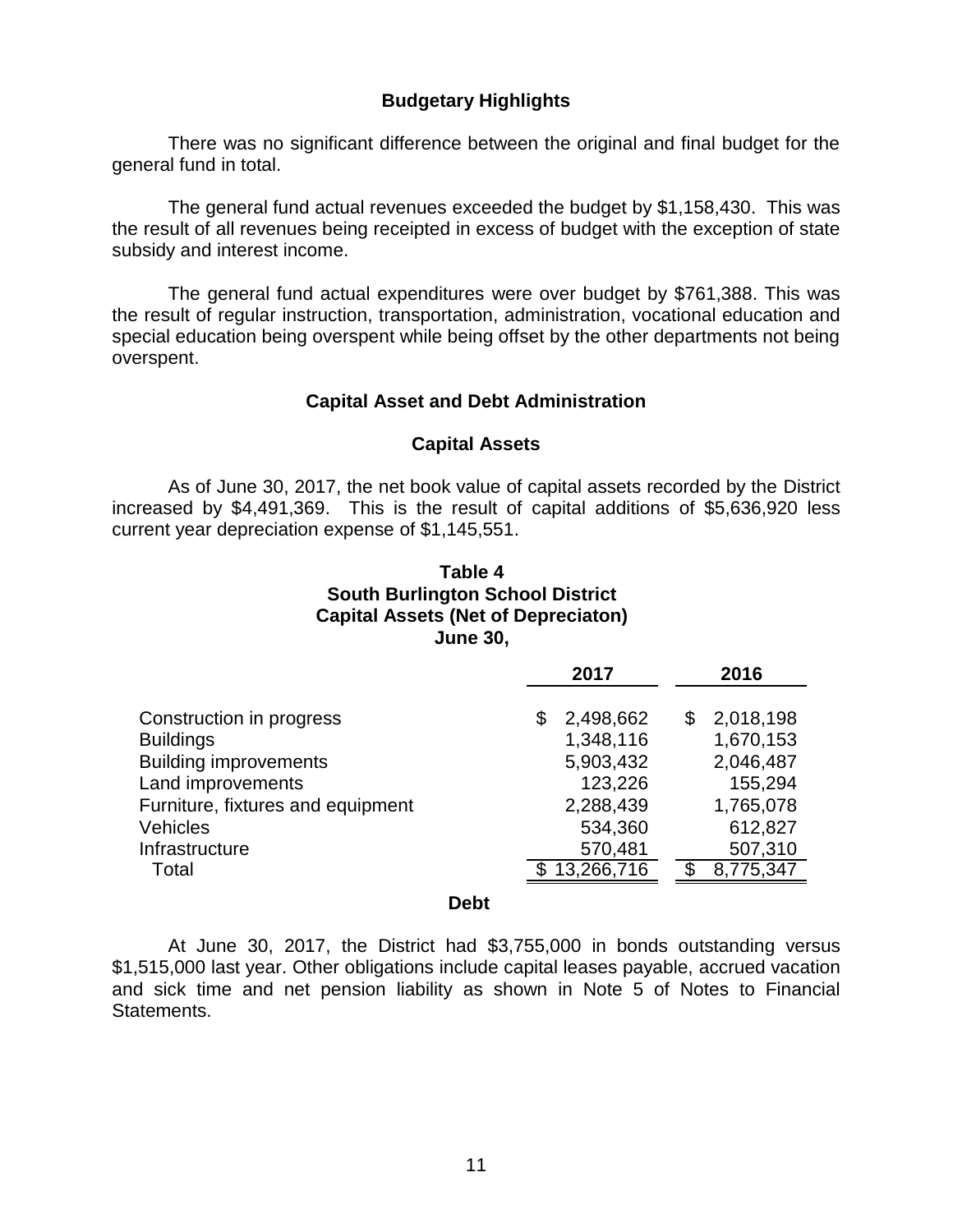## **Currently Known Facts, Decisions, or Conditions**

Salaries and benefits account for more than 80% of the District's operating budget and these costs are largely the result of settlements with the three district employee groups that are represented by labor unions. Contracts for two of these groups, the teachers and support staff, have been settled through June 30, 2019. The contract with Administrators expires on June 30, 2018.

The District operates a Defined Benefit Retirement plan which covers 265 employees or former employees. In this audit report, you will see two additional schedules in the required supplementary information section of the financial statements. In addition, there are expanded footnote disclosures reported as required by GASB 67 and 68. As reported in previous audits, as of September 12, 2013, new employees are no longer eligible for this Defined Benefit Retirement Plan. They are, however, part of a new 403b Defined Contribution Retirement Plan. This plan not only provides a good benefit to employees, but also will lower the overall costs to the district over time.

The State of Vermont has recently enacted legislation that requires all school districts to make available and coordinate pre-kindergarten education programs for its residents, under Act 166. While the district has been doing so for many years, the number of students participating, as well as the cost of these programs, has increased dramatically and the change is reflected in the FY 2018 budget.

The Officials of the Burlington International Airport offered home owners that live in close proximity to the airport the option to buy their homes. This was a voluntary choice and in the summer of 2017, over 94 homes have been purchased and removed. The impact means that we have fewer homes in and around the Chamberlin Elementary School that will result in decreased student enrollment.

## **Economic Factors and Next Year's Budgets and Rates**

The reform of State Education Financing was a top priority at the State Legislature in the FY 2017 session. As a result, the legislature passed Act 46 into law. This established a multi-year process that provides incentives for communities who voluntarily merge into the most common governance models. It defined what a preferred education governance structure should be. The South Burlington School District fits that category so this section of the law does not directly affect our district. However, it does affect districts around us who send students to us and could affect our enrollment and tuition revenues if changes are made in those districts.

As reported last year, the Governor's plan to have a state-wide, single payer health care plan in place by 2018 has been withdrawn. Health Insurance plans and the costs of premiums are the focus of labor negotiations across the State and will affect our future labor costs. The Vermont Education Health Initiative (VEHI) recently announced that its current health plans will cease to exist as of December 31, 2017. VEHI has announced four new plans to replace those existing ones and all employees will need to change to one of these new plans. This will be subject to collective bargaining for contracts beginning July 1, 2017.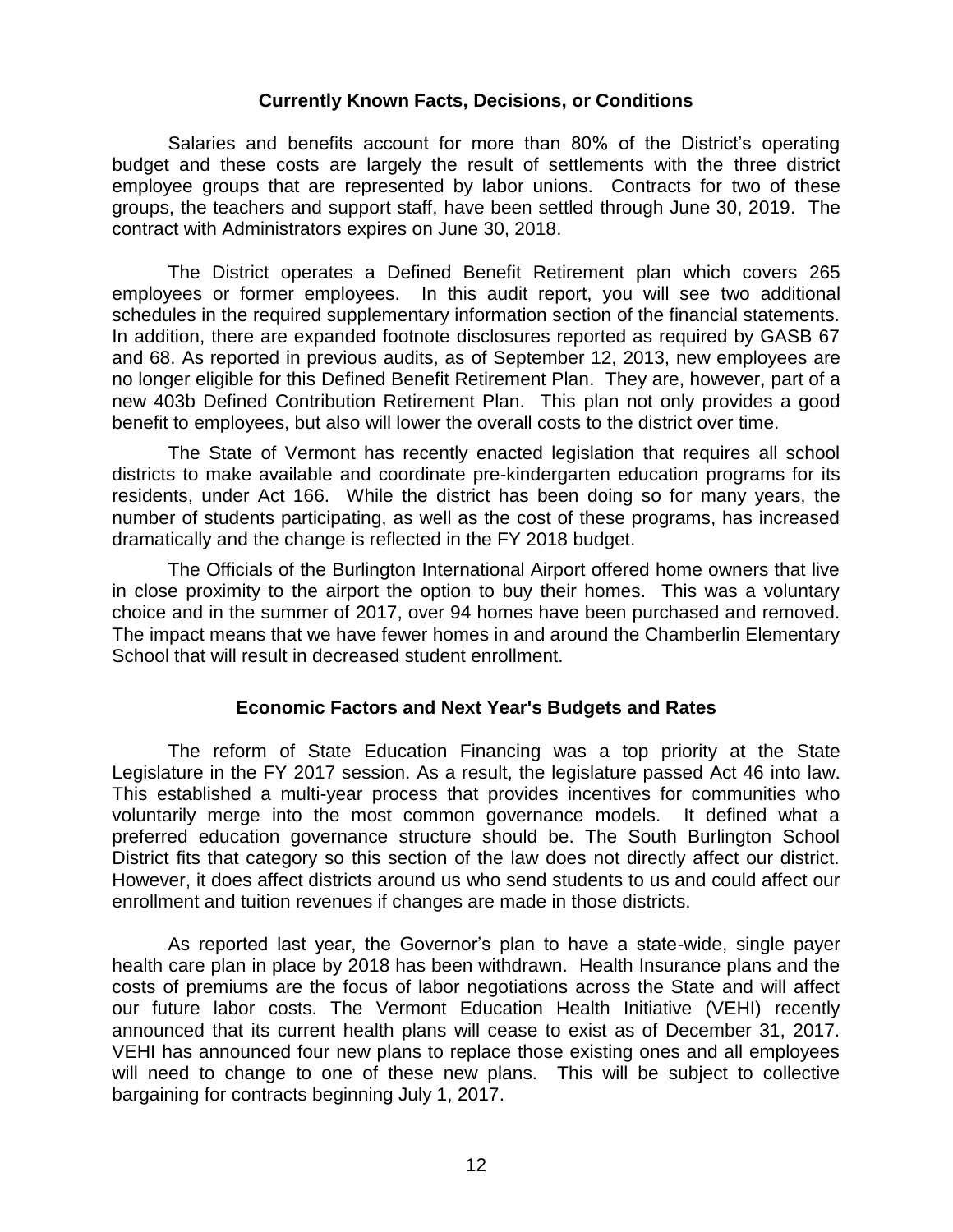Three years ago, the State Legislature passed an expanded School Choice law for high school students across the state. A key provision is that tuition will stay with the sending school, rather than the receiving school. The South Burlington District has had agreements with several local schools to exchange students which will have no effect as tuition will no longer be exchanged. The law allows the district whose students are currently enrolled under these conditions to continue to exchange tuition until they graduate. This, revenue will be reduced to zero by FY 2018 for School Choice.

The costs of fuel, both in diesel to operate our buses, and natural gas for heating, have seen dramatic reductions in the past year and are forecasted to provide additional savings in the fiscal year to come.

## **Contacting the District's Financial Management**

This financial report is designed to provide our citizens, taxpayers, customers, and investors and creditors with a general overview of the District's finances and to show the District's accountability for the money it receives. If you have questions about this report or need additional financial information, contact the District Business Office at 550 Dorset Street, South Burlington, Vermont, 05403.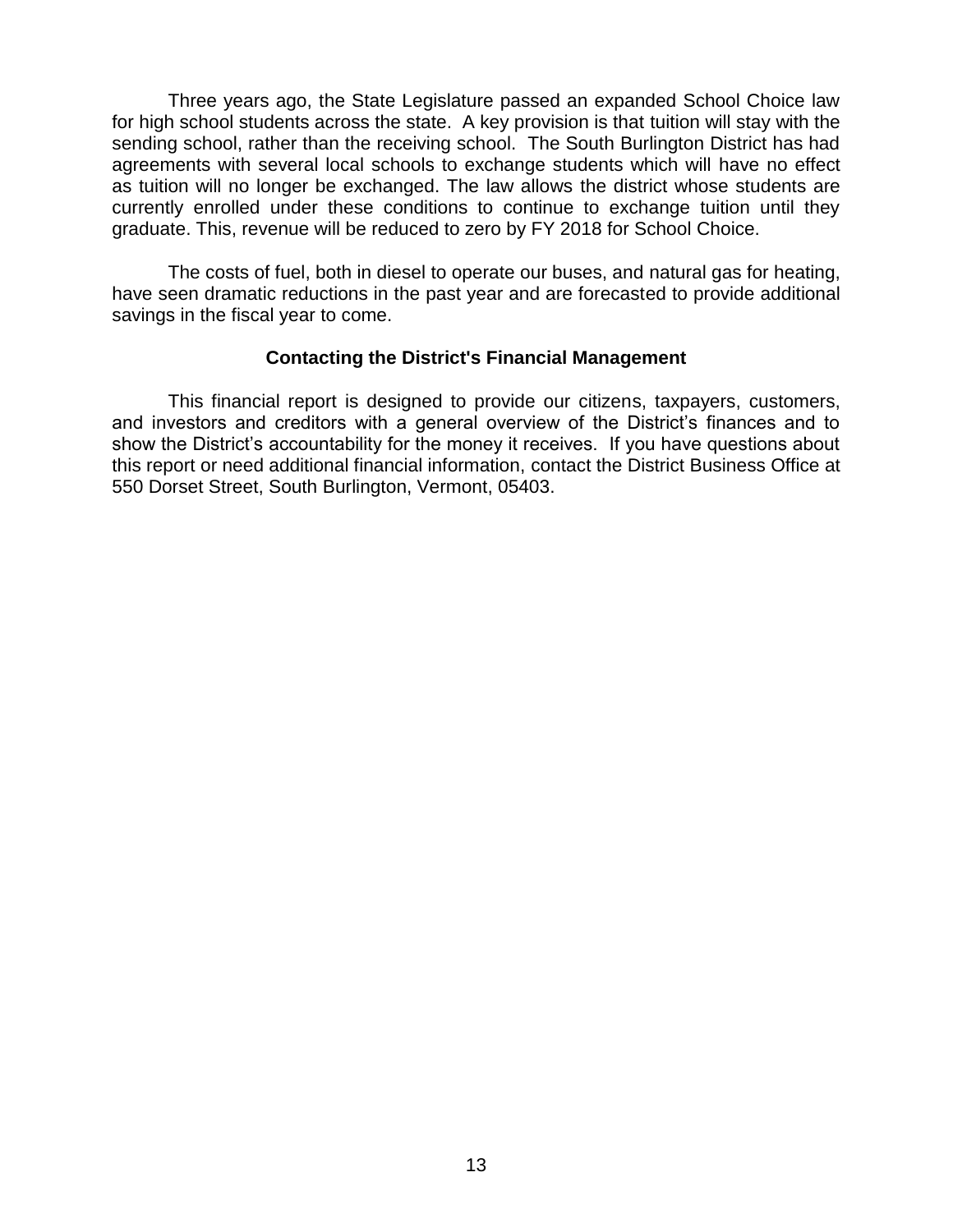STATEMENT A

# SOUTH BURLINGTON SCHOOL DISTRICT

## STATEMENT OF NET POSITION JUNE 30, 2017

|                                                           | Business-                    |                       |                              |  |
|-----------------------------------------------------------|------------------------------|-----------------------|------------------------------|--|
|                                                           | Governmental                 | <b>Type</b>           | Total                        |  |
|                                                           | <b>Activities</b>            | Activities            | Government                   |  |
| <b>ASSETS</b>                                             |                              |                       |                              |  |
| Current assets:                                           |                              |                       |                              |  |
| Cash and cash equivalents                                 | \$<br>5,702,930              | \$<br>10,000          | 5,712,930<br>\$              |  |
| Accounts receivable (net of allowance for uncollectibles) | 286,429                      | 100,709               | 387,138                      |  |
| Due from other governments                                | 1,326,571                    |                       | 1,326,571                    |  |
| Inventory<br>Prepaid expenses                             | 2,880                        | 13,842                | 13,842<br>2,880              |  |
| Internal balances                                         | (97, 414)                    | 97,414                |                              |  |
| <b>Total current assets</b>                               | 7,221,396                    | 221,965               | 7,443,361                    |  |
| Noncurrent assets:                                        |                              |                       |                              |  |
| Capital assets:                                           |                              |                       |                              |  |
| Construction in progress                                  | 2,498,662                    |                       | 2,498,662                    |  |
| Buildings and equipment, net of accumulated depreciation  | 10,741,378                   | 26,676                | 10,768,054                   |  |
| Total noncurrent assets                                   | 13,240,040                   | 26,676                | 13,266,716                   |  |
| <b>TOTAL ASSETS</b>                                       | 20,461,436                   | 248,641               | 20,710,077                   |  |
| DEFERRED OUTFLOWS OF RESOURCES                            |                              |                       |                              |  |
| Deferred outflows related to pensions                     | 1,099,779                    |                       | 1,099,779                    |  |
| TOTAL DEFERRED OUTFLOWS OF RESOURCES                      | 1,099,779                    |                       | 1,099,779                    |  |
| TOTAL ASSETS AND DEFERRED OUTFLOWS OF RESOURCES           | 21,561,215                   | 248,641<br>\$         | \$21,809,856                 |  |
|                                                           |                              |                       |                              |  |
| <b>LIABILITIES</b>                                        |                              |                       |                              |  |
| Current liabilities:                                      |                              |                       |                              |  |
| Accounts payable<br>Accrued payroll                       | \$<br>1,491,330<br>3,605,418 | 5,639<br>\$<br>40,574 | 1,496,969<br>\$<br>3,645,992 |  |
| Due to other governments                                  | 342,945                      |                       | 342,945                      |  |
| Current portion of long-term obligations                  | 846,767                      |                       | 846,767                      |  |
| <b>Total current liabilities</b>                          | 6,286,460                    | 46,213                | 6,332,673                    |  |
| Noncurrent liabilities:                                   |                              |                       |                              |  |
| Noncurrent portion of long-term obligations:              |                              |                       |                              |  |
| Bonds payable                                             | 3,490,000                    |                       | 3,490,000                    |  |
| Capital leases                                            | 918,594                      |                       | 918,594                      |  |
| Net pension liability                                     | 2,470,168                    |                       | 2,470,168                    |  |
| <b>Total noncurrent liabilities</b>                       | 6,878,762                    |                       | 6,878,762                    |  |
| <b>TOTAL LIABILITIES</b>                                  | 13,165,222                   | 46,213                | 13,211,435                   |  |
| DEFERRED INFLOWS OF RESOURCES                             |                              |                       |                              |  |
| Deferred inflows related to pensions                      | 467,608                      |                       | 467,608                      |  |
| TOTAL DEFERRED INFLOWS OF RESOURCES                       | 467,608                      |                       | 467,608                      |  |
| <b>NET POSITION</b>                                       |                              |                       |                              |  |
| Net investment in capital assets                          | 8,013,552                    | 26,676                | 8,040,228                    |  |
| Restricted for: Special revenue funds                     | 280,168                      |                       | 280,168                      |  |
| Capital projects fund                                     | 74,563                       |                       | 74,563                       |  |
| Unrestricted (deficit)                                    | (439, 898)                   | 175,752               | (264, 146)                   |  |
| <b>TOTAL NET POSITION</b>                                 | 7,928,385                    | 202,428               | 8,130,813                    |  |
| TOTAL LIABILITIES, DEFERRED INFLOWS OF RESOURCES AND      |                              |                       |                              |  |
| <b>NET POSITION</b>                                       | 21,561,215                   | 248,641<br>\$         | \$21,809,856                 |  |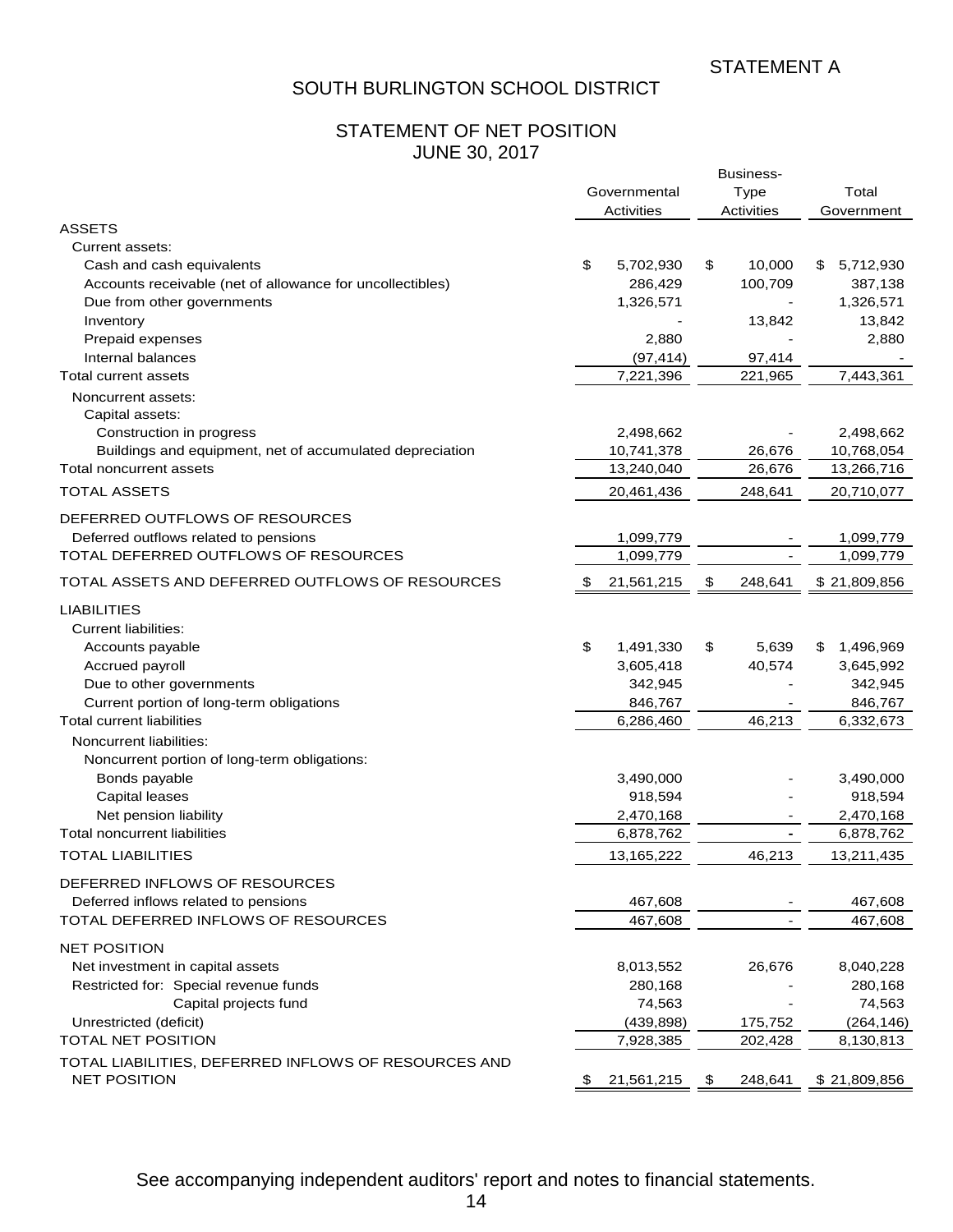## STATEMENT OF ACTIVITIES FOR THE YEAR ENDED JUNE 30, 2016

|                                    |                  |             |                  |                         |                  |                     | Net (Expense) Revenue & Changes |                |  |  |
|------------------------------------|------------------|-------------|------------------|-------------------------|------------------|---------------------|---------------------------------|----------------|--|--|
|                                    |                  |             | Program Revenues |                         |                  |                     | in Net Position                 |                |  |  |
|                                    |                  |             |                  |                         |                  |                     | Business-                       |                |  |  |
|                                    |                  | Charges for |                  | <b>Operating Grants</b> | Capital Grants & | Governmental        | <b>Type</b>                     |                |  |  |
| Functions/Programs                 | <b>Expenses</b>  | Services    |                  | & Contributions         | Contributions    | <b>Activities</b>   | Activities                      | Total          |  |  |
| Governmental activities:           |                  |             |                  |                         |                  |                     |                                 |                |  |  |
| Regular instruction                | \$<br>18,835,878 | \$2,936,880 | \$               |                         | \$               | $$ (15,898,998)$ \$ |                                 | \$(15,898,998) |  |  |
| Support services                   | 4,350,357        |             |                  |                         |                  | (4,350,357)         |                                 | (4,350,357)    |  |  |
| Transportation                     | 1,695,105        | 48,244      |                  |                         |                  | (1,646,861)         |                                 | (1,646,861)    |  |  |
| Administration                     | 3,561,082        |             |                  |                         |                  | (3,561,082)         | $\blacksquare$                  | (3,561,082)    |  |  |
| Operations and maintenance         | 3,201,931        | 47,582      |                  |                         |                  | (3, 154, 349)       | $\overline{\phantom{a}}$        | (3, 154, 349)  |  |  |
| Vocational education               | 195,766          |             |                  |                         |                  | (195, 766)          |                                 | (195, 766)     |  |  |
| Contingency                        | 10,123           |             |                  |                         |                  | (10, 123)           |                                 | (10, 123)      |  |  |
| Other support services             | 3,531,263        |             |                  |                         |                  | (3,531,263)         |                                 | (3,531,263)    |  |  |
| Special education                  | 10,579,709       |             |                  |                         |                  | (10, 579, 709)      |                                 | (10, 579, 709) |  |  |
| Program expenditures               | 191,566          |             |                  | 1,647,088               |                  | 1,455,522           |                                 | 1,455,522      |  |  |
| On-behalf payments                 | 6,771,164        |             |                  | 6,771,164               |                  |                     |                                 |                |  |  |
| Interest on debt service           | 98,651           |             |                  |                         |                  | (98, 651)           |                                 | (98, 651)      |  |  |
| Unallocated depreciation (Note 4)* | 3,794            |             |                  |                         |                  | (3,794)             |                                 | (3,794)        |  |  |
| Total governmental activites       | 53,026,389       | 3,032,706   |                  | 8,418,252               |                  | (41, 575, 431)      | $\sim$                          | (41, 575, 431) |  |  |
| Business type activities:          |                  |             |                  |                         |                  |                     |                                 |                |  |  |
| <b>School Nutrition</b>            | 1,028,330        | 634,290     |                  | 392,930                 |                  |                     | (1, 110)                        | (1, 110)       |  |  |
| School's Out Program               | 1,141,921        | 922,614     |                  | 276,486                 |                  |                     | 57,179                          | 57,179         |  |  |
| <b>Munson Field</b>                | 2,290            | 10,655      |                  |                         |                  |                     | 8,365                           | 8,365          |  |  |
| Total business-type activities     | 2,172,541        | 1,567,559   |                  | 669,416                 |                  |                     | 64,434                          | 64,434         |  |  |
| Total primary government           | 55,198,930       | \$4,600,265 | \$               | 9,087,668               | \$               | (41, 575, 431)      | 64,434                          | (41,510,997)   |  |  |

\*This amount excludes the depreciation that is included in the direct expenses of the various programs.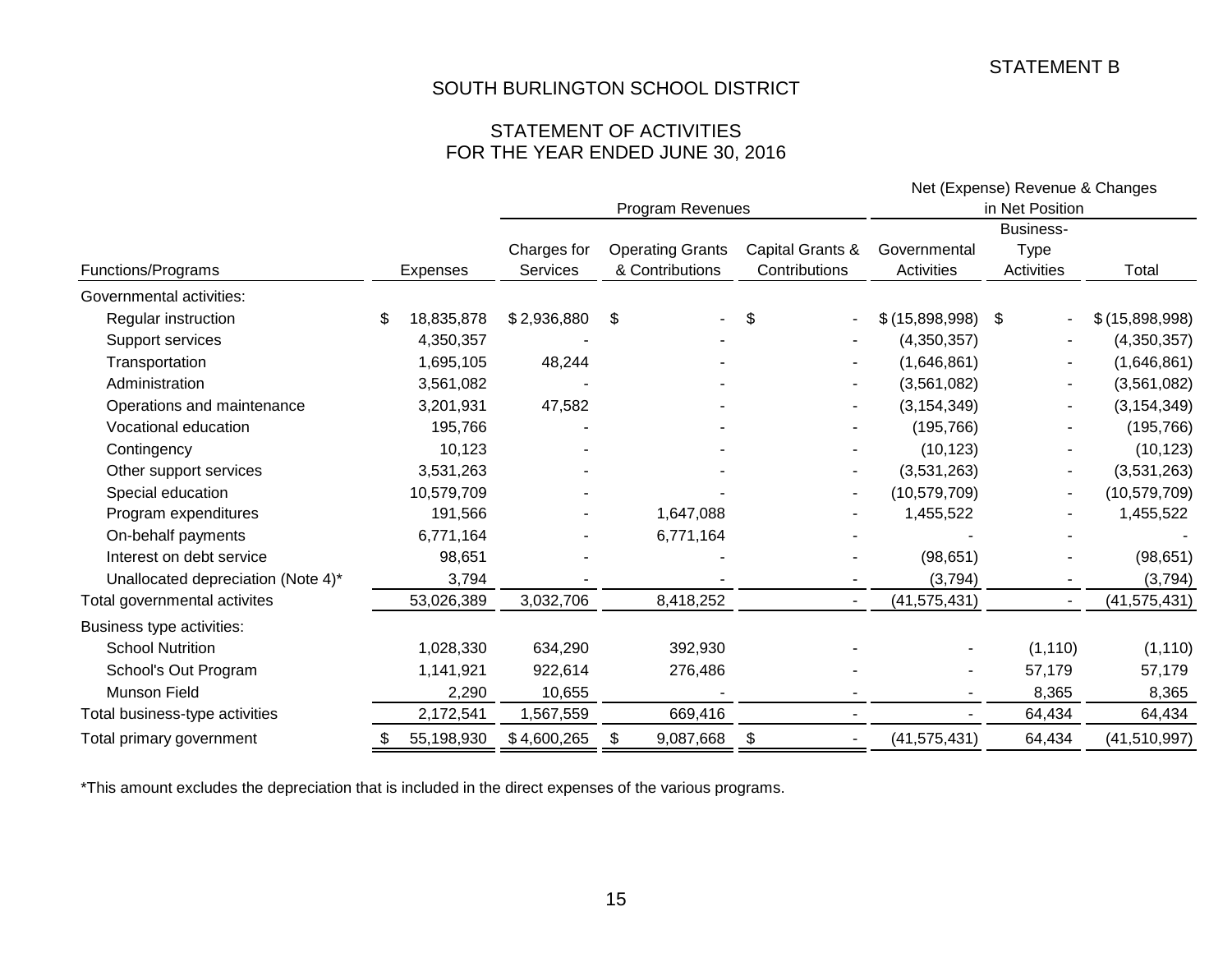## STATEMENT B (CONTINUED) SOUTH BURLINGTON SCHOOL DISTRICT

## STATEMENT OF ACTIVITIES FOR THE YEAR ENDED JUNE 30, 2017

|                                         | Governmental<br><b>Activities</b> | <b>Business-Type</b><br><b>Activities</b> | <b>Totals</b>   |
|-----------------------------------------|-----------------------------------|-------------------------------------------|-----------------|
|                                         |                                   |                                           |                 |
| Changes in net position:                |                                   |                                           |                 |
| Net (expense) revenue                   | (41, 575, 431)                    | 64,434                                    | (41,510,997)    |
| General revenues:                       |                                   |                                           |                 |
| Grants and contributions not restricted |                                   |                                           |                 |
| to specific programs                    | 42,322,020                        |                                           | 42,322,020      |
| Other income                            |                                   |                                           |                 |
|                                         | 311,373                           | 22,444                                    | 333,817         |
| <b>Transfers</b>                        | (20,000)                          | 20,000                                    |                 |
| Total general revenues and transfers    | 42,613,393                        | 42,444                                    | 42,655,837      |
| Change in net position                  | 1,037,962                         | 106,878                                   | 1,144,840       |
|                                         |                                   |                                           |                 |
| <b>NET POSITION - JULY 1</b>            | 6,890,423                         | 95,550                                    | 6,985,973       |
| <b>NET POSITION - JUNE 30</b>           | 7,928,385<br>æ.                   | 202,428<br>\$                             | 8,130,813<br>æ. |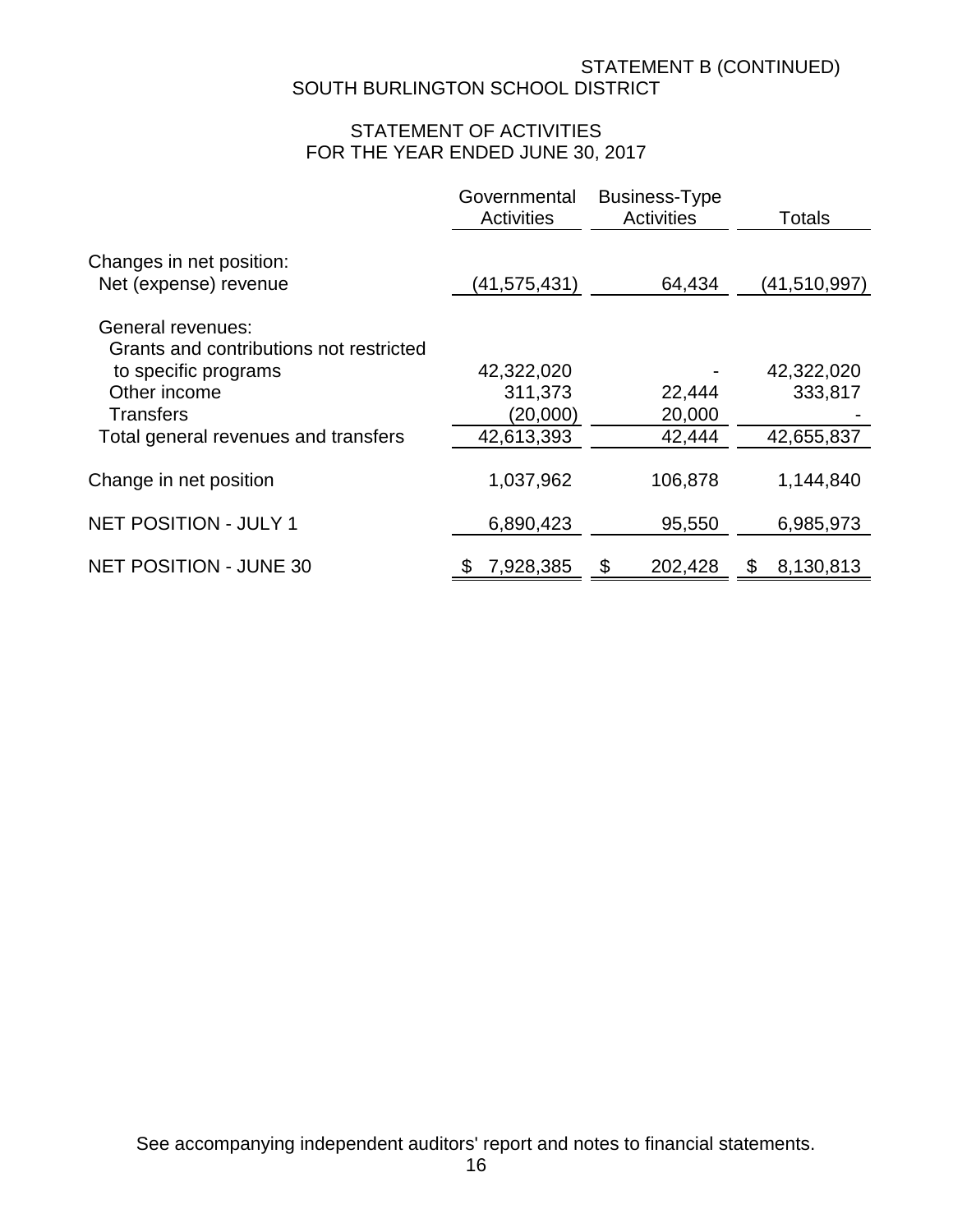## BALANCE SHEET, GOVERNMENTAL FUNDS JUNE 30, 2017

|                                   |                 | Capital                     | Other                               |                    |
|-----------------------------------|-----------------|-----------------------------|-------------------------------------|--------------------|
|                                   | General         | Projects                    |                                     |                    |
|                                   | Fund            | Fund                        | Funds                               | Total              |
|                                   |                 |                             |                                     |                    |
| <b>ASSETS</b>                     |                 |                             |                                     |                    |
| Cash and cash equivalents         | \$5,702,930     | \$                          | \$                                  | \$5,702,930        |
| Investments                       |                 |                             |                                     |                    |
| Accounts receivable (net of       |                 |                             |                                     |                    |
| allowance for doubtful accounts)  | 286,429         |                             |                                     | 286,429            |
| Due from other governments        |                 | 1,060,223                   | 266,348                             | 1,326,571          |
| Prepaid items                     | 2,880           |                             |                                     | 2,880              |
| Due from other funds              | 515,758         |                             | 618,277                             | 1,134,035          |
| <b>TOTAL ASSETS</b>               | \$6,507,997     | $\frac{1}{2}$<br>1,060,223  | $\frac{3}{2}$<br>884,625            | \$8,452,845        |
|                                   |                 |                             |                                     |                    |
| <b>LIABILITIES</b>                |                 |                             |                                     |                    |
| Accounts payable                  | \$<br>589,194   | \$<br>872,344               | $\boldsymbol{\mathsf{S}}$<br>29,792 | \$1,491,330        |
| Accrued payroll                   | 3,539,685       |                             | 65,733                              | 3,605,418          |
| Due to other governments          | 342,945         |                             |                                     | 342,945            |
| Deferred revenue                  |                 |                             | 1,798                               | 1,798              |
| Due to other funds                | 970,345         | 113,316                     | 147,788                             | 1,231,449          |
| <b>TOTAL LIABILITIES</b>          | 5,442,169       | 985,660                     | 245,111                             | 6,672,940          |
| <b>FUND BALANCES</b>              |                 |                             |                                     |                    |
| Nonspendable                      | 2,880           |                             |                                     | 2,880              |
| <b>Restricted</b>                 |                 | 74,563                      | 280,168                             | 354,731            |
| Committed                         | 553,435         |                             | 341,483                             | 894,918            |
| Assigned                          |                 |                             | 28,387                              | 28,387             |
| Unassigned                        | 509,513         |                             | (10, 524)                           | 498,989            |
| <b>TOTAL FUND BALANCES</b>        | 1,065,828       | 74,563                      | 639,514                             | 1,779,905          |
|                                   |                 |                             |                                     |                    |
| <b>TOTAL LIABILITIES AND FUND</b> |                 |                             |                                     |                    |
| <b>BALANCES</b>                   | 6,507,997<br>\$ | 1,060,223<br>$\mathfrak{S}$ | 884,625<br>$\frac{1}{2}$            | <u>\$8,452,845</u> |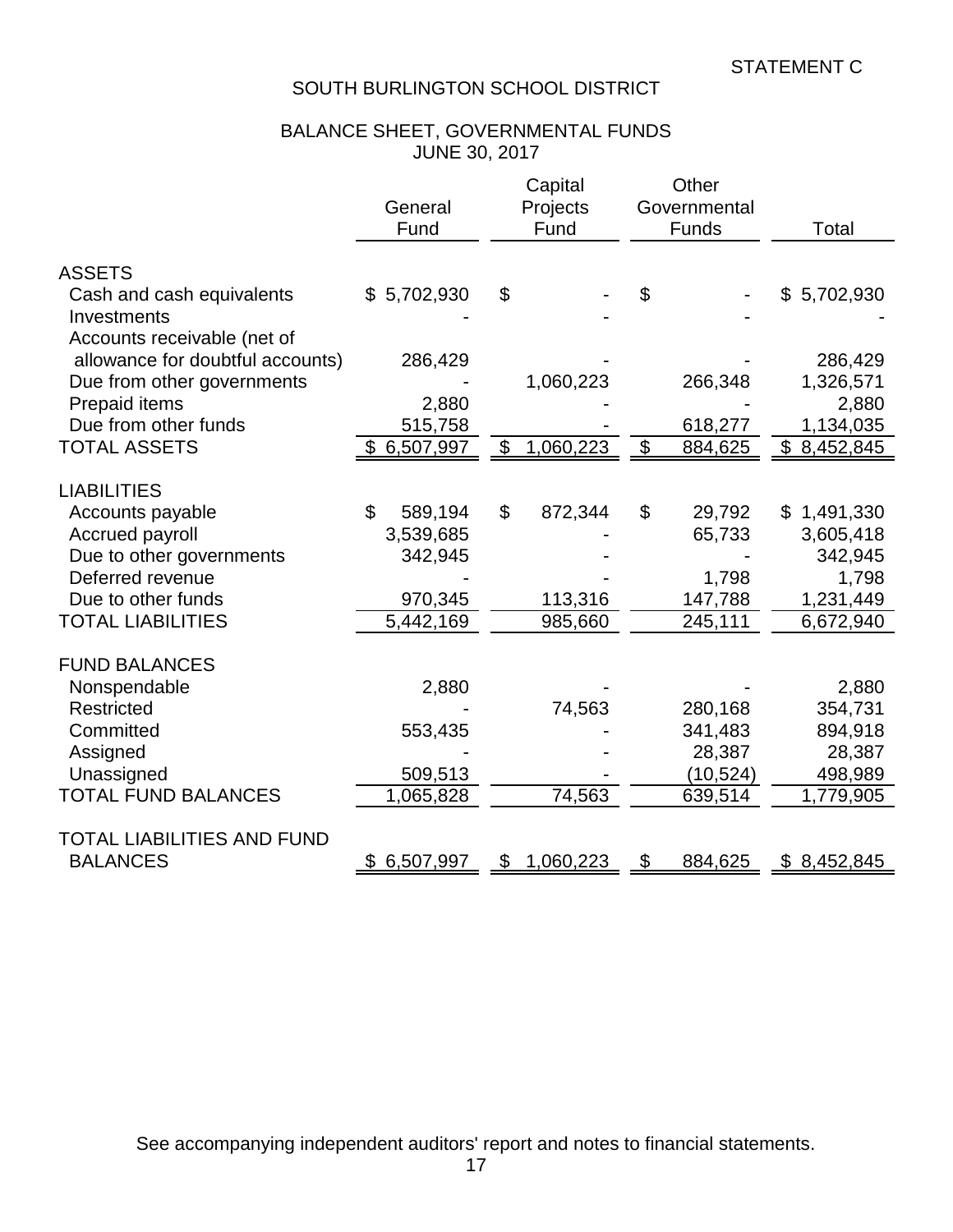## RECONCILIATION OF GOVERNMENTAL FUNDS BALANCE SHEET TO THE STATEMENT OF NET POSITION JUNE 30, 2017

|                                                                                                                                                                                                                                                                                                       | Total                                   |
|-------------------------------------------------------------------------------------------------------------------------------------------------------------------------------------------------------------------------------------------------------------------------------------------------------|-----------------------------------------|
|                                                                                                                                                                                                                                                                                                       | Governmental                            |
|                                                                                                                                                                                                                                                                                                       | <b>Funds</b>                            |
| <b>Total Fund Balances</b>                                                                                                                                                                                                                                                                            | \$<br>1,779,905                         |
| Amounts reported for governmental activities in the Statement of Net Position are<br>different because:                                                                                                                                                                                               |                                         |
| Capital assets used in governmental activities are not financial resources and<br>therefore are not reported in the funds, net of accumulated depreciation<br>Other long term assets are not available to pay for current period expenditures and<br>therefore are deferred in the funds shown below: | 13,240,040                              |
| Due from other governments                                                                                                                                                                                                                                                                            | 1,798                                   |
| Deferred outflows of resources related to pensions are not financial resources<br>and therefore are not reported in the funds<br>Long-term liabilities shown below, are not due and payable in the current period<br>and therefore are not reported in the funds shown above:                         | 1,099,779                               |
| Bonds payable<br><b>Capital leases</b><br>Accrued compensated absences                                                                                                                                                                                                                                | (3,755,000)<br>(1,471,488)<br>(28, 873) |
| Net pension liability<br>Deferred inflows of resources related to pensions are not financial resources                                                                                                                                                                                                | (2,470,168)                             |
| and therefore are not reported in the funds                                                                                                                                                                                                                                                           | (467,608)                               |
| Net position of governmental activities                                                                                                                                                                                                                                                               | 7,928,385                               |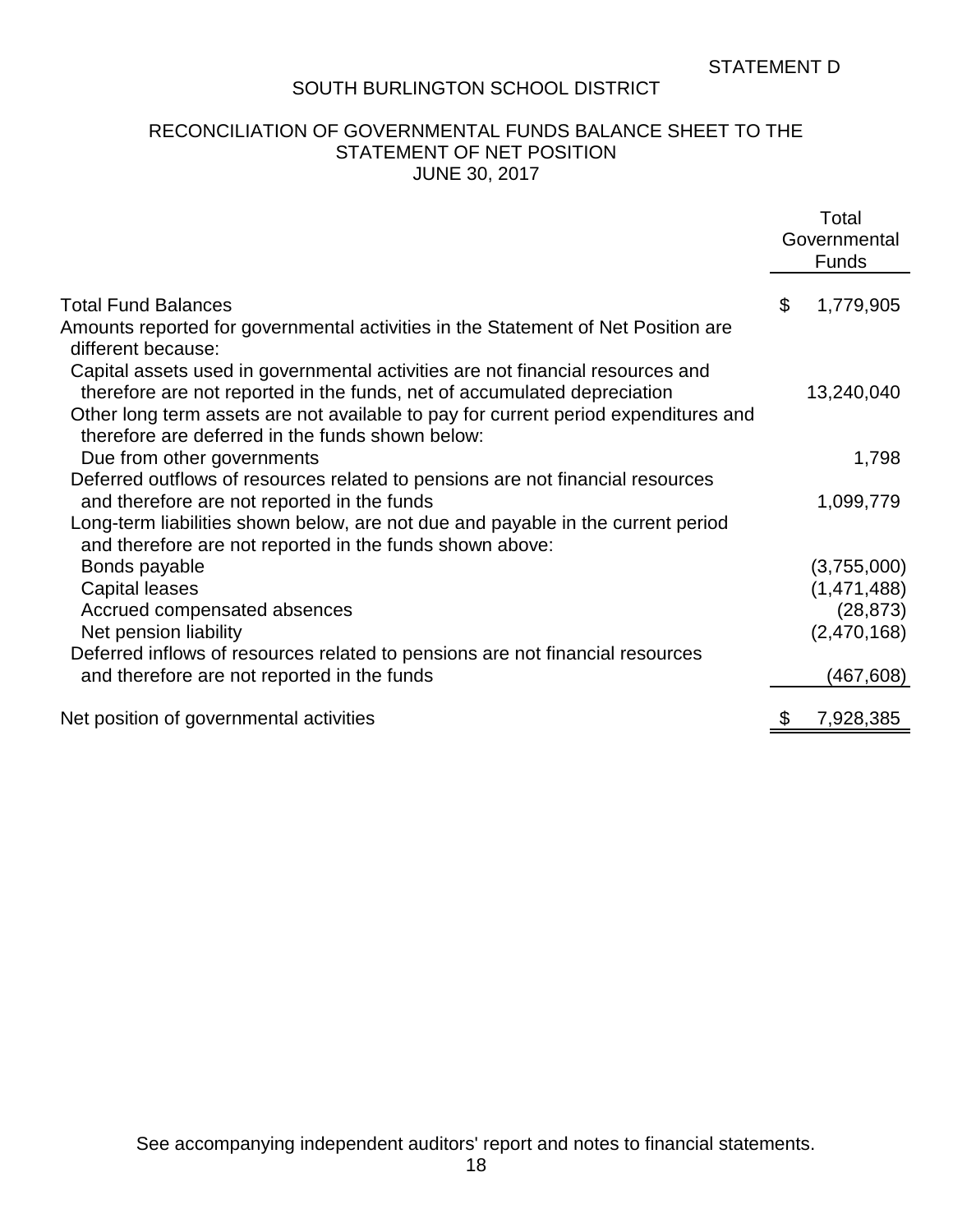## STATEMENT OF REVENUES, EXPENDITURES AND CHANGES IN FUND BALANCES - GOVERNMENTAL FUNDS FOR THE YEAR ENDED JUNE 30, 2017

|                                               | General             | Capital<br>Projects | Other<br>Governmental | <b>Totals</b><br>Governmental |
|-----------------------------------------------|---------------------|---------------------|-----------------------|-------------------------------|
|                                               | Fund                | Fund                | Funds                 | Funds                         |
| <b>REVENUES</b><br>Intergovernmental revenues | \$42,322,020        | \$                  | S<br>1,647,088        | \$43,969,108                  |
| Charges for service<br>Tuition                | 95,826<br>2,936,880 |                     |                       | 95,826<br>2,936,880           |
| Interest income                               | 16,829              |                     |                       | 16,829                        |
| State on-behalf payments                      | 2,456,508           |                     |                       | 2,456,508                     |
| Other revenue                                 | 289,111             |                     | 3,635                 | 292,746                       |
| <b>TOTAL REVENUES</b>                         | 48,117,174          | $\blacksquare$      | 1,650,723             | 49,767,897                    |
| <b>EXPENDITURES</b>                           |                     |                     |                       |                               |
| Current:                                      |                     |                     |                       |                               |
| Regular instruction                           | 18,519,247          |                     |                       | 18,519,247                    |
| Support services                              | 4,277,109           |                     |                       | 4,277,109                     |
| Transportation                                | 1,482,373           |                     |                       | 1,482,373                     |
| Administration                                | 3,561,082           |                     |                       | 3,561,082                     |
| Operations and maintenance                    | 3,542,561           |                     |                       | 3,542,561                     |
| Vocational education                          | 195,766             |                     |                       | 195,766<br>10,123             |
| Contingency<br>Other support services         | 10,123<br>3,438,041 |                     |                       | 3,438,041                     |
| Special education                             | 10,719,603          |                     |                       | 10,719,603                    |
| Program expenditures                          |                     |                     | 1,567,597             | 1,567,597                     |
| State on-behalf payments                      | 2,456,508           |                     |                       | 2,456,508                     |
| Debt service:                                 |                     |                     |                       |                               |
| Principal                                     | 260,000             |                     |                       | 260,000                       |
| Interest                                      | 98,651              |                     |                       | 98,651                        |
| Capital outlay                                |                     | 2,730,187           |                       | 2,730,187                     |
| <b>TOTAL EXPENDITURES</b>                     | 48,561,064          | 2,730,187           | 1,567,597             | 52,858,848                    |
| <b>EXCESS OF REVENUES OVER</b>                |                     |                     |                       |                               |
| (UNDER) EXPENDITURES                          | (443, 890)          | (2,730,187)         | 83,126                | (3,090,951)                   |
| OTHER FINANCING SOURCES (USES)                |                     |                     |                       |                               |
| Proceeds from debt                            |                     | 2,500,000           |                       | 2,500,000                     |
| Transfers in                                  | 40,000              | 40,000              | 325,209               | 405,209                       |
| Transfers (out)                               | (425,000)           |                     | (209)                 | (425, 209)                    |
| TOTAL OTHER FINANCING SOURCES (USES)          | (385,000)           | 2,540,000           | 325,000               | 2,480,000                     |
| NET CHANGE IN FUND BALANCES                   | (828, 890)          | (190, 187)          | 408,126               | (610, 951)                    |
| FUND BALANCES - JULY 1                        | 1,894,718           | 264,750             | 231,388               | 2,390,856                     |
| FUND BALANCES - JUNE 30                       | 1,065,828<br>S.     | 74,563<br>\$        | 639,514<br>\$         | 1,779,905<br>\$               |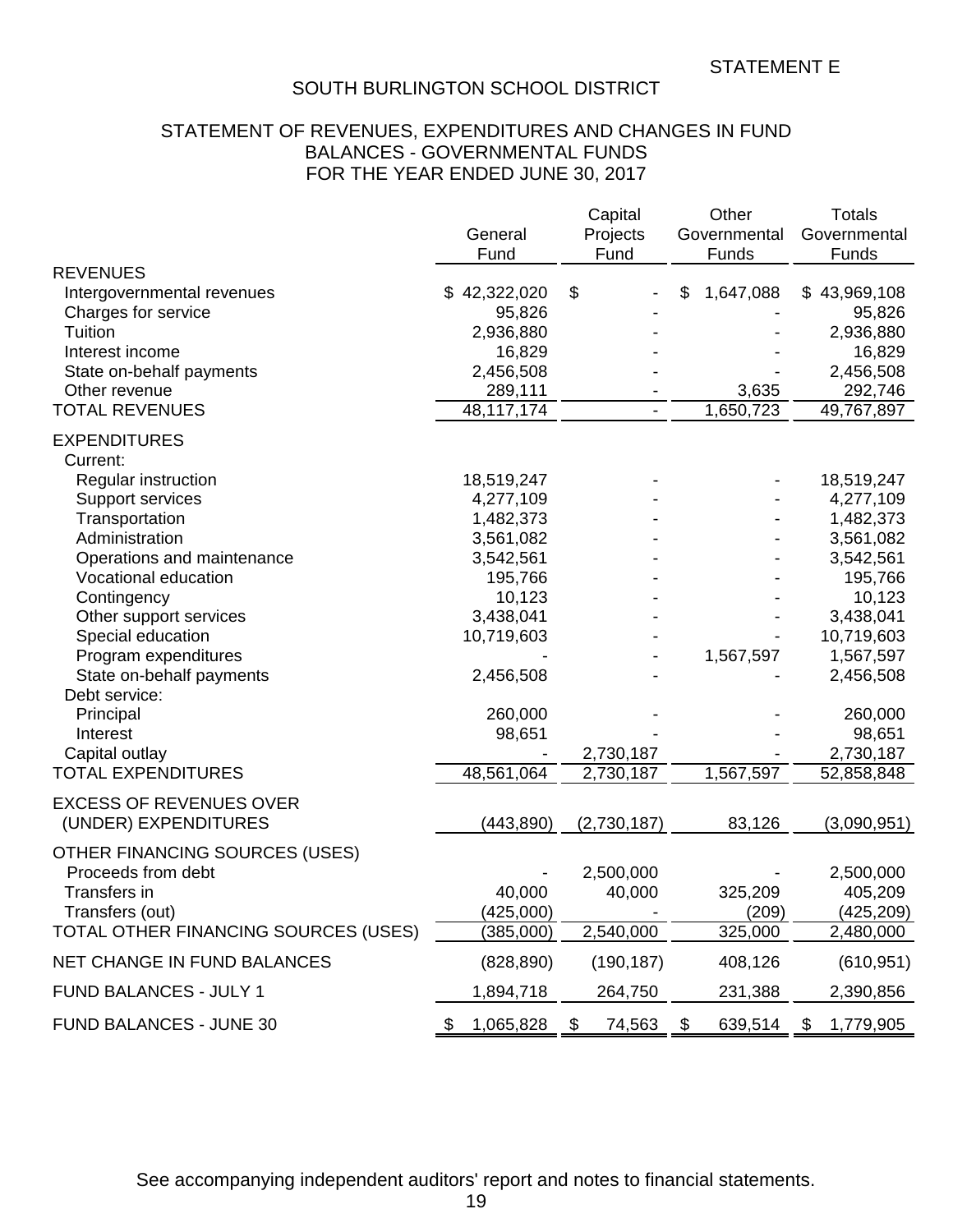## RECONCILIATION OF THE STATEMENT OF REVENUES, EXPENDITURES AND CHANGES IN FUND BALANCES OF GOVERNMENTAL FUNDS TO THE STATEMENT OF ACTIVITIES FOR THE YEAR ENDED JUNE 30, 2017

| Net change in fund balances - total governmental funds (Statement E)                                                                                                                                                                                                            | \$<br>(610, 951)                        |
|---------------------------------------------------------------------------------------------------------------------------------------------------------------------------------------------------------------------------------------------------------------------------------|-----------------------------------------|
| Amounts reported for governmental activities in the Statement of Activities<br>(Statement B) are different because:                                                                                                                                                             |                                         |
| Governmental funds report capital outlays as expenditures while governmental<br>activities report depreciation expense allocated to those expenditures over<br>the life of the assets:                                                                                          |                                         |
| Capital asset purchases<br>Depreciation expense                                                                                                                                                                                                                                 | 5,636,920<br>(1, 138, 586)<br>4,498,334 |
| Revenues in the Statement of Activities that do not provide current financial<br>resources are not reported:<br>Due from other governments                                                                                                                                      | 1,798                                   |
| Current year granting of voluntary exit programs (early retirements, etc.) are not<br>reported as expenditures in governmental fund financial statements and are<br>reported as an expense and debt in the government-wide financial statements<br>Retirement incentive payable | 38,381                                  |
| Deferred outflows of resources are a consumption of net position by the<br>government that are applicable to a future reporting period and therefore are not<br>reported in the funds.                                                                                          | (215, 864)                              |
| Repayment of long-term debt principal is an expenditure in the governmental<br>funds, but the repayment reduces long-term liabilities in the Statement of<br><b>Net Position</b>                                                                                                | 927,522                                 |
| Debt proceeds provide current financial resources to governmental funds, but<br>long-term liabilities in the Statement of Net Position.                                                                                                                                         | (3,714,604)                             |
| Deferred inflows of resources are an acquisition of net position by the<br>government that are applicable to a future reporting period and therefore are not<br>reported in the funds.                                                                                          | (293, 963)                              |
| Some expenses reported in the Statement of Activities do not require the use of<br>current financial resources and therefore are not reported as expenditures in<br>governmental funds:                                                                                         |                                         |
| Accrued compensated absences<br>Net pension liability                                                                                                                                                                                                                           | 2,284<br>405,025                        |
|                                                                                                                                                                                                                                                                                 | 407,309                                 |
| Change in net position of governmental activities (Statement B)                                                                                                                                                                                                                 | \$<br>1,037,962                         |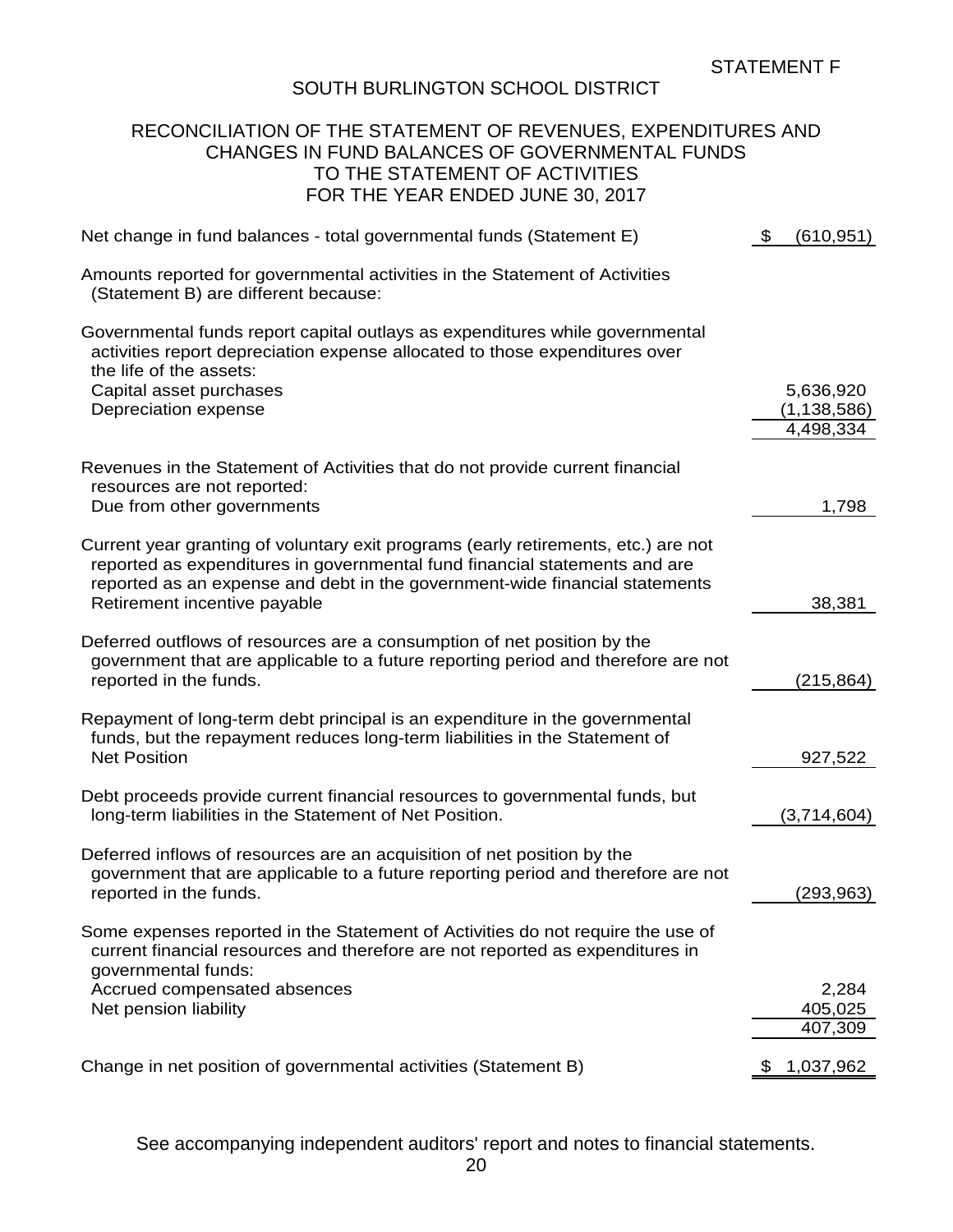## BALANCE SHEET – PROPRIETARY FUNDS JUNE 30, 2017

|                                  |                |                  | <b>Enterprise Funds</b> |                |          |                  |              |  |
|----------------------------------|----------------|------------------|-------------------------|----------------|----------|------------------|--------------|--|
|                                  |                |                  | School's                |                |          | Other            |              |  |
|                                  |                | School           | Out                     |                | Munson   | Enterprise       |              |  |
|                                  |                | <b>Nutrition</b> | Program                 |                | Field    | <b>Funds</b>     | Total        |  |
| <b>ASSETS</b>                    |                |                  |                         |                |          |                  |              |  |
| <b>Current assets:</b>           |                |                  |                         |                |          |                  |              |  |
| Cash and cash equivalents        | \$             |                  | \$<br>10,000            | \$             |          | \$               | 10,000<br>\$ |  |
| Due from other governments       |                | 35,692           | 65,017                  |                |          |                  | 100,709      |  |
| Inventory                        |                | 13,842           |                         |                |          |                  | 13,842       |  |
| Due from other funds             |                |                  | 339,767                 |                | 11,176   | 1,125            | 352,068      |  |
| Total current assets             |                | 49,534           | 414,784                 |                | 11,176   | 1,125            | 476,619      |  |
|                                  |                |                  |                         |                |          |                  |              |  |
| Noncurrent assets:               |                |                  |                         |                |          |                  |              |  |
| Machinery and equipment          |                | 402,109          |                         |                |          |                  | 402,109      |  |
| <b>Total capital assets</b>      |                | 402,109          |                         |                |          |                  | 402,109      |  |
| Less: accumulated depreciation   |                | (375, 433)       |                         |                |          |                  | (375, 433)   |  |
| Net capital assets               |                | 26,676           | $\overline{a}$          |                |          |                  | 26,676       |  |
|                                  |                |                  |                         |                |          |                  |              |  |
| <b>TOTAL ASSETS</b>              | \$             | 76,210           | \$414,784               |                | \$11,176 | \$<br>1,125      | \$503,295    |  |
|                                  |                |                  |                         |                |          |                  |              |  |
| <b>LIABILITIES</b>               |                |                  |                         |                |          |                  |              |  |
| <b>Current liabilities:</b>      |                |                  |                         |                |          |                  |              |  |
| Accounts payable                 | $\mathfrak{S}$ | 3,217            | \$<br>2,422             | $\mathfrak{S}$ |          | \$               | \$<br>5,639  |  |
| Accrued payroll                  |                | 2,115            | 38,459                  |                |          |                  | 40,574       |  |
| Due to other funds               |                | 254,243          |                         |                |          | 411              | 254,654      |  |
| <b>Total current liabilities</b> |                | 259,575          | 40,881                  |                |          | 411              | 300,867      |  |
|                                  |                |                  |                         |                |          |                  |              |  |
| <b>TOTAL LIABILITIES</b>         |                | 259,575          | 40,881                  |                |          | 411              | 300,867      |  |
| <b>NET POSITION</b>              |                |                  |                         |                |          |                  |              |  |
| Net investment in capital assets |                | 26,676           |                         |                |          |                  | 26,676       |  |
| Unrestricted (deficit)           |                | (210, 041)       | 373,903                 |                | 11,176   | 714              | 175,752      |  |
| <b>TOTAL NET POSITION</b>        |                | (183, 365)       | 373,903                 |                | 11,176   | $\overline{714}$ | 202,428      |  |
|                                  |                |                  |                         |                |          |                  |              |  |
| <b>TOTAL LIABILITIES AND NET</b> |                |                  |                         |                |          |                  |              |  |
| <b>POSITION</b>                  | \$             | 76,210           | \$414,784               |                | \$11,176 | \$<br>1,125      | \$503,295    |  |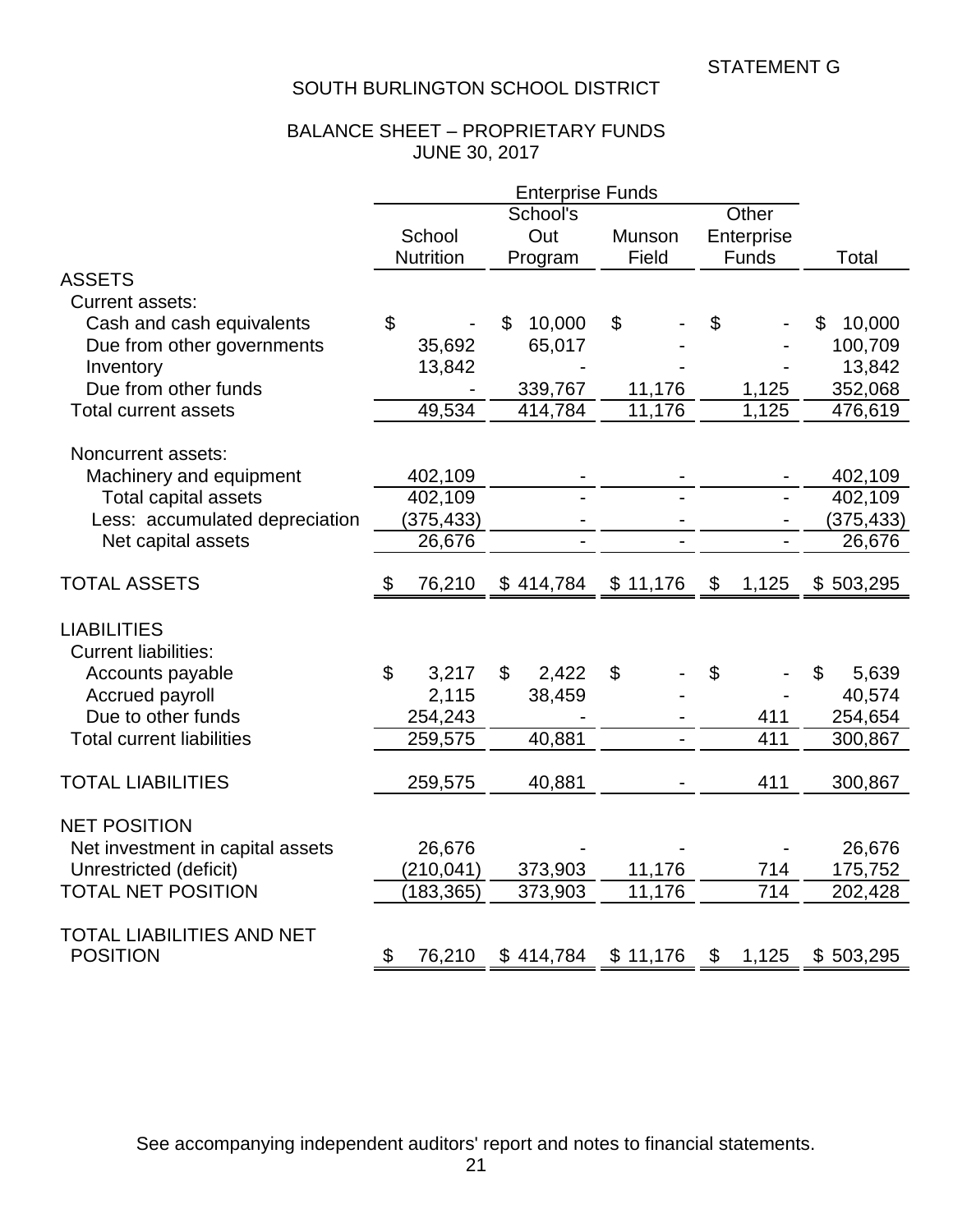## STATEMENT OF REVENUES, EXPENSES AND CHANGES IN NET POSITION PROPRIETARY FUNDS FOR THE YEAR ENDED JUNE 30, 2017

|                                             |                  | School's               |                           | Other      |                           |
|---------------------------------------------|------------------|------------------------|---------------------------|------------|---------------------------|
|                                             | School           | Out                    | Munson                    | Enterprise |                           |
|                                             | <b>Nutrition</b> | Program                | Field                     | Funds      | Total                     |
|                                             |                  |                        |                           |            |                           |
| <b>OPERATING REVENUES</b>                   |                  |                        |                           |            |                           |
| Intergovernmental                           | 392,930          | \$276,486              | $\boldsymbol{\mathsf{S}}$ | \$         | \$<br>669,416             |
| Charges for service                         | 634,290          | 922,614                | 10,655                    |            | 1,567,559                 |
| Other                                       | 22,444           |                        |                           |            | 22,444                    |
| <b>TOTAL OPERATING REVENUES</b>             | 1,049,664        | 1,199,100              | 10,655                    |            | 2,259,419                 |
| <b>OPERATING EXPENSES</b>                   |                  |                        |                           |            |                           |
| <b>Salaries</b>                             | 371,798          | 786,274                | 1,961                     |            | 1,160,033                 |
| Benefits/taxes                              | 224,024          | 204,303                | 150                       |            | 428,477                   |
| Food                                        | 377,462          |                        |                           |            | 377,462                   |
| Equipment repairs/equipment                 |                  | 5,973                  |                           |            | 5,973                     |
| <b>Supplies</b>                             | 17,850           | 121,584                | 179                       |            | 139,613                   |
| Travel                                      |                  | 19,030                 |                           |            | 19,030                    |
| Depreciation                                | 6,965            |                        |                           |            | 6,965                     |
| Other                                       | 30,231           | 4,757                  |                           |            | 34,988                    |
| <b>TOTAL OPERATING EXPENSES</b>             | 1,028,330        | $\overline{1,}141,921$ | 2,290                     |            | 2,172,541                 |
|                                             |                  |                        |                           |            |                           |
| <b>OPERATING INCOME (LOSS)</b>              | 21,334           | 57,179                 | 8,365                     |            | 86,878                    |
| <b>NON-OPERATING REVENUES</b><br>(EXPENSES) |                  |                        |                           |            |                           |
| Transfers in                                | 60,000           | 81,223                 |                           |            | 141,223                   |
| Transfers (out)                             |                  | (40,000)               | (81, 223)                 |            | (121, 223)                |
| <b>TOTAL NON-OPERATING</b>                  |                  |                        |                           |            |                           |
| <b>REVENUES (EXPENSES)</b>                  | 60,000           | 41,223                 | (81, 223)                 |            | 20,000                    |
| <b>CHANGE IN NET POSITION</b>               | 81,334           | 98,402                 | (72, 858)                 |            | 106,878                   |
| <b>NET POSITION - JULY 1</b>                | (264,699)        | 275,501                | 84,034                    | 714        | 95,550                    |
| <b>NET POSITION - JUNE 30</b>               | (183, 365)<br>\$ | \$373,903              | \$11,176                  | 714<br>\$  | $\mathfrak{F}$<br>202,428 |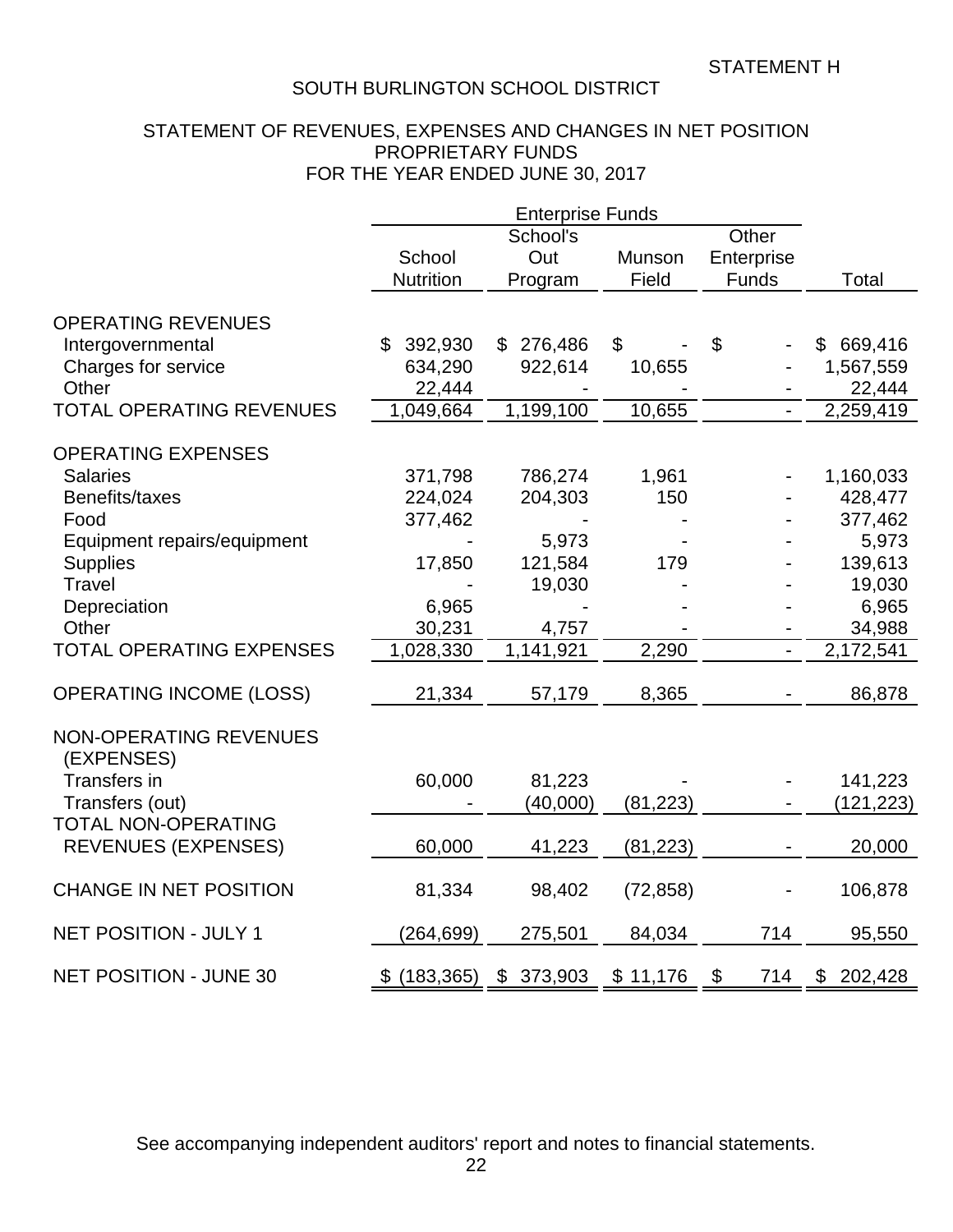## STATEMENT OF CASH FLOWS – PROPRIETARY FUNDS FOR THE YEAR ENDED JUNE 30, 2017

|                                                                       |                | <b>Enterprise Funds</b> |           |                      |                |
|-----------------------------------------------------------------------|----------------|-------------------------|-----------|----------------------|----------------|
|                                                                       |                | School's                |           | Other                |                |
|                                                                       | School         | Out                     | Munson    | Enterprise           |                |
|                                                                       | Nutrition      | Program                 | Field     | Funds                | Total          |
| CASH FLOWS FROM OPERATING ACTIVITIES                                  |                |                         |           |                      |                |
| Receipts from customers                                               | \$634,290      | \$922,614               | \$        | \$                   | \$1,556,904    |
| Intergovernmental receipts                                            | 428,947        | 259,158                 |           |                      | 688,105        |
| Other receipts                                                        | 17,919         | (86, 361)               | 83,513    |                      | 15,071         |
| Payments to employees                                                 | (595, 822)     | (985, 291)              | (2, 111)  |                      | (1,583,224)    |
| Payments to suppliers                                                 | (545, 334)     | (151, 343)              | (179)     |                      | (696, 856)     |
| NET CASH PROVIDED (USED) BY OPERATING ACTIVITIES                      | (60,000)       | (41, 223)               | 81,223    |                      | (20,000)       |
|                                                                       |                |                         |           |                      |                |
| CASH FLOWS FROM NONCAPITAL FINANCING ACTIVITIES                       |                |                         |           |                      |                |
| Transfers in/(out)                                                    | 60,000         | 41,223                  | (81, 223) |                      | 20,000         |
| NET CASH PROVIDED (USED) BY NONCAPITAL FINANCING<br><b>ACTIVITIES</b> | 60,000         | 41,223                  | (81, 223) | $\blacksquare$       | 20,000         |
|                                                                       |                |                         |           |                      |                |
| NET INCREASE (DECREASE) IN CASH AND<br><b>CASH EQUIVALENTS</b>        |                |                         |           |                      |                |
|                                                                       |                |                         |           |                      |                |
| CASH AND CASH EQUIVALENTS - JULY 1                                    |                | 10,000                  |           |                      | 10,000         |
| CASH AND CASH EQUIVALENTS - JUNE 30                                   | \$             | \$<br>10,000            | \$        | \$                   | 10,000<br>\$   |
|                                                                       |                |                         |           |                      |                |
| RECONCILIATION OF OPERATING INCOME (LOSS) TO NET                      |                |                         |           |                      |                |
| CASH PROVIDED (USED) BY OPERATING ACTIVITIES:                         |                |                         |           |                      |                |
| Operating income (loss)                                               | 21,334<br>S    | \$57,179                | \$8,365   | \$                   | 86,878<br>S    |
| Adjustments to reconcile operating income to net                      |                |                         |           |                      |                |
| cash provided (used) by operating activities:                         |                |                         |           |                      |                |
| Depreciation expense                                                  | 6,965          |                         |           |                      | 6,965          |
| Changes in operating assets and liabilities:                          |                |                         |           |                      |                |
| (Increase) decrease in due from other governments                     | 36,017         | (17, 328)               |           |                      | 18,689         |
| (Increase) decrease in inventory                                      | (4, 525)       |                         |           |                      | (4, 525)       |
| (Increase) decrease due from other funds                              |                | (86, 361)               | 72,858    |                      | (13,503)       |
| (Decrease) increase in accounts payable                               | 998            | 1                       |           |                      | 999            |
| (Decrease) increase in accrued payroll                                | 252            | 5,286                   |           |                      | 5,538          |
| (Decrease) increase in due to other funds                             | (121, 041)     |                         |           |                      | (121, 041)     |
| NET CASH PROVIDED (USED) BY OPERATING ACTIVITIES                      | \$<br>(60,000) | (41, 223)<br>\$         | \$81,223  | \$<br>$\blacksquare$ | \$<br>(20,000) |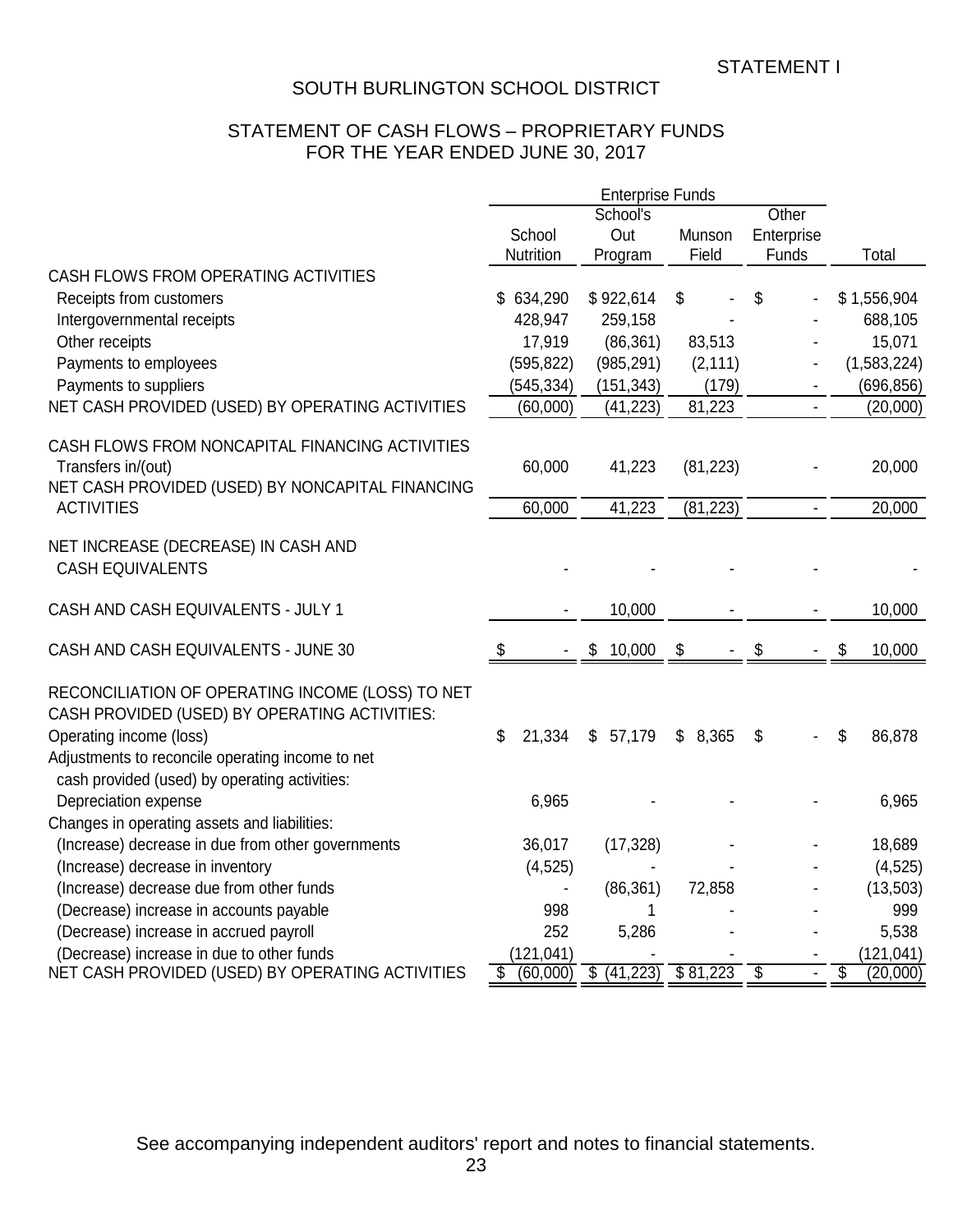## STATEMENT OF FIDUCIARY NET POSITION - FIDUCIARY FUNDS JUNE 30, 2017

|                                                                                                                      | Agency<br>Funds<br><b>Student</b><br><b>Activities</b> | Pension<br><b>Trust</b><br>Fund      |  |  |
|----------------------------------------------------------------------------------------------------------------------|--------------------------------------------------------|--------------------------------------|--|--|
| <b>ASSETS</b><br>Cash and cash equivalents                                                                           | \$<br>42,342                                           | \$                                   |  |  |
| Receivables:<br>Investment income<br><b>Total receivables</b>                                                        |                                                        | 8,454<br>8,454                       |  |  |
| Investments, at fair value:<br>Mutual fund - equities<br>Mutual fund - fixed income<br><b>Total investments</b>      |                                                        | 5,781,281<br>4,432,642<br>10,213,923 |  |  |
| Due from other governments<br><b>TOTAL ASSETS</b>                                                                    | 282,239<br>324,581                                     | 2,530,874<br>\$12,753,251            |  |  |
| <b>LIABILITIES</b><br>Accounts payable<br>Unfunded liability<br>Deposits held for others<br><b>TOTAL LIABILITIES</b> | \$<br>38,943<br>285,638<br>324,581<br>\$               | \$<br>2,470,168<br>2,470,168         |  |  |
| <b>NET POSITION</b><br>Restricted - held in trust for pensions                                                       |                                                        | 10,283,083                           |  |  |
| TOTAL LIABILITIES AND NET POSITION                                                                                   |                                                        | 12,753,251<br>\$                     |  |  |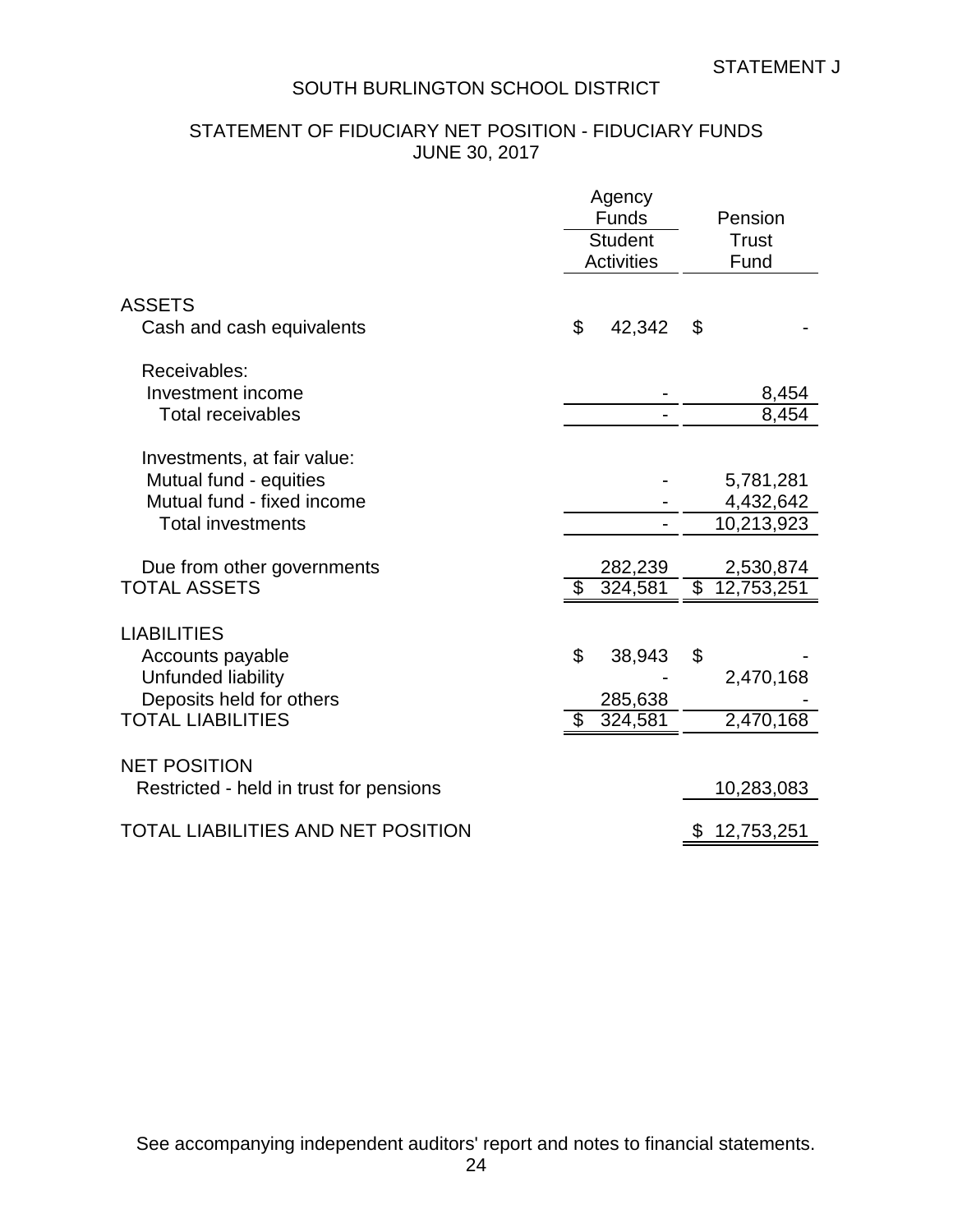## STATEMENT OF CHANGES IN FIDUCIARY NET POSITION FIDUCIARY FUNDS FOR THE YEAR ENDED JUNE 30, 2017

|                                                                                                                                             | Pension<br><b>Trust Fund</b>        |
|---------------------------------------------------------------------------------------------------------------------------------------------|-------------------------------------|
| <b>ADDITIONS</b><br>Contributions<br>Investment earnings:<br>Net increase/(decrease) in fair value of investments<br>Interest and dividends | \$<br>634,692<br>792,500<br>324,366 |
| Net investment earnings                                                                                                                     | 1,116,866                           |
| <b>Total additions</b>                                                                                                                      | 1,751,558                           |
| <b>DEDUCTIONS</b><br><b>Distributions</b><br><b>Total deductions</b>                                                                        | 490,778<br>490,778                  |
| Change in net position                                                                                                                      | 1,260,780                           |
| <b>NET POSITION - JULY 1</b>                                                                                                                | 9,022,303                           |
| <b>NET POSITION - JUNE 30</b>                                                                                                               | 10,283,083                          |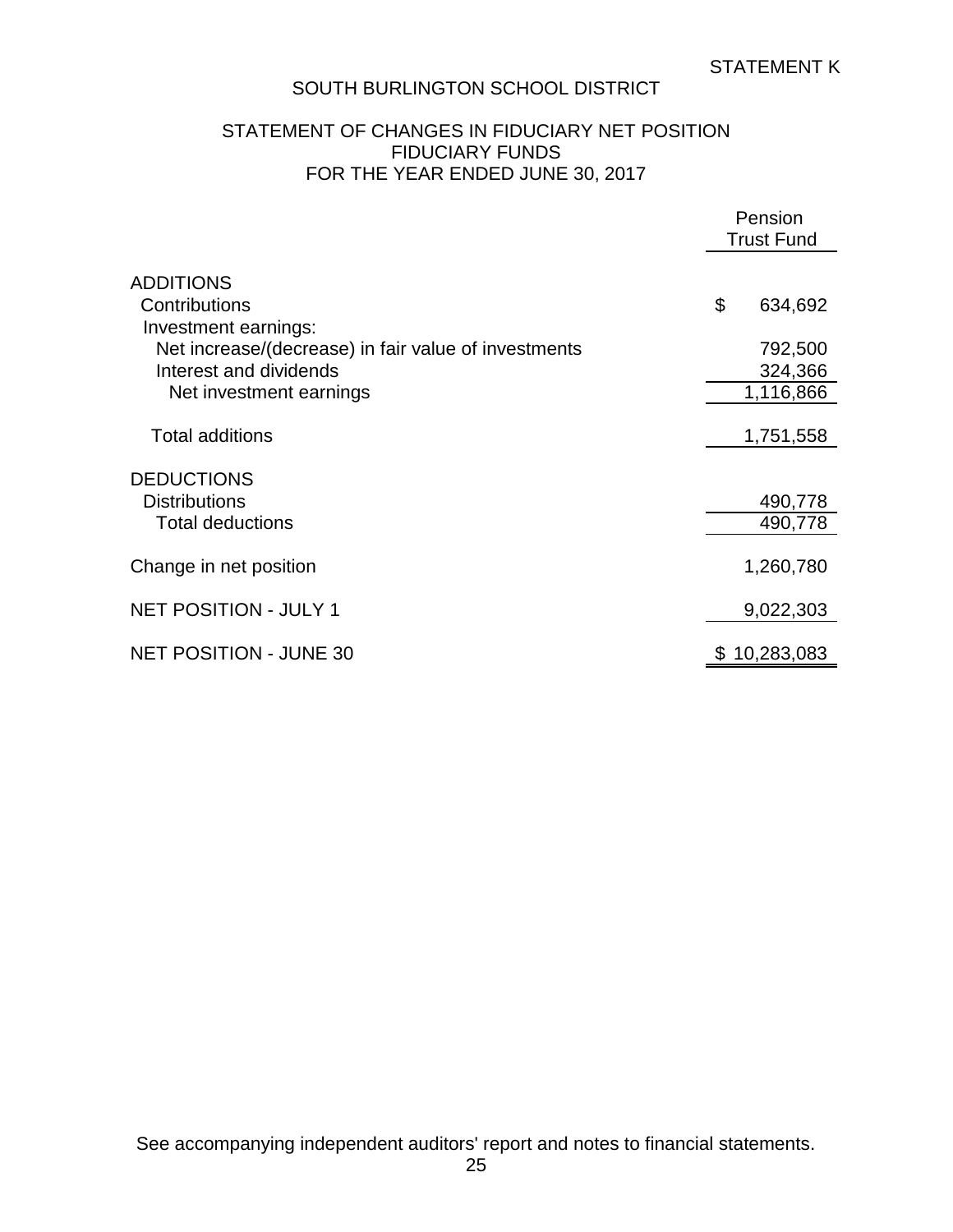## NOTES TO FINANCIAL STATEMENTS JUNE 30, 2017

#### NOTE 1 - SUMMARY OF SIGNIFICANT ACCOUNTING POLICIES

## *Reporting Entity*

The South Burlington School District was incorporated under the laws of the State of Vermont. The District provides the following services: instruction, operation and maintenance, transportation, administration, special education and vocational education.

The District's financial statements are prepared in accordance with generally accepted accounting principles (GAAP). The Governmental Accounting Standards Board (GASB) is responsible for establishing GAAP for state and local governments through its pronouncements (Statements and Interpretations).

The District's combined financial statements include all accounts and all operations of the District. We have determined that the District has no component units as described in GASB Statement No. 14 and amended by GASB Statements No. 39 and No. 61.

## *Implementation of New Accounting Standards*

During the year ended June 30, 2017, the following statements of financial accounting standards issued by the Governmental Accounting Standards Board became effective:

Statement No. 73, "*Accounting and Financial Reporting for Pensions and Related Assets That Are Not within the Scope of GASB Statement 68, and Amendments to Certain Provisions of GASB Statements 67 and 68*". The objective of the Statement is to improve financial reporting by instituting a single framework for the presentation of information about pensions, thereby expanding the comparability of pension-related information reported by state and local governments. Management has determined that this Statement is not applicable.

Statement No. 74, "*Financial Reporting for Postemployment Benefit Plans Other Than Pension Plans"*. The objective of the Statement is to improve the disclosure of information about benefits other than pensions (other postemployment benefits or OPEB) included in financial statements of state and local governments. This Statement will improve financial reporting through enhanced note disclosures and schedules of required supplementary information that will be presented by OPEB plans that are administered through trusts that meet specified criteria. Management has determined the impact of this Statement is not material to the financial statements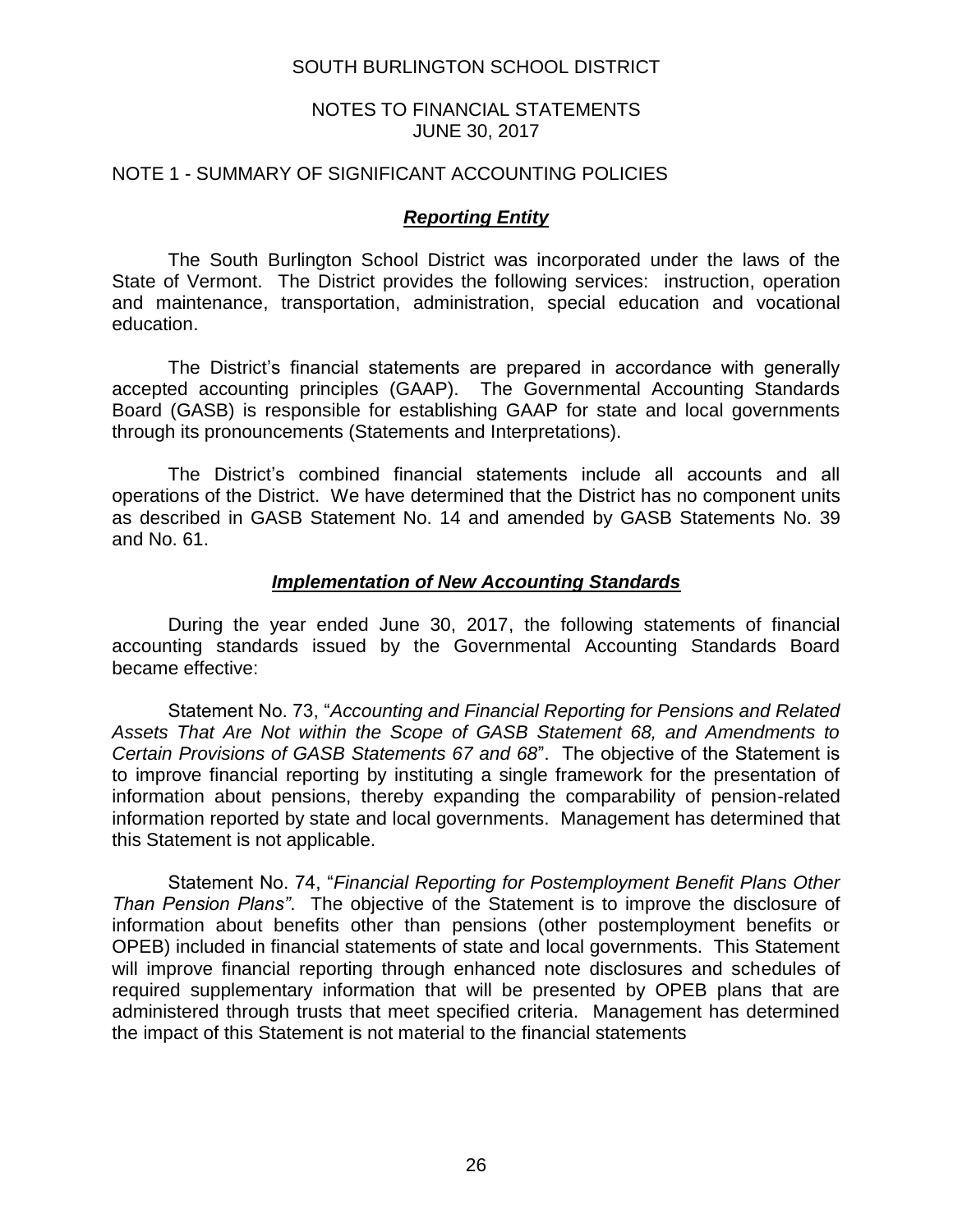## NOTES TO FINANCIAL STATEMENTS JUNE 30, 2017

#### NOTE 1 - SUMMARY OF SIGNIFICANT ACCOUNTING POLICIES (CONTINUED)

Statement No. 77, "*Tax Abatement Disclosures*". The objective of the Statement is to improve disclosure of information about the nature and magnitude of tax abatements, making these transactions more transparent to financial statement users. As such, users will be better equipped to understand (1) how tax abatements affect a government's future ability to raise resources and meet its financial obligations and (2) the impact those abatements have on a government's financial position and economic condition. Management has determined the impact of this Statement is not material to the financial statements.

Statement No. 80, "*Blending Requirements for Certain Component Units*". The objective of this Statement is to improve financial reporting by clarifying the financial statement presentation requirements for certain component units. The additional criterion requires blending of a component unit incorporated as a not-for-profit corporation in which the primary government is the sole corporate member. The additional criterion does not apply to component units included in the financial reporting entity pursuant to the provisions of Statement No. 39, Determining Whether Certain Organizations Are Component Units. Management has determined the impact of this Statement is not material to the financial statements.

Statement No. 81, "*Irrevocable Split-Interest Agreements*". The objective of this Statement is to improve accounting and financial reporting for irrevocable split-interest agreements by providing recognition and measurement guidance for situations in which a government is a beneficiary of the agreement. Split-interest agreements are a type of giving agreement used by donors to provide resources to two or more beneficiaries, including governments. Split-interest agreements can be created through trusts or other legally enforceable agreements with characteristics that are equivalent to split-interest agreements - in which a donor transfers resources to an intermediary to hold and administer for the benefit of a government and at least one other beneficiary. Examples of these types of agreements include charitable lead trusts, charitable remainder trusts, and life-interests in real estate. As such, this Statement requires that a government that receives resources pursuant to an irrevocable split-interest agreement recognize assets, liabilities, and deferred inflows of resources at the inception of the agreement. Management has determined the impact of this Statement is not material to the financial statements.

Statement No. 82, "*Pension Issues*". The objective of this Statement is to address certain issues that have been raised with respect to Statements No. 67, Financial Reporting for Pension Plans, No. 68, Accounting and Financial Reporting for Pensions, and No. 73, Accounting and Financial Reporting for Pensions and Related Assets That Are Not within the Scope of GASB Statement 68, and Amendments to Certain Provisions of GASB Statements 67 and 68. Specifically, this Statement addresses issues regarding (1) the presentation of payroll-related measures in required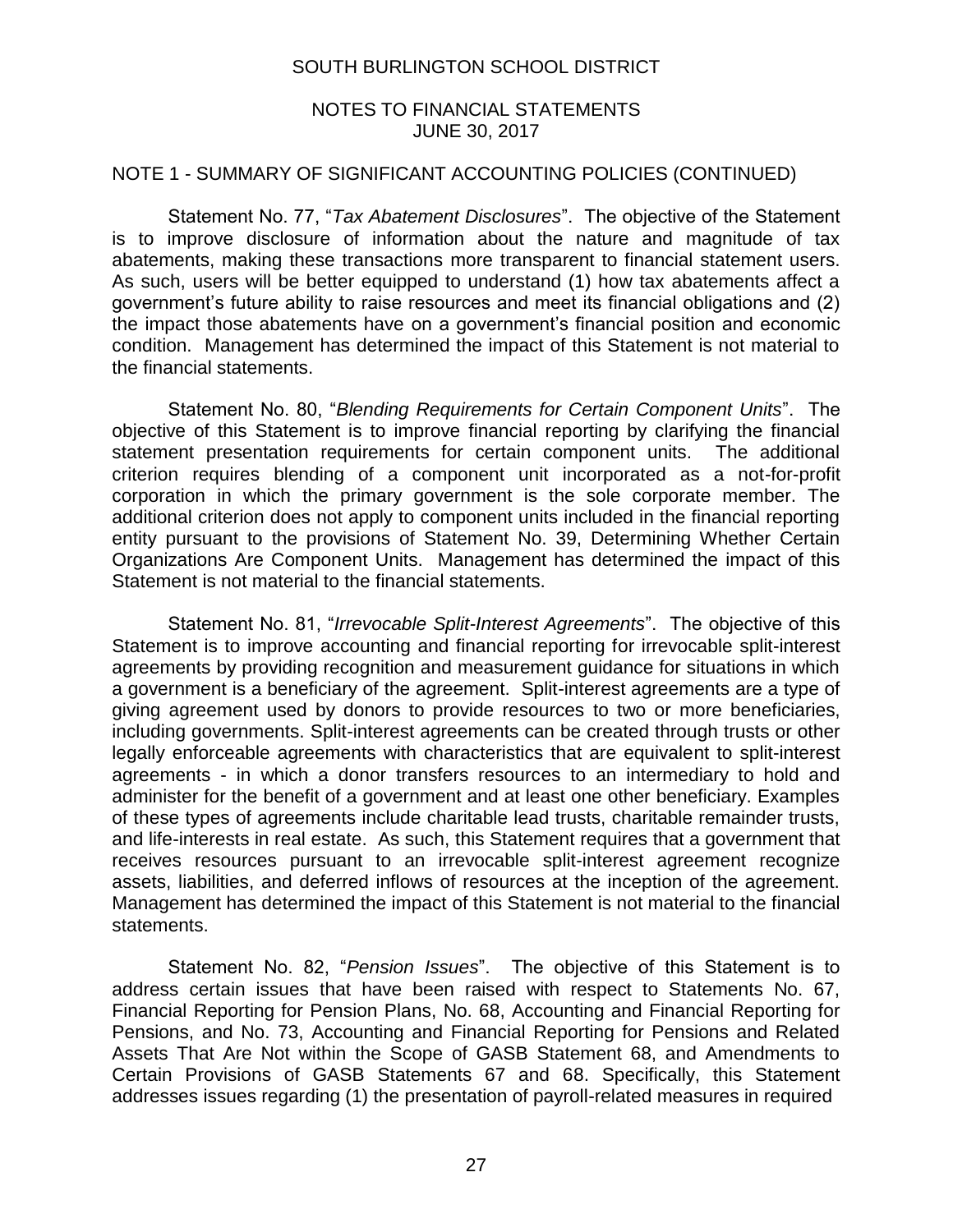## NOTES TO FINANCIAL STATEMENTS JUNE 30, 2017

#### NOTE 1 - SUMMARY OF SIGNIFICANT ACCOUNTING POLICIES (CONTINUED)

supplementary information, (2) the selection of assumptions and the treatment of deviations from the guidance in an Actuarial Standard of Practice for financial reporting purposes, and (3) the classification of payments made by employers to satisfy employee (plan member) contribution requirements. Management has determined the impact of this Statement is not material to the financial statements.

This Statement also establishes additional note disclosure requirements for qualifying external investment pools that measure all of their investments at amortized cost for financial reporting purposes and for governments that participate in those pools. Those disclosures for both the qualifying external investment pools and their participants include information about any limitations or restrictions on participant withdrawals. Management has determined the impact of this Statement is not material to the financial statements.

## *Government-Wide and Fund Financial Statements*

The District's basic financial statements include both government-wide (reporting the District as a whole) and fund financial statements (reporting the District's major funds).

Both the government-wide and fund financial statements categorize primary activities as either governmental or business-type. The District's School Nutrition Funds, School's Out Program, Munson Field and other nonmajor funds are categorized as business-type activities. All other activities of the District are categorized as governmental.

In the government-wide Statement of Net Position, the governmental activities columns are (a) presented on a consolidated basis by column, and (b) are reported on a full accrual, economic resources basis, which recognizes all long-term assets and receivables as well as long-term debt and obligations. The District's net position is reported in three parts – net investment in capital assets; restricted net position; and unrestricted net position. The District first utilizes restricted resources to finance qualifying activities.

The government-wide Statement of Activities reports both the gross and net cost of each of the District's functions and business-type activities (instruction, operation and maintenance, etc.). The functions are also supported by general government revenues (property taxes, certain intergovernmental revenues, miscellaneous revenues, etc.). The Statement of Activities reduces gross expenses (including depreciation) by related program revenues, operating and capital grants. Program revenues must be directly associated with the function or a business-type activity. Operating grants include operating-specific and discretionary (either operating or capital) grants while the capital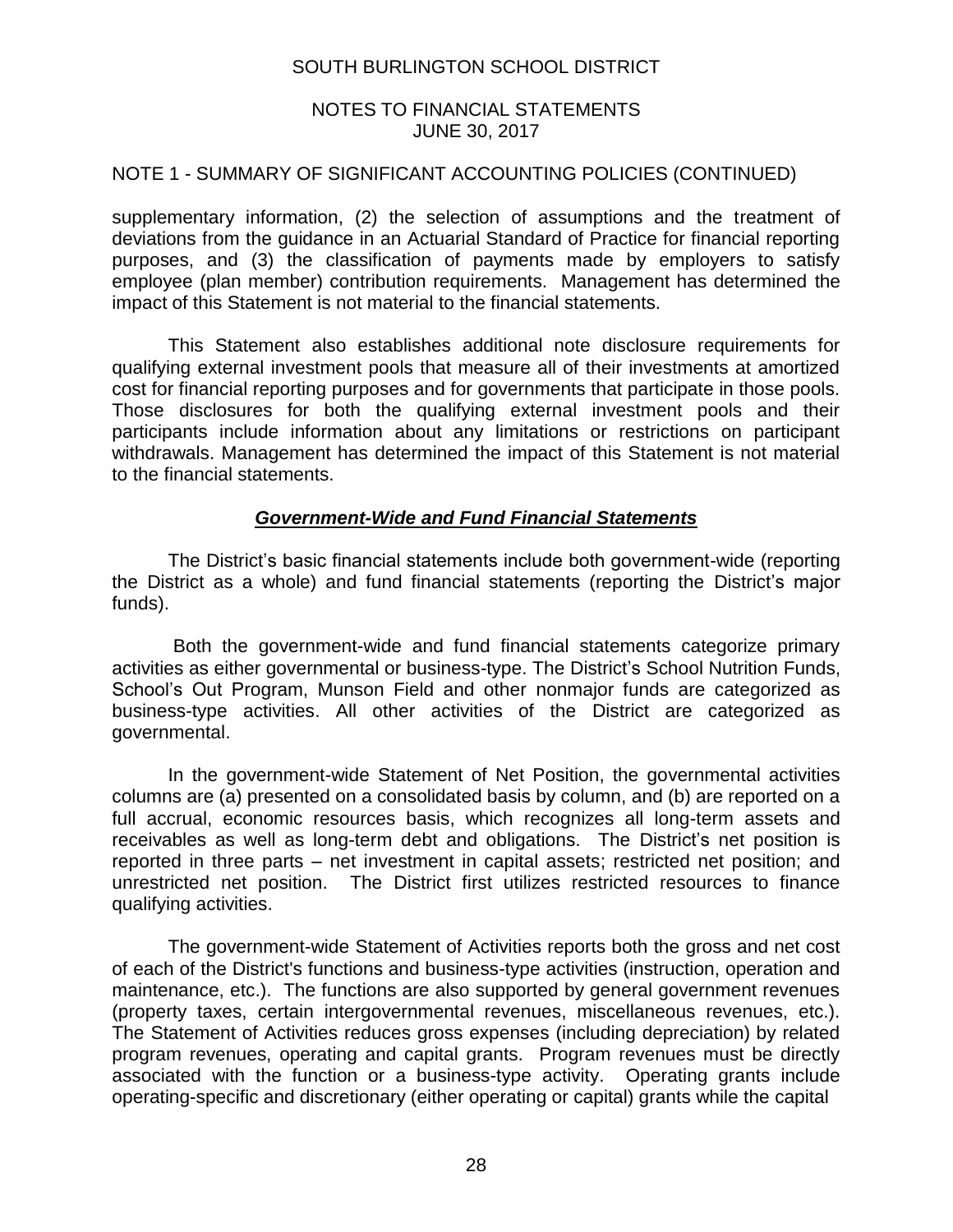## NOTES TO FINANCIAL STATEMENTS JUNE 30, 2017

## NOTE 1 - SUMMARY OF SIGNIFICANT ACCOUNTING POLICIES (CONTINUED)

grants column reflects capital-specific grants. For the most part, the interfund activity has been eliminated from these government–wide financial statements.

The net costs (by function) are normally covered by general revenue (taxes, certain intergovernmental revenues and charges for services, etc.).

The District does not allocate indirect costs. All costs are charged directly to the corresponding departments.

The government-wide focus is more on the sustainability of the District as an entity and the change in the District's net position resulting from the current year's activities.

## *Measurement Focus - Basic Financial Statements & Fund Financial Statements*

The financial transactions of the District are reported in the individual funds in the fund financial statements. Each fund is accounted for by providing a separate set of self-balancing accounts that comprise its assets, deferred outflows of resources, liabilities, deferred inflows of resources, fund balances, revenues and expenditures/expenses. The various funds are reported by generic classification within the financial statements.

The following fund types are used by the District:

1. Governmental Funds:

The focus of the governmental funds' measurement (in the fund statements) is upon determination of financial position (sources, uses, and balances of financial resources) rather than upon net income. The following is a description of the governmental funds of the District:

#### Major funds:

- a. The General Fund is the general operating fund of the District. It is used to account for all financial resources except those required to be accounted for in another fund.
- b. The Capital Projects Fund is used to account for financial resources to be used for the acquisition or construction of various capital improvements in the District.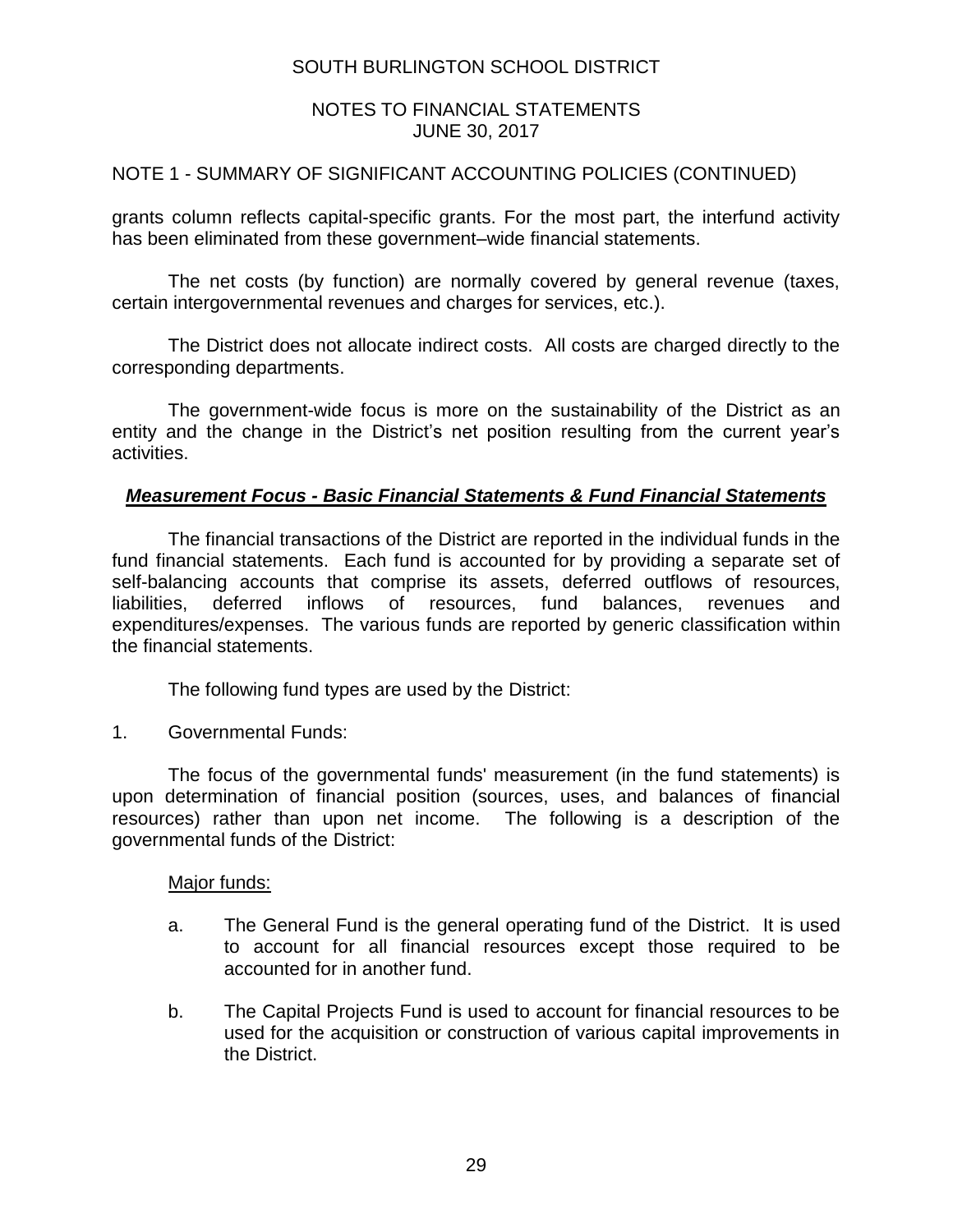## NOTES TO FINANCIAL STATEMENTS JUNE 30, 2017

## NOTE 1 - SUMMARY OF SIGNIFICANT ACCOUNTING POLICIES (CONTINUED)

## Nonmajor funds:

- c. Special Revenue Funds are used to account for the proceeds of specific revenue sources that are legally restricted to expenditures for specified purposes.
- d. Capital Projects Funds are used to account for financial resources to be used for the acquisition or construction of major capital facilities.

## 2. Proprietary Funds

The focus of proprietary fund measurement is upon determination of operating income, changes in net position, financial position, and cash flows. The generally accepted accounting principles applicable are those similar to businesses in the private sector. Operating revenues include charges for services, intergovernmental reimbursements and other miscellaneous fees which are a direct result of the proprietary activity. Non-operating revenues are any revenues which are generated outside of the general proprietary activity, i.e. interest income. The following is a description of the proprietary funds of the District:

a. Enterprise Funds are required to be used to account for operations for which a fee is charged to external users for goods or services and the activity (a) is financed with debt that is solely secured by a pledge of net revenues, (b) has third party requirements that the cost of providing services, including capital costs, be recovered with fees and charges or (c) established fees and charges based on a pricing policy designed to recover similar costs.

## 3. Fiduciary Funds:

Fiduciary funds are used to report assets held in a trustee or agency capacity for others and therefore are not available to support District programs. The reporting focus is on net position and changes in net position and is reported using accounting principles similar to proprietary funds. Component units that are fiduciary in nature have been excluded from these financial statements.

The District's fiduciary funds are presented in the fiduciary fund financial statements by type (agency and pension trust). Since by definition these assets are being held for the benefit of a third party (other local governments, private parties, etc.) and cannot be used to address activities or obligations of the government, these funds are not incorporated into the government-wide financial statements.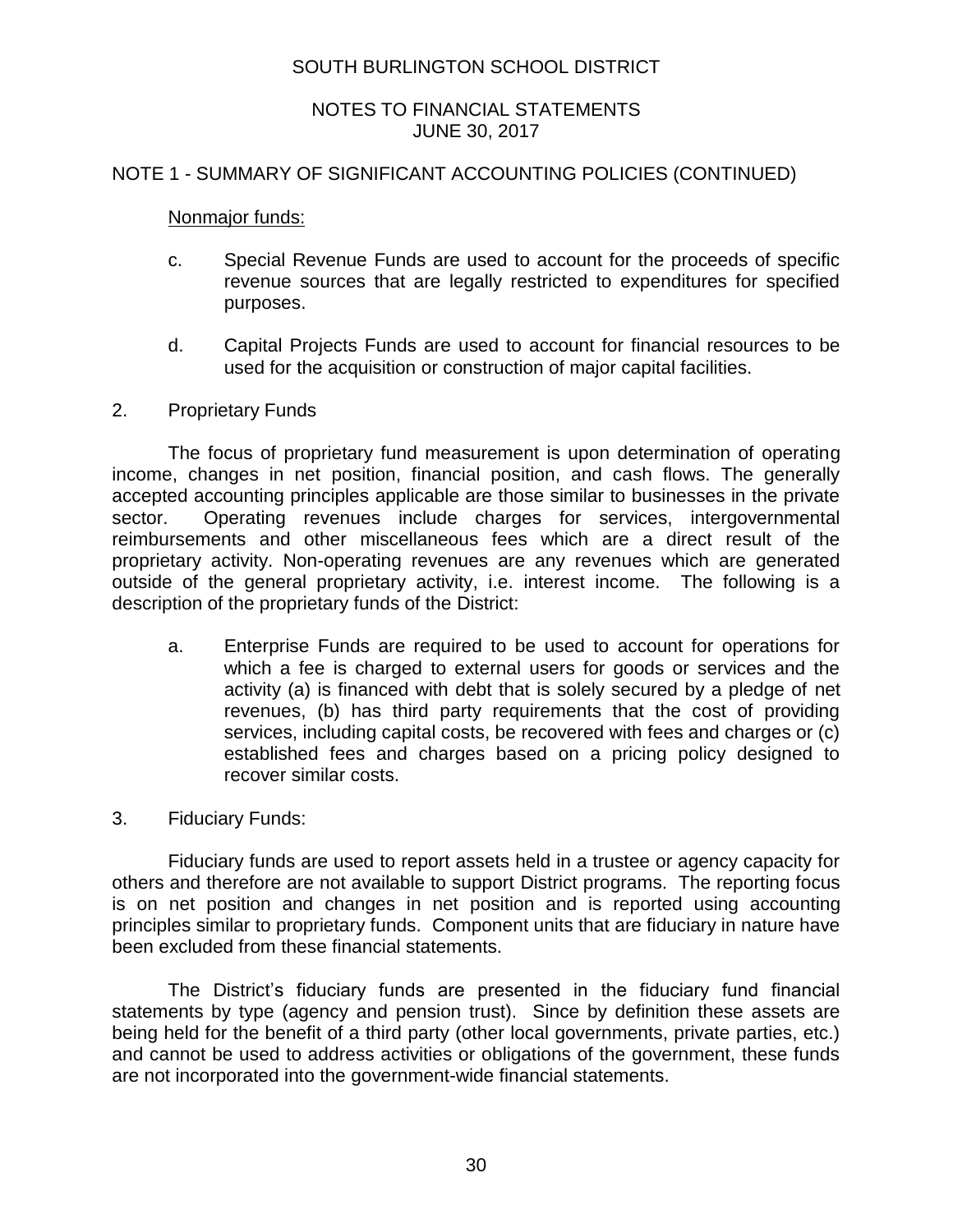## NOTES TO FINANCIAL STATEMENTS JUNE 30, 2017

#### NOTE 1 - SUMMARY OF SIGNIFICANT ACCOUNTING POLICIES (CONTINUED)

The emphasis in fund financial statements is on the major funds in either the governmental or business-type activities categories. Nonmajor funds by category are summarized into a single column, GASB Statement No. 34 sets forth minimum criteria (percentage of the assets, deferred outflow of resources, liabilities, deferred inflow of resources, revenues, or expenses of either the fund category or the governmental and enterprise combined) for the determination of major funds. The nonmajor funds are combined in a column in the fund financial statements.

## *Basis of Accounting*

Basis of accounting refers to when revenues and expenditures or expenses are recognized in the accounts and reported in the financial statements. Basis of accounting relates to the timing of the measurements made, regardless of the measurement focus applied.

1. Accrual

Governmental activities in the government-wide financial statements and fiduciary fund financial statements are presented on the accrual basis of accounting. Revenues are recognized when earned and expenses are recognized when incurred.

## 2. Modified Accrual

The governmental fund financial statements are presented on the modified accrual basis of accounting. Under the modified accrual basis of accounting, revenues are recorded when susceptible to accrual; i.e., both measurable and available. "Available" means collectible within the current period or soon enough thereafter to be used to pay liabilities of the current period. Expenditures are generally recognized under the modified accrual basis of accounting when the related liability is incurred. The exception to this general rule is that principal and interest on general obligation long-term debt, if any, is recognized when due.

#### *Budget*

The District's policy is to adopt an annual budget for operations. The budget is presented on the modified accrual basis of accounting which is consistent with generally accepted accounting principles.

In accordance with Governmental Accounting Standards Board Statement No. 24, *Accounting and Reporting for Certain Grants and Other Financial Assistance*, payments made by the State of Vermont to the Vermont State Retirement System for teachers and certain other school employees are reported as offsetting revenues and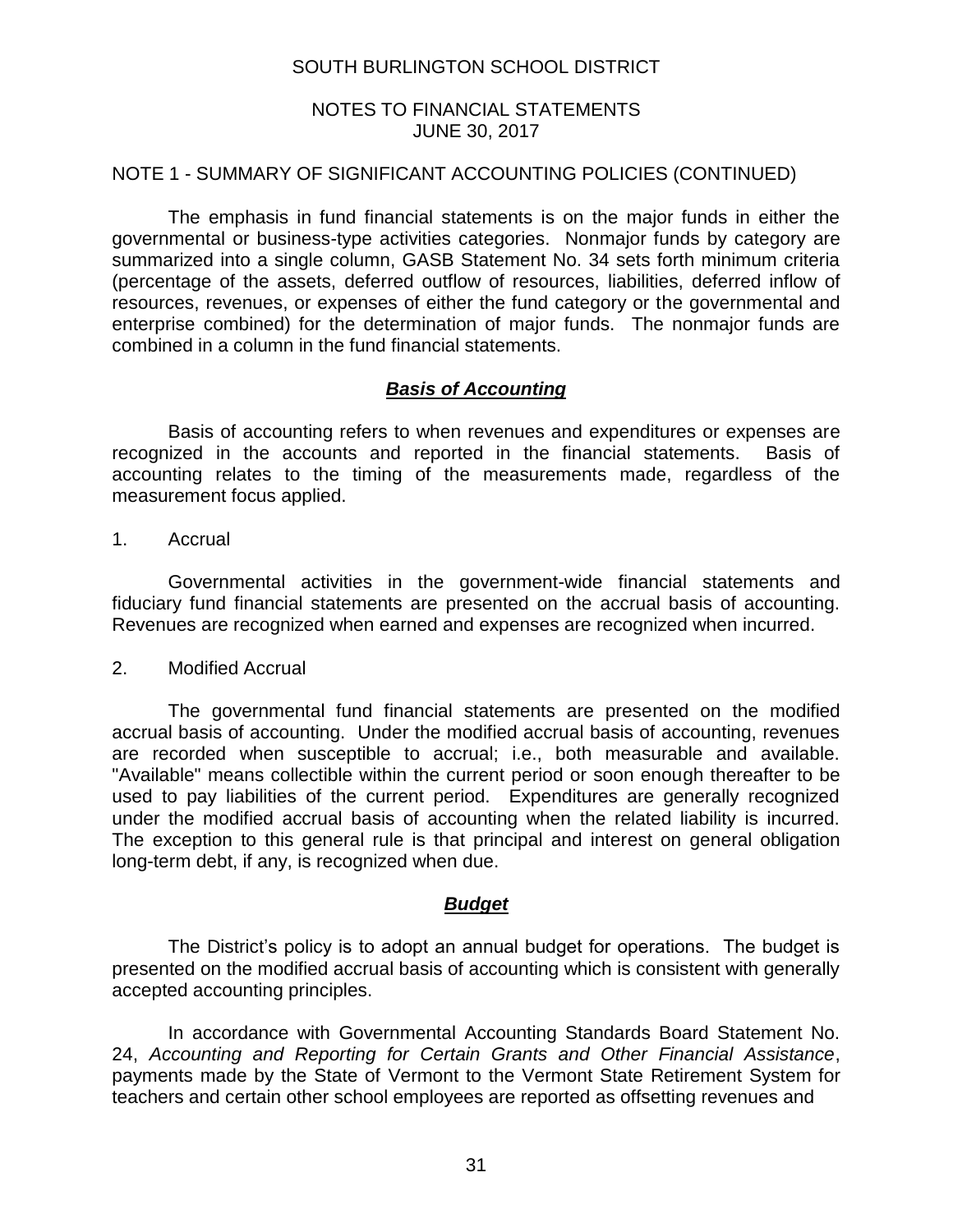## NOTES TO FINANCIAL STATEMENTS JUNE 30, 2017

## NOTE 1 - SUMMARY OF SIGNIFICANT ACCOUNTING POLICIES (CONTINUED)

expenditures of the general fund.

| Revenues per budgetary basis     | \$45,700,666 |
|----------------------------------|--------------|
| Add: On-behalf payments          | 2,456,508    |
| <b>Total GAAP basis</b>          | \$48,157,174 |
| Expenditures per budgetary basis | \$46,529,556 |
| Add: On-behalf basis             | 2,456,508    |
| <b>Total GAAP basis</b>          | \$48,986,064 |

The following procedures are followed in establishing budgetary data reflected in the financial statements:

- 1. In December, the Administration prepares a preliminary budget for review by the School Board of Directors.
- 2. After several public hearings, the School Board approves a budget for review by the voters forty-five days prior to election by the voters.
- 3. On the first Tuesday of March, the budget is adopted subject if it receives a majority of the votes cast.
- 4. If the budget fails, the City charter governs the process for a revote and subsequent adoption.

#### *Deposits and Investments*

The District's cash and cash equivalents are considered to be cash on hand, demand deposits and short-term investments with original maturities of three months or less from the date of acquisition.

It is the District's policy to value investments at fair value. None of the District's investments are reported at amortized cost. For purposes of the statement of cash flows, all highly liquid investments with a maturity of three months or less when purchased are considered to be cash equivalents. The District Treasurer is authorized by State Statutes to invest all excess funds in the following:

- Obligations of the U.S. Government, its agencies and instrumentalities.
- Certificates of deposits and other evidences of deposits at banks, savings and loan associations, and credit unions.
- Repurchase agreements
- Money market mutual funds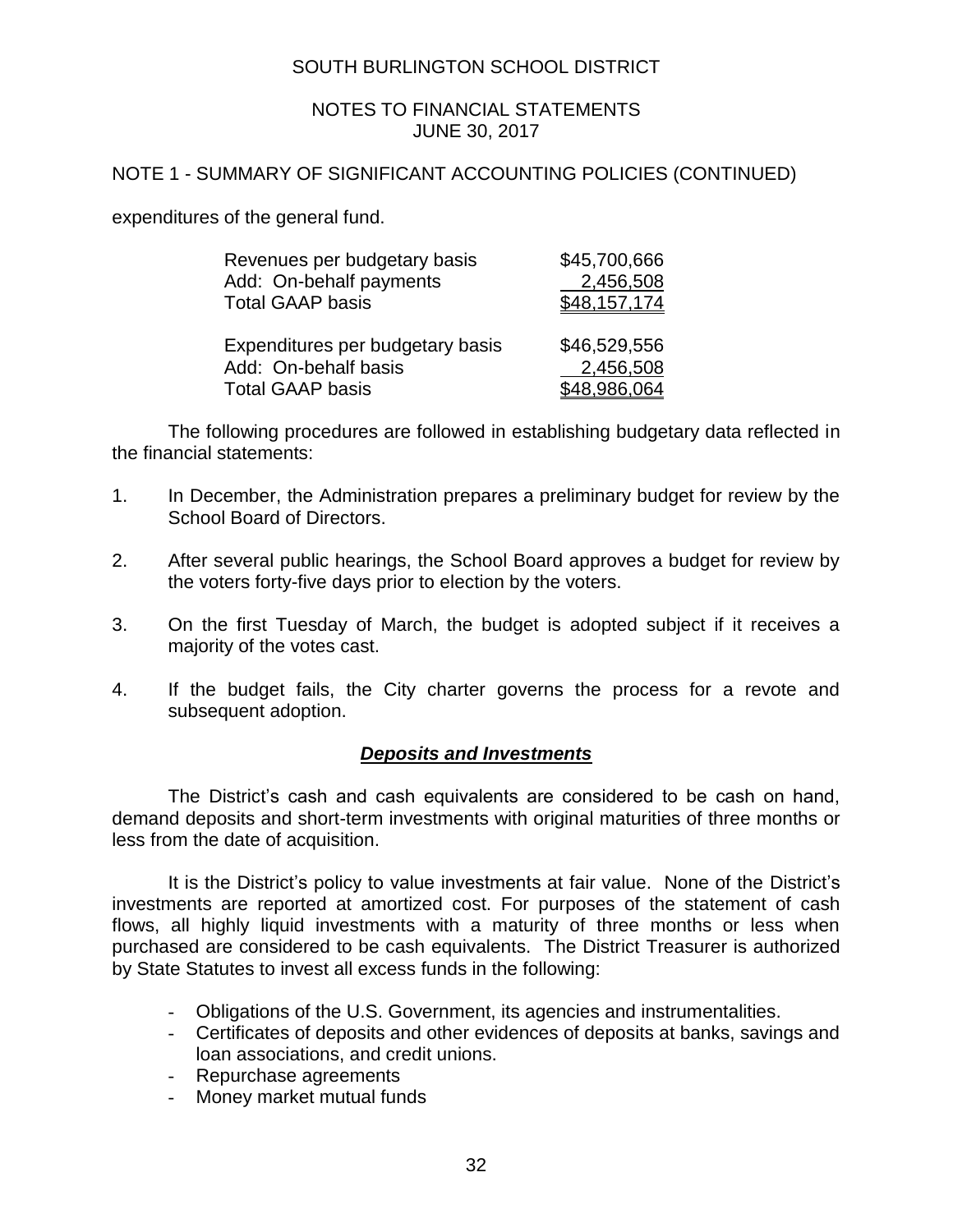## NOTES TO FINANCIAL STATEMENTS JUNE 30, 2017

### NOTE 1 - SUMMARY OF SIGNIFICANT ACCOUNTING POLICIES (CONTINUED)

The South Burlington School District has no formal investment policy but instead follows the State of Vermont Statutes.

### *Receivables*

Receivables include amounts due for capital projects, instruction and food service. All receivables are current and therefore due within one year. Receivables are reported net of an allowance for uncollectible accounts and revenues net of uncollectibles. Allowances are reported when accounts are proven to be uncollectible. Allowances for uncollectible accounts netted with accounts receivable were \$1,713,709 for the year ended June 30, 2017. The allowance for uncollectible accounts is estimated to be \$18,565 as of June 30, 2017.

#### *Inventories*

Inventories of supplies are considered to be expenditures at the time of purchase and are not included in the general fund balance sheet. The enterprise fund inventory consists of school nutrition supplies and food on hand at the end of the year, valued at cost. The cost value is determined using the first-in, first-out (FIFO) method.

#### *Prepaid Items*

Certain insurance and other payments to vendors reflect costs applicable to future accounting periods and are recorded as prepaid items.

#### *Interfund Receivables and Payables*

Transactions between funds that are representative of lending/borrowing arrangements outstanding at the end of the fiscal year are referred to as "due to/from other funds". While these balances are reported in fund financial statements, certain eliminations are made in the preparation of the government-wide financial statements. Any residual balances outstanding between governmental activities and business-type activities are reported in the governmental-wide financial statements as "internal balances".

## *Transactions Between Funds*

Legally authorized transfers are treated as interfund transfers and are included in the results of operations of both Governmental and Proprietary Funds.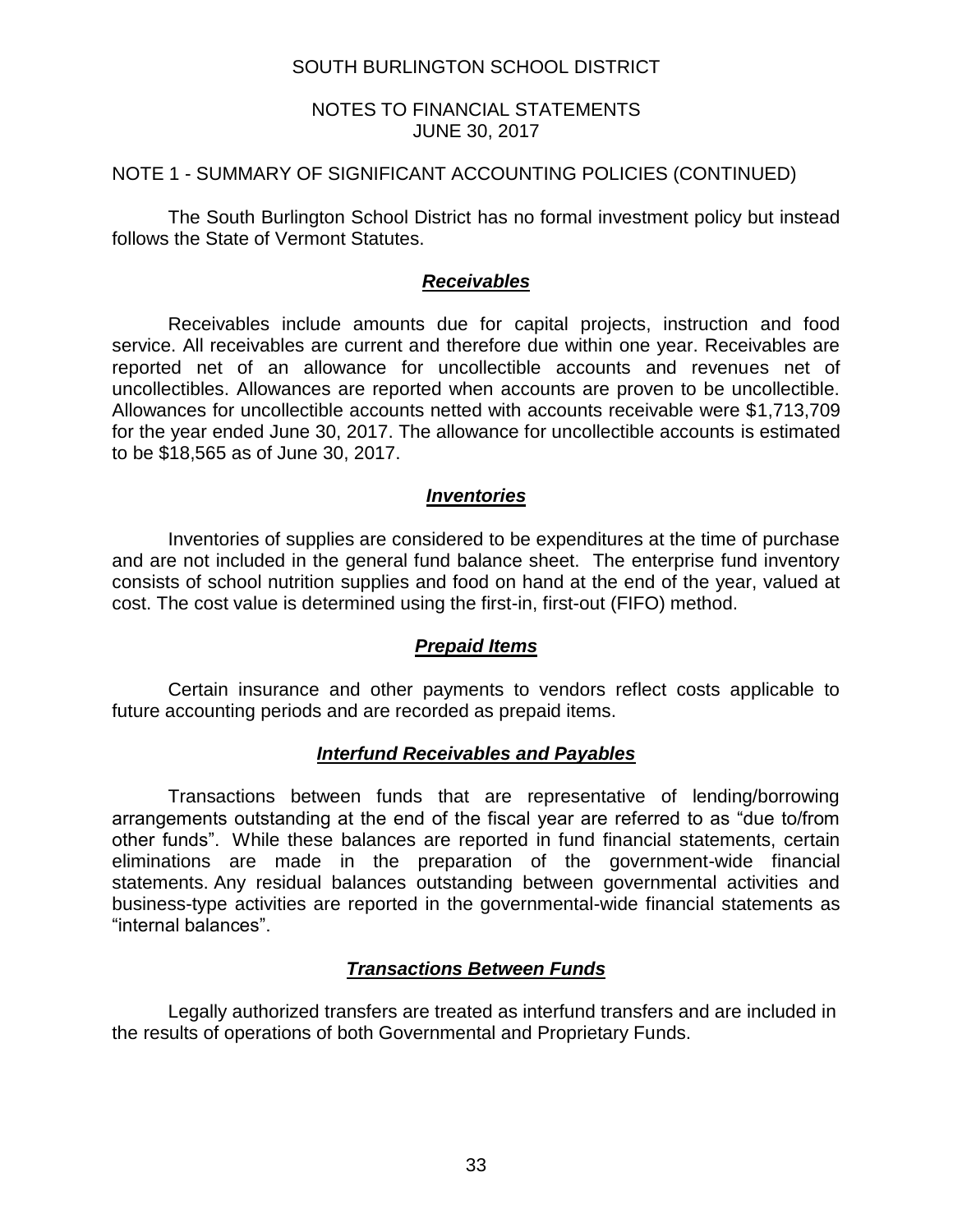## NOTES TO FINANCIAL STATEMENTS JUNE 30, 2017

### NOTE 1 - SUMMARY OF SIGNIFICANT ACCOUNTING POLICIES (CONTINUED)

## *Capital Assets*

Capital assets purchased or acquired with an original cost of \$5,000 or more are reported at historical cost or estimated historical cost. Contributed assets are reported at fair market value as of the date received. Additions, improvements and other capital outlays that significantly extend the useful life of an asset are capitalized. Infrastructure such as streets, traffic signals, and signs are capitalized. Other costs incurred for repairs and maintenance are expensed as incurred. Depreciation on all assets is provided on the straight-line basis over the estimated useful lives.

The assets are valued at historical cost when available and estimated historical cost where actual invoices or budgetary data was unavailable. Donated fixed assets are valued at their estimated fair market value on the date received. All retirements have been recorded by eliminating the net carrying values.

Infrastructure assets include roads, bridges, underground pipe (other than related to independently owned utilities), traffic signals, etc. These infrastructure assets are likely to be the largest asset class of the District. The District has not retroactively recorded infrastructure.

Estimated useful lives are as follows:

| 20 - 50 years  |
|----------------|
| 50 - 100 years |
| $3 - 50$ years |
| $3 - 25$ years |
|                |

## *Long-term Obligations*

The accounting treatment of long-term debt depends on whether the assets are used in governmental fund operations or proprietary fund operations and whether they are reported in the government-wide or fund financial statements.

All long-term debt to be repaid from governmental and business-type resources is reported as liabilities in government-wide statements. The long-term debt consists primarily of bonds payable, capital leases payable, compensated absences and net pension liability.

Long-term debt for governmental funds is not reported as liabilities in the fund financial statements. The debt proceeds are reported as other financing sources and payment of principal and interest reported as expenditures. The accounting for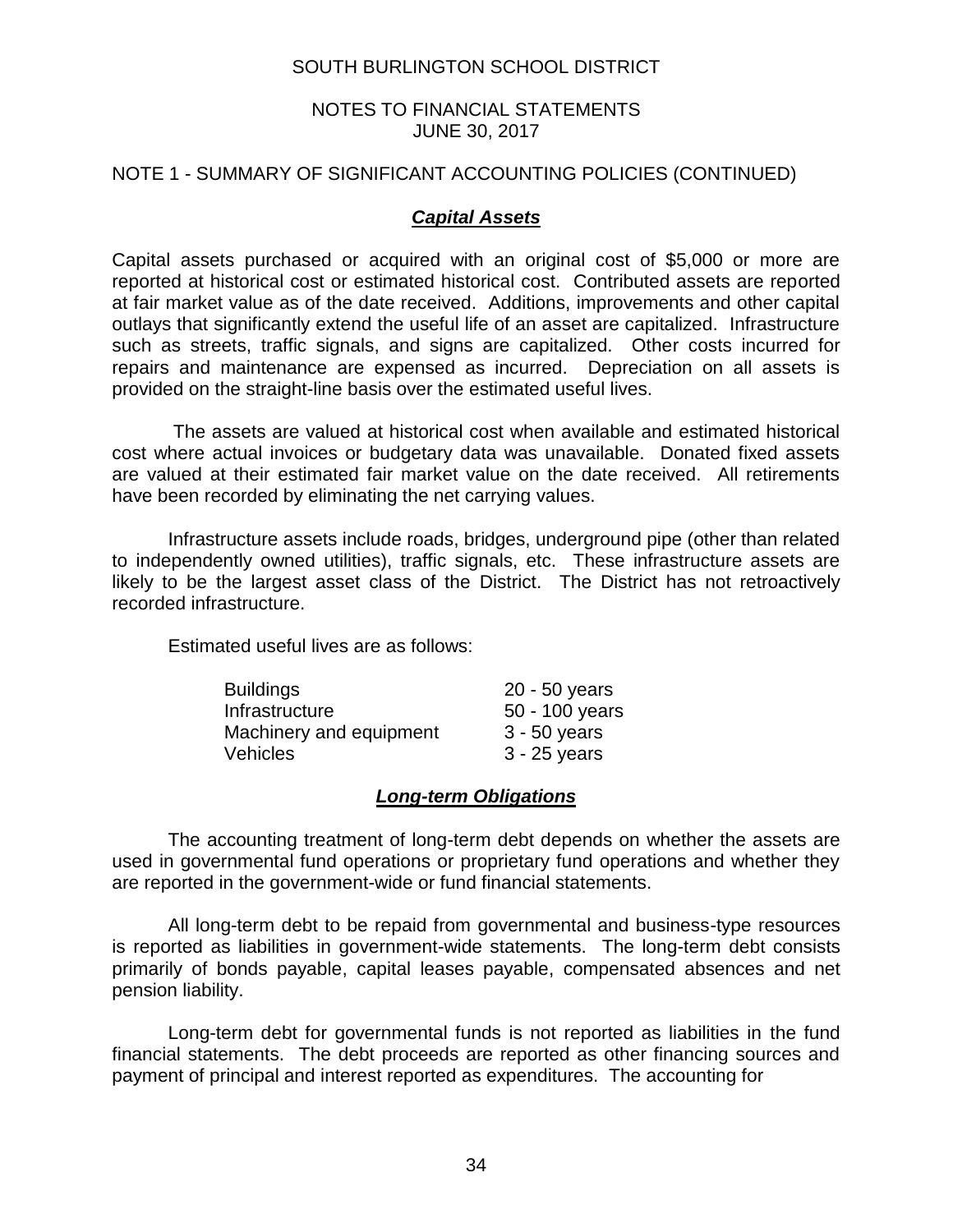#### NOTES TO FINANCIAL STATEMENTS JUNE 30, 2017

#### NOTE 1 - SUMMARY OF SIGNIFICANT ACCOUNTING POLICIES (CONTINUED)

proprietary fund is the same in the fund statements as it is in the government-wide statements.

#### *Compensated Absences*

The District's policies regarding vacation do permit employees to accumulate earned but unused vacation leave. The liability for these compensated absences is recorded as long-term debt in the government-wide financial statements. In the fund financial statements, governmental funds report only the compensated absence liability payable from expendable available financial resources, while the proprietary funds report the liability as it is incurred. As of June 30, 2017, the District's liability for compensated absences is \$28,873.

#### *Pensions*

For purposes of measuring the net pension liability, deferred outflows of resources and deferred inflows of resources related to pensions, and pension expense, information about the fiduciary net position of the Vermont State Teachers' Retirement System (VSTRS) Plan and the South Burlington School District Retirement Income Plan (DRI) and additions to/deductions from the VSTRS and the DRI Plans' fiduciary net position have been determined on the same basis as they are reported by the VSTRS and the DRI Plans. For this purpose, benefit payments (including refunds of employee contributions) are recognized when due and payable in accordance with the benefit terms. Investments are reported at fair value.

## *Deferred Outflows and Inflows of Resources*

In addition to assets, the statement of financial position and/or balance sheet will at times report a separate section for deferred outflows of resources. This separate financial statement element, *deferred outflows of resources*, represents a consumption of net position that applies to a future period(s) and so will not be recognized as an outflow of resources (expense/expenditure) until then. The District has only one type of item, deferred outflows related to pensions. This item is reported in the statement of net position.

In addition to liabilities, the statement of financial position and or balance sheet will at times report a separate section for deferred inflows of resources. This separate financial statement element, *deferred inflows of resources*, represents an acquisition of net position that applies to a future period(s) and so will not be recognized as an inflow of resources (revenue) until that time. Deferred inflows related to pensions qualifies for reporting in this category. This item is reported only in the statement of net position. All items in this category are deferred and recognized as an inflow of resources in the period that the amounts become available.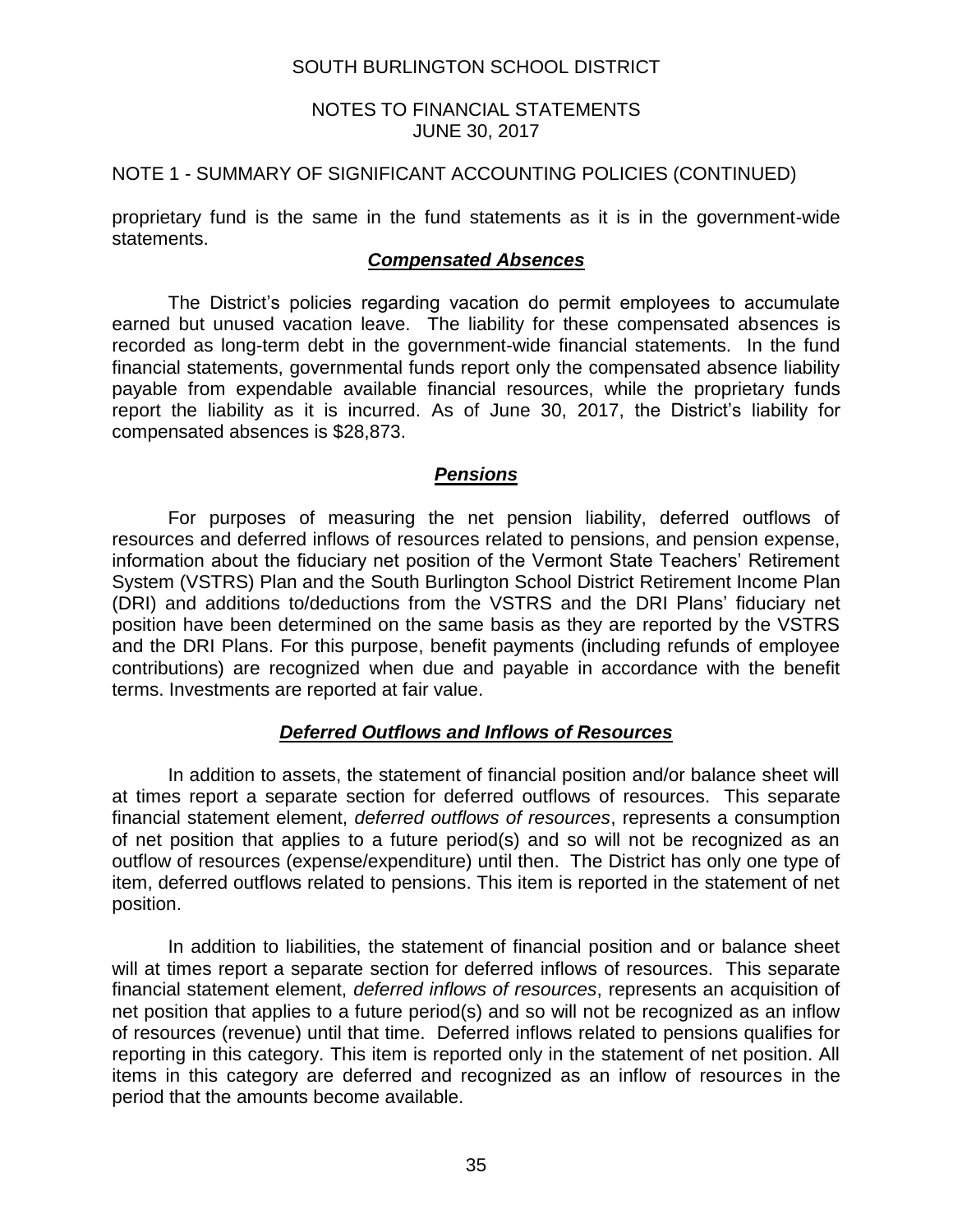#### NOTES TO FINANCIAL STATEMENTS JUNE 30, 2017

#### NOTE 1 - SUMMARY OF SIGNIFICANT ACCOUNTING POLICIES (CONTINUED)

### *Net Position*

Net position represents the difference between all other elements in a statement of financial position. Net investment in capital assets consists of capital assets, net of accumulated depreciation, reduced by the outstanding balances of any borrowing used for those assets, and adding back unspent proceeds. Net position is reported as restricted when there are limitations imposed on its use either through enabling legislations adopted by the District or through external restrictions imposed by creditors, grantors or laws or regulations of other governments. Unrestricted net position is the net amount of the assets, deferred outflows of resources, liabilities, and deferred inflows of resources that are not included in the determination of net investment in capital assets or restricted net position.

## *Fund Balance*

In the fund financial statements, fund balance for governmental funds is reported in classifications that comprise a hierarchy based primarily on the extent to which the District is bound to honor constraints on the specific purpose for which amounts in the funds can be spent. Fund balance is reported in five components – nonspendable, restricted, committed, assigned and unassigned.

Nonspendable - This includes amounts that cannot be spent either because they are not in spendable form or because they are legally or contractually required to be maintained intact.

Restricted - This includes amounts that can be spent only for specific purposes because of constitutional provisions or enabling legislation or because of constraints that are externally imposed by creditors, grantors, contributors, or the laws or regulations of other governments.

Committed - This includes amounts that can be used only for specific purposes determined by a formal action of the inhabitants of the District. The inhabitants of the District through District meetings are the highest level of decision-making authority of the District. Commitments may be established, modified, or rescinded only through a District meeting vote.

Assigned - This includes amounts that do not meet the criteria to be classified as restricted or committed but that are intended to be used for specific purposes. The authority for assigning fund balance is expressed by the Board of Directors.

Unassigned - This includes all other spendable amounts. The general fund is the only fund that reports a positive unassigned fund balance amount. Other governmental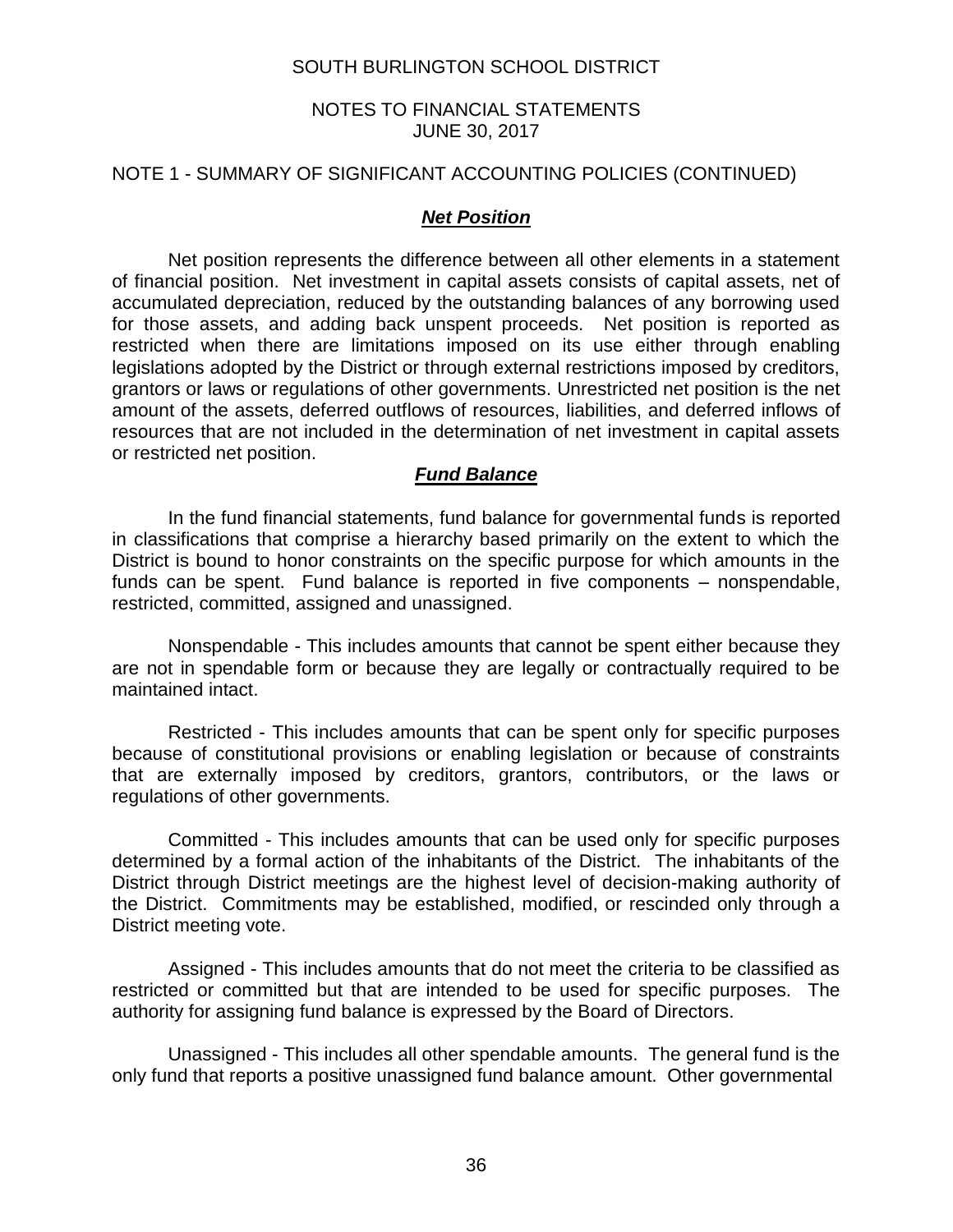## NOTES TO FINANCIAL STATEMENTS JUNE 30, 2017

### NOTE 1 - SUMMARY OF SIGNIFICANT ACCOUNTING POLICIES (CONTINUED)

funds besides the general fund can only report a negative unassigned fund balance amount.

When an expenditure is incurred for purposes for which both restricted and unrestricted fund balances are available, the District considers restricted funds to have been spent first. When an expenditure is incurred for which committed, assigned, or unassigned fund balances are available, the District considers amounts to have been spent first out of committed funds, then assigned funds, and finally unassigned funds, as needed, unless the District meeting vote has provided otherwise in its commitment or assignment actions.

## *Program Revenues*

Program revenues include all directly related income items applicable to a particular program (charges to customers or applicants for goods, services, or privileges provided, operating or capital grants and contributions, including special assessments).

## *Operating/Non-Operating Proprietary Fund Revenues*

Operating revenues consist mainly of direct revenue sources and/or charges for services applicable to that fund.

## *Encumbrance Accounting*

Encumbrances are not liabilities and, therefore, are not recorded as expenditures until receipt of material or service. For budgetary purposes, appropriations lapse at fiscal year-end. The District does utilize encumbrance accounting for all fund.

## *Use of Estimates*

During the preparation of the District's financial statements, management is required to make estimates and assumptions that affect the reported amounts of assets, liabilities, and disclosure of contingent items as of the date of the financial statements and the reported amounts of revenues and expenses/expenditures during the reporting period. Actual results may differ from these estimates.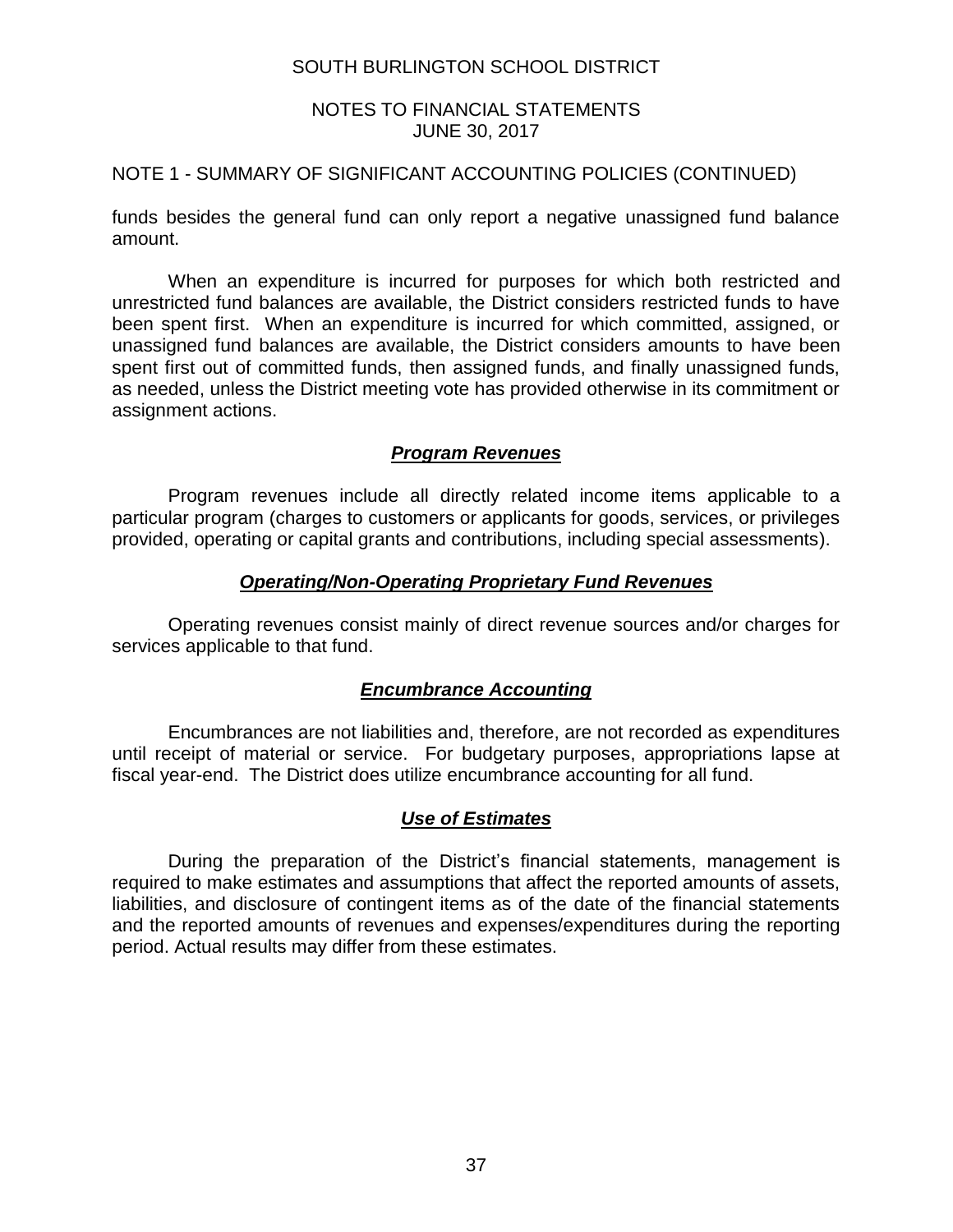#### NOTES TO FINANCIAL STATEMENTS JUNE 30, 2017

#### NOTE 2 - DEPOSITS AND INVESTMENTS

#### **Deposits:**

The District's investment policies, which follow state statutes, authorize the District to invest in obligations of the U.S. Treasury, agencies and instrumentalities, other states and Canada, provided such securities are rated within the three highest grades by an approved rating service of the State of Vermont, corporate stocks and bonds within statutory limits, financial institutions, mutual funds and repurchase agreements. These investment policies apply to all District funds.

Custodial credit risk for deposits is the risk that, in the event of a failure of a depository financial institution, the District will not be able to recover its deposits or will not be able to recover collateral securities that are in possession of an outside party. The District does not have a policy covering custodial credit risk.

At June 30, 2017, the District's cash balance of \$5,755,272 which consisted of bank deposits and cash equivalents amounting to \$6,208,690. Of this balance, \$250,000 was insured by federal depository insurance and consequently was not exposed to custodial credit risk. The remaining balance was collateralized with securities held by the financial institution in the District's name.

| <b>Account Type</b>                                                        | <b>Bank</b><br><b>Balance</b>       |
|----------------------------------------------------------------------------|-------------------------------------|
| Checking accounts<br><b>Concentration - Investment</b><br>Cash equivalents | \$<br>242,466<br>5,962,864<br>3,360 |
|                                                                            | 6,208,690                           |

At June 30, 2017, the District's investments amounting to \$10,213,923 were comprised of the following:

| <b>Investment Type</b>     | Fair<br>Value             | N/A                       |  |      | $<$ 1 Year 1 - 5 Years $>$ 5 Years         |      |                          |
|----------------------------|---------------------------|---------------------------|--|------|--------------------------------------------|------|--------------------------|
| Mutual fund - fixed income | \$4,432,642               | \$4,432,642               |  | - \$ |                                            | - \$ | $\overline{\phantom{0}}$ |
| Mutual fund - equities     | 5,781,281<br>\$10,213,923 | 5,781,281<br>\$10,213,923 |  |      | $\overline{\phantom{0}}$<br>$\blacksquare$ |      | $\overline{\phantom{0}}$ |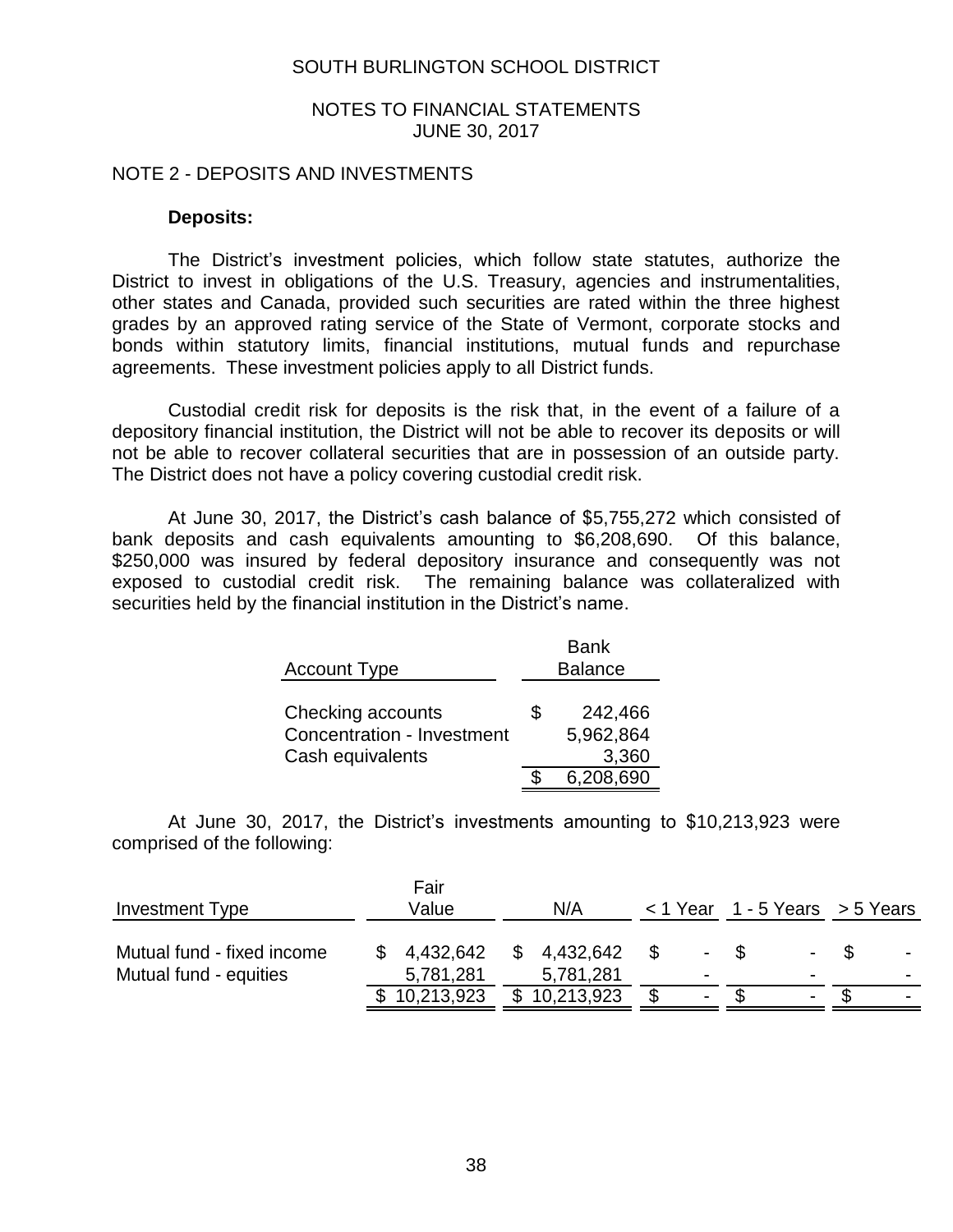#### NOTES TO FINANCIAL STATEMENTS JUNE 30, 2017

#### NOTE 2 - DEPOSITS AND INVESTMENTS (CONTINUED)

The District seeks to minimize custodial credit risk by doing business with authorized institutions, depositories and broker/dealers. District investments of up to \$500,000 were covered by the Securities Investor Protection Corporation (SIPC). The remaining balance of the District's investments was uncollateralized and uninsured.

Credit risk – Statutes for the State of Vermont authorize the District to invest in obligations of the U.S. Treasury, agencies and instrumentalities, other states and Canada, provided such securities are rated within the three highest grades by an approved rating service of the State of Vermont, corporate stocks and bonds within statutory limits, financial institutions, mutual funds and repurchase agreements. The District does not have an investment policy on credit risk.

Interest rate risk – is the risk that changes in interest rates will adversely affect the fair value of an investment. The District does not have a formal investment policy that limits investment maturities as a means of managing its exposure to fair value losses arising from fluctuations in interest rates.

#### NOTE 3 - INTERFUND RECEIVABLES AND PAYABLES

Interfund balances at June 30, 2017 consisted of the following individual fund receivables and payables:

|                                | <b>Receivables</b><br>(Due from) | Payables<br>(Due to) |
|--------------------------------|----------------------------------|----------------------|
| General fund                   | \$1,331,994                      | 739,603              |
| Capital projects fund          |                                  | 803,879              |
| Nonmajor special revenue funds | 432,238                          | 77,002               |
| Proprietary funds              | 307,365                          | 451,113              |
|                                | 2,071,597                        | \$2,071,597          |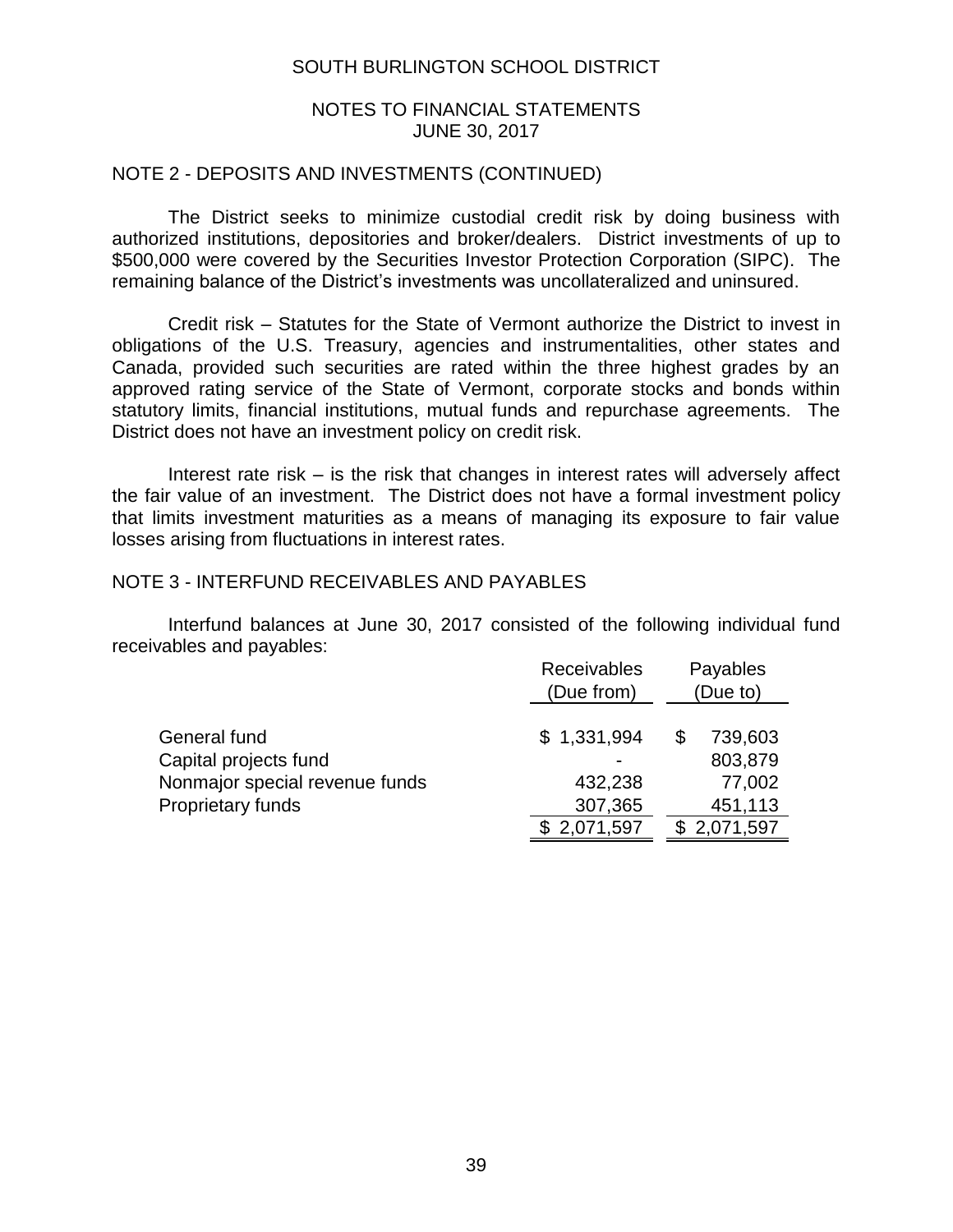## NOTES TO FINANCIAL STATEMENTS JUNE 30, 2017

# NOTE 4 - CAPITAL ASSETS

A summary of changes in capital assets for the year ended June 30, 2017 is as follows:

|                                            | Balance,<br>7/1/16 | Additions      | <b>Disposals</b>           | Balance,<br>6/30/17 |
|--------------------------------------------|--------------------|----------------|----------------------------|---------------------|
| Governmental activities:                   |                    |                |                            |                     |
| Non-depreciated assets:                    |                    |                |                            |                     |
| Construction in progess                    | 2,018,198          | \$2,316,488    | (1,836,024)<br>\$          | \$<br>2,498,662     |
|                                            | 2,018,198          | 2,316,488      | (1,836,024)                | 2,498,662           |
| Depreciated assets:                        |                    |                |                            |                     |
| <b>Buildings</b>                           | 23,812,376         |                |                            | 23,812,376          |
| <b>Building improvements</b>               | 2,768,988          | 4,009,177      |                            | 6,778,165           |
| Land improvements                          | 322,733            |                |                            | 322,733             |
| Furniture, fixtures and equipment          | 3,402,408          | 934,243        |                            | 4,336,651           |
| Vehicles                                   | 1,946,781          | 108,580        |                            | 2,055,361           |
| Infrastructure                             | 738,885            | 104,456        |                            | 843,341             |
|                                            | 32,992,171         | 5,156,456      |                            | 38,148,627          |
| Less: accumulated                          |                    |                |                            |                     |
| depreciation                               | (26,268,663)       | (1, 138, 586)  |                            | (27,407,249)        |
|                                            | 6,723,508          | 4,017,870      |                            | 10,741,378          |
| Net capital assets                         | 8,741,706<br>\$    | \$6,334,358    | \$(1,836,024)              | \$13,240,040        |
| <b>Business-Type activities:</b>           |                    |                |                            |                     |
| Depreciated assets:                        |                    |                |                            |                     |
| Machinery and equipment                    | \$<br>402,109      | \$             | \$                         | \$<br>402,109       |
|                                            | 402,109            |                |                            | 402,109             |
| Less: accumulated                          |                    |                |                            |                     |
| depreciation                               | (368, 468)         | (6,965)        |                            | (375,433)           |
|                                            | 33,641             | (6,965)        |                            | 26,676              |
| Net capital assets                         | \$<br>33,641       | \$<br>(6, 965) | $\boldsymbol{\mathsf{\$}}$ | \$<br>26,676        |
| Current year depreciation:                 |                    |                |                            |                     |
| Direct services                            |                    |                |                            | \$<br>711,594       |
| Support services                           |                    |                |                            | 111,624             |
| <b>Athletics</b>                           |                    |                |                            | 46,611              |
| Operation & maintenance                    |                    |                |                            | 79,685              |
| Transportation                             |                    |                |                            | 181,366             |
| <b>FHTMS</b>                               |                    |                |                            | 3,794               |
| Special education                          |                    |                |                            | 3,912               |
| Subtotal governmental depreciation expense |                    |                |                            | 1,138,586           |
| Food service                               |                    |                |                            | 6,965               |
| Total depreciation expense                 |                    |                |                            | 1,145,551<br>\$     |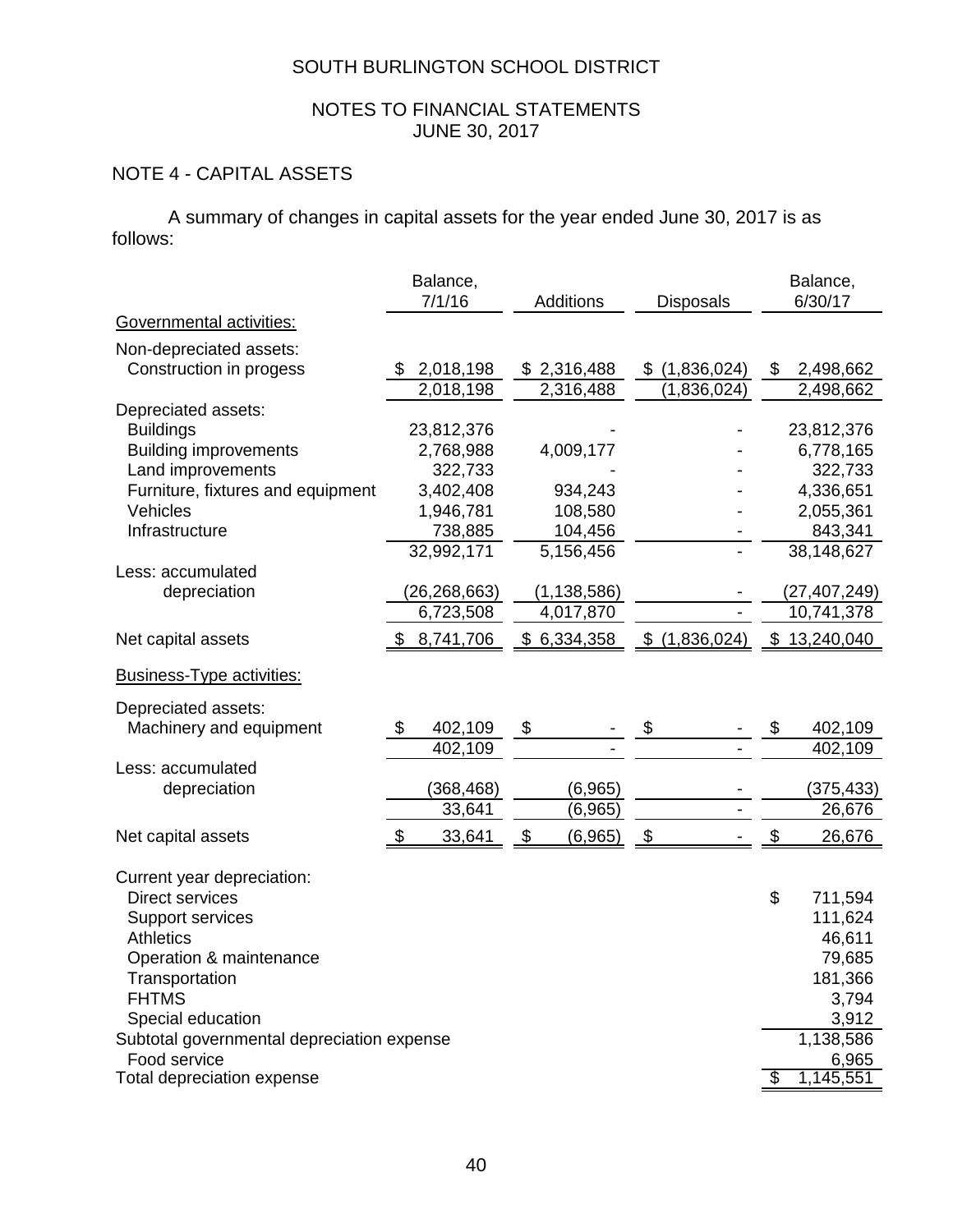#### NOTES TO FINANCIAL STATEMENTS JUNE 30, 2017

#### NOTE 5 - LONG TERM DEBT

The following is a summary of changes in long-term debt for the year ended June 30, 2017:

|                                                        | Balance,<br>7/1/16         | <b>Additions</b>          | <b>Deletions</b>        | Balance,<br>6/30/17          | Due<br>Within<br>One Year |
|--------------------------------------------------------|----------------------------|---------------------------|-------------------------|------------------------------|---------------------------|
| Bonds payable<br>Capital leases<br>Accrued compensated | 1,515,000<br>\$<br>924,406 | \$2,500,000<br>1,214,604  | (260,000)<br>(667, 522) | 3,755,000<br>\$<br>1,471,488 | \$<br>265,000<br>552,894  |
| absences<br>Net pension liability                      | 31,157<br>2,875,193        | $\blacksquare$<br>670,289 | (2, 284)<br>(1,075,314) | 28,873<br>2,470,168          | 28,873                    |
|                                                        | 5,345,756                  | 4,384,893                 | \$ (2,005,120)          | 7,725,529                    | \$<br>846,767             |

The following is a summary of outstanding bonds payable:

\$2,795,000, 2005 General Obligation Bond due in annual installments and semiannual interest installments through November 2025. Interest is charged at a rate from 3.000% to 4.580% per annum. Annual principal installments are \$140,000 except for the last payment which is \$135,000. \$ 1,255,000

\$2,500,000, 2016 General Obligation Bond due in annual installments and semiannual interest installments through November 2036. Interest is charged at a varying rate of .600% to 2.20% per annum. Annual principal Installments are \$125,000. 2,500,000

\$ 3,755,000

The following is a summary of outstanding bond principal and interest requirements for the fiscal years ending June 30:

|           | Principal     | Interest      | Total<br><b>Debt Service</b> |
|-----------|---------------|---------------|------------------------------|
| 2018      | \$<br>265,000 | \$<br>112,494 | \$<br>377,494                |
| 2019      | 265,000       | 104,636       | 369,636                      |
| 2020      | 265,000       | 96,595        | 361,595                      |
| 2021      | 265,000       | 88,335        | 353,335                      |
| 2022      | 265,000       | 79,848        | 344,848                      |
| 2023-2027 | 1,180,000     | 268,047       | 1,448,047                    |
| 2028-2032 | 625,000       | 137,735       | 762,735                      |
| 2033-2037 | 625,000       | 47,516        | 672,516                      |
|           | 3,755,000     | 935,206       | $\overline{690,}206$         |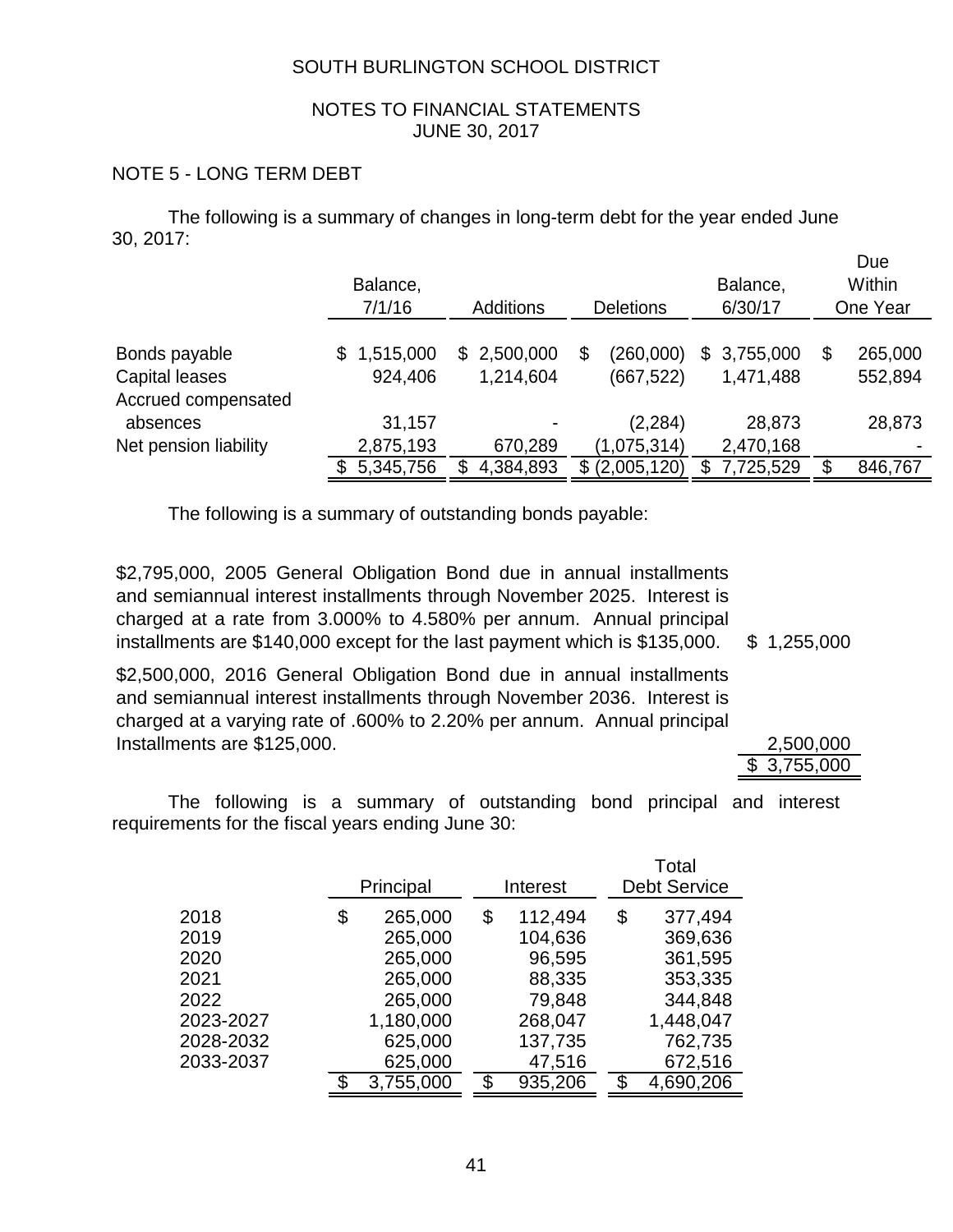### NOTES TO FINANCIAL STATEMENTS JUNE 30, 2017

## NOTE 5 - LONG TERM DEBT (CONTINUED)

The following is a summary of outstanding capital leases payable:

The District leases laptops, buses and a trucks under a non-cancelable lease agreement. The term of the lease is for a five year period expiring in August of 2018. Annual payments are \$142,305, except for the last payment which is \$65,070.

The District leases laptops, a loader with accessories, and 2 buses under a noncancelable lease agreement. The term of the lease is for a three year period expiring in August of 2018. Annual payments are \$148,516.

The District leases a Wacher Neuson loader under a non-cancelable lease agreement. The term of the lease is for a four year period expiring in August of 2019. Annual payments are \$68,657

The District leases copiers under a non-cancelable lease agreement. The term of the lease is for a five year period expiring in August of 2021. Annual payments are \$63,061

The District leases buses under a non-cancelable lease agreement. The term of the lease is for a five year period expiring in August of 2020. Annual payments are \$22,875

The District leases technology equipment under a non-cancelable lease agreement. The term of the lease is for a four year period expiring in August of 2019. Annual payments are \$145,212

The following is a summary of outstanding capital lease requirements for the following fiscal years ending June 30:

| Year Ending                                    |               |
|------------------------------------------------|---------------|
| June 30:                                       |               |
| 2018                                           | \$<br>590,626 |
| 2019                                           | 513,391       |
| 2020                                           | 299,805       |
| 2021                                           | 85,936        |
| 2022                                           | 63,656        |
| Total minimum lease payment                    | 1,553,414     |
| Less amount representing interest              | (81, 926)     |
| Present value of future minimum lease payments | .488          |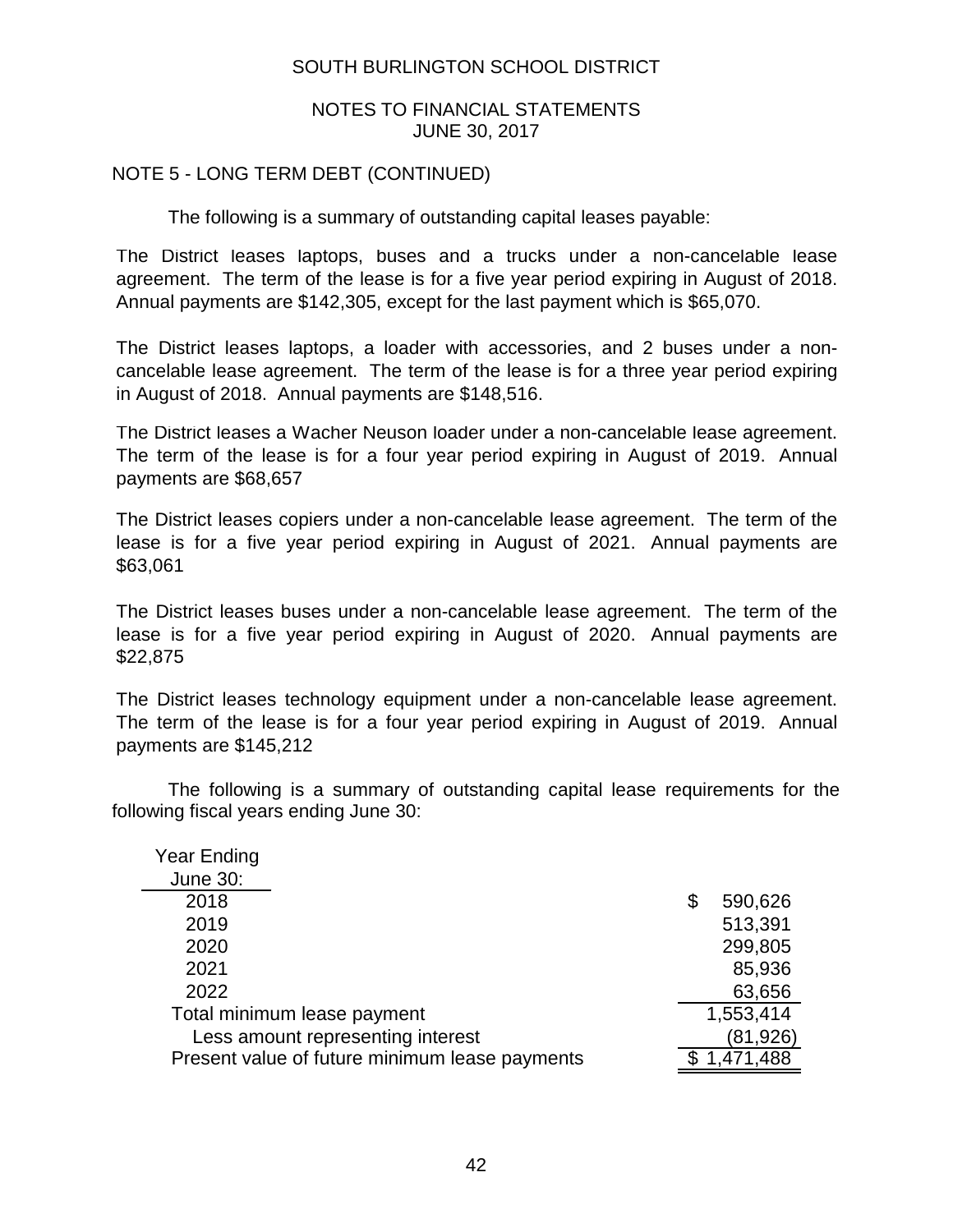#### NOTES TO FINANCIAL STATEMENTS JUNE 30, 2017

#### NOTE 6 - OPERATING LEASES

The District entered into a one-year lease agreement with Burlington Hyundai-Subaru for the lease of a Hyundai Sonata. The lease period runs through September of 2017 at a daily rate of \$10. The following is a schedule of future minimum lease payments under this lease:

During the year ending June 30, 2018 \$1,220

Total lease payments made this year were \$3,950.

NOTE 7 - SHORT-TERM DEBT

The District did not issue any tax revenue anticipation notes during the year ended June 30, 2017. The purpose of short-term debt is to provide liquidity for District operations financed by property taxes, which are collected in annual payments.

#### NOTE 8 - NONSPENDABLE FUND BALANCES

At June 30, 2017, the District had the following nonspendable fund balances:

General fund: Prepaid items  $\qquad \qquad$  2,880

### NOTE 9 - RESTRICTED FUND BALANCES

At June 30, 2017, the District had the following restricted fund balances:

| Capital projects fund                       | 74,563  |
|---------------------------------------------|---------|
| Nonmajor special revenue funds (Schedule E) | 280,168 |
|                                             | 354,731 |

#### NOTE 10 - COMMITTED FUND BALANCES

At June 30, 2017, the District had the following committed fund balances:

| General fund:                                |    |         |
|----------------------------------------------|----|---------|
| Reserved for FY 2017 budget                  | S. | 553,435 |
| Nonmajor special revenue funds (Schedule E)  |    | 41,483  |
| Nonmajor capital projects funds (Schedule G) |    | 300,000 |
|                                              |    | 894.918 |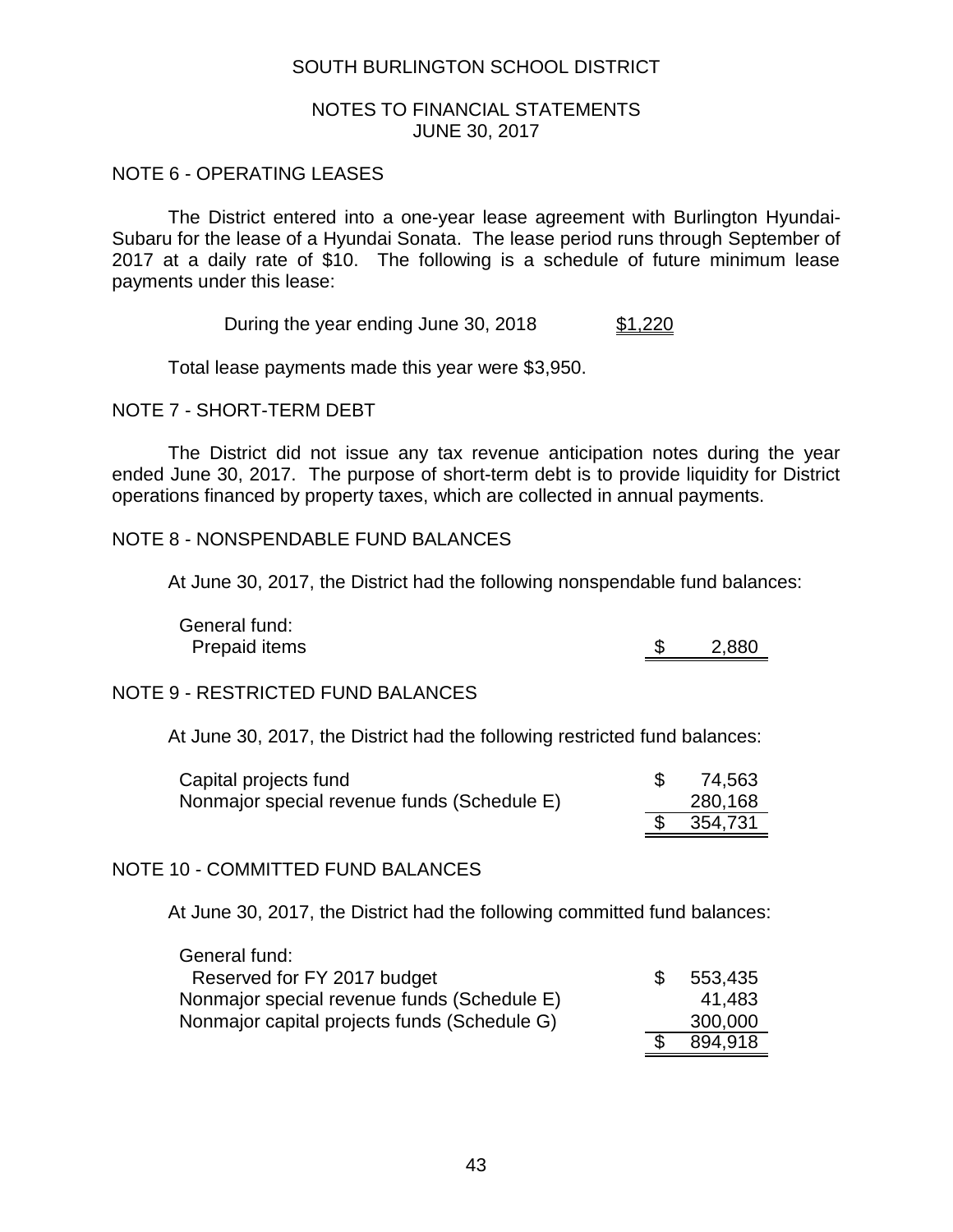#### NOTES TO FINANCIAL STATEMENTS JUNE 30, 2017

#### NOTE 11 - ASSIGNED FUND BALANCES

At June 30, 2017, the District had the following assigned fund balances:

Nonmajor special revenue funds (Schedule E)  $$28,387$ 

### NOTE 12 - DEFINED BENEFIT PENSION PLANS

## VERMONT STATE TEACHERS' RETIREMENT SYSTEM

#### **Plan Description**

All of the teachers employed by the District participate in the Vermont State Teachers' Retirement System ("VSTRS"), a cost-sharing multiple-employer defined benefit pension plan with a special funding situation, covering nearly all public day school and nonsectarian private high school teachers and administrators as well as teachers in schools and teacher training institutions within and supported by the State of Vermont that are controlled by the State Board of Education. Membership in the system for those covered classes is a condition of employment. During the year ended June 30, 2016 (the most recent period available), the retirement system consisted of 288 participating employers.

The plan was established effective July 1, 1947, and is governed by *Title 16, V.S.A. Chapter 55*. Subsequent Vermont state legislation, *Act 74*, which became effective on July 1, 2010, contained numerous changes to the plan benefits available to current and future members, as well as a change in access to health care coverage after retirement, resulting from a multi-party agreement to provide sustainability of quality pension and retiree health benefits for Vermont teachers.

The general administration and responsibility for formulating administrative policy and procedures of the retirement System for its members and their beneficiaries is vested in the Board of Trustees consisting of six members. They are the Secretary of Education (ex-officio); the State Treasurer (ex-officio), the Commissioner of Financial Regulation (ex-officio); two members and one alternate elected by active members of the System under rules adopted by the Board; and one retired member and one alternate elected by the board of directors of Association of Retired Teachers of Vermont. The Chair is elected by the Board and acts as executive officer of the Board.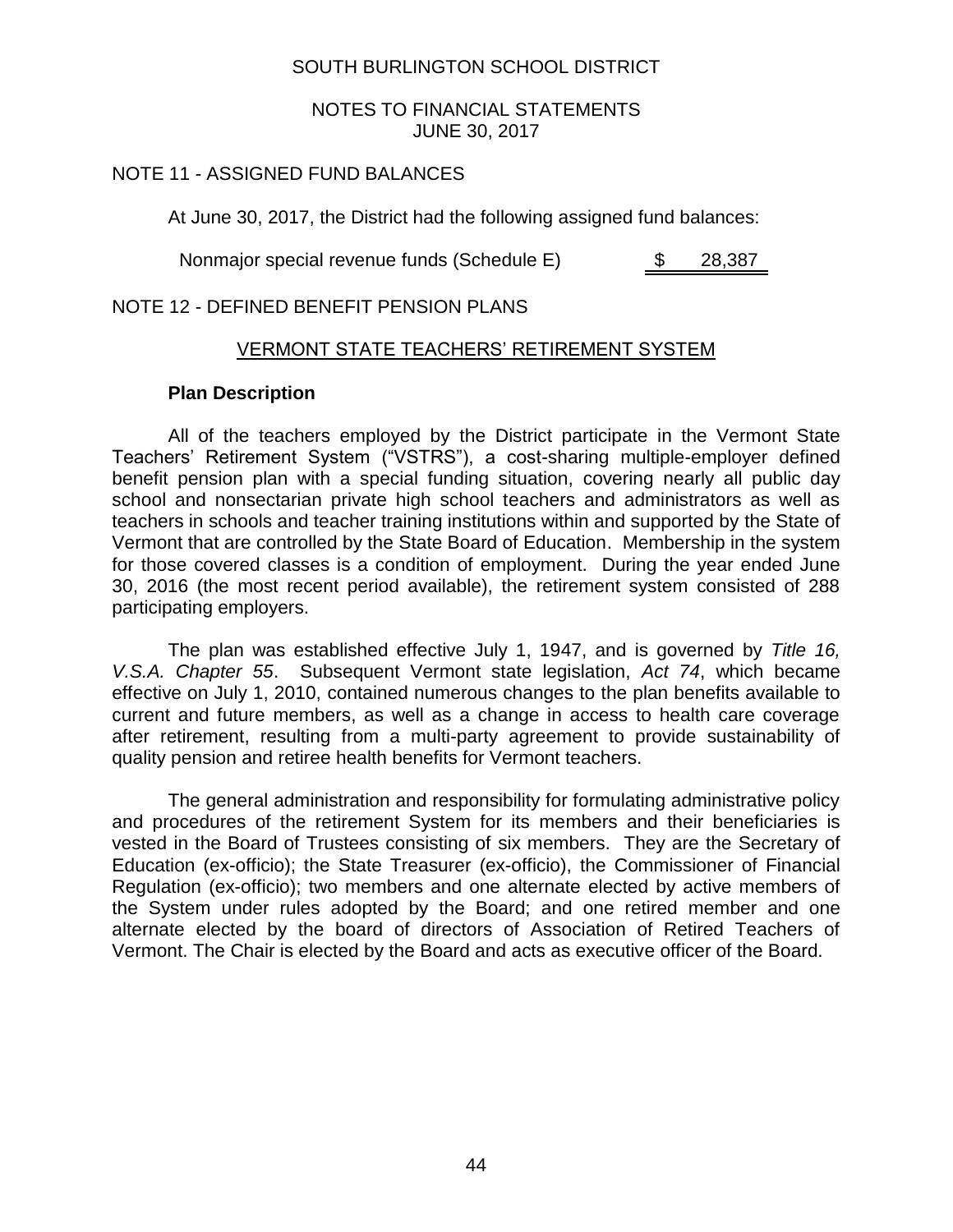#### NOTES TO FINANCIAL STATEMENTS JUNE 30, 2017

#### NOTE 12 - DEFINED BENEFIT PENSION PLANS (CONTINUED)

All assets are held in a single trust and are available to pay retirement benefits to all members. Benefits available to each group are based on average final compensation (AFC) and years of creditable service. The Vermont State Agency of Administration issues a publicly available Comprehensive Annual Financial Report (CAFR) that includes financial statements and required supplementary information for the VSTRS. That report may be viewed on the State's Department of Finance & Management website at: [http://finance.vermont.gov/reports\\_and\\_publications/cafr.](http://finance.vermont.gov/reports_and_publications/cafr)

The VSTRS provides retirement, and disability benefits, annual cost-of-living adjustments, health care and death benefits to plan members and beneficiaries. There are two levels of contributions and benefits in the System: Group A - for public school teachers employed within the State of Vermont prior to July 1, 1981 and elected to remain in Group A; and Group C - for public school teachers employed within the State of Vermont on or after July 1, 1990. Group C also includes those teachers hired prior to July 1, 1990 and were in Group B on July 1, 1990. When *Act 74* became effective on June 30, 2010, Group C was further bifurcated into Groups #1 and #2. Group #1 contains members who were at least 57 years of age or had at least 25 years of service, and Group #2 contains members who were less than 57 years of age and had less than 25 years of service.

Benefits available to each group are based on average final compensation (AFC) and years of creditable service, and are summarized below: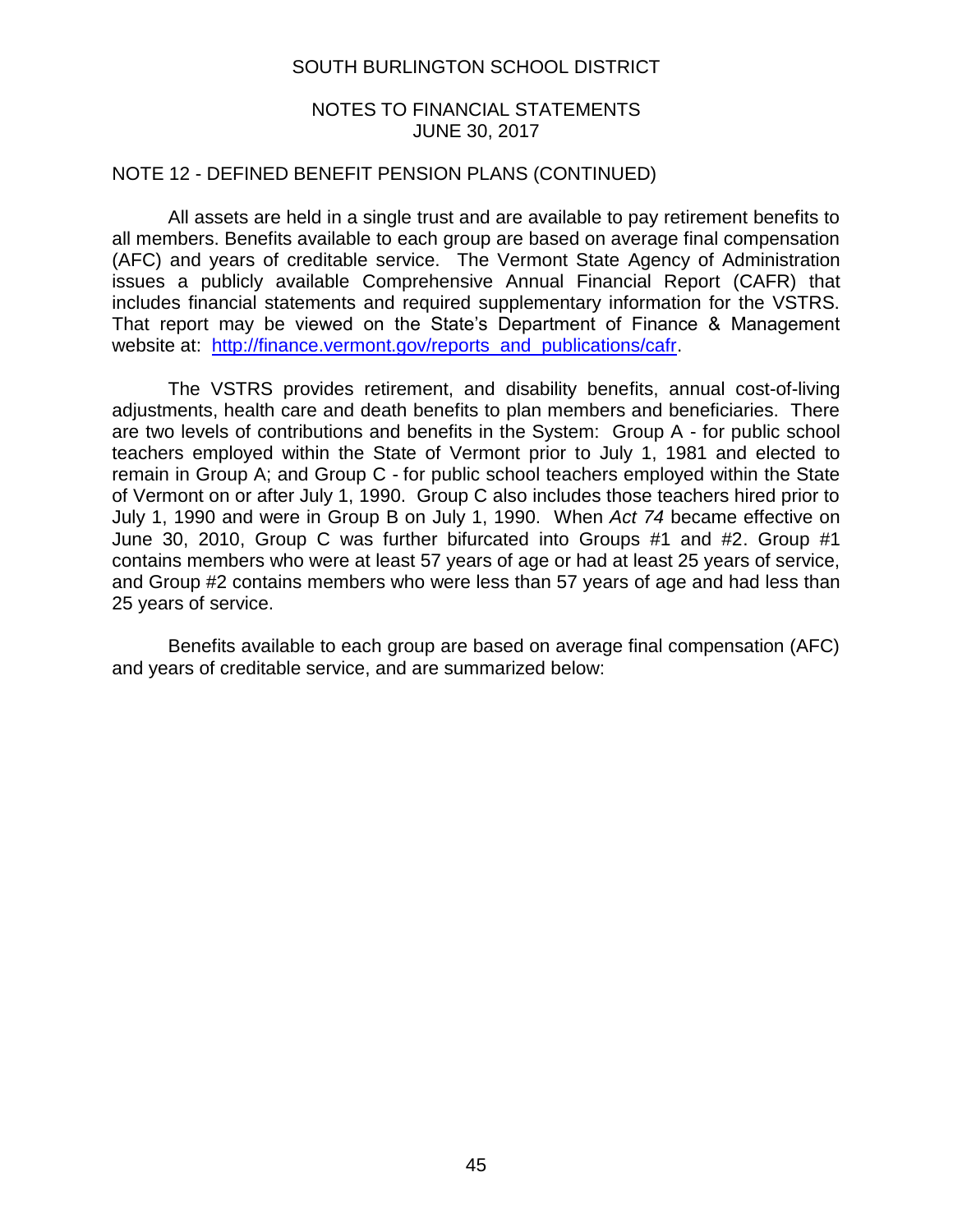## NOTES TO FINANCIAL STATEMENTS JUNE 30, 2017

# NOTE 12 - DEFINED BENEFIT PENSION PLANS (CONTINUED)

| <b>VSTRS</b>                                                  | <b>Group A</b>                                                                                              | Group C-<br>Group #1                                                                                                                              | Group C-<br>Group #2                                                                                                            |
|---------------------------------------------------------------|-------------------------------------------------------------------------------------------------------------|---------------------------------------------------------------------------------------------------------------------------------------------------|---------------------------------------------------------------------------------------------------------------------------------|
| Normal service<br>retirement<br>eligibility (no<br>reduction) | Age 60 or 30 years<br>of service                                                                            | Age 62 or with 30<br>years of service                                                                                                             | Age 65 or when the<br>sum of age and service<br>equals 90                                                                       |
| <b>Average Final</b><br>Compensation<br>(AFC)                 | Highest 3<br>consecutive years,<br>including unused<br>annual leave, sick<br>leave, and<br>bonus/incentives | Highest 3 consecutive<br>years, excluding all<br>payments for anything<br>other than service<br>actually performed                                | Highest 3 consecutive<br>years, excluding all<br>payments for anything<br>other than service<br>actually performed              |
| Benefit formula -<br>normal service<br>retirement             | 1.67% x creditable<br>service x AFC                                                                         | 1.25% x service prior<br>to 6/30/90 x AFC +<br>1.67% x service after<br>7/1/90 x AFC                                                              | 1.25% x service prior to<br>$6/30/90 \times$ AFC + 1.67%<br>x service after $7/1/90$ x<br>AFC, 2.0% after<br>attaining 20 years |
| Maximum Benefit<br>Payable                                    | 100% of AFC                                                                                                 | 53.34% of AFC                                                                                                                                     | 60% of AFC                                                                                                                      |
| Post-Retirement<br><b>COLA</b>                                | Full CPI, up to a<br>maximum of 5%<br>after 12 months of<br>of $1%$                                         | 50% CPI, up to a<br>maximum of 5% after<br>12 months of<br>retirement; minimum retirement or with 30<br>years; minimum of 1% retirement or age 65 | $50\%$ CPI, up to a<br>maximum of 5%,<br>minimum of 1% after 12<br>months of normal                                             |
| <b>Early Retirement</b><br>Eligibility                        | Age 55 with 5 years<br>of service                                                                           | service                                                                                                                                           | Age 55 with 5 years of Age 55 with 5 years of<br>service                                                                        |
| <b>Early Retirement</b><br>Reduction                          | Actuarial reduction                                                                                         | 6% per year from age<br>62                                                                                                                        | Actuarial reduction                                                                                                             |

Other post employment benefits are available to all plan members include the following:

| <b>VSTRS</b>            | <b>Group A</b>                   | Group $C -$<br>Group #1                                                                                          | Group $C -$<br>Group #2      |
|-------------------------|----------------------------------|------------------------------------------------------------------------------------------------------------------|------------------------------|
| <b>Medical Benefits</b> | Health subsidy<br>service credit | Health subsidy based Health subsidy based<br>based on member's on member's service on member's service<br>credit | credit                       |
| Dental                  | Members pays full<br>premium     | Members pays full<br>premium                                                                                     | Members pays full<br>premium |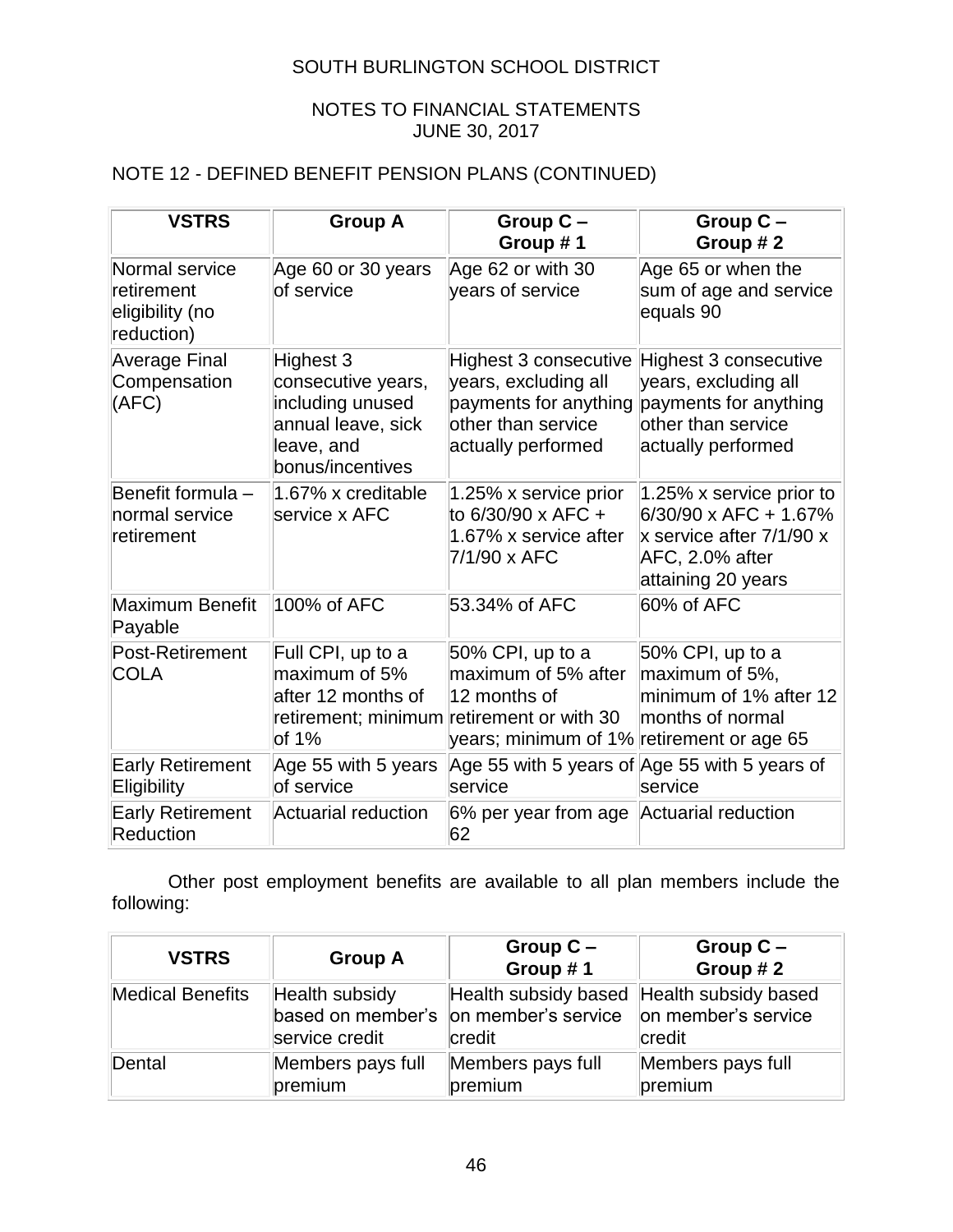## NOTES TO FINANCIAL STATEMENTS JUNE 30, 2017

#### NOTE 12 - DEFINED BENEFIT PENSION PLANS (CONTINUED)

#### **Contributions**

VSTRS is a cost-sharing public employee retirement system with one exception: all risks and costs are not shared by the School District but are the liability of the State of Vermont. VSTRS is funded through State and employee contributions and trust fund investment earnings; and the School District has no legal obligation for paying benefits. Required contributions to the System are made by the State of Vermont based upon a valuation report prepared by the System's actuary, which varies by plan group. The Vermont State Teachers Retirement System estimates the contributions on behalf of the School District's employees included in the teacher's retirement plan which approximates \$2,456,508 or 11.59% of total payroll for employees covered under the plan.

Employee contribution rates by Plan group follow:

| <b>VSTRS</b>              | <b>Group A</b>                            | Group $C -$<br>Group #1                                                                                                                                  | Group $C -$<br>Group #2                                                                                                        |
|---------------------------|-------------------------------------------|----------------------------------------------------------------------------------------------------------------------------------------------------------|--------------------------------------------------------------------------------------------------------------------------------|
| Employee<br>Contributions | 2.5% of gross salary 5.0% of gross salary | with 5 or more years<br>of service as of<br>$7/1/14$ ; 6.0% of gross<br>salary if less than 5<br>years of service as of service as of $7/1/14$<br>7/1/14 | 5.0% of gross salary<br>with 5 or more years of<br>service as of $7/1/14$ ;<br>6.0% of gross salary if<br>less than 5 years of |

Employee contributions totaled \$1,097,944 during the year and were paid by the School District to the State of Vermont. The School District has no other liability under the plan. The School District's total payroll for all employees covered under this plan was \$21,195,067 for the year ended June 30, 2017.

#### **Pension Liabilities, Pension Expense, and Deferred Outflows of Resources and Deferred Inflows of Resources Related to Pensions**

The State is a nonemployer contributor and is required by statute to make all actuarially determined employer contributions on behalf of member employers. Therefore these employers are considered to be in a special funding situation as defined in GASB No. 68 and the State is treated as a nonemployer to VSTRS. Since the District does not contribute directly to VSTRS, no net pension liability was recorded at June 30, 2017. The State's portion of the collective net pension liability that was associated with the District was as follows: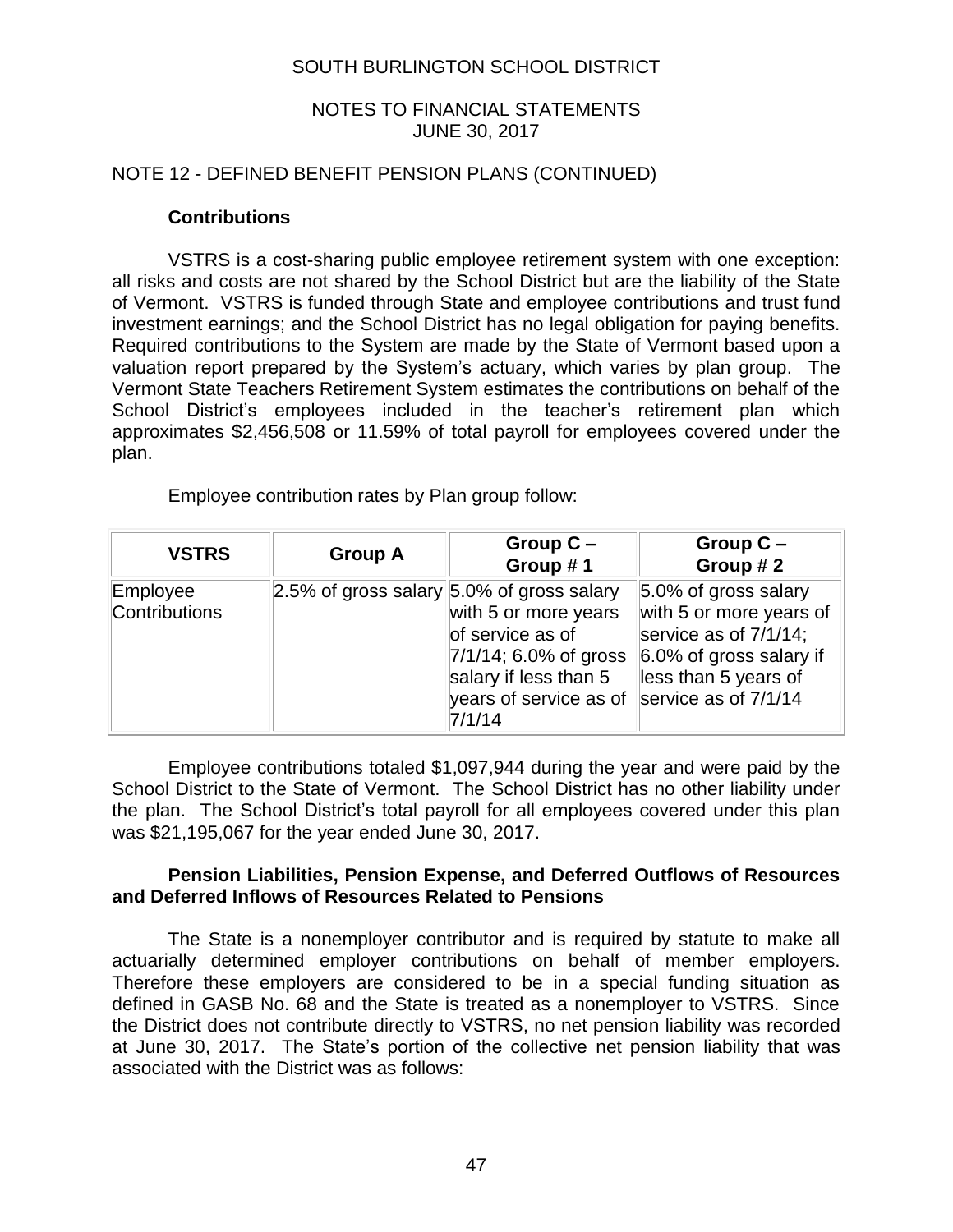#### NOTES TO FINANCIAL STATEMENTS JUNE 30, 2017

#### NOTE 12 - DEFINED BENEFIT PENSION PLANS (CONTINUED)

| District's proportionate share of the net pension<br>liability                           | \$         |
|------------------------------------------------------------------------------------------|------------|
| State's proportionate share of the net pension<br>liability associated with the District | 41,168,996 |
| Total                                                                                    | 41,168,996 |

The State of Vermont's proportionate share of the net pension liability associated with the District is equal to the collective net pension liability, actuarially measured as of June 30, 2016, multiplied by the District's proportionate share percentage. The District's proportionate share percentage was based on its reported salaries to the total reported salaries for all participating employers. At June 30, 2016, the District's proportion was 3.14382%, which was a decrease of 0.06425% from its proportion measured as of June 30, 2015.

### **Pension Expense, and Deferred Outflows of Resources and Deferred Inflows of Resources Related to Pensions**

For the year ended June 30, 2017, the District recognized total pension expense \$4,314,656 and revenue of \$4,314,656 for support provided by the State of Vermont for the VSTRS plan.

#### **Significant Actuarial Assumptions and Methods**

The total pension liability for the June 30, 2016 measurement date was determined by an actuarial valuation as of June 30, 2015 rolled forward to June 30, 2016 using the actuarial assumptions outlined below. These assumptions were selected on the basis of the experience study that was performed for the five-year period ending June 30, 2014:

*Investment Rate of Return*: For the VSTRS plan, 7.95% per annum.

*Inflation:* The separately stated assumptions for investment return, salary increases and cost of living adjustments for the VSTRS plan is consistent with an expected annual inflation rate of 3.00% to 3.25% per year.

*Salary Increases:* Representative values of the assumed annual rates of future salary increases for the VSTRS plan are as follows: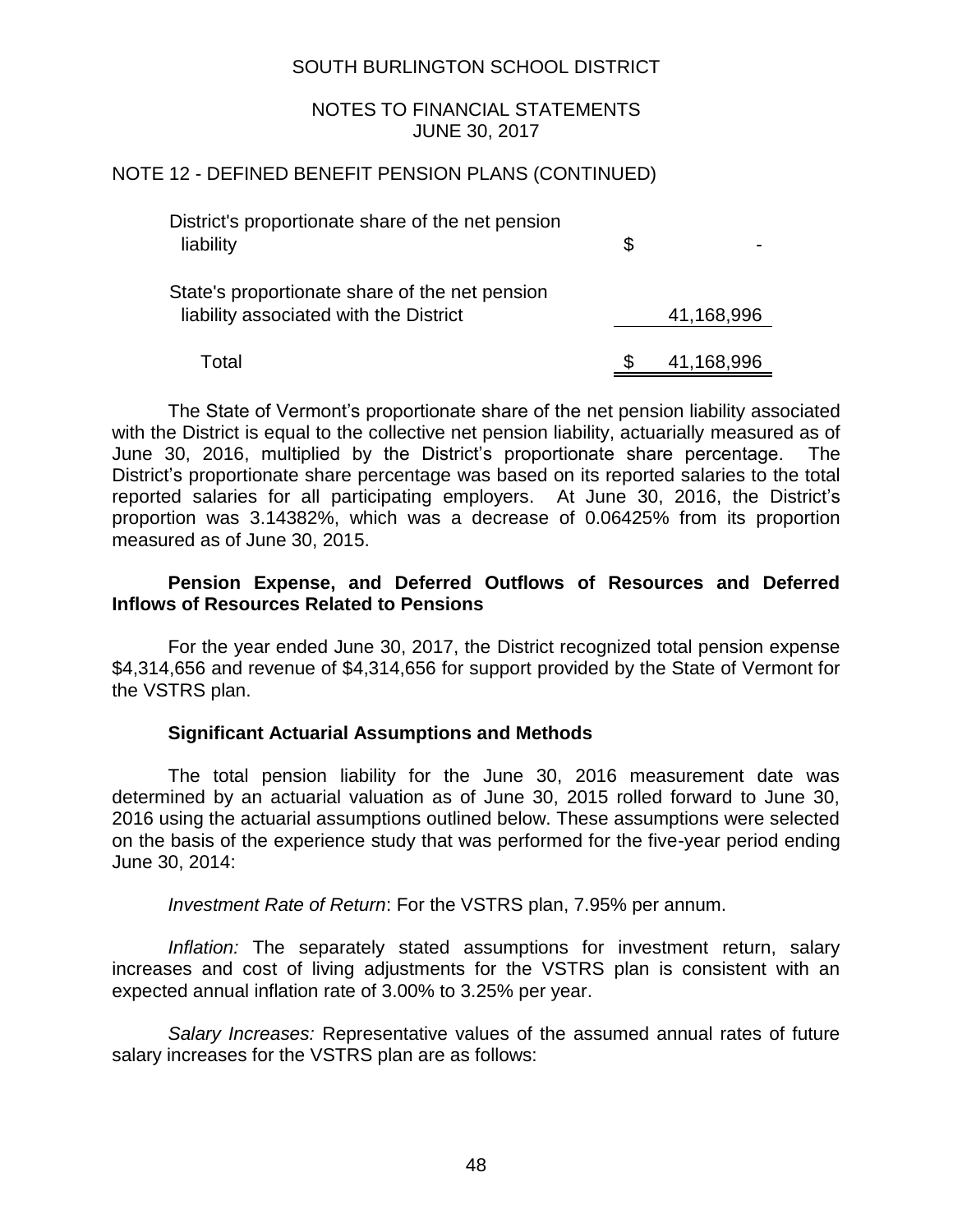#### NOTES TO FINANCIAL STATEMENTS JUNE 30, 2017

| ١ge | <b>Annual Rate of Salary Increase</b> |
|-----|---------------------------------------|
| 25  | 8.15%                                 |
| 30  | 6.84%                                 |
| 35  | 5.97%                                 |
| 40  | 5.29%                                 |
| 45  | 4.80%                                 |
| 50  | 4.46%                                 |
| 55  | 4.22%                                 |
| 60  | 4.12%                                 |
| 64  | 4.12%                                 |

#### NOTE 12 - DEFINED BENEFIT PENSION PLANS (CONTINUED)

*Deaths After Retirement*: The VSTRS plan used the RP-2000 Mortality Tables projected to 2029 using Scale BB for terminated vested members and beneficiaries and retirees; the RP-2000 Disabled Life Table with projection to 2020 using Scale AA for disabled retirees. The tables used contain a margin to reflect anticipated mortality improvement after the valuation date.

*Spouse's Age*: For the VSTRS plan, husbands are assumed to be three years older than their wives.

*Cost-of-Living Adjustments*: For the VSTRS plan, adjustments are assumed to occur on January 1 following one year of retirement at the rate of 3% per annum for Group A members and 1.5% per annum for Group C members (beginning at age 62 for Group C members who elect reduced early retirement).

*Actuarial Cost Method*: For the VSTRS plan is the Entry Age Normal – Level Percentage of Pay.

For the VSTRS plan, the *asset valuation method* used equals the preliminary asset value plus 20% of the difference between the market and preliminary asset values. The preliminary asset value is equal to the previous year's asset value (for valuation purposes) adjusted for contributions less benefit payments and expenses and expected investment income. If necessary, a further adjustment is made to ensure that the valuation assets are within 20% of the market value.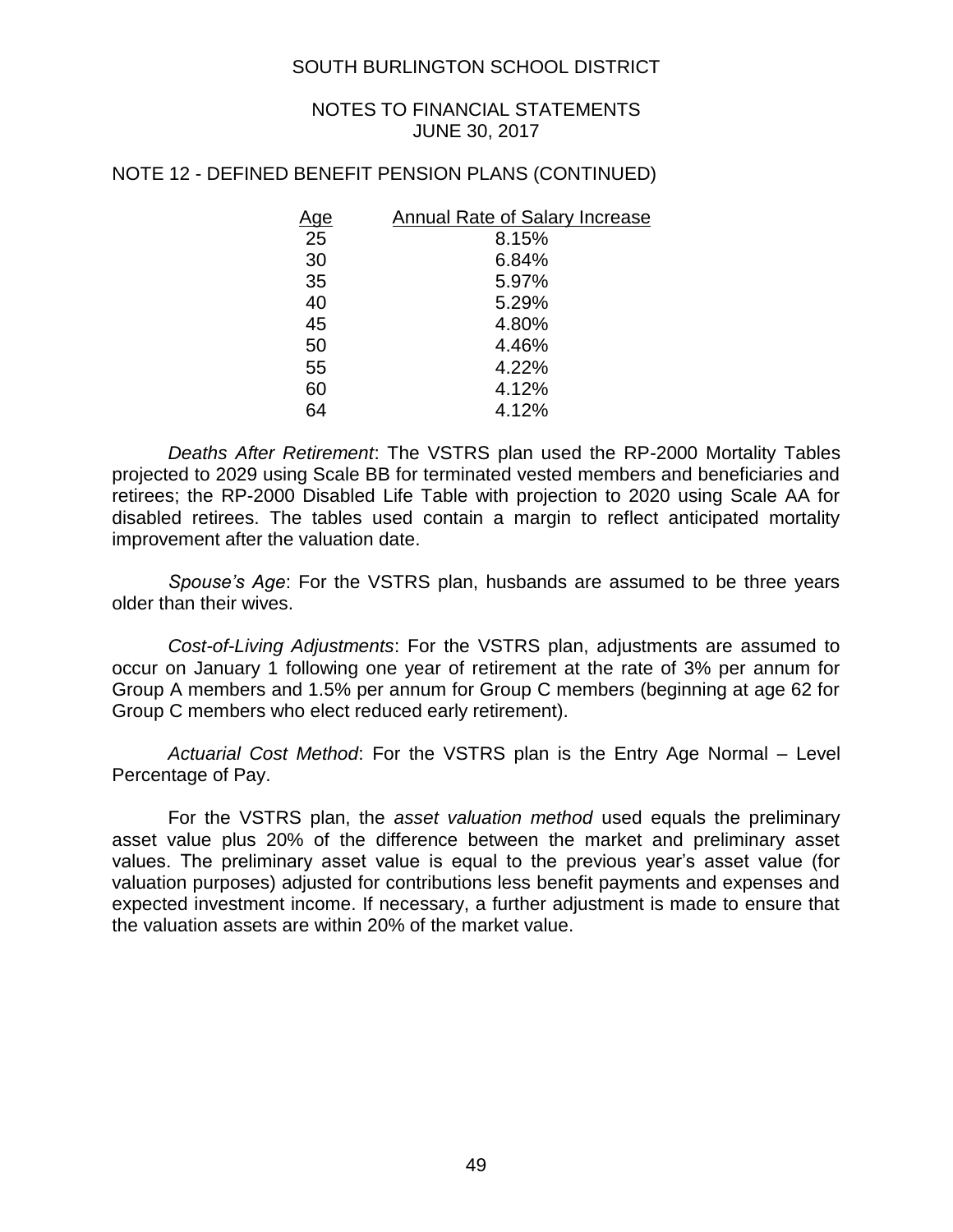#### NOTES TO FINANCIAL STATEMENTS JUNE 30, 2017

#### NOTE 12 - DEFINED BENEFIT PENSION PLANS (CONTINUED)

The long-term expected rate of return on System investments was determined using best-estimate ranges of expected future real rates of return (expected returns, net of investment expense and inflation) developed for each major asset class using an econometric model that forecasts a variety of economic environments and then calculates asset class returns based on functional relationships between the economic variable and the asset classes. These best estimate ranges were combined to produce forecasts of the short, intermediate, and longer term horizons by weighting the expected future nominal rates of return by the target asset allocation percentage. The various time horizons in the forecast are intended to capture more recent economic and capital market conditions as well as other plausible environments that could develop in the future over economic cycles.

Best estimates of arithmetic rates of return for each major asset class included in the target asset allocation as of June 30, 2016 are summarized in the following table:

|                    | Long-term<br>Expected |
|--------------------|-----------------------|
|                    | Real Rate of          |
| <b>Asset Class</b> | Return                |
|                    |                       |
| Equity             | 8.54%                 |
| Fixed income       | 2.36%                 |
| Alternative        | 8.35%                 |
| Multi-strategy     | 4.90%                 |

Nominal long-term expected rates of return for these asset classes are equal to the sum of the above expected long-term real rates and the expected long-term inflation rate of 3.0%.

#### **Discount Rate**

The discount rate used to measure the total pension liability was 7.95% for the VSTRS plan. The projection of cash flows used to determine the discount rate assumed that contributions will continue to be made in accordance with the current funding policy. Based on these assumptions, the fiduciary net position was projected to be available to make all projected future benefit payments to current System members. The assumed discount rate has been determined in accordance with the method prescribed by GASB 68.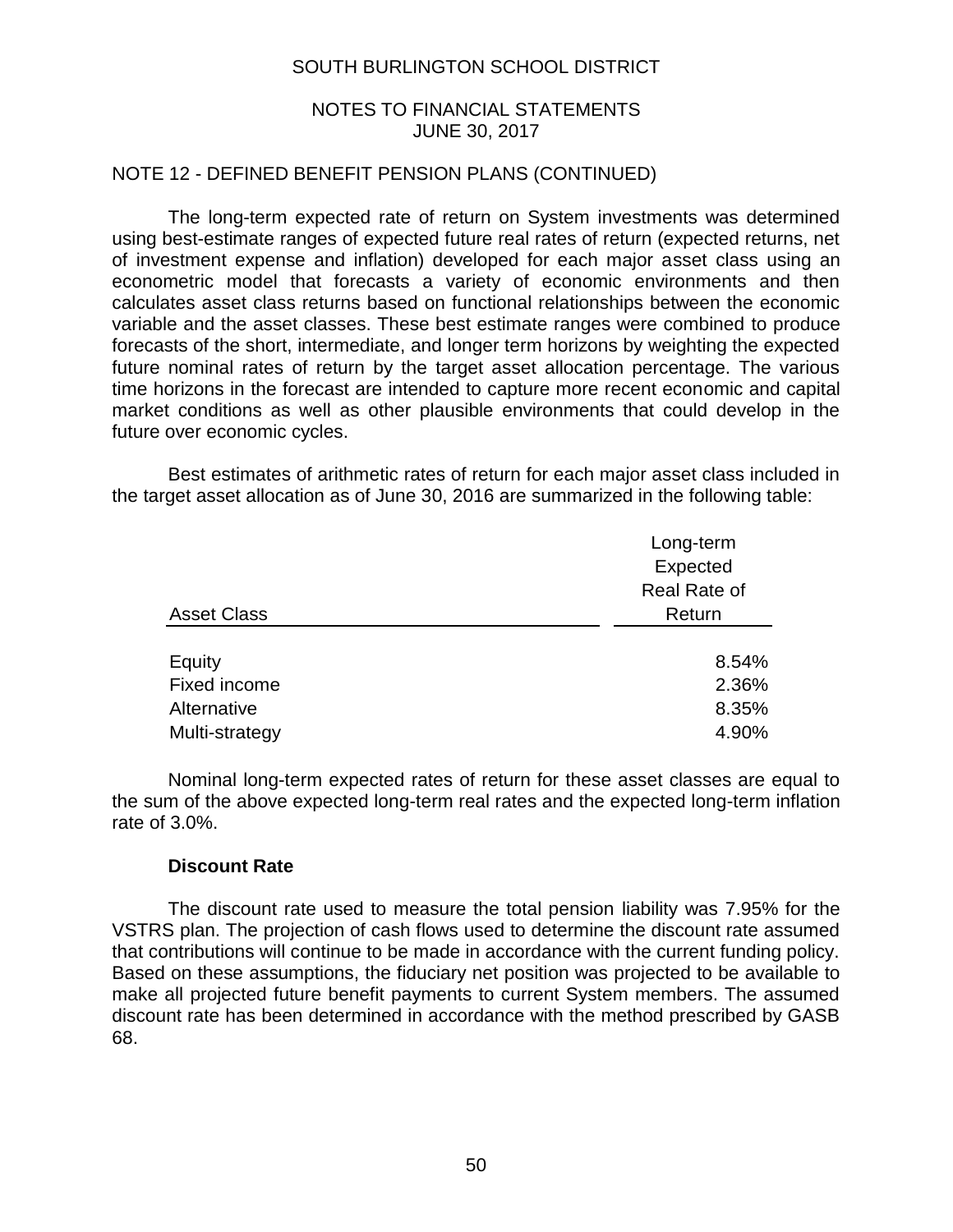#### NOTES TO FINANCIAL STATEMENTS JUNE 30, 2017

#### NOTE 12 - DEFINED BENEFIT PENSION PLANS (CONTINUED)

### **Sensitivity of the District's Proportionate Share of the Net Pension Liability to Changes in the Discount Rate**

The following presents the Supervisory Union's proportionate share of the net pension liability calculated using the discount rate of 7.95% for the VSTRS plan, as well as what the Supervisory Union's proportionate share of the net pension liability would be if it were calculated using a discount rate that is 1 percentage point lower (6.95%) or 1 percentage point higher (8.95%) than the current rate:

|                                                                                          | $1\%$<br>Decrease |        | <b>Discount</b><br>Rate |   |    | $1\%$<br>Increase |  |
|------------------------------------------------------------------------------------------|-------------------|--------|-------------------------|---|----|-------------------|--|
| VSTRS:<br>Discount rate                                                                  | 6.95%             |        | 7.95%                   |   |    | 8.95%             |  |
| State's proportionate share of the net pension<br>liability associated with the District |                   | $\sim$ |                         | ۰ | ß. |                   |  |

#### **Pension Plan Fiduciary Net Position**

The schedule of employer allocations and schedule of pension amounts by employer are prepared on the accrual basis of accounting in accordance with U.S. generally accepted accounting principles. The schedules present amounts that are elements of the financial statements of the VSTRS or its participating employers. VSTRS does not issue stand-alone financial reports, but instead are included as part of the State of Vermont's Comprehensive Annual Financial Report (CAFR). The CAFR can be viewed on the State's Department of Finance & Management website at: [http://finance.vermont.gov/reports\\_and\\_publications/cafr](http://finance.vermont.gov/reports_and_publications/cafr)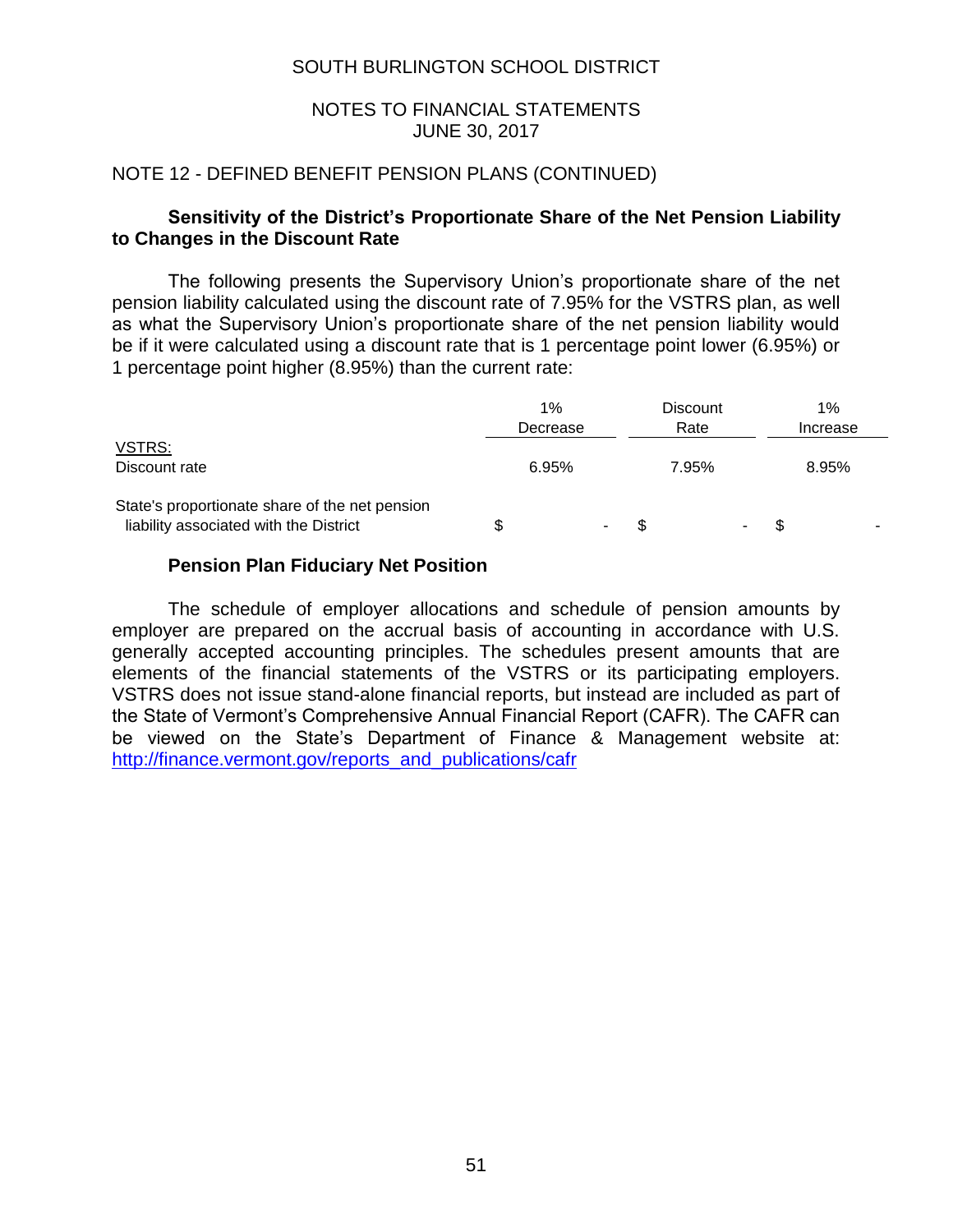## NOTES TO FINANCIAL STATEMENTS JUNE 30, 2017

### NOTE 12 - DEFINED BENEFIT PENSION PLANS (CONTINUED)

### DISTRICT RETIREMENT INCOME PLAN

#### **Plan Description**

The South Burlington School District Retirement Income Plan (the Plan) is a single-employer, noncontributory, defined benefit pension plan which provides retirement benefits to eligible employees of the District. The Plan is administered by the South Burlington Board of School Directors, made up of five elected members who provide the authority under which benefits provisions and the District's obligation to contribute are established. The Plan is included as a pension trust fund in these basic financial statements.

Substantially all employees of the District (except professional educators) are members of the Plan. The plan calls for benefits to be paid to eligible employees at retirement based primarily upon years of service with the District and compensation rates near retirement. Employees are eligible at the beginning of the plan year following employment in a position requiring 1,000 or more hours of credited service. No vesting occurs prior to five years of service.

#### *Plan Membership:*

At September 30, 2016, the plan's reporting period, plan membership consisted of the following:

| Inactive plan participants or beneficiaries currently receiving benefits | 101        |
|--------------------------------------------------------------------------|------------|
| Inactive plan participants entitled to but not yet receiving benefits    |            |
| Active plan participants                                                 | 157        |
| Total plan participants                                                  | <u>335</u> |

As of September 11, 2013, the plan was closed to new participants.

#### **Benefits Provided**

The plan provides retirement, and disability and death benefits to plan members and their beneficiaries. Benefits available are based on average annual compensation (AAC) and years of creditable service, and are summarized below: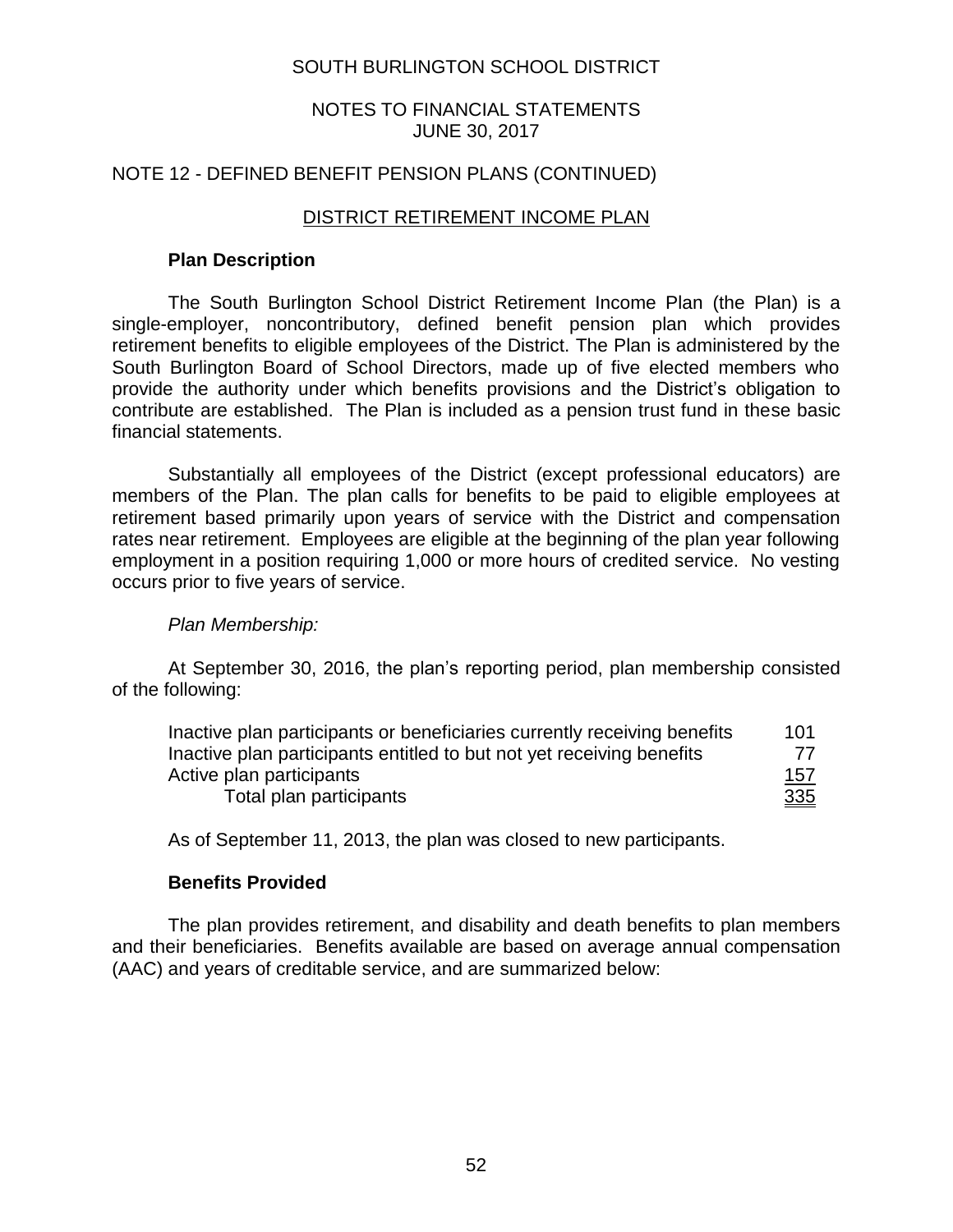## NOTES TO FINANCIAL STATEMENTS JUNE 30, 2017

# NOTE 12 - DEFINED BENEFIT PENSION PLANS (CONTINUED)

| Normal retirement age                | Age 62.                                                                                                                                           |                                                                                                                                                                                                                                                                        |  |  |
|--------------------------------------|---------------------------------------------------------------------------------------------------------------------------------------------------|------------------------------------------------------------------------------------------------------------------------------------------------------------------------------------------------------------------------------------------------------------------------|--|--|
| Normal retirement date               | First of the month coincident with or next following the<br>participant's 62 <sup>nd</sup> birthday.                                              |                                                                                                                                                                                                                                                                        |  |  |
| Compensation                         | Total wages received by a participant during a calendar<br>year that ends within the plan year.                                                   |                                                                                                                                                                                                                                                                        |  |  |
| Average annual<br>compensation (AAC) | Participant's highest average annual compensation of three<br>consecutive calendar years in which the participant has<br>earned credited service. |                                                                                                                                                                                                                                                                        |  |  |
| Years of service                     | 1,000 hours.                                                                                                                                      | A twelve-month period during which an employee works                                                                                                                                                                                                                   |  |  |
| Vesting schedule                     | <b>Years of Service</b>                                                                                                                           | Percentage                                                                                                                                                                                                                                                             |  |  |
|                                      | Less than 5                                                                                                                                       | 0%                                                                                                                                                                                                                                                                     |  |  |
|                                      | 5                                                                                                                                                 | 100%                                                                                                                                                                                                                                                                   |  |  |
| Normal retirement                    | Eligibility                                                                                                                                       | Attainment of age 62.                                                                                                                                                                                                                                                  |  |  |
|                                      | Benefit amount                                                                                                                                    | 1.25% of the participant's AAC<br>times years of service.                                                                                                                                                                                                              |  |  |
|                                      | Commencement date                                                                                                                                 | Normal retirement date                                                                                                                                                                                                                                                 |  |  |
| Early retirement                     | Eligibility                                                                                                                                       | Attainment of age<br>55<br>and<br>completion of 5 or more years of<br>service.                                                                                                                                                                                         |  |  |
|                                      | Benefit amount                                                                                                                                    | Normal retirement benefit based<br>on compensation and credited<br>service as of early retirement<br>date, reduced by 1/15 <sup>th</sup> for each<br>of the first 5 years and 1/30 <sup>th</sup> for<br>each of the next 5 years that<br>commencement precedes age 62. |  |  |
|                                      | Commencement date                                                                                                                                 | Early retirement date.                                                                                                                                                                                                                                                 |  |  |
| Late retirement                      | Eligibility                                                                                                                                       | Retirement<br>beyond<br>normal<br>retirement date.                                                                                                                                                                                                                     |  |  |
|                                      | Benefit amount                                                                                                                                    | Greater of the normal retirement<br>benefit based on compensation<br>and credited service as of late<br>retirement date and the actuarial<br>equivalent of the benefit as of the<br>prior plan year.                                                                   |  |  |
|                                      | Commencement date                                                                                                                                 | Late retirement date.                                                                                                                                                                                                                                                  |  |  |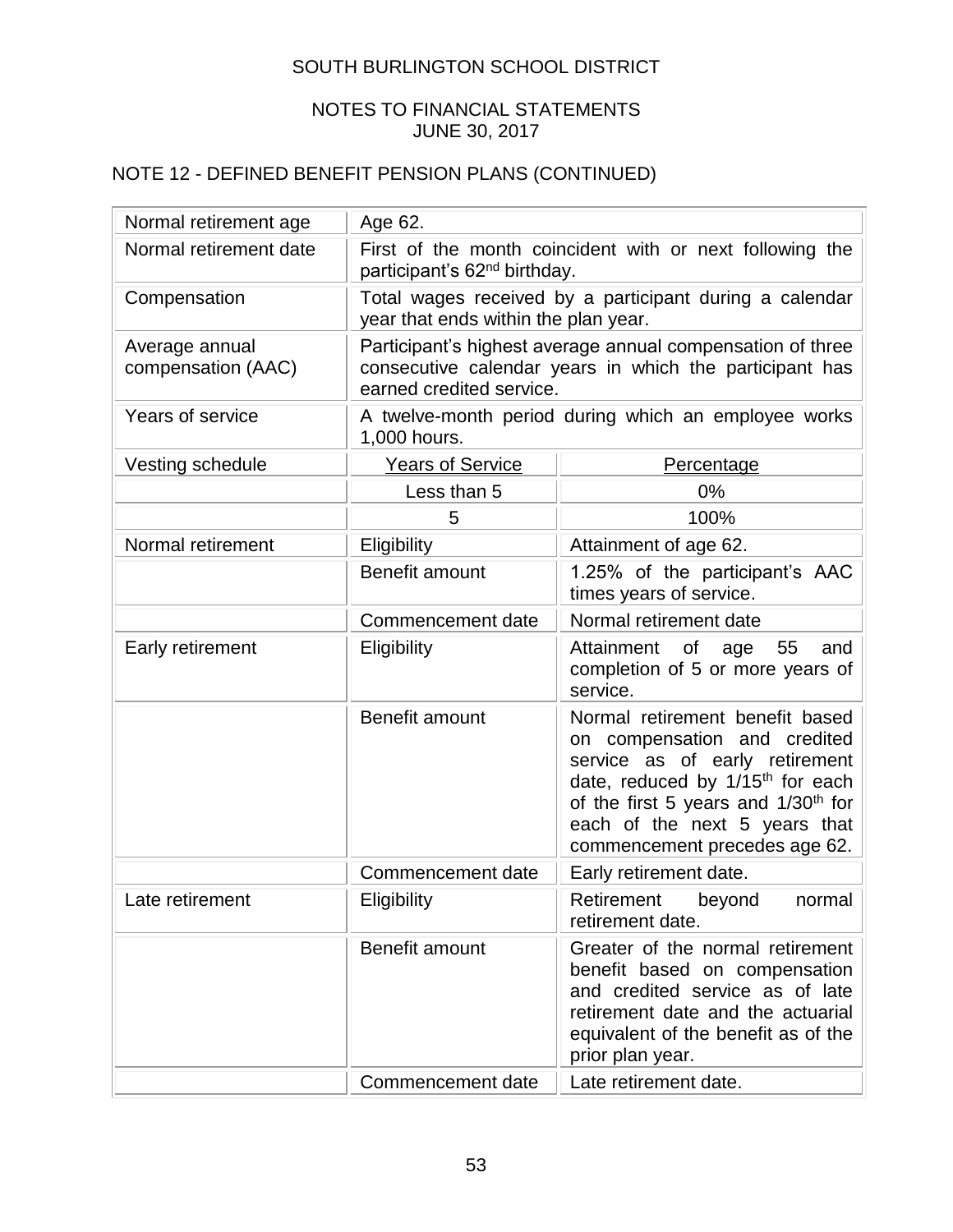## NOTES TO FINANCIAL STATEMENTS JUNE 30, 2017

| NOTE 12 - DEFINED BENEFIT PENSION PLANS (CONTINUED) |  |
|-----------------------------------------------------|--|
|-----------------------------------------------------|--|

| Deferred vested              | Eligibility                                                                                                                                                                         | Completion of five or more years<br>of service.                                                                                                                                                                                          |  |
|------------------------------|-------------------------------------------------------------------------------------------------------------------------------------------------------------------------------------|------------------------------------------------------------------------------------------------------------------------------------------------------------------------------------------------------------------------------------------|--|
|                              | Benefit amount                                                                                                                                                                      | Normal retirement benefit based<br>on compensation and credited<br>service as of termination date.                                                                                                                                       |  |
|                              | Benefit amount                                                                                                                                                                      | Accrued benefit<br>payable<br>to<br>beneficiary.                                                                                                                                                                                         |  |
| Optional forms of<br>payment | The normal form of payment is a life annuity with ten years<br>certain. A participant may elect to receive his or her benefit<br>in one of the following optional forms of payment: |                                                                                                                                                                                                                                          |  |
|                              | Single life annuity $-$ monthly income for the life of the<br>participant.                                                                                                          |                                                                                                                                                                                                                                          |  |
|                              | participant's beneficiary.                                                                                                                                                          | Contingent annuity – monthly income for the life of the<br>participant, and in the event of the participant's death,<br>an amount of monthly income equal to 50%, 66-2/3% or<br>100% (as elected by the participant) for the life of the |  |
|                              | $\bullet$<br>beneficiary.                                                                                                                                                           | Ten-year certain annuity – monthly income for the life of<br>the participant with the provision that not less than 120<br>monthly payments shall be made to the participant and                                                          |  |

That portion of a terminated participant's accrued benefit that is forfeited shall be used only to reduce future costs of the plan.

## **Contributions**

The District's obligation to contribute is established and may be amended by the South Burlington Board of School Directors. The Board establishes employer contributions based on an actuarially determined contributions recommended by an independent actuary. The actuarially determined contribution is the estimated amount necessary to finance the costs of benefits earned by the plan members during the year, with an additional amount to finance a portion of any unfunded accrued liability. The calculation of the actuarially determined contribution is governed by the applicable provisions of the Retirement Code. The District contributed \$634,692 for the year ended June 30, 2017. The District's total payroll for the year ended June 30, 2017 for all employees covered under this plan was \$5,550,771.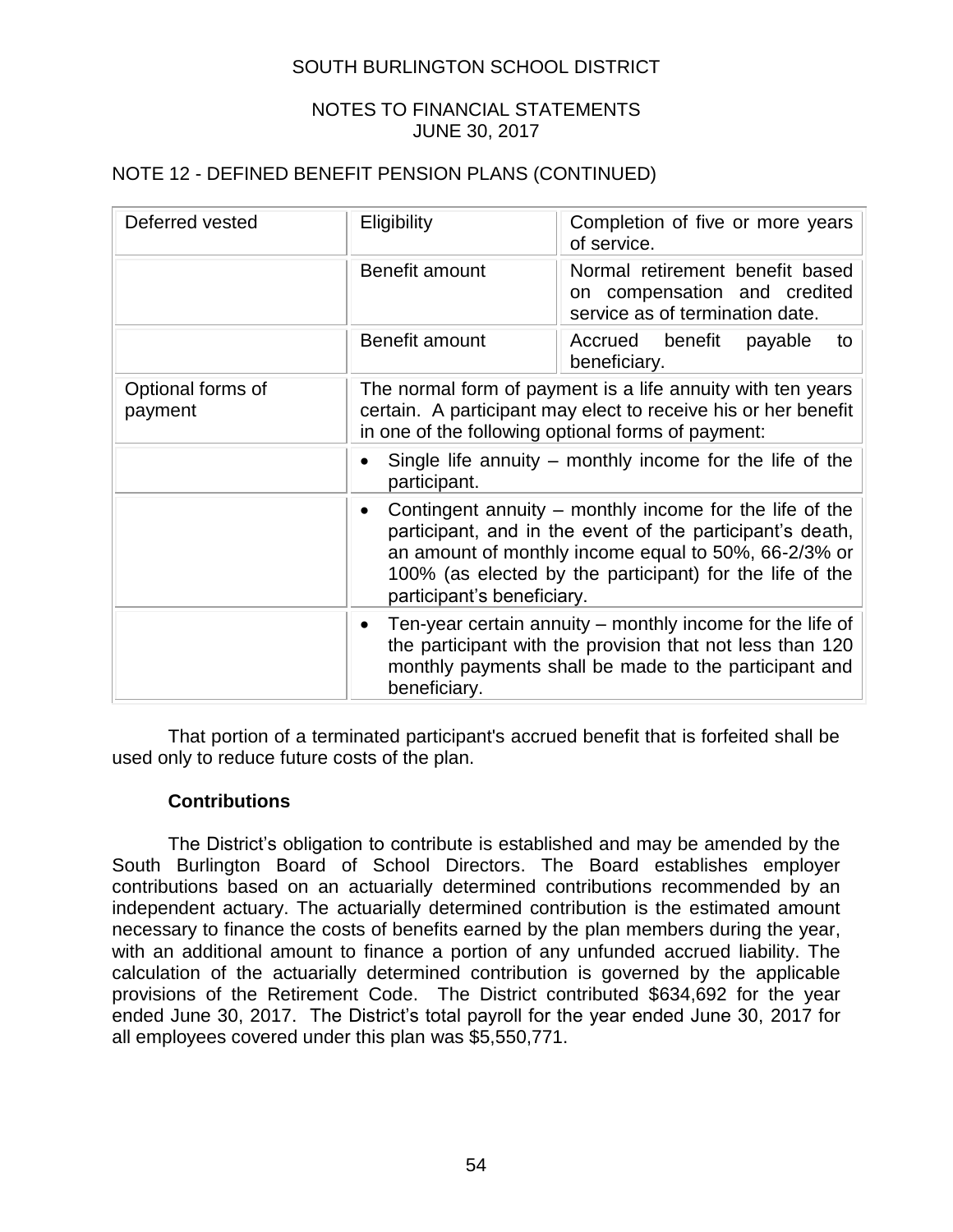#### NOTES TO FINANCIAL STATEMENTS JUNE 30, 2017

#### NOTE 12 - DEFINED BENEFIT PENSION PLANS (CONTINUED)

#### **Net Pension Liability, Pension Expense, and Deferred Outflows of Resources and Deferred Inflows of Resources Related to Pensions**

At June 30, 2017, the District reported a net pension liability of \$2,470,168 for the Plan. The net pension liability was measured as of September 30, 2016, and the total pension liability used to calculate the net pension liability was determined by an actuarial valuation as of that date.

For the year ended June 30, 2017, the District recognized total pension expense of \$104,802. At June 30, 2017, the District reported deferred outflows of resources and deferred inflows of resources related to pensions from the following sources:

|                                                                                           | <b>Deferred Outflows</b><br>of Resources |           | Deferred Inflows<br>of Resources |         |
|-------------------------------------------------------------------------------------------|------------------------------------------|-----------|----------------------------------|---------|
|                                                                                           |                                          |           |                                  |         |
| Differences between expected and actual<br>experience                                     | \$                                       | 189,085   | \$                               |         |
| Changes of assumptions                                                                    |                                          |           |                                  | 208,622 |
| Net difference between projected and actual<br>earnings on pension plan investments       |                                          | 434,675   |                                  | 258,986 |
| Changes in proportion and differences between<br>contributions and proportionate share of |                                          |           |                                  |         |
| contributions                                                                             |                                          |           |                                  |         |
| Contributions subsequent to the                                                           |                                          |           |                                  |         |
| measurement date                                                                          |                                          | 476,019   |                                  |         |
| Total                                                                                     |                                          | 1,099,779 |                                  | 467,608 |

\$476,019 reported as deferred outflows of resources related to pensions resulting from District contributions subsequent to the measurement date will be recognized as a reduction of the net pension liability in the year ended June 30, 2087. Other amounts reported as deferred outflows of resources and deferred inflows of resources related to pensions will be recognized in pension expense as follows: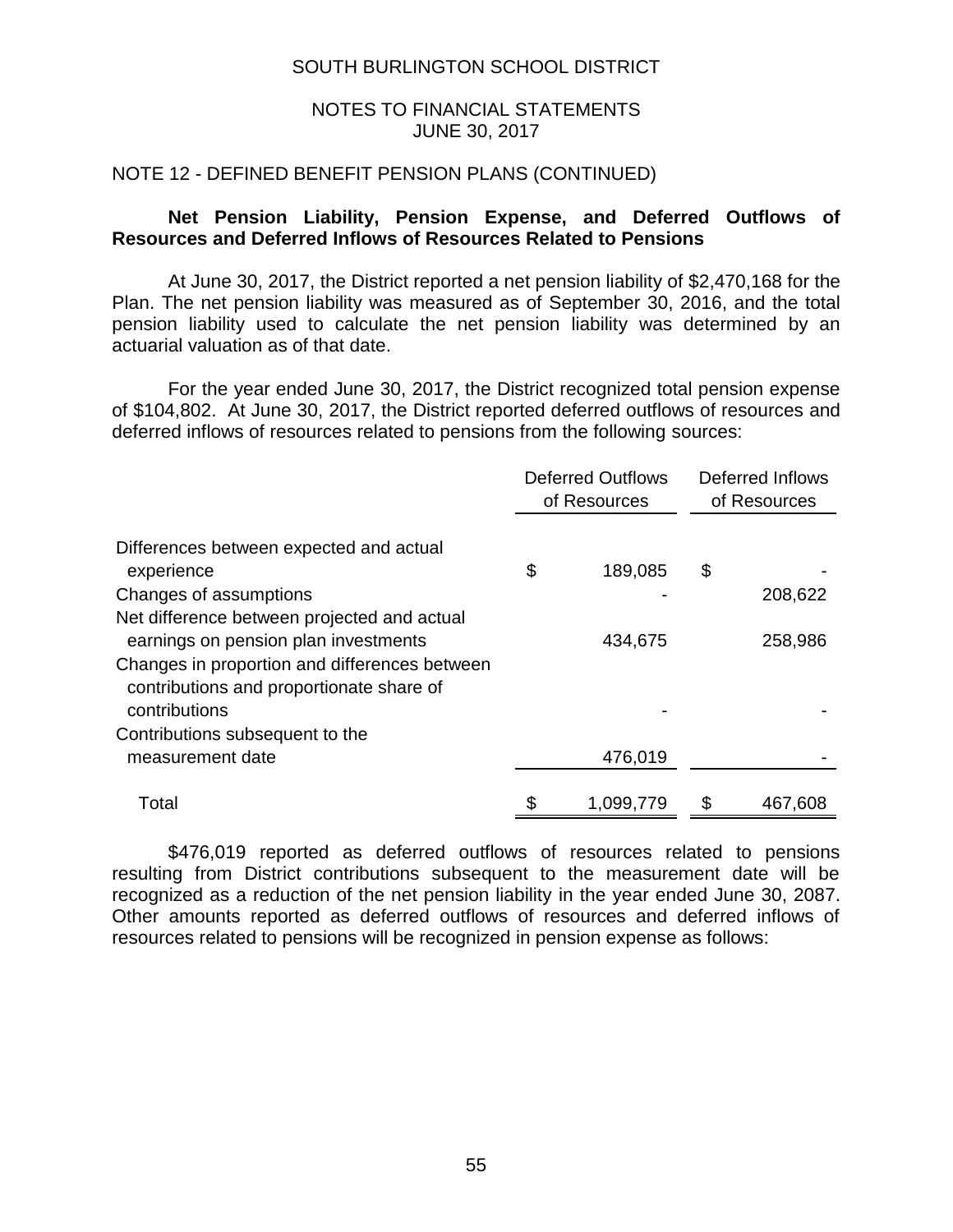### NOTES TO FINANCIAL STATEMENTS JUNE 30, 2017

## NOTE 12 - DEFINED BENEFIT PENSION PLANS (CONTINUED)

| \$<br>57,894 |
|--------------|
| 57,896       |
| 93,242       |
| (52, 880)    |
|              |
|              |
|              |

#### **Significant Actuarial Assumptions and Methods**

The actuarial assumptions used in the June 30, 2017 valuation were based on the results of the most recent actuarial experience study, dated September 30, 2016.

The total pension liability for the September 30, 2016 measurement date was determined by an actuarial valuation as of October 1, 2016 using the actuarial assumptions outlined below:

| <b>Actuarial Cost Method:</b>  | Entry Age Normal. The actuarial present value of<br>the projected benefits of each individual is allocated<br>on a level basis over the earnings or service of the<br>individual between entry age and assumed exit age. |
|--------------------------------|--------------------------------------------------------------------------------------------------------------------------------------------------------------------------------------------------------------------------|
| <b>Actuarial Asset Method:</b> | The Actuarial Value of Assets is the market value of<br>assets as of the measurement date.                                                                                                                               |
| Census Data:                   | Census data of the valuation date were submitted<br>by the South Burlington School District.                                                                                                                             |
| Administrative Expenses:       | None.                                                                                                                                                                                                                    |
|                                | <i>Investment Rate of Return: 7.00%</i> , net of investment expense, compounded<br>annually.                                                                                                                             |
| Discount Rate:                 | 7.00%, net of investment expense, compounded<br>annually.                                                                                                                                                                |
| Inflation Rate:                | As measured by the Consumer Price Index (CPI), at<br>the rate of 2.5% per year.                                                                                                                                          |
| Salary Increases:              | The assumed annual rate of salary increases<br>including longevity is 3.00%                                                                                                                                              |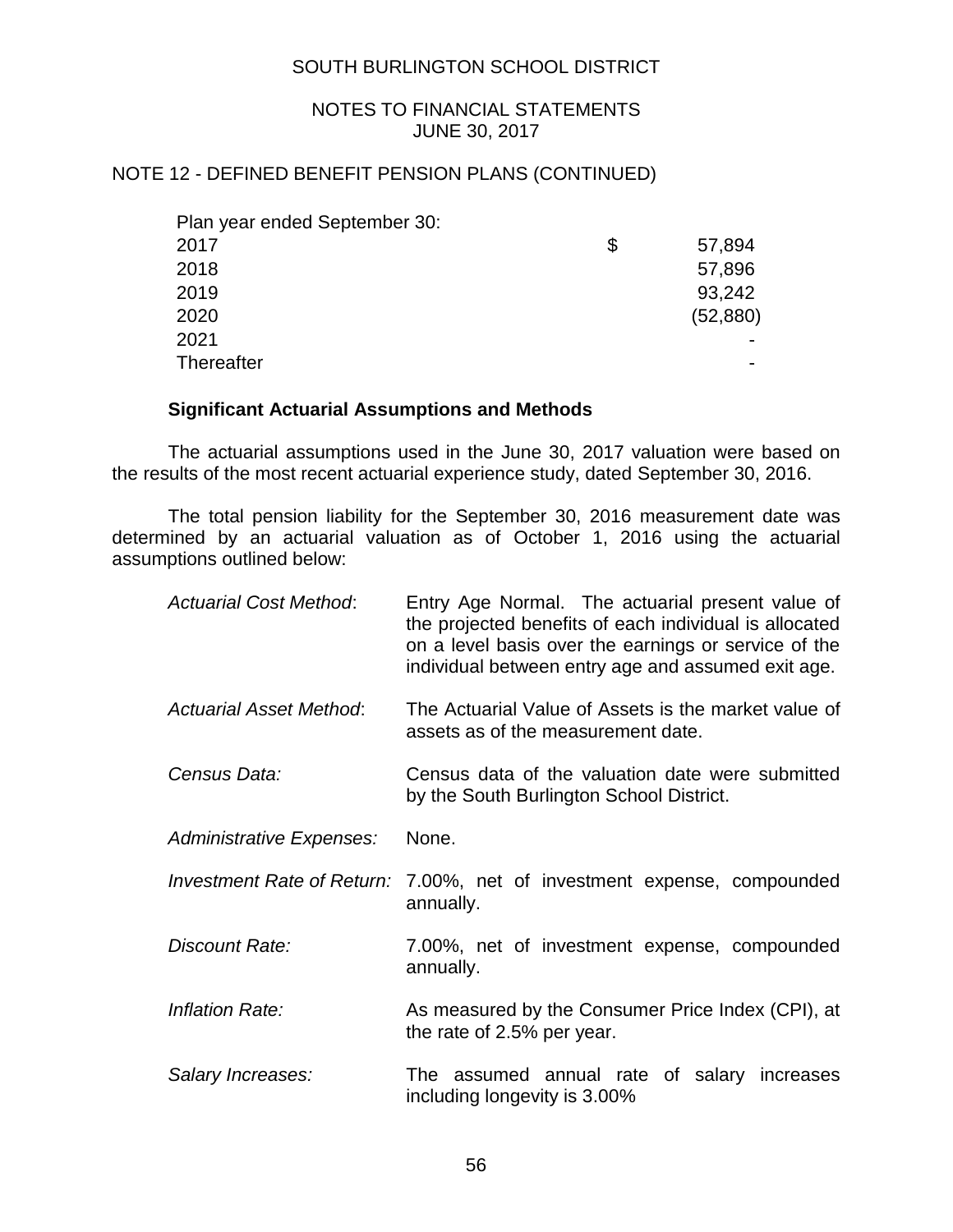### NOTES TO FINANCIAL STATEMENTS JUNE 30, 2017

### NOTE 12 - DEFINED BENEFIT PENSION PLANS (CONTINUED)

*Mortality Table:* RP-2014 Total Dataset Mortality Table, adjusted to 2006, projected with full generational mortality improvement using Scale MP-2016. Previously, mortality improvement using Scale MP-2015

## *Withdrawal Rates:* Illustrative withdrawal rates are shown below:

| Age | Rate of Withdrawal |
|-----|--------------------|
| 25  | 5.30%              |
| 30  | 5.10%              |
| 35  | 4.70%              |
| 40  | 4.20%              |
| 45  | 3.50%              |
| 50  | 2.50%              |
| 55  | 0.90%              |
| 60  | 0.10%              |
|     |                    |

*Disability Rates:* None assumed.

*Retirement Rates:* Illustrative retirement rates are shown below:

| Age | <b>Rate of Withdrawal</b> |
|-----|---------------------------|
| 55  | 5.00%                     |
| 56  | 2.00%                     |
| 57  | 2.00%                     |
| 58  | 2.00%                     |
| 59  | 2.00%                     |
| 60  | 2.00%                     |
| 61  | 2.00%                     |
| 62  | 40.00%                    |
| 63  | 5.00%                     |
| 64  | 5.00%                     |
| 65  | 25.00%                    |
| 66  | 25.00%                    |
| 67  | 25.00%                    |
| 68  | 25.00%                    |
| 69  | 30.00%                    |
| 70  | 100.00%                   |

*Deferred Benefits:* Begin at age 62, or current age if older.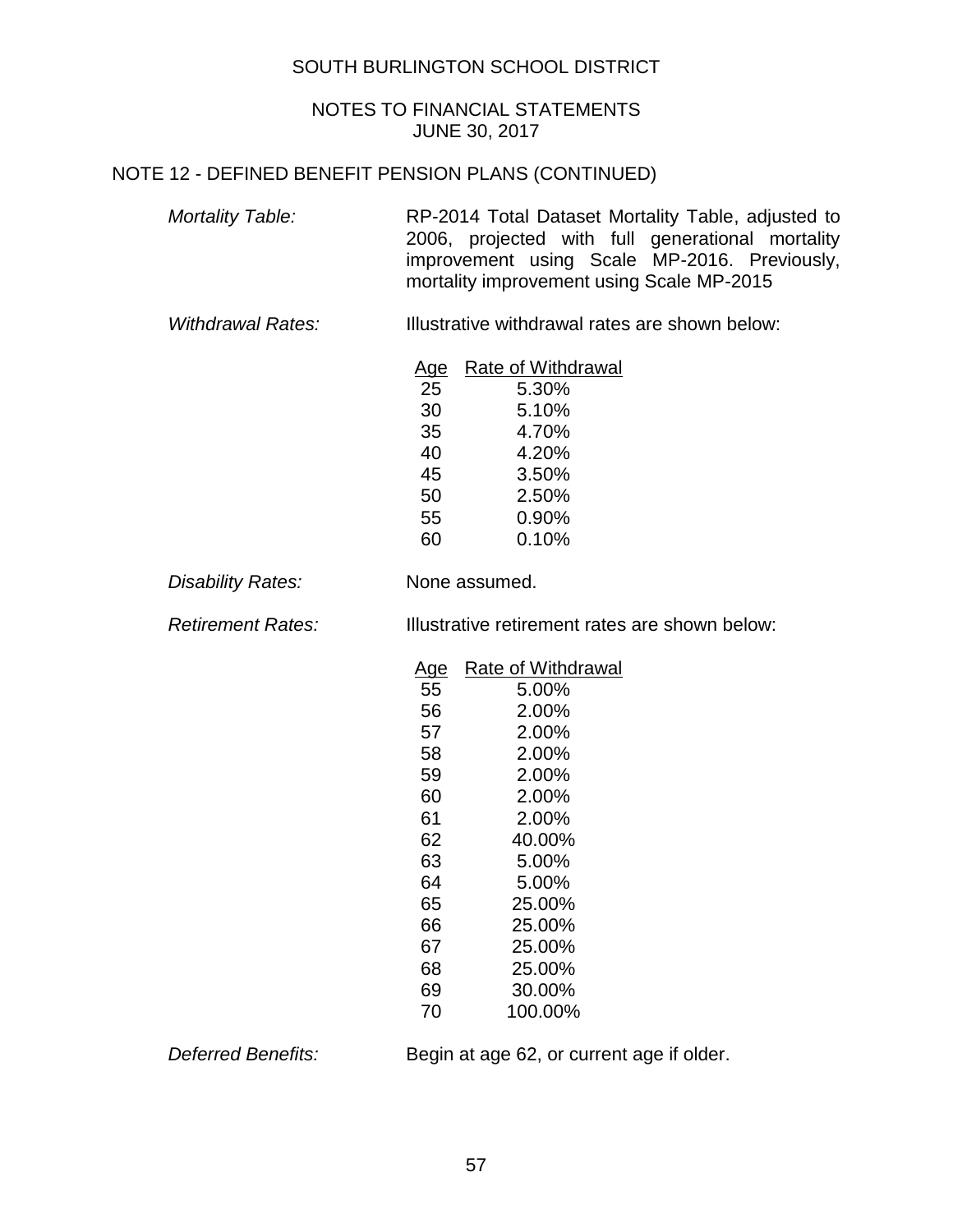#### NOTES TO FINANCIAL STATEMENTS JUNE 30, 2017

#### NOTE 12 - DEFINED BENEFIT PENSION PLANS (CONTINUED)

Actuarial valuation of the ongoing Plan involves estimates of the reported amounts and assumptions about probability of occurrence of events far into the future. Examples include assumptions about future employment, mortality and future salary increases. Amounts determined regarding the net pension liability are subject to continual revision as actual results are compared with past expectations and new estimates are made about the future.

#### **Long-term Expected Rate of Return**

The long-term expected rate of return on pension plan investments was determined using a building-block method in which best-estimate ranges of expected future real rates of return (expected returns, net of pension plan investment expense and inflation) are developed for each major asset class. These ranges are combined to produce the long-term expected rate of return by weighting the expected future real rates of return by the target asset allocation percentage and by adding expected inflation. Best estimates of arithmetic real rates of return for each major asset class included in the pension plan's target asset allocation as of June 30, 2017 are summarized in the following table:

|                                 | Target     | Long-term<br>Expected |  |  |  |
|---------------------------------|------------|-----------------------|--|--|--|
|                                 | Asset      | <b>Real Rate of</b>   |  |  |  |
| <b>Asset Class</b>              | Allocation | Return                |  |  |  |
|                                 |            |                       |  |  |  |
| Cash                            | 0.00%      | $0.00\%$              |  |  |  |
| Equities - domestic             | 33.00%     | 8.75%                 |  |  |  |
| Equities - international        | 21.00%     | 9.35%                 |  |  |  |
| Fixed income                    | 23.00%     | 4.26%                 |  |  |  |
| Fixed income - global           | 10.00%     | 3.54%                 |  |  |  |
| Fixed income - high yield       | 7.00%      | 6.13%                 |  |  |  |
| Fixed income - emerging markets | 6.00%      | 7.45%                 |  |  |  |
| Total                           | 100.00%    |                       |  |  |  |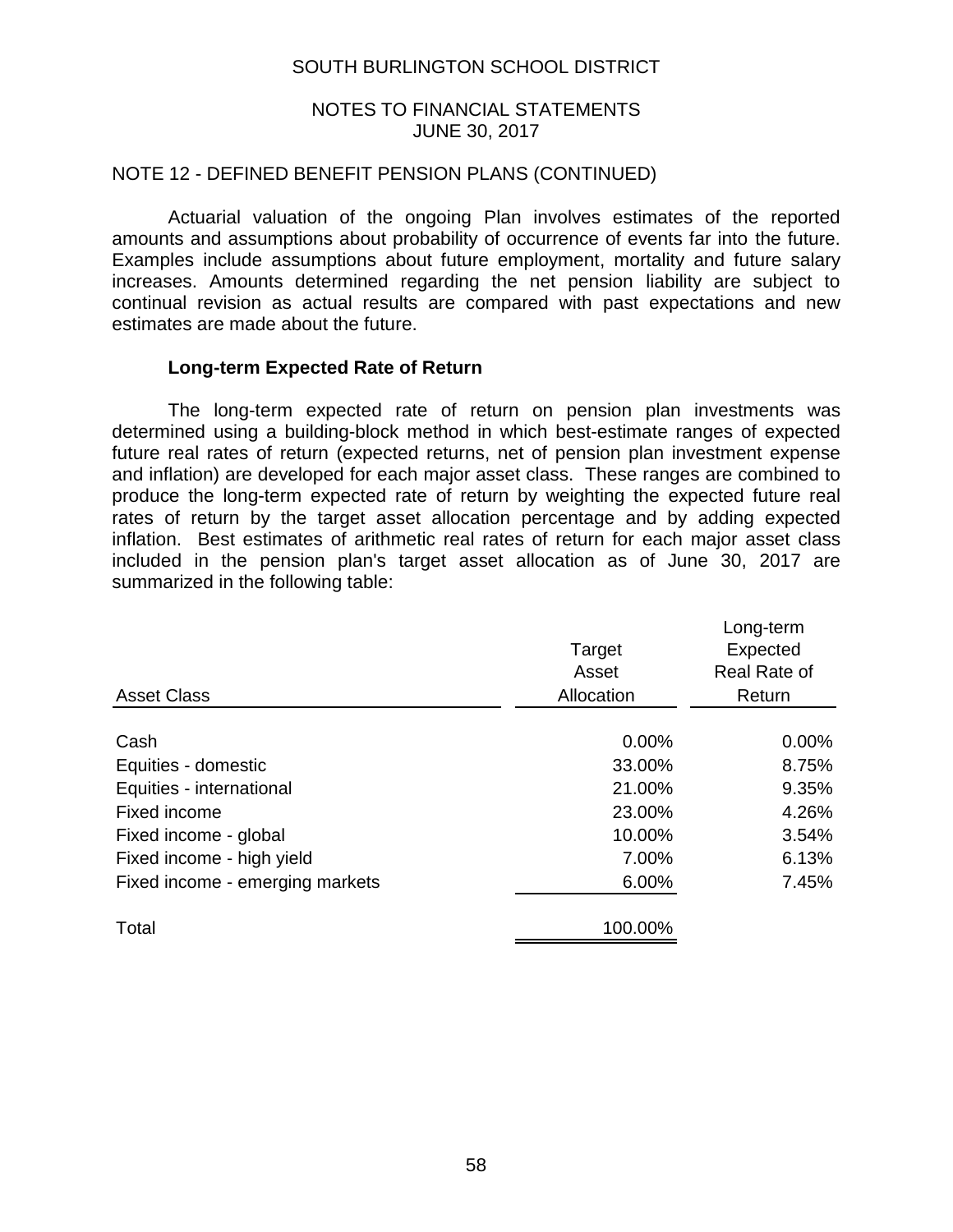## NOTES TO FINANCIAL STATEMENTS JUNE 30, 2017

#### NOTE 12 - DEFINED BENEFIT PENSION PLANS (CONTINUED)

#### **Discount Rate**

The discount rate used to measure the total pension liability was 7.00%. The projection of cash flows used to determine the discount rate assumed that contributions from the District will be made in accordance with past practice. Based on those assumptions, the pension plan's fiduciary net position was projected to be available to make all projected benefit payments of current plan members. Therefore, the long-term expected rate of return on pension plan investments was applied to all periods of projected benefit payments to determine the total pension liability.

#### **Sensitivity of the Net Pension Liability to Changes in the Discount Rate**

The following presents the Plan's net pension liability calculated using the discount rate of 7.00 percent, as well as what the Plan's net pension liability would be if it were calculated using a discount rate that is 1 percentage-point lower (6.00%) or 1 percentage-point higher (8.00%) than the current rate:

|                                  | $1\%$<br>Decrease |  |       | <b>Discount</b><br>Rate | $1\%$<br>Increase |           |  |
|----------------------------------|-------------------|--|-------|-------------------------|-------------------|-----------|--|
| Discount rate                    | 6.00%             |  | 7.00% |                         | 8.00%             |           |  |
| District's net pension liability | \$.<br>4.042.288  |  | \$    | 2,470,168               | \$                | 1,159,405 |  |

## **Pension Plan Fiduciary Net Position**

The Plan does not issue stand-alone financial reports. For further financial and actuarial information about the Plan, refer to the District's fiduciary fund financial statements, which may be obtained online at [www.sbschools.net](http://www.sbschools.net/) or by contacting the District at (802) 652-7055.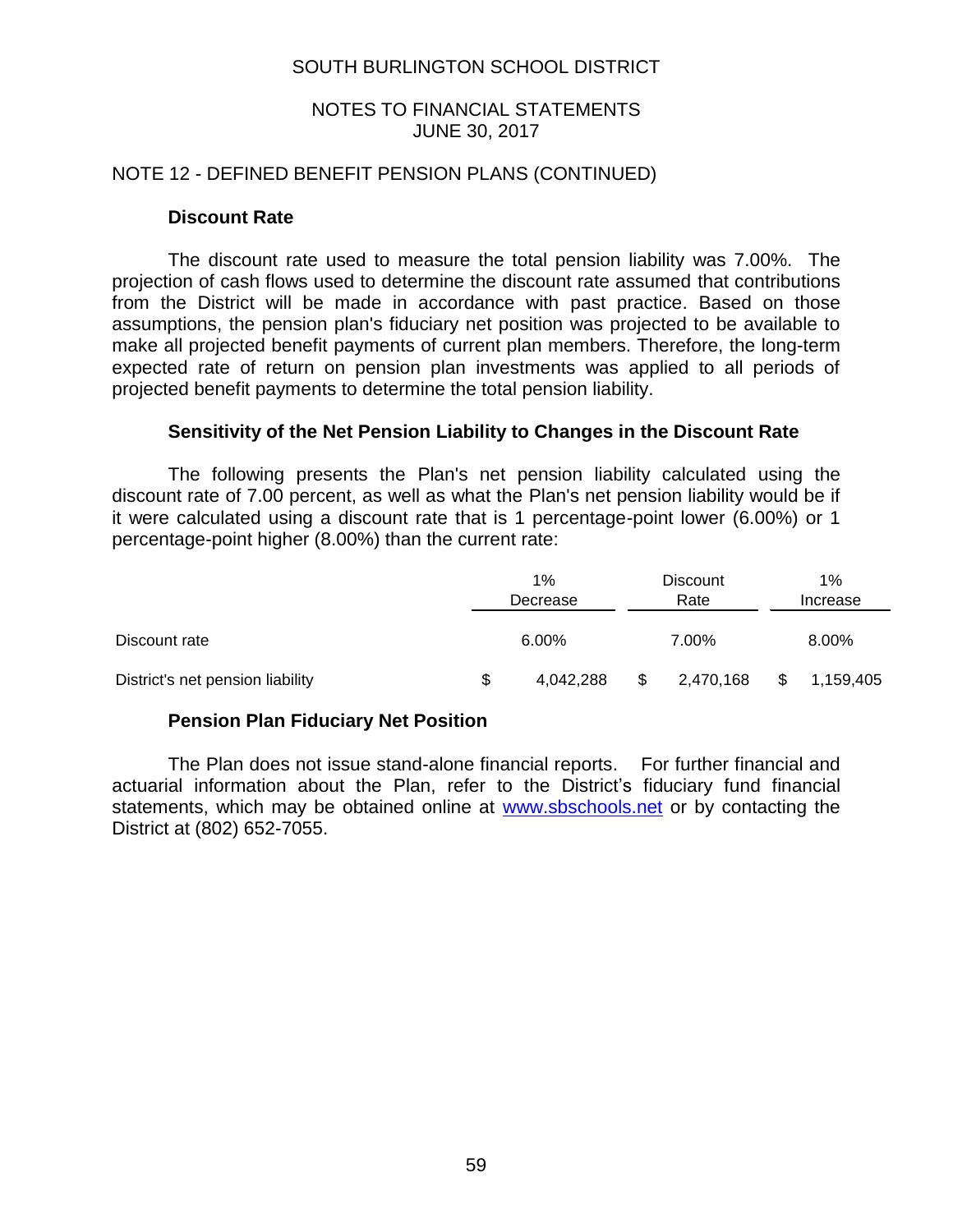#### NOTES TO FINANCIAL STATEMENTS JUNE 30, 2017

#### NOTE 13 - DEFINED CONTRIBUTION PLAN

#### **Plan Description**

The District offers its employees a defined contribution plan created in accordance with Internal Revenue Code Section 403. All eligible employees hired on or after September 11, 2013 may only enroll in the 403 plan upon the completion of one (1) year of employment. The plan is administered by Empower Retirement.

#### **Funding Policy**

Plan provisions and contribution requirements are established and may be amended by the South Burlington Board of School Directors. Under the 403 plan, the District is required to contribute 4.0% of a participant's earnings for the plan year, with no required match from the participant, one time per year, after the end of the fiscal year and no later than September 30 of the next year. For the year ended June 30, 2017, the District contribution to this plan was \$14,903.

Employees are immediately vested in their own contributions and earnings on those contributions and become vested in District contributions and earnings on District contributions after completion of 12 months of creditable service with the District. Nonvested District contributions are forfeited upon termination of employment. Such forfeitures are used to cover a portion of the pension plan's administrative expenses. There were no forfeitures of non-vested contributions for the year ended June 30, 2017, forfeitures.

## NOTE 14 – DEFERRED COMPENSATION PENSION PLANS

## 403(b) DEFERRED COMPENSATION RETIREMENT PLAN

#### **Plan Description**

The District has elected to offer the Vermont State Teachers' Retirement System 403(b) plan to all employees of the District who make contributions to the plan and remain employed by the District. All employees are allowed to contribute up to the maximum allowed by law on a pre-tax basis. Vesting occurs immediately, the District match for the employees is the same between the union and non-union groups.

The District has contracted with Vermont State Teachers' Retirement System and with Empower Retirement as trustee. Employee contributions are withheld by the District and remitted regularly to Empower which applies the funds to accounts as directed by employees.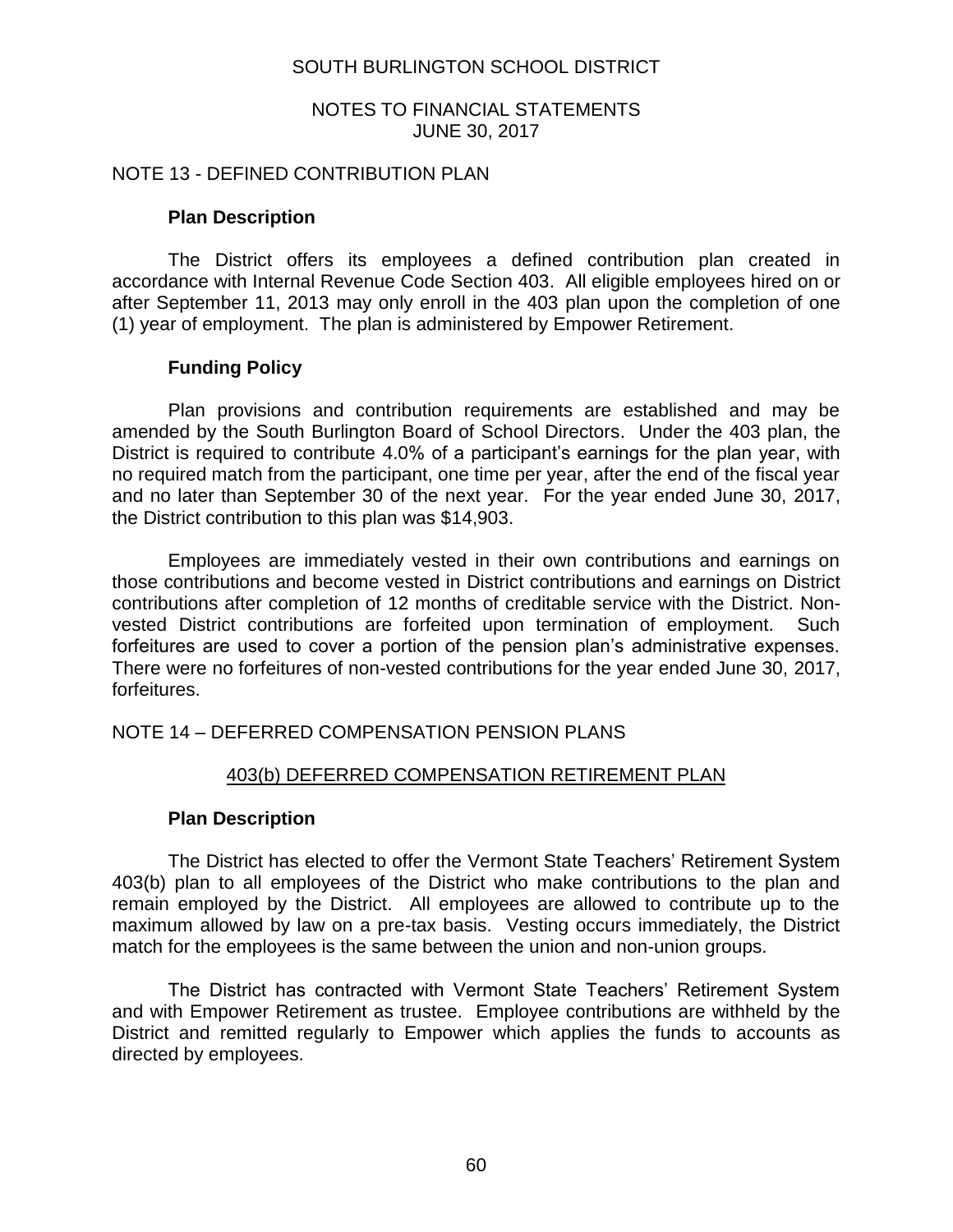## NOTES TO FINANCIAL STATEMENTS JUNE 30, 2017

#### NOTE 14 – DEFERRED COMPENSATION PENSION PLANS (CONTINUED)

All amounts of compensation deferred under the plan, all property and rights purchased with those amounts, and all income attributable to those amounts, property, or rights are (until paid or made available to the employee or other beneficiary) to be held in a trust for the exclusive benefit of the participants and their beneficiaries.

It is the opinion of the District's management that the District has no liability for losses under the plan but does have the duty of due care that would be required of an ordinary prudent investor.

#### **Funding Policy**

For all support staff, employee contributions are matched up to 2% by the District. For central office administrators, the District makes a contribution of \$3,000, for the superintendent the contribution is \$5,000 to the employee's individual 403(b) accounts. There is no matching amount paid by the District for teachers and building administrators. For the year ended June 30, 2017, employee contributions totaled \$369.962, and the District recognized pension expense of \$95,262.

#### 457 DEFERRED REVENUE SAVINGS PLAN

#### **Plan Description**

The District offers its employees a deferred compensation plan created in accordance with Internal Revenue Code Section 457. The plan, available to all employees, permits the employee to defer a portion of salary until future years. There is no employer match by the District. The deferred compensation is not available to employees until termination, retirement, death or unforeseen emergency. All employees are allowed to contribute up to the maximum allowed by law on a pre-tax basis.

The District has contracted with Empower Retirement to administer the plan. Employee contributions are withheld by the District and remitted regularly to Empower Retirement which applies the funds to accounts as directed by employees.

All amounts of compensation deferred under the plan, all property and rights purchased with those amounts, and all income attributable to those amounts, property, or rights are (until paid or made available to the employee or other beneficiary) to be held in a trust for the exclusive benefit of the participants and their beneficiaries.

It is the opinion of the District's management that the District has no liability for losses under the plan but does have the duty of due care that would be required of an ordinary prudent investor.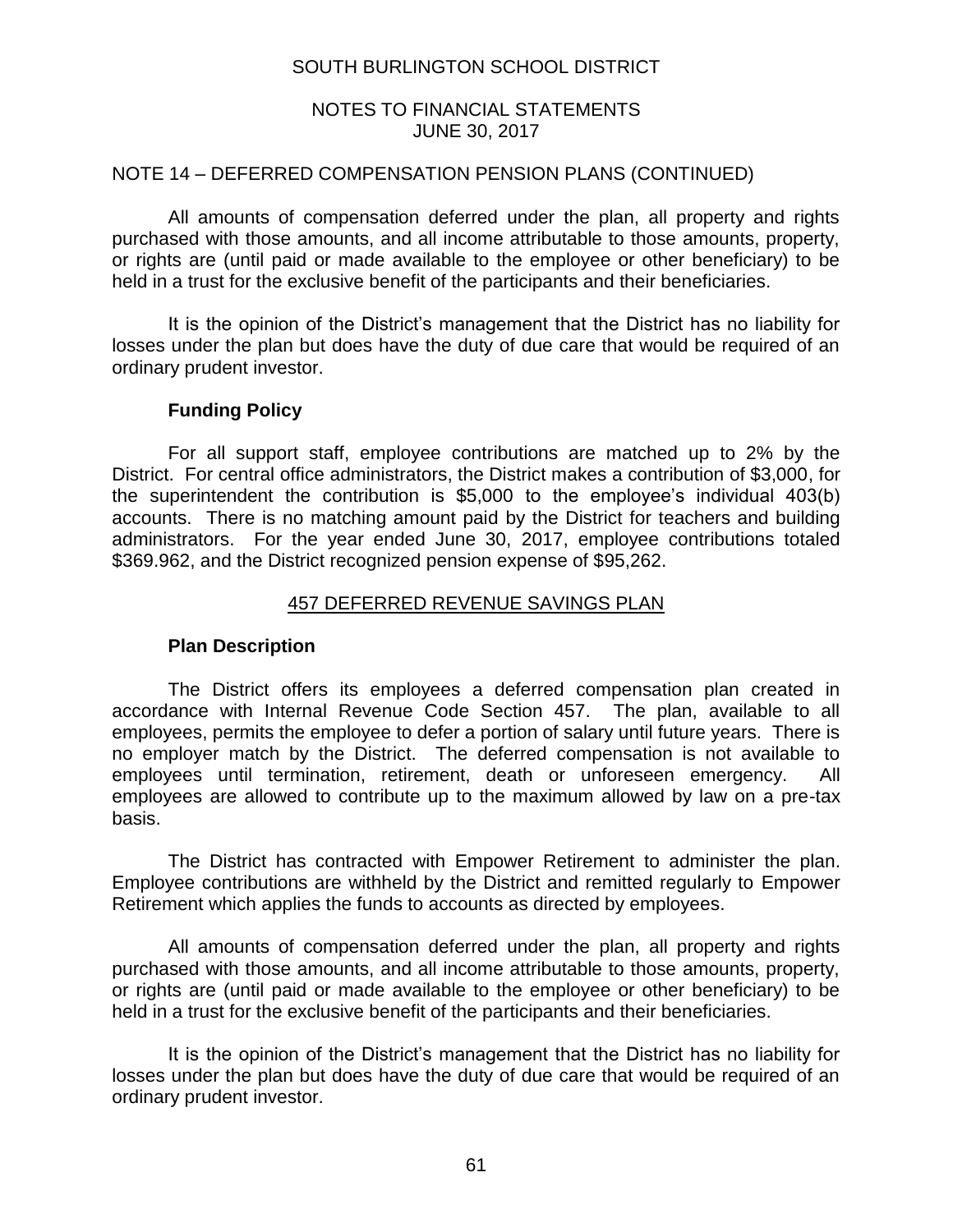## NOTES TO FINANCIAL STATEMENTS JUNE 30, 2017

## NOTE 14 – DEFERRED COMPENSATION PENSION PLANS (CONTINUED)

## **Funding Policy**

For the year ended June 30, 2017, employee contributions totaled \$207,999.

## NOTE 15 – RETIREMENT INCENTIVES

The South Burlington Administrator's Association and the South Burlington School Board agreement provide an early retirement program. The program is available to any administrator employed in 2000-2001 who retires after age fifty-five (55) and who has completed fifteen (15) years of service as an administrator or teach within the District. There is one administrator remaining with the District who will qualify for this incentive at their official retirement.

Administrators that elect to utilize the program will receive benefits as follows:

90% of compensation from the average of the three highest compensated years. This will be paid out over three years. No health insurance coverage will be provided.

One administrator was compensated under this incentive in fiscal year 2017 totaling \$38,381. There is no future liability to the District currently.

## NOTE 16 – EXPENDITURES OVER APPROPRIATIONS

The following departmental expenditures were overspent for the year ended June 30, 2017:

| <b>Regular instruction</b> | \$<br>129,389 |
|----------------------------|---------------|
| Transportation             | 101,932       |
| Administration             | 20,652        |
| Vocational education       | 1.947         |
| Special education          | 883,859       |
|                            | 1,137,779     |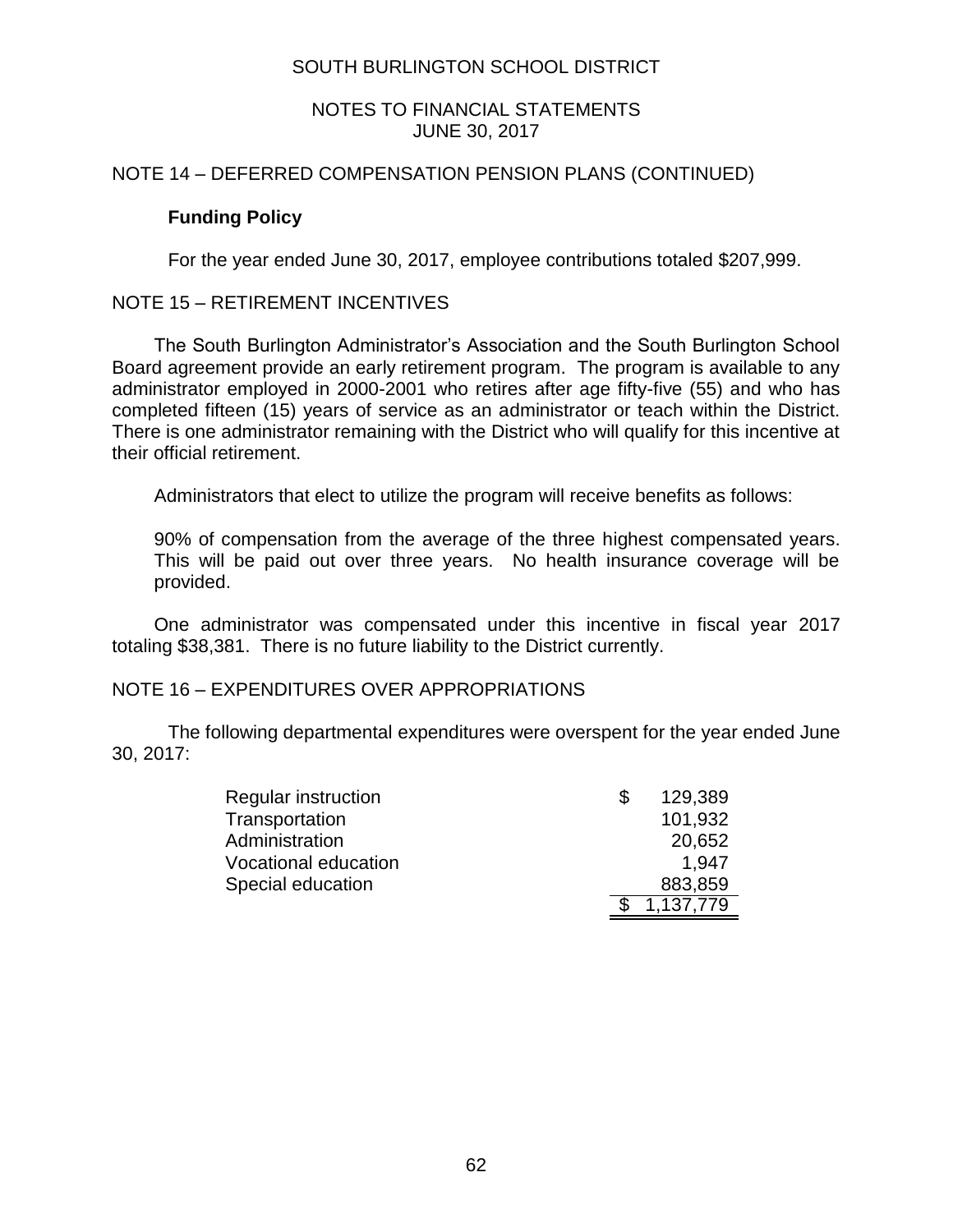#### NOTES TO FINANCIAL STATEMENTS JUNE 30, 2017

#### NOTE 17 – CONTINGENCIES

The District participates in various intergovernmental grant programs which may be subject to future program compliance audits by the grantors or their representatives. Accordingly, the District's compliance with applicable grant requirement may be established at some future date. The amount, if any, of any liabilities arising from the disallowance of expenditures or ineligibility of grant revenues cannot be determined at this time.

#### NOTE 18 – RISK MANAGEMENT

The District is a member of the Vermont School Boards Association. The Association has set up two insurance Trusts; Vermont School Boards Insurance Trust, Inc. (VSBIT) for worker compensation, multi-line intermunicipal school program, and unemployment compensation program, and the Vermont Education Health Initiative (VEHI) for medical benefits. VSBIT and VEHI are nonprofit corporations formed to provide insurance and risk management programs for Vermont School Districts and is owned by the participating Districts. The Trust is not licensed insurance carriers and members are not protected by the Vermont Insurance Guaranty Association.

#### NOTE 19 – DEFICIT FUND BALANCES/NET POSITION

At June 30, 2017, the District had the following deficit fund balances / net position:

| Non-major special revenue funds:      |             |
|---------------------------------------|-------------|
| <b>Project Search</b>                 | \$<br>2,544 |
| <b>Trail Project</b>                  | 2,325       |
| <b>SBNN</b>                           | 2,130       |
| <b>Secondary Transformation</b>       | 3,525       |
| Total non-major special revenue funds | 10,524      |
| Enterprise funds:                     |             |
| <b>School Nutrition</b>               | 183,365     |
|                                       | 183,365     |
|                                       |             |
| Total                                 | 193,889     |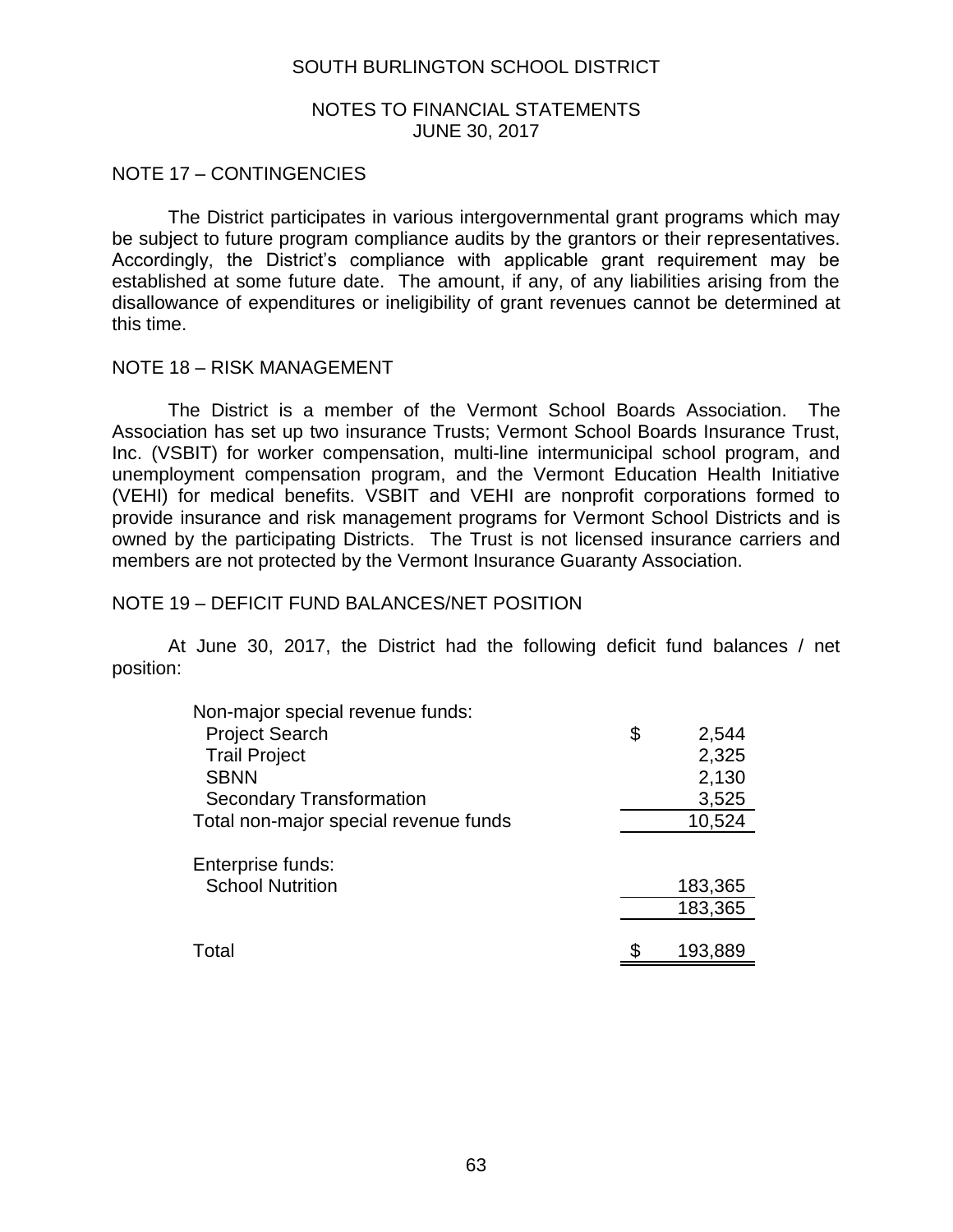#### NOTES TO FINANCIAL STATEMENTS JUNE 30, 2017

#### NOTE 20 – SICK LEAVE

It is the District's policy to permit employees to accumulate earned but unused sick pay benefits. Such leave benefits do not vest under the District's policy, accordingly benefits must be used during employment. Since the employees' accumulating rights to receive compensation for future absences are contingent upon the absences being caused by future illnesses and such amounts cannot be reasonably estimated, a liability for unused sick leave is not recorded in the financial statements.

Teaching staff earn 25 sick days per year, and may accumulate a maximum of 180 days. Administration earns 27 sick days per year, and may accumulate a maximum of 261 days. Non-Union support staff earns 20 sick days per year, and may accumulate a maximum of between 130 and 240 days. Union support staff earns 15 sick days per year, and may accumulate a maximum of between 130 and 240 days.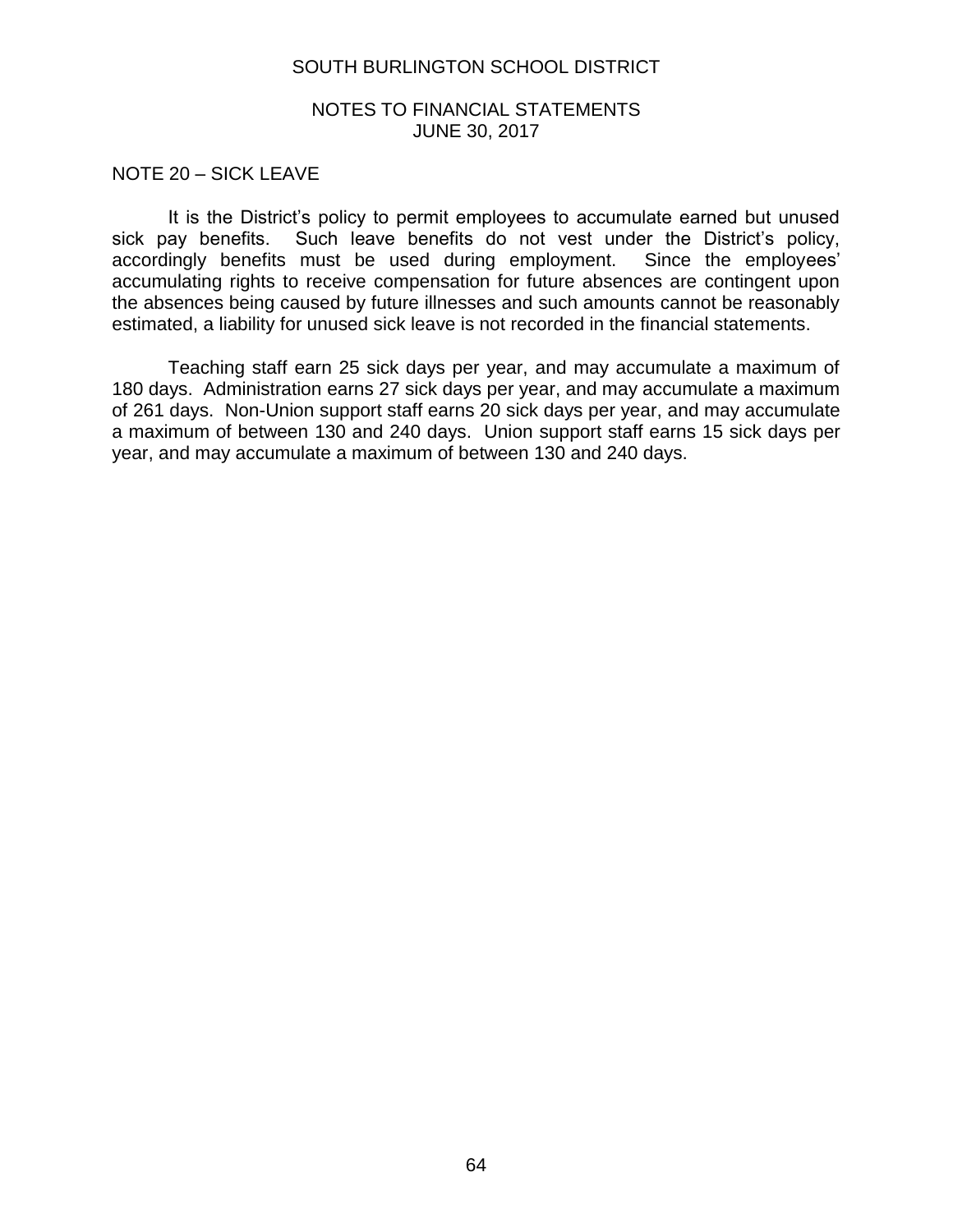## Required Supplementary Information

Required supplementary information includes financial information and disclosures that are required by the Government Accounting Standards Board but are not considered a part of the basic financial statements. Such information includes:

- Budgetary Comparison Schedule Budgetary Basis Budget and Actual General Fund
- Schedule of Proportionate Share of the Net Pension Liability
- Schedule of Contributions
- Schedule of Changes in Net Pension Liability and Related Ratios District Retirement Income Plan
- Schedule of Contributions District Retirement Income Plan
- Schedule of Investment Returns District Retirement Income Plan
- Notes to Required Supplementary Information VSTRS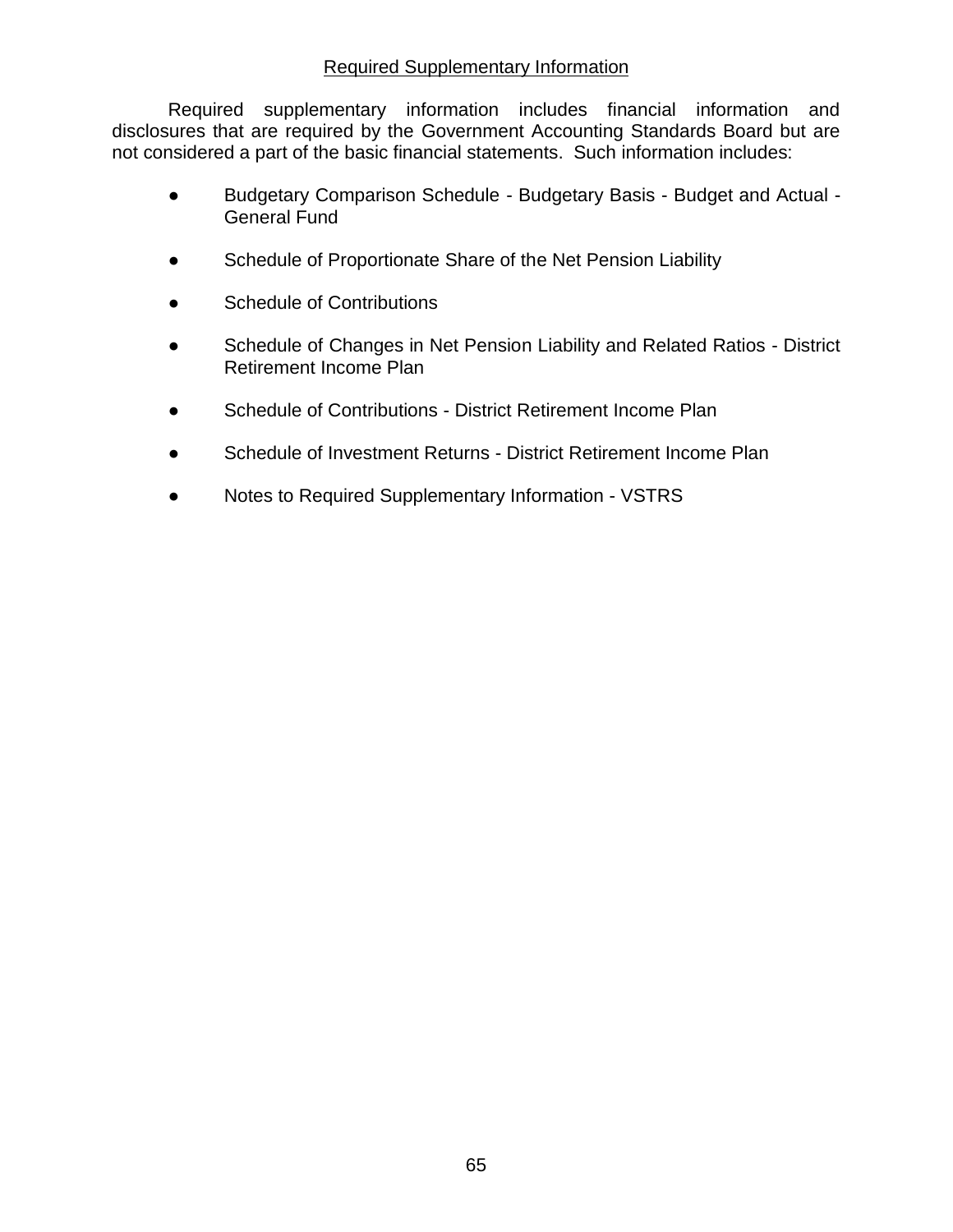## BUDGETARY COMPARISON SCHEDULE – BUDGETARY BASIS BUDGET AND ACTUAL – GENERAL FUND FOR THE YEAR ENDED JUNE 30, 2017

|                                                              |                 |                         | Variance        |               |  |  |
|--------------------------------------------------------------|-----------------|-------------------------|-----------------|---------------|--|--|
|                                                              |                 | <b>Budgeted Amounts</b> | Actual          | Positive      |  |  |
|                                                              | Original        | Final                   | Amounts         | (Negative)    |  |  |
| <b>Budgetary Fund Balance, July 1</b><br>Revenues (Inflows): | 1,894,718<br>\$ | 1,894,718<br>\$         | 1,894,718<br>S  | \$            |  |  |
| Local assessments<br>Intergovernmental revenues:             |                 |                         |                 |               |  |  |
| State subsidy                                                | 36,427,476      | 36,427,476              | 36,270,827      | (156, 649)    |  |  |
| Other state revenue                                          | 5,461,203       | 5,461,203               | 6,051,193       | 589,990       |  |  |
| Charges for services                                         | 59,270          | 59,270                  | 95,826          | 36,556        |  |  |
| Tuition                                                      | 2,313,090       | 2,313,090               | 2,936,880       | 623,790       |  |  |
| Interest income                                              | 19,700          | 19,700                  | 16,829          | (2,871)       |  |  |
| Miscellaneous revenue                                        | 261,497         | 261,497                 | 289,111         | 27,614        |  |  |
| Transfers from other funds                                   |                 |                         | 40,000          | 40,000        |  |  |
| Amounts Available for Appropriation                          | 46,436,954      | 46,436,954              | 47,595,384      | 1,158,430     |  |  |
| Charges to Appropriations (Outflows):                        |                 |                         |                 |               |  |  |
| <b>Regular instruction</b>                                   | 18,389,858      | 18,389,858              | 18,519,247      | (129, 389)    |  |  |
| <b>Support services</b>                                      | 4,353,820       | 4,353,820               | 4,277,109       | 76,711        |  |  |
| Transportation                                               | 1,380,441       | 1,380,441               | 1,482,373       | (101, 932)    |  |  |
| Administration                                               | 3,540,430       | 3,540,430               | 3,561,082       | (20, 652)     |  |  |
| Operations and maintenance<br>Debt service:                  | 3,598,220       | 3,598,220               | 3,542,561       | 55,659        |  |  |
| Principal                                                    | 260,000         | 260,000                 | 260,000         |               |  |  |
| Interest                                                     | 99,209          | 99,209                  | 98,651          | 558           |  |  |
| Vocational education                                         | 193,819         | 193,819                 | 195,766         | (1, 947)      |  |  |
| Contingency                                                  | 189,980         | 189,980                 | 10,123          | 179,857       |  |  |
| Other support services                                       | 3,461,647       | 3,461,647               | 3,438,041       | 23,606        |  |  |
| Special education                                            | 9,835,744       | 9,835,744               | 10,719,603      | (883, 859)    |  |  |
| Transfers to other funds                                     | 465,000         | 465,000                 | 425,000         | 40,000        |  |  |
| <b>Total Charges to Appropriations</b>                       | 45,768,168      | 45,768,168              | 46,529,556      | (761, 388)    |  |  |
| Budgetary Fund Balance, June 30                              | \$<br>668,786   | 668,786<br>\$           | 1,065,828<br>\$ | 397,042<br>\$ |  |  |
| Utilization of unassigned fund balance                       | 1,225,932<br>\$ | 1,225,932<br>\$         | \$              | \$(1,225,932) |  |  |

See accompanying independent auditors' report and notes to financial statements.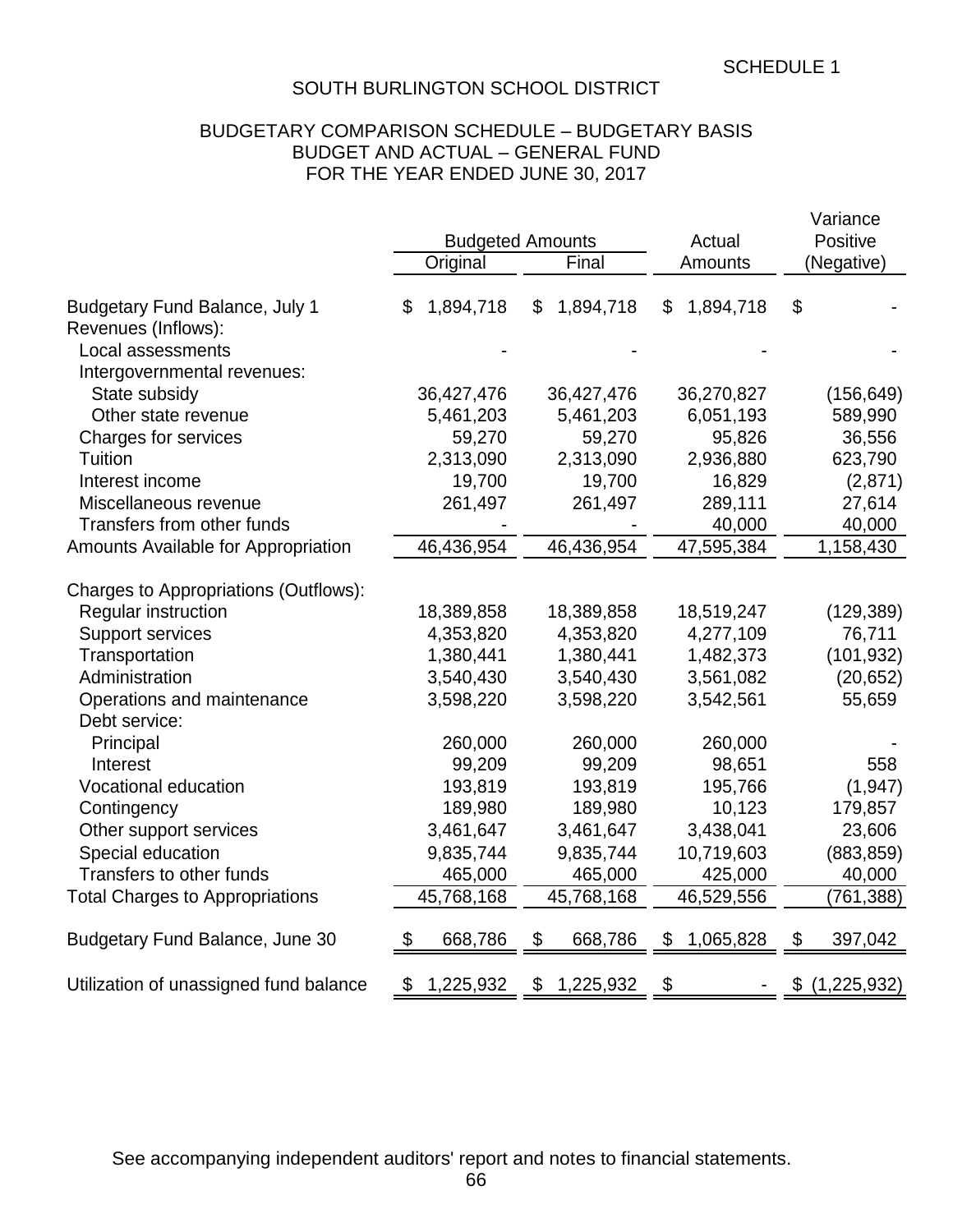### SCHEDULE OF PROPORTIONATE SHARE OF THE NET PENSION LIABILITY LAST 10 FISCAL YEARS\*

|                                                                                              | 2017 |                | 2016  |            | 2015         |            | 2014 |              |
|----------------------------------------------------------------------------------------------|------|----------------|-------|------------|--------------|------------|------|--------------|
| <b>VSTRS:</b>                                                                                |      |                |       |            |              |            |      |              |
| Proportion of the net pension liability<br>District's proportionate share of the net pension |      | 3.14%          |       | 3.21%      |              | 3.18%      |      | 3.12%        |
| liability                                                                                    | \$   | $\blacksquare$ | \$    |            | \$           |            | \$   |              |
| State's proportionate share of the net pension                                               |      |                |       |            |              |            |      |              |
| liability associated with the District                                                       |      | 41,168,996     |       | 38,063,925 |              | 30,522,465 |      | 31,577,589   |
| Total                                                                                        |      | 41,168,996     | $\$\$ | 38,063,925 | \$           | 30,522,465 |      | \$31,577,589 |
| Covered-employee payroll                                                                     | \$   | 19,075,741     | \$    | 17,891,681 | $\mathbb{S}$ | 18,052,166 | \$   | 17,604,094   |
| Proportionate share of the net pension<br>liability as a percentage of its covered-          |      |                |       |            |              |            |      |              |
| employee payroll                                                                             |      | $0.00\%$       |       | 0.00%      |              | $0.00\%$   |      | 0.00%        |
| Plan fiduciary net position as a percentage of the                                           |      |                |       |            |              |            |      |              |
| total pension liability                                                                      |      | 55.31%         |       | 58.22%     |              | 64.02%     |      | 60.59%       |

\* The amounts presented for each fiscal year were determined as of June 30, and are for those years for which information is available.

See accompanying independent auditors' report and notes to financial statements.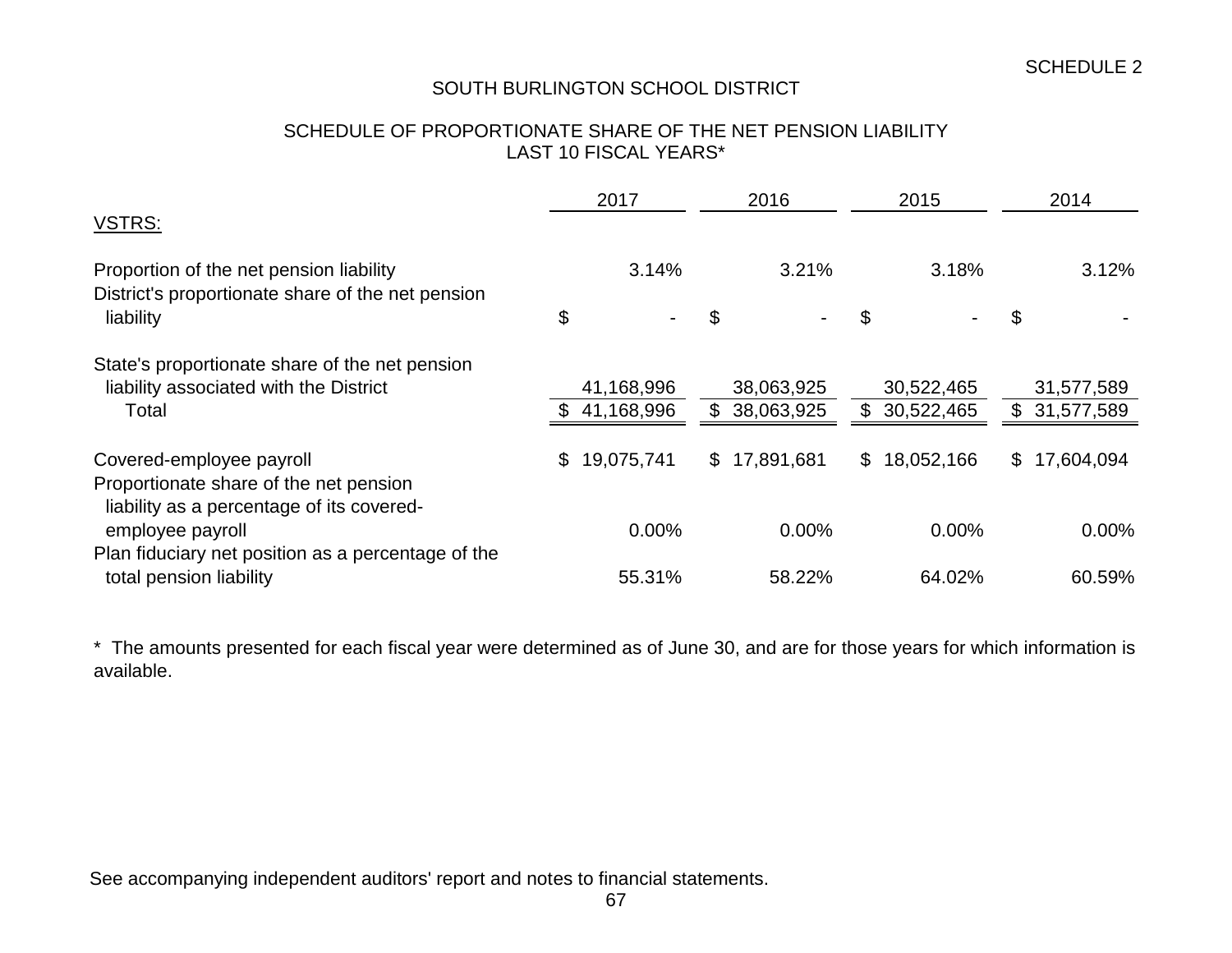#### SCHEDULE OF CONTRIBUTIONS LAST 10 FISCAL YEARS\*

|                                                                         | 2017         |                | 2016 |              | 2015         |       | 2014 |            |
|-------------------------------------------------------------------------|--------------|----------------|------|--------------|--------------|-------|------|------------|
| VSTRS:                                                                  |              |                |      |              |              |       |      |            |
| Contractually required contribution                                     | \$           | -              | \$   |              | \$           |       | \$   |            |
| Contributions in relation to the contractually<br>required contribution |              | $\blacksquare$ |      |              |              |       |      |            |
| Contribution deficiency (excess)                                        |              | $\blacksquare$ |      | $\sim$       |              |       |      |            |
| Covered-employee payroll                                                | \$21,195,067 |                |      | \$19,075,741 | \$17,891,681 |       | \$   | 18,052,166 |
| Contributions as a percentage of covered-<br>employee payroll           |              | 0.00%          |      | 0.00%        |              | 0.00% |      | $0.00\%$   |

\* The amounts presented for each fiscal year are for those years for which information is available.

See accompanying independent auditors' report and notes to financial statements.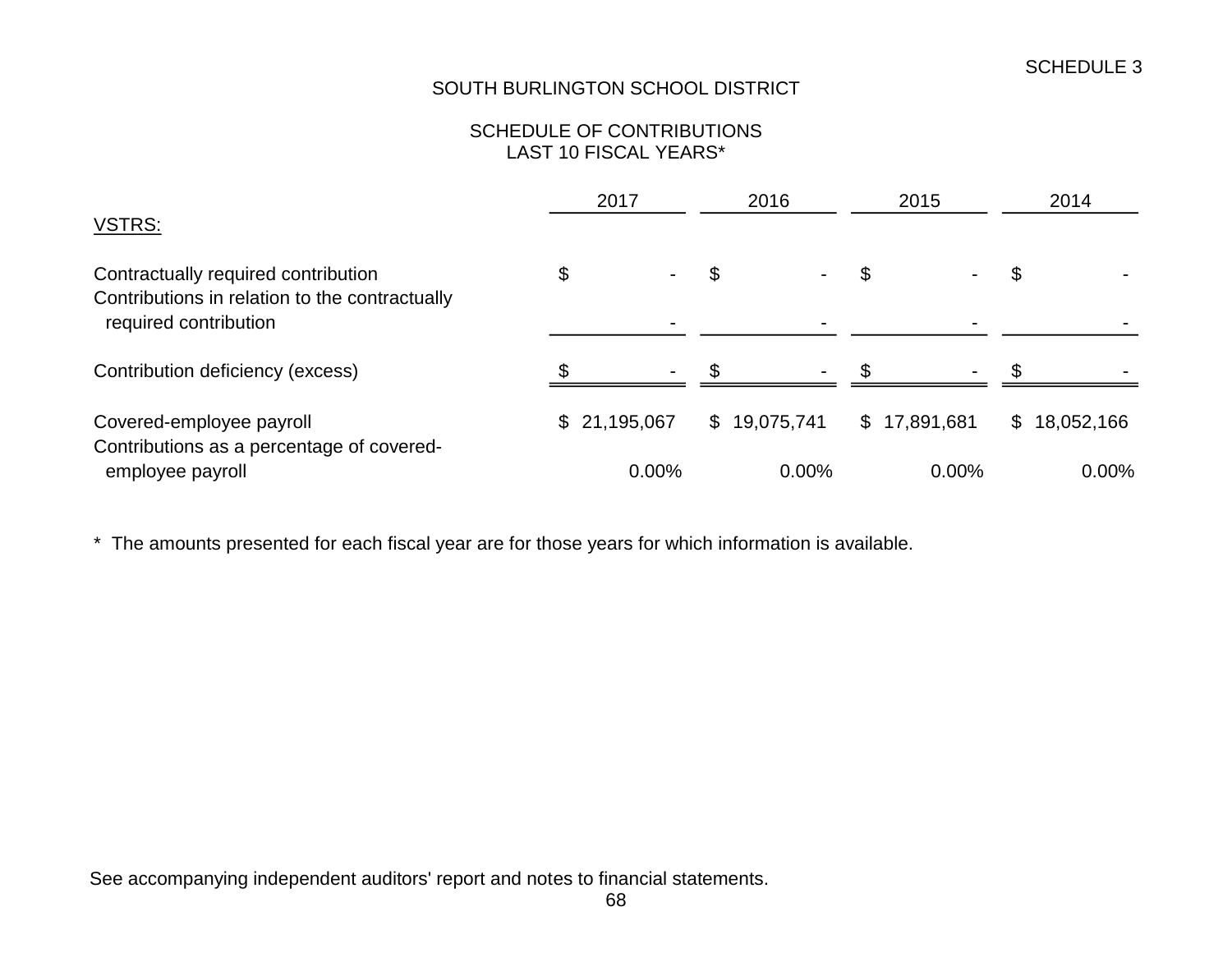### SCHEDULE OF CHANGES IN NET PENSION LIABILITY AND RELATED RATIOS DISTRICT RETIREMENT INCOME PLAN LAST 10 FISCAL YEARS\*

|                                                                |                           | 2017                  | 2016                  |                           | 2015                  |  |
|----------------------------------------------------------------|---------------------------|-----------------------|-----------------------|---------------------------|-----------------------|--|
| <b>Total pension liability</b>                                 |                           |                       |                       |                           |                       |  |
| Service cost                                                   | \$                        | 374,585               | \$<br>383,030         | \$                        | 353,421               |  |
| Interest                                                       |                           | 796,079               | 745,996               |                           | 689,654               |  |
| Changes in benefit terms                                       |                           |                       |                       |                           |                       |  |
| Difference between actual and expected                         |                           |                       |                       |                           |                       |  |
| experience                                                     |                           | 138,497               | 52,628                |                           | 107,326               |  |
| Changes of assumptions                                         |                           | (225, 232)            | (55, 810)             |                           |                       |  |
| Benefit payments, including refunds of employee                |                           |                       |                       |                           |                       |  |
| contributions                                                  |                           | (413, 640)<br>670,289 | (390, 231)<br>735,613 |                           | (360, 005)<br>790,396 |  |
| Net change in total pension liability                          |                           |                       |                       |                           |                       |  |
| <b>Total pension liability - beginning</b>                     |                           | 11,204,785            | 10,469,172            |                           | 9,678,776             |  |
| Total pension liability - ending (a)                           | $\boldsymbol{\mathsf{S}}$ | 11,875,074            | \$<br>11,204,785      | $\boldsymbol{\mathsf{S}}$ | 10,469,172            |  |
|                                                                |                           |                       |                       |                           |                       |  |
| Plan fiduciary net position                                    |                           |                       |                       |                           |                       |  |
| Contributions - employer                                       | \$                        | 680,331               | \$<br>715,137         | \$                        | 757,500               |  |
| Net investment income                                          |                           | 808,623               | (142, 764)            |                           | 720,974               |  |
| Benefit payments, including refunds of member<br>contributions |                           |                       |                       |                           |                       |  |
|                                                                |                           | (413, 640)            | (390, 231)            |                           | (360,005)             |  |
| Administrative expense<br>Other                                |                           |                       |                       |                           |                       |  |
| Net change in plan fiduciary net position                      |                           | 1,075,314             | 182,142               |                           | 1,118,469             |  |
|                                                                |                           |                       |                       |                           |                       |  |
| Plan fiduciary net position - beginning                        |                           | 8,329,592             | 8,147,450             |                           | 7,028,981             |  |
| Plan fiduciary net position - ending (b)                       | \$                        | 9,404,906             | \$<br>8,329,592       | \$                        | 8,147,450             |  |
| Net pension liability - ending (a) - (b)                       | \$                        | 2,470,168             | \$<br>2,875,193       | \$                        | 2,321,722             |  |
|                                                                |                           |                       |                       |                           |                       |  |
| Plan fiduciary net position as a percentage of                 |                           |                       |                       |                           |                       |  |
| the total pension liability                                    |                           | 79.20%                | 74.34%                |                           | 77.82%                |  |
| Covered-employee payroll                                       | \$                        | 5,550,771             | \$<br>5,738,245       | \$                        | 5,908,499             |  |
| Net pension liability as a percentage of its                   |                           |                       |                       |                           |                       |  |
| covered-employee payroll                                       |                           | 44.50%                | 50.11%                |                           | 39.29%                |  |

\* The actuarial amounts presented for each fiscal year were determined as of September 30, 2016, and are for those years for which information is available.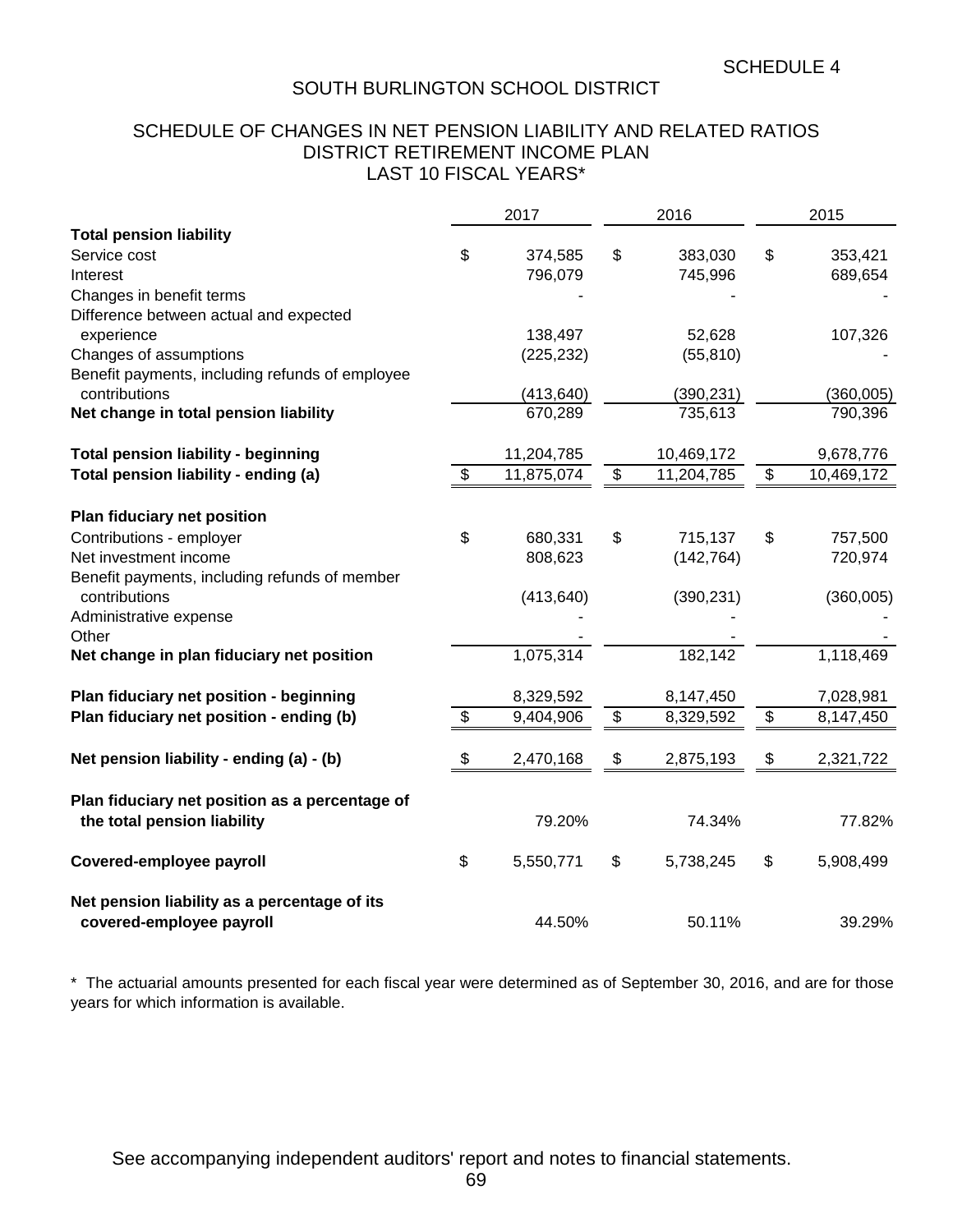### SCHEDULE OF CONTRIBUTIONS – DISTRICT RETIREMENT INCOME PLAN LAST 10 FISCAL YEARS\*

|                                                                                                                                      |           | 2017                                                                                          | 2016                                                                                                                                                               | 2015                                                                                                                                                                                                                                                                                                                        | 2014            |
|--------------------------------------------------------------------------------------------------------------------------------------|-----------|-----------------------------------------------------------------------------------------------|--------------------------------------------------------------------------------------------------------------------------------------------------------------------|-----------------------------------------------------------------------------------------------------------------------------------------------------------------------------------------------------------------------------------------------------------------------------------------------------------------------------|-----------------|
| Actuarially determined contribution                                                                                                  | \$        | 690,573                                                                                       | \$<br>609,693                                                                                                                                                      | \$<br>595,456                                                                                                                                                                                                                                                                                                               | \$<br>636,704   |
| Contributions in relation to the actuarially<br>determined contribution                                                              |           | (634, 692)                                                                                    | (795,546)                                                                                                                                                          | (625,000)                                                                                                                                                                                                                                                                                                                   | (765,000)       |
| Contribution deficiency (excess)                                                                                                     | \$        | 55,881                                                                                        | \$<br>(185, 853)                                                                                                                                                   | \$<br>(29, 544)                                                                                                                                                                                                                                                                                                             | \$<br>(128,296) |
| Covered-employee payroll                                                                                                             | \$        | 5,550,771                                                                                     | \$<br>5,738,245                                                                                                                                                    | \$<br>5,908,499                                                                                                                                                                                                                                                                                                             | \$<br>5,085,443 |
| Contributions as a percentage of covered-<br>employee payroll                                                                        |           | 11.43%                                                                                        | 13.86%                                                                                                                                                             | 10.58%                                                                                                                                                                                                                                                                                                                      | 15.04%          |
| Notes to schedule:                                                                                                                   |           |                                                                                               |                                                                                                                                                                    |                                                                                                                                                                                                                                                                                                                             |                 |
| Plan effective date: Original<br>Restatement<br>Latest amendment                                                                     |           | October 1, 1974<br>October 1, 2011<br>October 1, 2013                                         |                                                                                                                                                                    |                                                                                                                                                                                                                                                                                                                             |                 |
| Plan year:                                                                                                                           |           | October 1 - September 30                                                                      |                                                                                                                                                                    |                                                                                                                                                                                                                                                                                                                             |                 |
| Actuarial assumptions and methods                                                                                                    |           |                                                                                               |                                                                                                                                                                    |                                                                                                                                                                                                                                                                                                                             |                 |
| Valuation date:<br>Actuarial cost method:                                                                                            |           | September 30, 2016                                                                            | between entry age and assumed exit age.                                                                                                                            | Entry Age Normal. The actuarial present value of the projected benefits of each<br>individual is allocated on a level basis over the earnings or service of the individual                                                                                                                                                  |                 |
| Actuarial asset method:                                                                                                              | date.     |                                                                                               |                                                                                                                                                                    | The Actuarial Value of Assets is the market value of assets as of the measurement                                                                                                                                                                                                                                           |                 |
| Census data:                                                                                                                         | District. |                                                                                               |                                                                                                                                                                    | Census data as of the valuation date were submitted by the South Burlington School                                                                                                                                                                                                                                          |                 |
| Administrative expenses:<br>Investment rate of return:<br>Discount rate:<br>Inflation rate:<br>Salary increases:<br>Mortality table: | None.     | improvement using Scale MP-2015                                                               | 7.00%, net of investment expense, compounded annually.<br>7.00%, net of investment expense, compounded annually.                                                   | As measured by the Consumer Price Index (CPI), at the rate of 2.5% per year.<br>The assumed annual rate for salary increases including longevity is 3.00%.<br>RP-2014 Total Dataset Mortality Table, adjusted to 2006, projected with full<br>generational mortality improvement using Scale MP-2016. Previously, mortality |                 |
| Withdrawal rates:                                                                                                                    |           |                                                                                               | Illustrative withdrawal rates are shown below:<br>Rate of                                                                                                          |                                                                                                                                                                                                                                                                                                                             |                 |
|                                                                                                                                      |           | Age<br>25<br>30<br>35<br>40<br>45<br>50<br>55<br>60                                           | Withdrawal<br>5.30%<br>5.10%<br>4.70%<br>4.20%<br>3.50%<br>2.50%<br>0.90%<br>0.10%                                                                                 |                                                                                                                                                                                                                                                                                                                             |                 |
| Disability rates:<br>Retirement rates:                                                                                               |           | None assumed.                                                                                 | Illustrative withdrawal rates are shown below:                                                                                                                     |                                                                                                                                                                                                                                                                                                                             |                 |
|                                                                                                                                      |           | Age<br>55<br>56<br>57<br>58<br>59<br>60<br>61<br>62<br>63<br>64<br>65<br>66<br>67<br>68<br>69 | Rate of<br>Retirement<br>5.00%<br>2.00%<br>2.00%<br>2.00%<br>2.00%<br>5.00%<br>2.00%<br>40.00%<br>5.00%<br>5.00%<br>25.00%<br>25.00%<br>25.00%<br>25.00%<br>30.00% |                                                                                                                                                                                                                                                                                                                             |                 |
| Deferred benefits:                                                                                                                   |           | 70<br>Begin at age 62, or current age if older.                                               | 100.00%                                                                                                                                                            |                                                                                                                                                                                                                                                                                                                             |                 |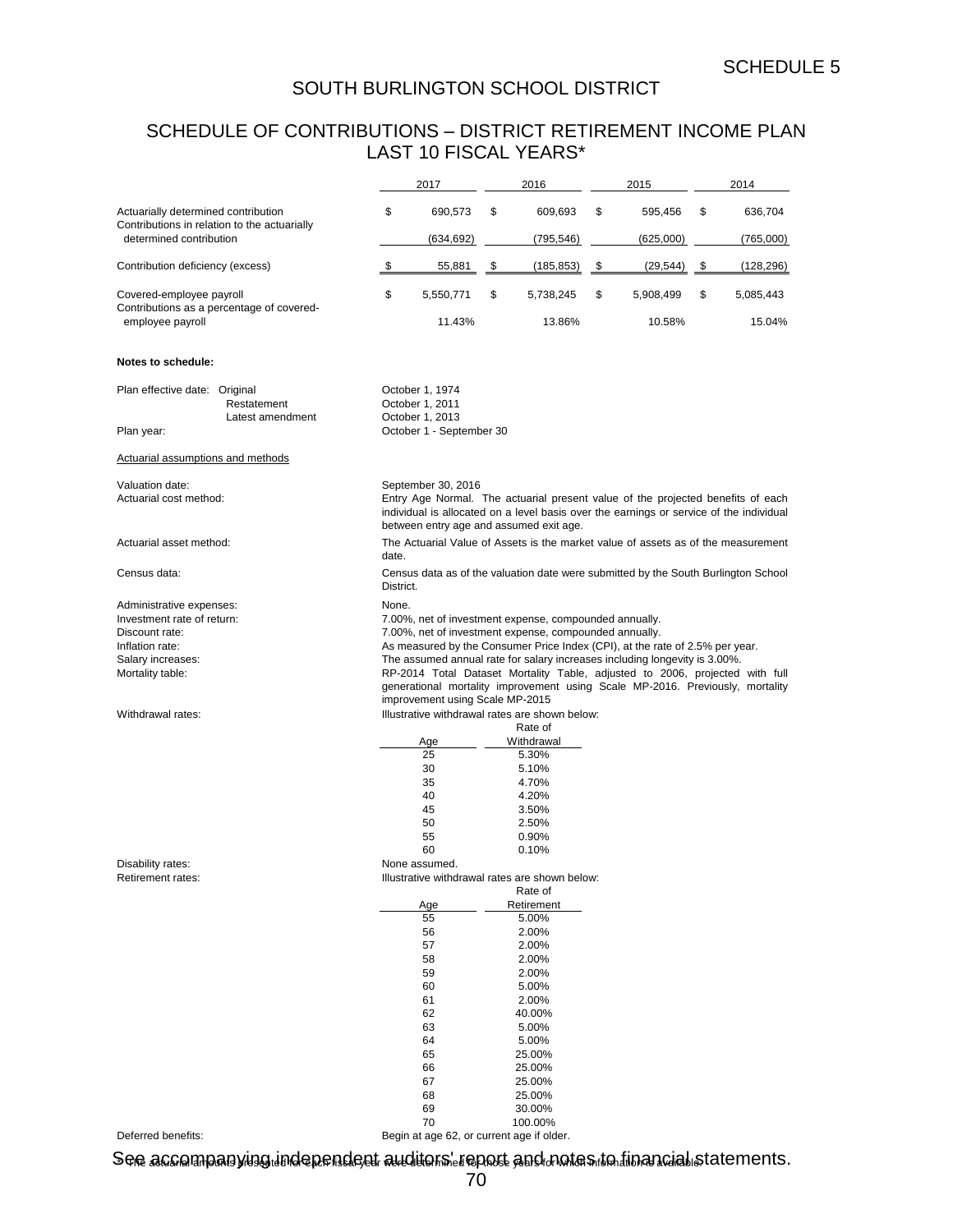### SCHEDULE OF INVESTMENT RETURNS – DISTRICT RETIREMENT INCOME PLAN LAST 10 FISCAL YEARS\*

|                                                                    | 2017     | 2016     | 2015   |
|--------------------------------------------------------------------|----------|----------|--------|
| Annual money-weighted rate of return, net of<br>investment expense | $9.60\%$ | $-1.68%$ | 10.04% |

#### **Notes to schedule:**

The money-weighted rate of return considers the changing amounts actually invested during a period and weights the amount of pension plan investments by the proportion of the time they are available to earn a return during that period. The rate of return is then calculated by solving, through an iterative process, for the rate that equates the sum of the weighted external cash flows into and out of the pension plan investments to the ending fair value of pension plan investments.

\* The amounts presented for each fiscal year were determined as of September 30, 2016, and are for those years for which information is available.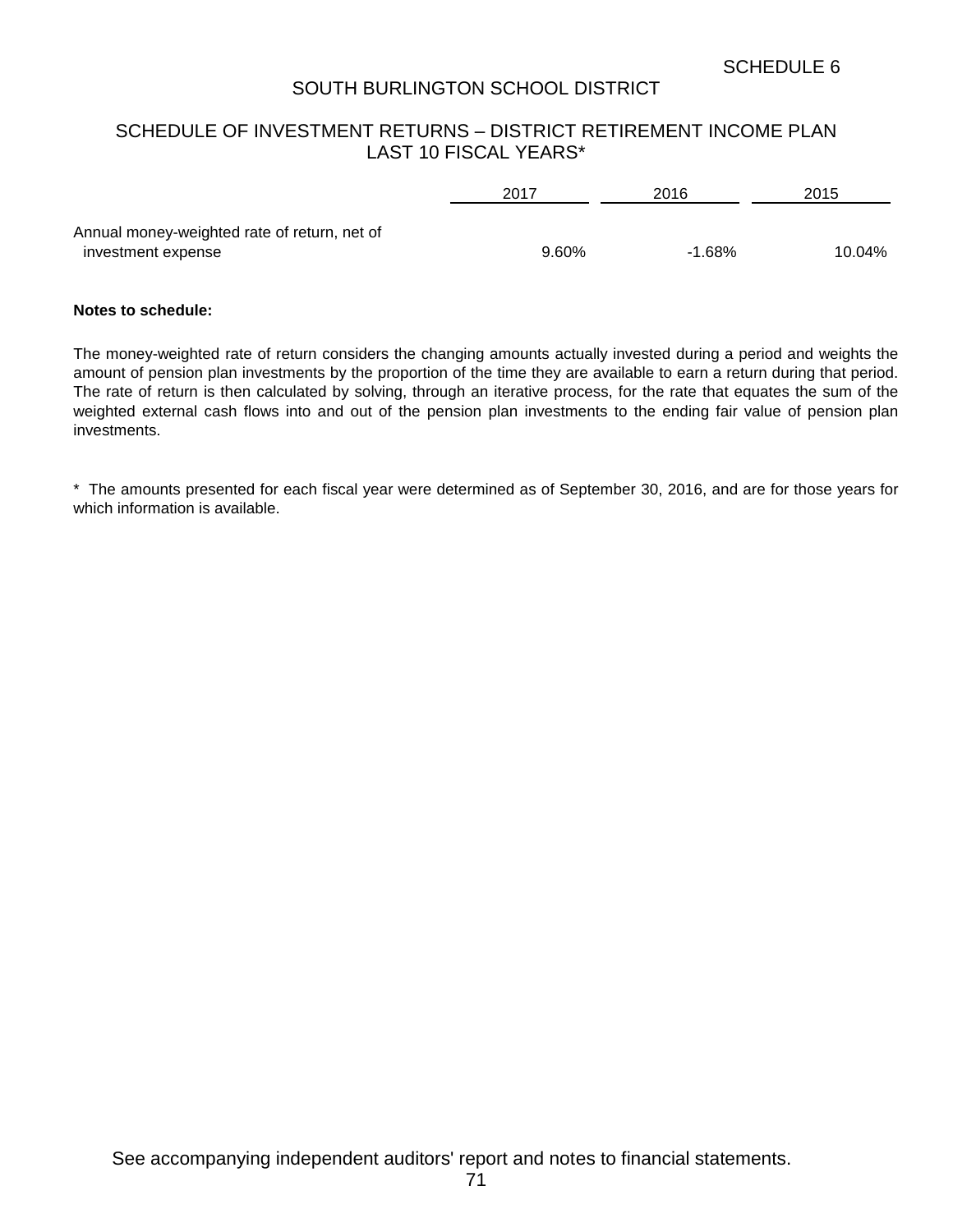#### NOTES TO REQUIRED SUPPLEMENTARY INFORMATION - VSTRS FOR THE YEAR ENDED JUNE 30, 2017

## **Changes of Assumptions**

The actuarial assumptions regarding the incidence of mortality, terminations, retirements, and disabilities were changed in accordance with the findings of an experience study covering the five-year period ending June 30, 2014 for the VSTRS plan.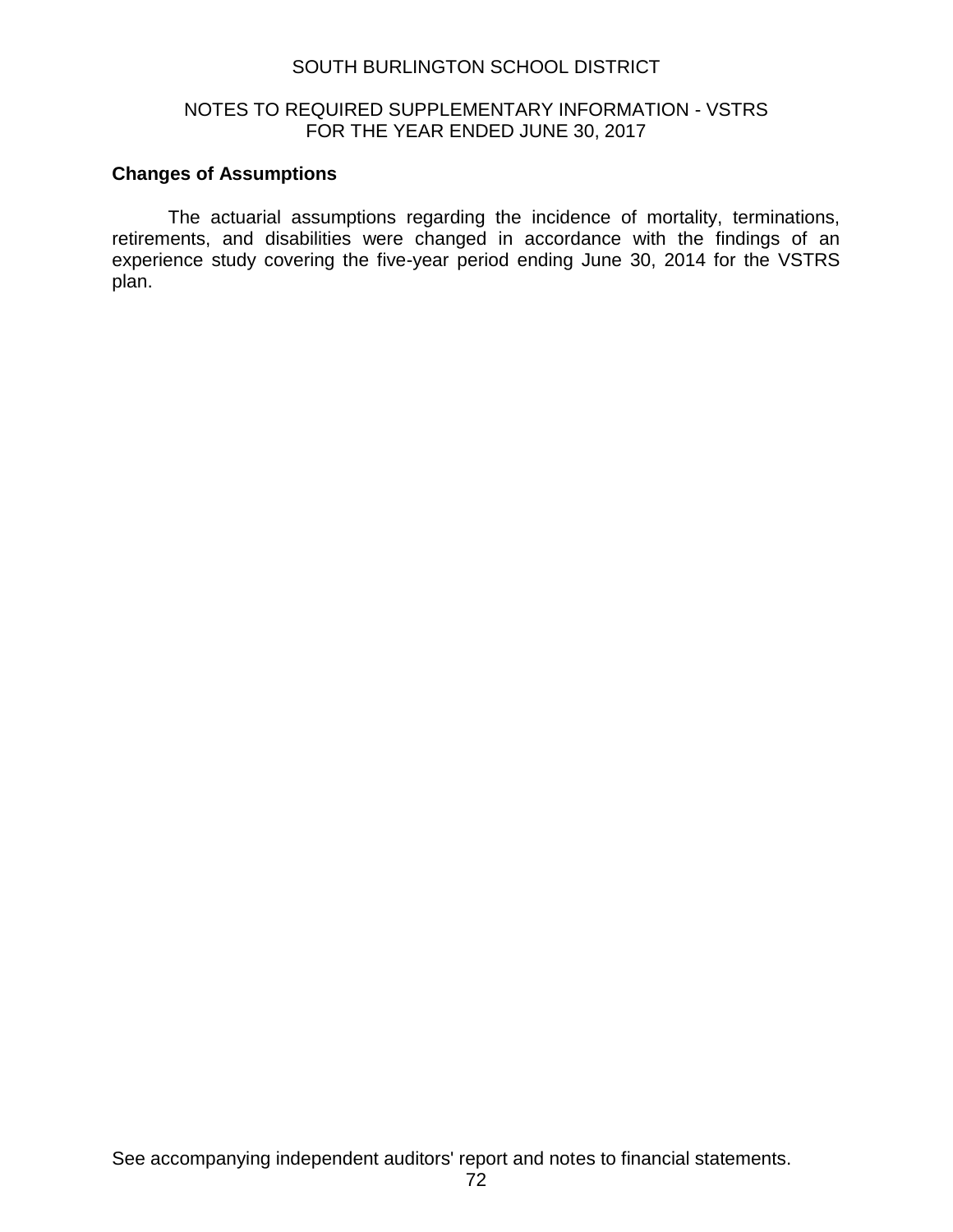### Other Supplementary Information

Other supplementary information includes financial statements and schedules not required by the Government Accounting Standards Board, nor a part of the basic financial statements, but are presented for purposes of additional analysis.

- Budgetary Comparison Schedule Budgetary Basis Budget and Actual - General Fund Revenues
- Schedule of Departmental Operations General Fund
- Combining Balance Sheet Nonmajor Governmental Funds
- Combining Schedule of Revenues, Expenditures and Changes in Fund Balances - Nonmajor Governmental Funds
- Combining Balance Sheet Nonmajor Special Revenue Funds
- Combining Schedule of Revenues, Expenditures and Changes in Fund Balances - Nonmajor Special Revenue Funds
- Combining Balance Sheet Nonmajor Proprietary Funds
- Combining Schedule of Revenues, Expenditures and Changes in Fund Balances - Nonmajor Proprietary Funds
- Schedule of General Capital Assets by Function
- Schedule of Changes in General Capital Assets by Function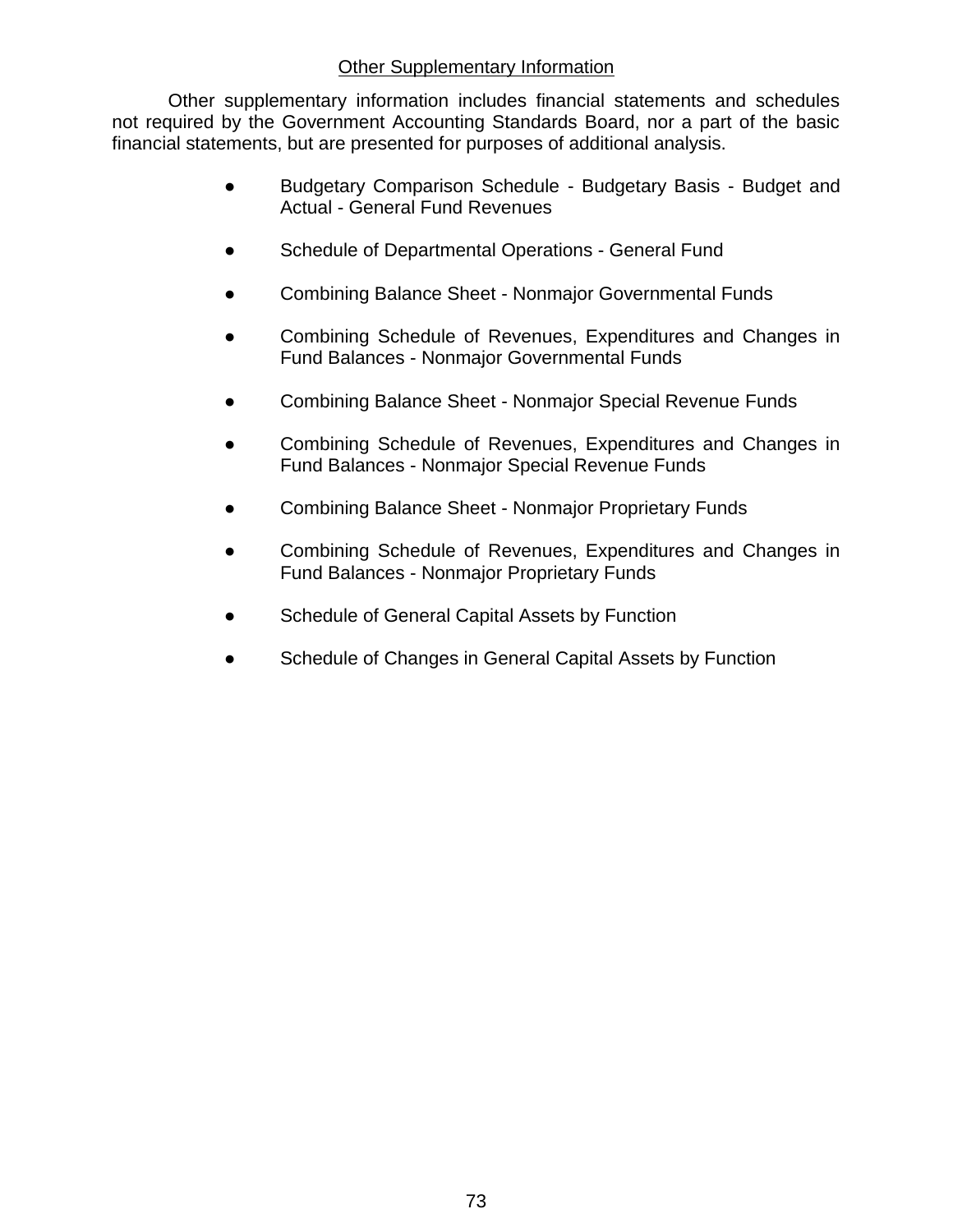### BUDGETARY COMPARISON SCHEDULE – BUDGETARY BASIS BUDGET AND ACTUAL – GENERAL FUND REVENUES FOR THE YEAR ENDED JUNE 30, 2017

|                                         |              |                         |              | Variance         |
|-----------------------------------------|--------------|-------------------------|--------------|------------------|
|                                         |              | <b>Budgeted Amounts</b> | Actual       | Positive         |
|                                         | Original     | Final                   | Amounts      | (Negative)       |
| Revenues (Inflows):                     |              |                         |              |                  |
| Intergovernmental revenues:             |              |                         |              |                  |
| General state aid                       | \$36,427,476 | \$36,427,476            | \$36,270,827 | \$<br>(156, 649) |
| Technology center state                 |              |                         | 156,649      | 156,649          |
| State aid transportation                | 566,135      | 566,135                 | 557,642      | (8, 493)         |
| IFTA-fuel tax refund                    |              |                         | 9,725        | 9,725            |
| Erate                                   | 50,000       | 50,000                  | 47,134       | (2,866)          |
| Mainstream block grant                  | 827,528      | 827,528                 | 822,556      | (4, 972)         |
| Intensive reimbursement                 | 2,900,000    | 2,900,000               | 3,632,185    | 732,185          |
| Extraordinary reimbursement             | 462,450      | 462,450                 | 518,850      | 56,400           |
| Care and custody reimbursement          | 159,113      | 159,113                 | 141,459      | (17, 654)        |
| <b>EPSDT</b>                            | 31,000       | 31,000                  |              | (31,000)         |
| Medicaid                                | 296,000      | 296,000                 |              | (296,000)        |
| Essential early education               | 168,977      | 168,977                 | 164,993      | (3,984)          |
| Charges for services:                   |              |                         |              |                  |
| Driver education                        | 18,500       | 18,500                  | 13,900       | (4,600)          |
| Use of buildings/parking/transportation |              |                         | 47,582       | 47,582           |
| Vocational education transportation     | 40,770       | 40,770                  | 34,344       | (6, 426)         |
| Tuition:                                |              |                         |              |                  |
| Elementary, other districts             |              |                         | 14,246       | 14,246           |
| Secondary, other districts              | 2,263,090    | 2,263,090               | 2,601,987    | 338,897          |
| Secondary, excess                       | 50,000       | 50,000                  | 320,647      | 270,647          |
| Interest income                         | 19,700       | 19,700                  | 16,829       | (2,871)          |
| Miscellaneous revenues:                 |              |                         |              |                  |
| Rentals                                 | 114,788      | 114,788                 | 64,788       | (50,000)         |
| Miscellaneous                           | 46,709       | 46,709                  | 67,511       | 20,802           |
| Textbook replacement                    |              |                         | 344          | 344              |
| <b>Project Search</b>                   | 100,000      | 100,000                 | 116,108      | 16,108           |
| High school completion act 176          |              |                         | 40,261       | 40,261           |
| Homeless transportation reimbursement   |              |                         | 99           | 99               |
| Transfers from other funds              |              |                         | 40,000       | 40,000           |
| Amounts Available for Appropriation     | \$44,542,236 | \$44,542,236            | \$45,700,666 | \$1,158,430      |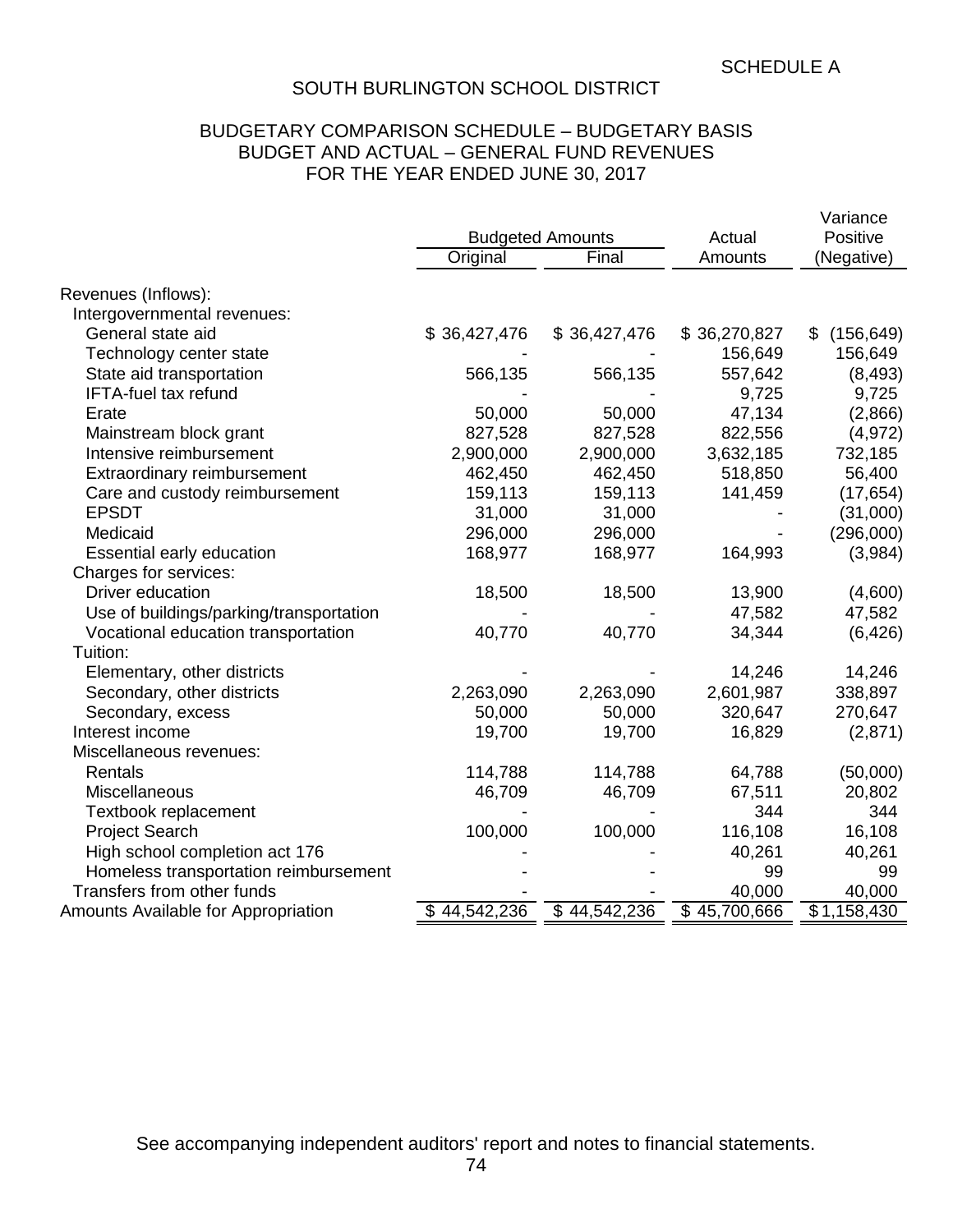## SCHEDULE OF DEPARTMENTAL OPERATIONS - GENERAL FUND FOR THE YEAR ENDED JUNE 30, 2017

|                                   |                  |                  |                     | Variance         |
|-----------------------------------|------------------|------------------|---------------------|------------------|
|                                   | Original         | Final            | Actual              | Positive         |
|                                   | <b>Budget</b>    | <b>Budget</b>    | <b>Expenditures</b> | (Negative)       |
| Regular Instruction:              |                  |                  |                     |                  |
| <b>Teacher Salaries</b>           | \$<br>13,170,413 | \$<br>13,170,413 | \$<br>13,272,642    | \$<br>(102, 229) |
| <b>Aide Salaries</b>              | 216,036          | 216,036          | 237,864             | (21, 828)        |
| <b>Substitute Salaries</b>        | 444,500          | 444,500          | 464,034             | (19, 534)        |
| Health Insurance                  | 2,283,727        | 2,283,727        | 2,402,069           | (118, 342)       |
| <b>Payroll Taxes</b>              | 1,137,085        | 1,137,085        | 1,157,851           | (20, 766)        |
| Other Insurances                  | 654,342          | 654,342          | 583,668             | 70,674           |
| <b>Supplies</b>                   | 235,926          | 235,926          | 212,637             | 23,289           |
| <b>Books and Periodicals</b>      | 65,625           | 65,625           | 54,897              | 10,728           |
| Equipment                         | 46,059           | 46,059           | 40,463              | 5,596            |
| <b>Homebound Tutoring</b>         | 3,000            | 3,000            | 3,760               | (760)            |
| <b>School Choice Tuition</b>      | 6,700            | 6,700            |                     | 6,700            |
| <b>Other Expenditures</b>         | 126,445          | 126,445          | 89,362              | 37,083           |
|                                   | 18,389,858       | 18,389,858       | 18,519,247          | (129, 389)       |
| <b>Support Services:</b>          |                  |                  |                     |                  |
| Guidance                          | 1,502,181        | 1,502,181        | 1,479,072           | 23,109           |
| <b>Health Services</b>            | 489,910          | 489,910          | 518,051             | (28, 141)        |
| Improvement to Instruction        | 202,435          | 202,435          | 168,405             | 34,030           |
| Director of Instruction           | 391,335          | 391,335          | 381,622             | 9,713            |
| <b>Educational Media Services</b> | 715,757          | 715,757          | 705,983             | 9,774            |
| <b>Audio-Visual Services</b>      | 186,868          | 186,868          | 178,478             | 8,390            |
| <b>Technology Instruction</b>     | 865,334          | 865,334          | 845,498             | 19,836           |
|                                   | 4,353,820        | 4,353,820        | 4,277,109           | 76,711           |
| Transportation:                   |                  |                  |                     |                  |
| <b>District Wide</b>              | 1,153,023        | 1,153,023        | 1,247,979           | (94, 956)        |
| Non-Resident                      | 184,618          | 184,618          | 200,313             | (15, 695)        |
| <b>Field Trips</b>                | 42,800           | 42,800           | 34,081              | 8,719            |
|                                   | 1,380,441        | 1,380,441        | 1,482,373           | (101, 932)       |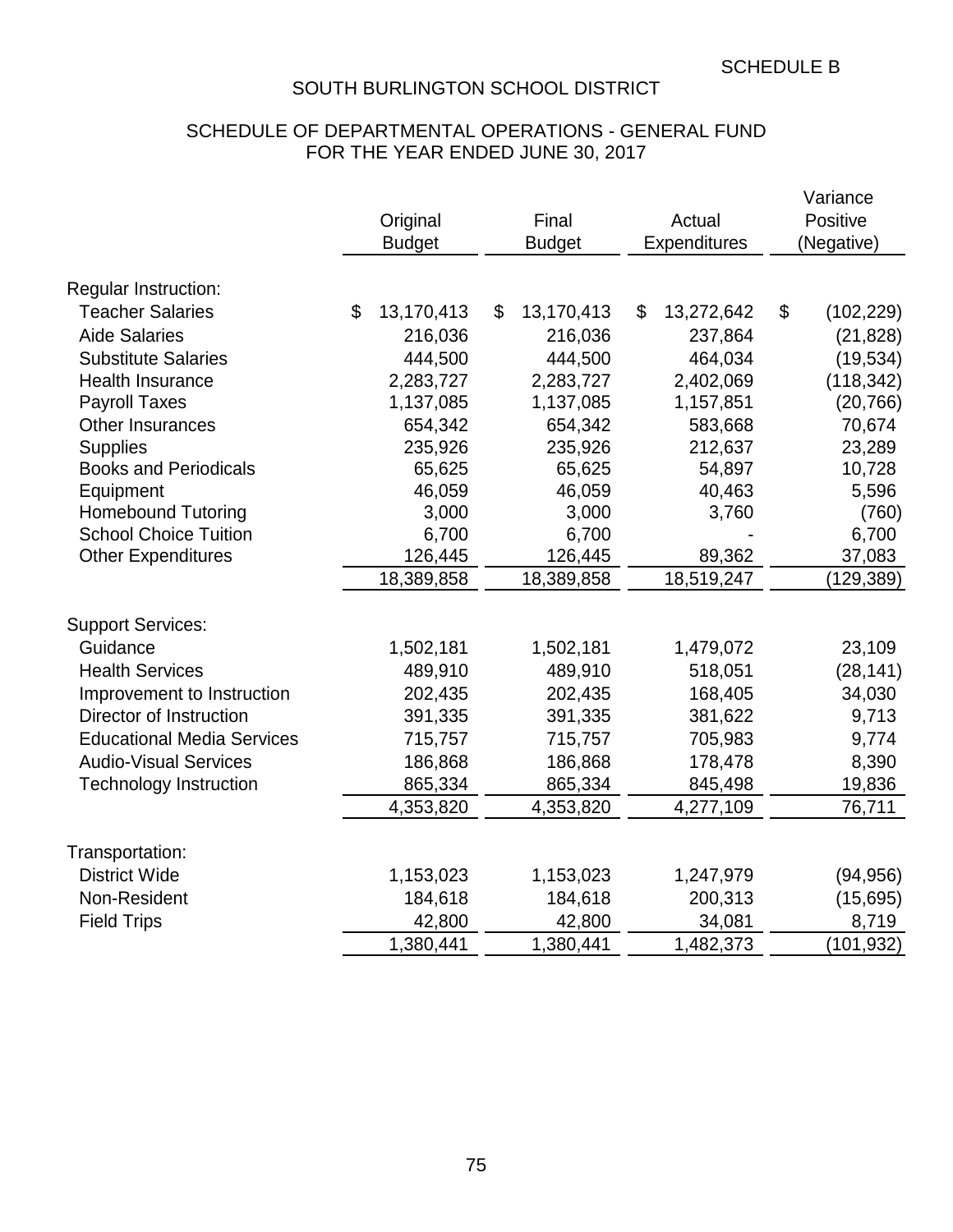# SCHEDULE OF DEPARTMENTAL OPERATIONS - GENERAL FUND FOR THE YEAR ENDED JUNE 30, 2017

|                                    |               |               |              | Variance   |
|------------------------------------|---------------|---------------|--------------|------------|
|                                    | Original      | Final         | Actual       | Positive   |
|                                    | <b>Budget</b> | <b>Budget</b> | Expenditures | (Negative) |
| Administration:                    |               |               |              |            |
| <b>School Directors</b>            | 53,309        | 53,309        | 29,845       | 23,464     |
| <b>Legal Services</b>              | 130,000       | 130,000       | 123,271      | 6,729      |
| <b>Human Resources</b>             | 250,147       | 250,147       | 231,939      | 18,208     |
| <b>Central Administration</b>      | 318,186       | 318,186       | 311,798      | 6,388      |
| <b>Building Management</b>         | 2,152,972     | 2,152,972     | 2,232,101    | (79, 129)  |
| <b>Business Administration</b>     | 635,816       | 635,816       | 632,128      | 3,688      |
|                                    | 3,540,430     | 3,540,430     | 3,561,082    | (20, 652)  |
| <b>Operations and Maintenance:</b> |               |               |              |            |
| Maintenance of Plant               | 3,598,220     | 3,598,220     | 3,542,561    | 55,659     |
|                                    | 3,598,220     | 3,598,220     | 3,542,561    | 55,659     |
| Debt Service:                      |               |               |              |            |
| Principal                          | 260,000       | 260,000       | 260,000      |            |
| Interest                           | 99,209        | 99,209        | 98,651       | 558        |
|                                    | 359,209       | 359,209       | 358,651      | 558        |
|                                    |               |               |              |            |
| <b>Vocational Education:</b>       |               |               |              |            |
| Tuition                            | 175,000       | 175,000       | 171,716      | 3,284      |
| Transportation                     | 18,819        | 18,819        | 24,050       | (5,231)    |
|                                    | 193,819       | 193,819       | 195,766      | (1, 947)   |
| Contingency:                       |               |               |              |            |
| Contingency - Programs             | 80,000        | 80,000        |              | 80,000     |
| Contingency - Wages                | 22,500        | 22,500        |              | 22,500     |
| Contingency - Faculty              | 63,180        | 63,180        | 10,123       | 53,057     |
| Contingency - Admin                | 24,300        | 24,300        |              | 24,300     |
|                                    | 189,980       | 189,980       | 10,123       | 179,857    |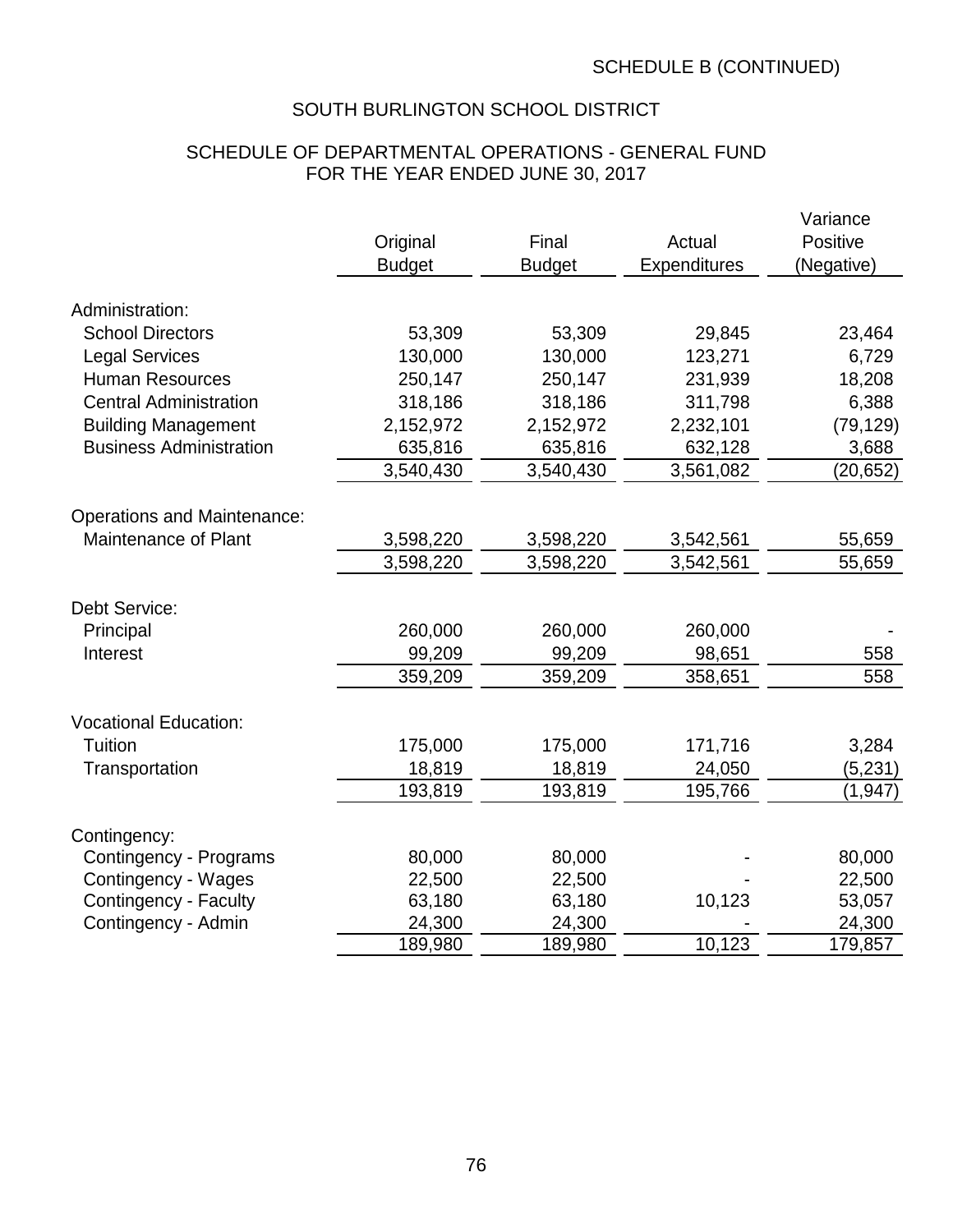# SCHEDULE OF DEPARTMENTAL OPERATIONS - GENERAL FUND FOR THE YEAR ENDED JUNE 30, 2017

| Final<br>Positive<br>Original<br>Actual<br>Expenditures<br><b>Budget</b><br><b>Budget</b><br><b>Other Support Services:</b><br><b>Catamount Health</b><br>4,097<br>4,097<br>5,078<br>8,446<br>8,446<br>9,732<br><b>Workers Comp</b><br>(1,286)<br><b>Tech Center - State Requirement</b><br>158,000<br>158,000<br>156,649<br>1,351<br><b>District Network Services</b><br>1,054,807<br>1,054,807<br>1,125,509<br>(70, 702)<br><b>Interest TAN</b><br>8,000<br>8,000<br>Co-Curricular<br>1,044,580<br>1,044,580<br>964,653<br>Co-Curricular transportation<br>73,994<br>51,352<br>51,352 |  |  | Variance                |
|-----------------------------------------------------------------------------------------------------------------------------------------------------------------------------------------------------------------------------------------------------------------------------------------------------------------------------------------------------------------------------------------------------------------------------------------------------------------------------------------------------------------------------------------------------------------------------------------|--|--|-------------------------|
|                                                                                                                                                                                                                                                                                                                                                                                                                                                                                                                                                                                         |  |  |                         |
|                                                                                                                                                                                                                                                                                                                                                                                                                                                                                                                                                                                         |  |  | (Negative)              |
|                                                                                                                                                                                                                                                                                                                                                                                                                                                                                                                                                                                         |  |  |                         |
|                                                                                                                                                                                                                                                                                                                                                                                                                                                                                                                                                                                         |  |  | (981)                   |
|                                                                                                                                                                                                                                                                                                                                                                                                                                                                                                                                                                                         |  |  |                         |
|                                                                                                                                                                                                                                                                                                                                                                                                                                                                                                                                                                                         |  |  |                         |
|                                                                                                                                                                                                                                                                                                                                                                                                                                                                                                                                                                                         |  |  |                         |
|                                                                                                                                                                                                                                                                                                                                                                                                                                                                                                                                                                                         |  |  | 8,000                   |
|                                                                                                                                                                                                                                                                                                                                                                                                                                                                                                                                                                                         |  |  | 79,927                  |
|                                                                                                                                                                                                                                                                                                                                                                                                                                                                                                                                                                                         |  |  | (22, 642)               |
| Alumni/Development<br>77,705<br>77,705<br>75,981                                                                                                                                                                                                                                                                                                                                                                                                                                                                                                                                        |  |  | 1,724                   |
| <b>Healthy Schools</b><br>27,666<br>27,666<br>34,681                                                                                                                                                                                                                                                                                                                                                                                                                                                                                                                                    |  |  | (7,015)                 |
| 913,000<br>913,000<br><b>Community Service</b><br>829,579                                                                                                                                                                                                                                                                                                                                                                                                                                                                                                                               |  |  | 83,421                  |
| 31,423<br>Mentoring<br>31,400<br>31,400                                                                                                                                                                                                                                                                                                                                                                                                                                                                                                                                                 |  |  | (23)                    |
| <b>Exposure Bin</b><br>26,689<br>67,594<br>67,594                                                                                                                                                                                                                                                                                                                                                                                                                                                                                                                                       |  |  | 40,905                  |
| Act 176 High School completion<br>38,062                                                                                                                                                                                                                                                                                                                                                                                                                                                                                                                                                |  |  | (38,062)                |
| Other expenditures<br>15,000<br>66,011<br>15,000                                                                                                                                                                                                                                                                                                                                                                                                                                                                                                                                        |  |  | (51,011)                |
| 3,461,647<br>3,461,647<br>3,438,041                                                                                                                                                                                                                                                                                                                                                                                                                                                                                                                                                     |  |  | 23,606                  |
|                                                                                                                                                                                                                                                                                                                                                                                                                                                                                                                                                                                         |  |  |                         |
| <b>Special Education:</b><br>8,243,410<br>8,243,410<br>9,103,760                                                                                                                                                                                                                                                                                                                                                                                                                                                                                                                        |  |  |                         |
| <b>Regular Instruction</b><br>Physical/Occupational Therapy<br>83,806<br>83,806<br>106,578                                                                                                                                                                                                                                                                                                                                                                                                                                                                                              |  |  | (860, 350)<br>(22, 772) |
| <b>Psychological Services</b><br>99,265<br>99,265<br>104,793                                                                                                                                                                                                                                                                                                                                                                                                                                                                                                                            |  |  | (5, 528)                |
| <b>Speech Services</b><br>794,400<br>794,400<br>801,792                                                                                                                                                                                                                                                                                                                                                                                                                                                                                                                                 |  |  | (7, 392)                |
| 110,128<br>110,128<br>42,280<br>Other support services                                                                                                                                                                                                                                                                                                                                                                                                                                                                                                                                  |  |  | 67,848                  |
| Administration<br>268,117<br>268,117<br>270,215                                                                                                                                                                                                                                                                                                                                                                                                                                                                                                                                         |  |  | (2,098)                 |
| Ineligible<br>10,635                                                                                                                                                                                                                                                                                                                                                                                                                                                                                                                                                                    |  |  | (10, 635)               |
| 236,618<br>279,550<br>Transportation<br>236,618                                                                                                                                                                                                                                                                                                                                                                                                                                                                                                                                         |  |  | (42,932)                |
| 9,835,744<br>9,835,744<br>10,719,603                                                                                                                                                                                                                                                                                                                                                                                                                                                                                                                                                    |  |  | (883,859)               |
|                                                                                                                                                                                                                                                                                                                                                                                                                                                                                                                                                                                         |  |  |                         |
| <b>Transfers to Other Funds:</b>                                                                                                                                                                                                                                                                                                                                                                                                                                                                                                                                                        |  |  |                         |
| <b>Food Service</b><br>60,000<br>60,000<br>60,000                                                                                                                                                                                                                                                                                                                                                                                                                                                                                                                                       |  |  |                         |
| <b>School's Out</b><br>40,000<br>40,000                                                                                                                                                                                                                                                                                                                                                                                                                                                                                                                                                 |  |  | 40,000                  |
| 25,000<br>25,000<br><b>Special Revenue</b><br>25,000                                                                                                                                                                                                                                                                                                                                                                                                                                                                                                                                    |  |  |                         |
| <b>Capital Reserve</b><br>300,000<br>300,000<br>300,000                                                                                                                                                                                                                                                                                                                                                                                                                                                                                                                                 |  |  |                         |
| <b>Capital Projects</b><br>40,000<br>40,000<br>40,000                                                                                                                                                                                                                                                                                                                                                                                                                                                                                                                                   |  |  |                         |
| 465,000<br>425,000<br>465,000                                                                                                                                                                                                                                                                                                                                                                                                                                                                                                                                                           |  |  | 40,000                  |
| TOTAL DEPARTMENTAL OPERATIONS<br>45,768,168<br>\$45,768,168<br>\$46,529,556<br>\$<br>\$                                                                                                                                                                                                                                                                                                                                                                                                                                                                                                 |  |  | (761, 388)              |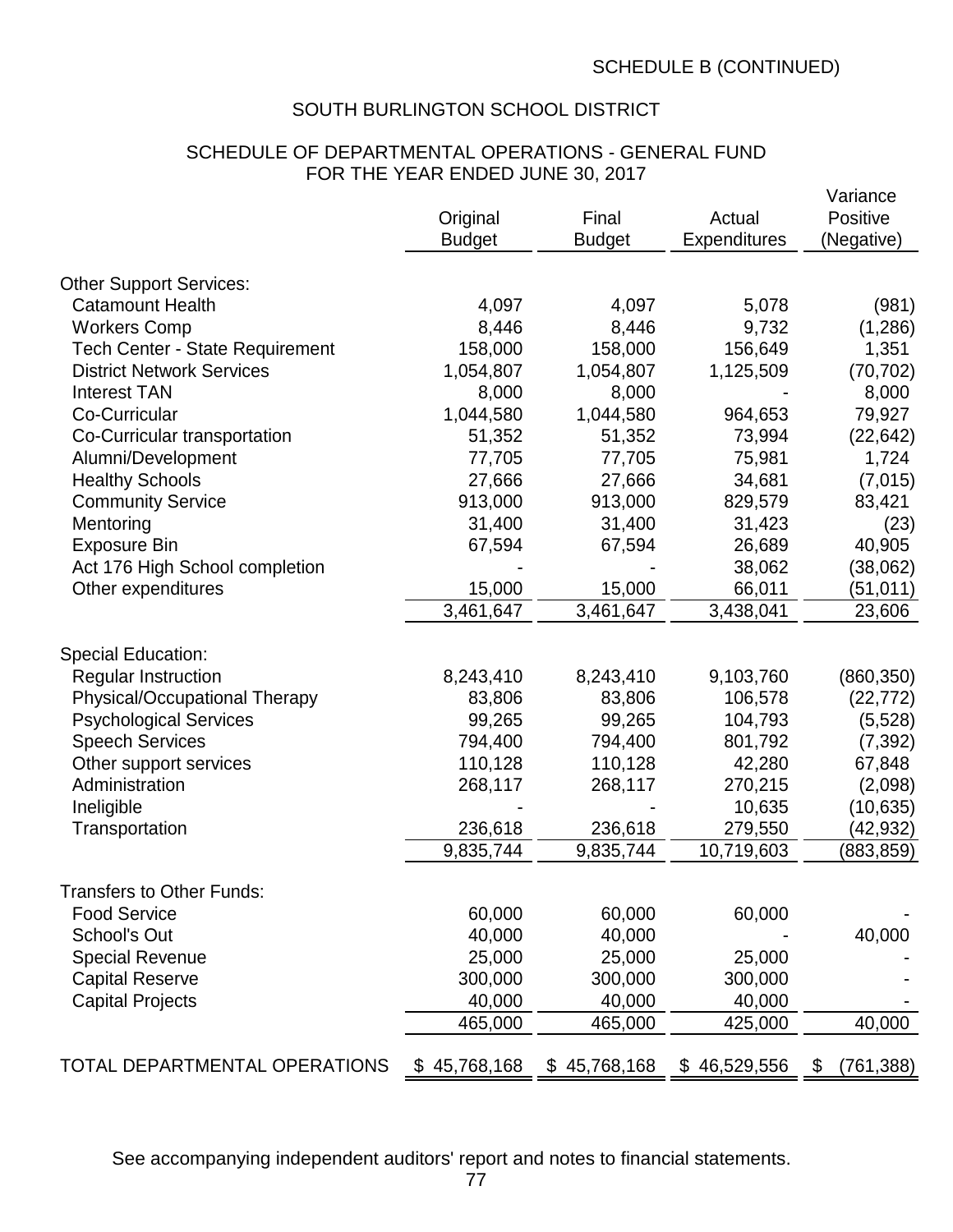## COMBINING BALANCE SHEET - NONMAJOR GOVERNMENTAL FUNDS JUNE 30, 2017

|                                            | Special<br>Revenue<br>Funds |           |                           | Capital<br>Projects<br>Funds | <b>Total Nonmajor</b><br>Governmental<br>Funds |           |  |
|--------------------------------------------|-----------------------------|-----------|---------------------------|------------------------------|------------------------------------------------|-----------|--|
| <b>ASSETS</b>                              |                             |           |                           |                              |                                                |           |  |
| Cash and cash equivalents                  | \$                          |           | \$                        |                              | S                                              |           |  |
| Due from other governments                 |                             | 266,348   |                           |                              |                                                | 266,348   |  |
| Due from other funds                       |                             | 318,277   |                           | 300,000                      |                                                | 618,277   |  |
| <b>TOTAL ASSETS</b>                        |                             | 584,625   | $\overline{\mathbf{e}}$   | 300,000                      | $\overline{\$}$                                | 884,625   |  |
| <b>LIABILITIES</b>                         |                             |           |                           |                              |                                                |           |  |
| Accounts payable                           | \$                          | 29,792    | $\boldsymbol{\mathsf{S}}$ |                              | \$                                             | 29,792    |  |
| Accrued payroll                            |                             | 65,733    |                           |                              |                                                | 65,733    |  |
| Due to other funds                         |                             | 147,788   |                           |                              |                                                | 147,788   |  |
| <b>TOTAL LIABILITIES</b>                   |                             | 243,313   |                           |                              |                                                | 243,313   |  |
| DEFERRED INFLOWS OF RESOURCES              |                             |           |                           |                              |                                                |           |  |
| Deferred revenue                           |                             | 1,798     |                           |                              |                                                | 1,798     |  |
| <b>TOTAL DEFERRED INFLOWS OF RESOURCES</b> |                             | 1,798     |                           |                              |                                                | 1,798     |  |
|                                            |                             |           |                           |                              |                                                |           |  |
| <b>FUND BALANCES</b><br>Nonspendable       |                             |           |                           |                              |                                                |           |  |
| <b>Restricted</b>                          |                             | 280,168   |                           |                              |                                                | 280,168   |  |
| Committed                                  |                             | 41,483    |                           | 300,000                      |                                                | 341,483   |  |
| Assigned                                   |                             | 28,387    |                           |                              |                                                | 28,387    |  |
| Unassigned                                 |                             | (10, 524) |                           |                              |                                                | (10, 524) |  |
| <b>TOTAL FUND BALANCES</b>                 |                             | 339,514   |                           | 300,000                      |                                                | 639,514   |  |
|                                            |                             |           |                           |                              |                                                |           |  |
| TOTAL LIABILITIES, DEFERRED INFLOWS OF     |                             |           |                           |                              |                                                |           |  |
| RESOURCES AND FUND BALANCES                | \$                          | 584,625   | \$                        | 300,000                      | \$                                             | 884,625   |  |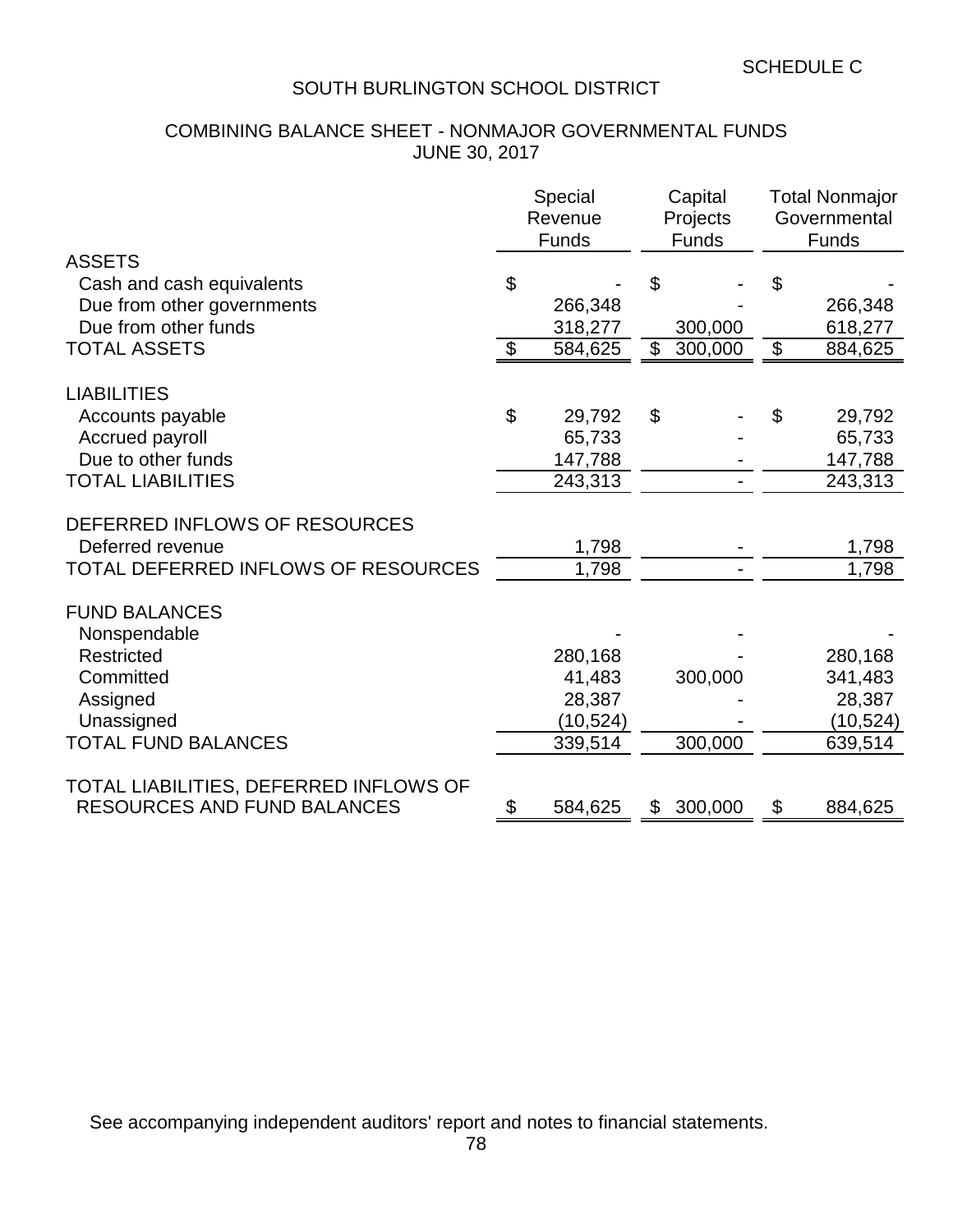## COMBINING SCHEDULE OF REVENUES, EXPENDITURES AND CHANGES IN FUND BALANCES - NONMAJOR GOVERNMENTAL FUNDS FOR THE YEAR ENDED JUNE 30, 2017

|                                                                                                           | Special<br>Revenue<br><b>Funds</b>    | Capital<br>Projects<br><b>Funds</b> | <b>Total Nonmajor</b><br>Governmental<br>Funds |
|-----------------------------------------------------------------------------------------------------------|---------------------------------------|-------------------------------------|------------------------------------------------|
| <b>REVENUES</b><br>Intergovernmental revenues<br>Other revenues<br><b>TOTAL REVENUES</b>                  | \$<br>1,647,088<br>3,635<br>1,650,723 | \$                                  | \$<br>1,647,088<br>3,635<br>1,650,723          |
| <b>EXPENDITURES</b>                                                                                       | 1,567,597                             |                                     | 1,567,597                                      |
| <b>EXCESS OF REVENUES OVER</b><br>(UNDER) EXPENDITURES                                                    | 83,126                                |                                     | 83,126                                         |
| OTHER FINANCING SOURCES (USES)<br>Transfers in<br>Transfers (out)<br>TOTAL OTHER FINANCING SOURCES (USES) | 25,209<br>(209)<br>25,000             | 300,000<br>300,000                  | 325,209<br>(209)<br>325,000                    |
| <b>NET CHANGE IN FUND BALANCES</b>                                                                        | 108,126                               | 300,000                             | 408,126                                        |
| <b>FUND BALANCES - JULY 1</b>                                                                             | 231,388                               |                                     | 231,388                                        |
| <b>FUND BALANCES - JUNE 30</b>                                                                            | 339,514                               | 300,000<br>\$                       | 639,514<br>\$                                  |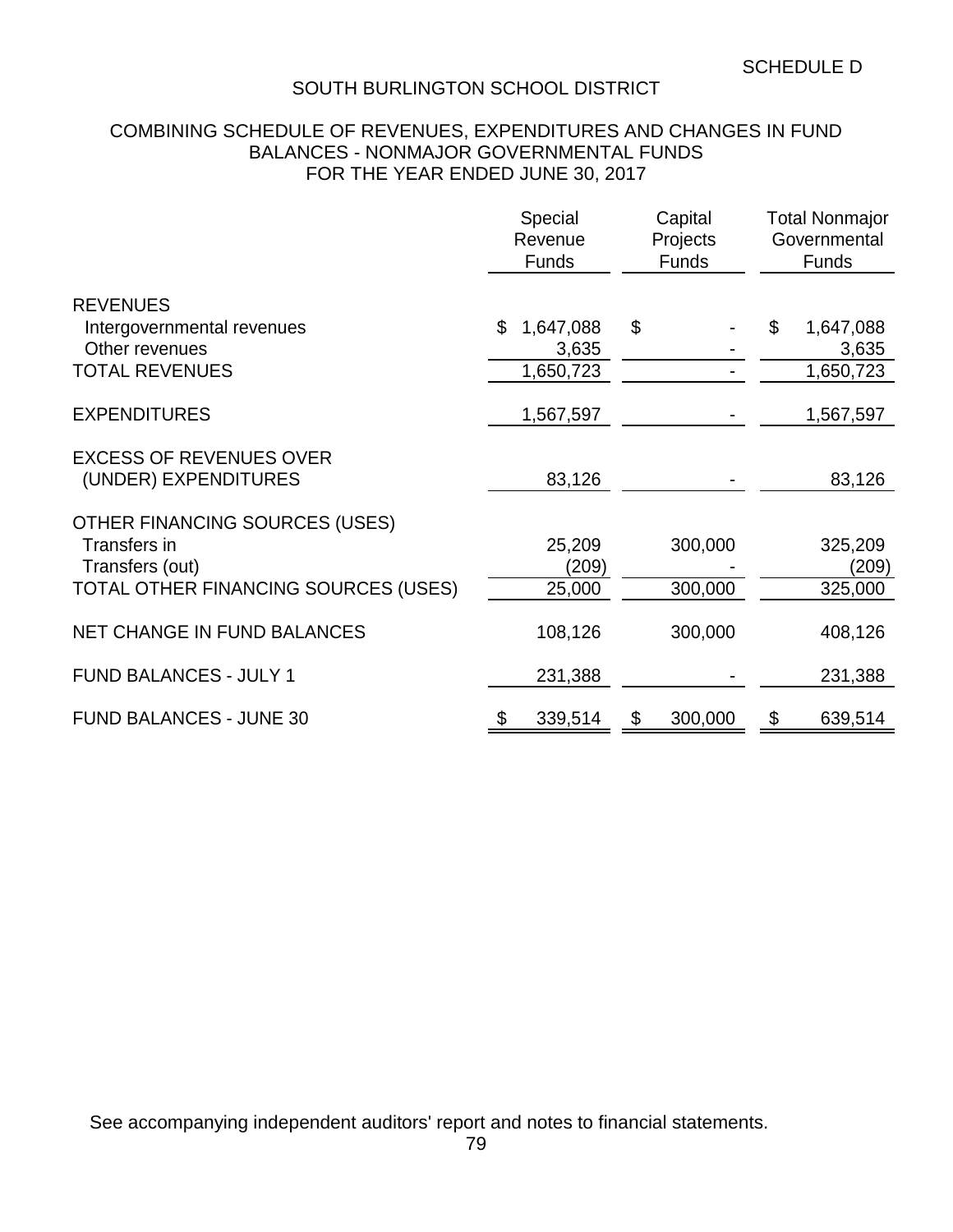### Special Revenue Funds Description

Special revenue funds are established to account for the proceeds of specific revenue sources (other than fiduciary trusts or for major capital projects) that are legally restricted to expenditures for specific purposes.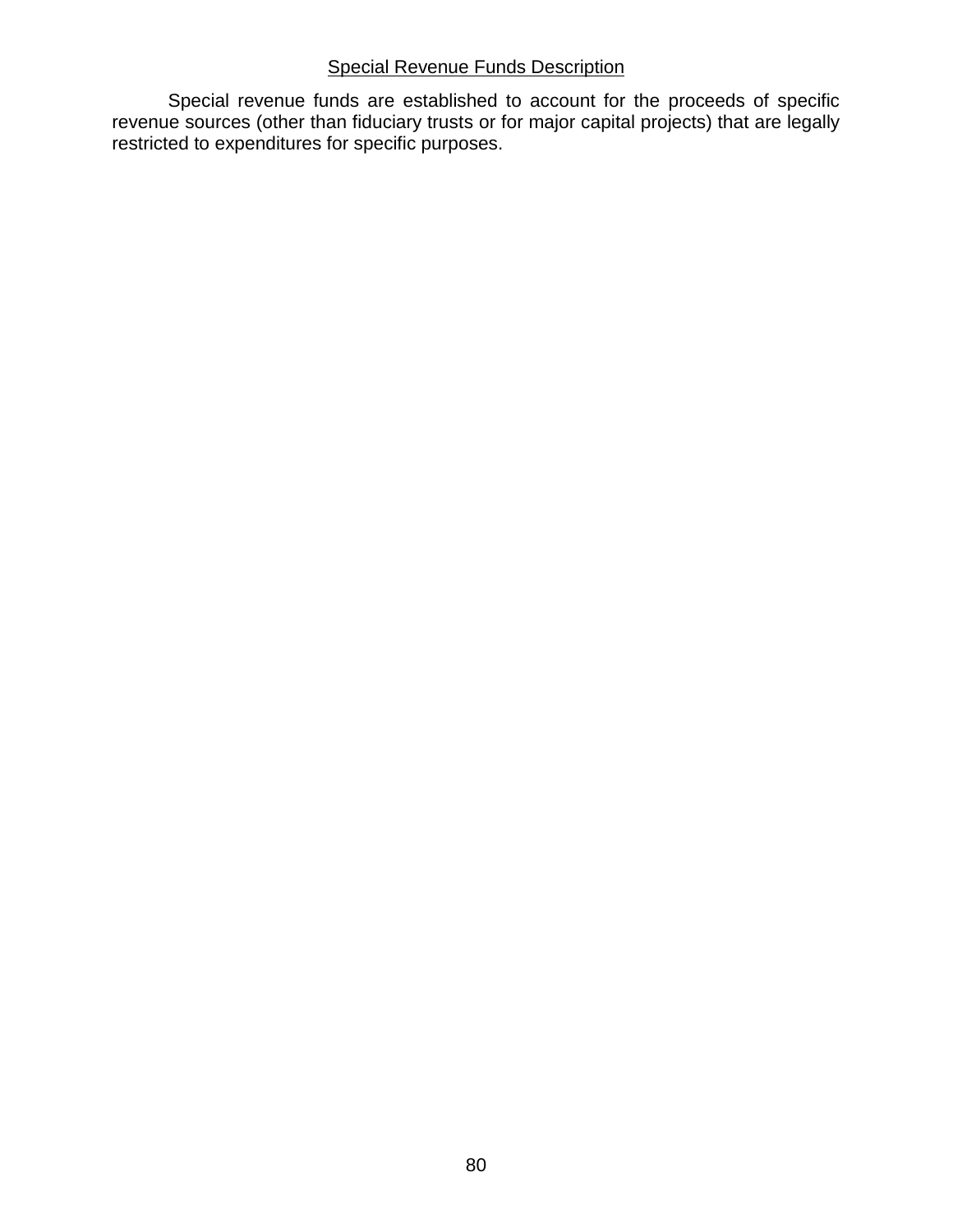|                                                                                                                                      | <b>Title</b><br><b>IIA</b>       |                           | Project<br>Search    |                               | <b>Title</b><br>IA      |                           | <b>IDEA-B</b>                        |                                | 50th<br>Anniversary | <b>IDEA-B</b><br>Pre School |  |
|--------------------------------------------------------------------------------------------------------------------------------------|----------------------------------|---------------------------|----------------------|-------------------------------|-------------------------|---------------------------|--------------------------------------|--------------------------------|---------------------|-----------------------------|--|
| <b>ASSETS</b><br>Cash and cash equivalents<br>Due from other governments<br>Due from other funds<br><b>TOTAL ASSETS</b>              | \$<br>24,921<br>30,245<br>55,166 | \$<br>\$                  |                      | \$<br>$\overline{\mathbf{e}}$ | 27,136<br>27,136        | \$<br>$\overline{\theta}$ | 122,113<br>122,113                   | \$<br>$\overline{\mathcal{F}}$ | 49<br>49            | $\overline{\mathcal{S}}$    |  |
| <b>LIABILITIES</b><br>Accounts payable<br>Accrued payroll<br>Due to other funds<br><b>TOTAL LIABILITIES</b>                          | \$<br>17,632<br>37,534<br>55,166 | $\boldsymbol{\mathsf{S}}$ | 2,544<br>2,544       | \$                            | 200<br>26,936<br>27,136 | \$                        | 2,444<br>8,779<br>110,890<br>122,113 | \$                             |                     | \$                          |  |
| DEFERRED INFLOWS OF RESOURCES<br>Deferred revenue<br>TOTAL DEFERRED INFLOWS OF<br><b>RESOURCES</b>                                   |                                  |                           |                      |                               |                         |                           |                                      |                                |                     |                             |  |
| <b>FUND BALANCES(DEFICITS)</b><br>Nonspendable<br>Restricted<br>Committed<br>Assigned<br>Unassigned<br>TOTAL FUND BALANCES(DEFICITS) |                                  |                           | (2, 544)<br>(2, 544) |                               |                         |                           |                                      |                                | 49<br>49            |                             |  |
| TOTAL LIABILITIES, DEFERRED INFLOWS<br>OF RESOURCES AND FUND BALANCES                                                                | \$<br>55,166                     | \$                        |                      | \$                            | 27,136                  | $\mathfrak{S}$            | 122,113                              | \$                             | 49                  |                             |  |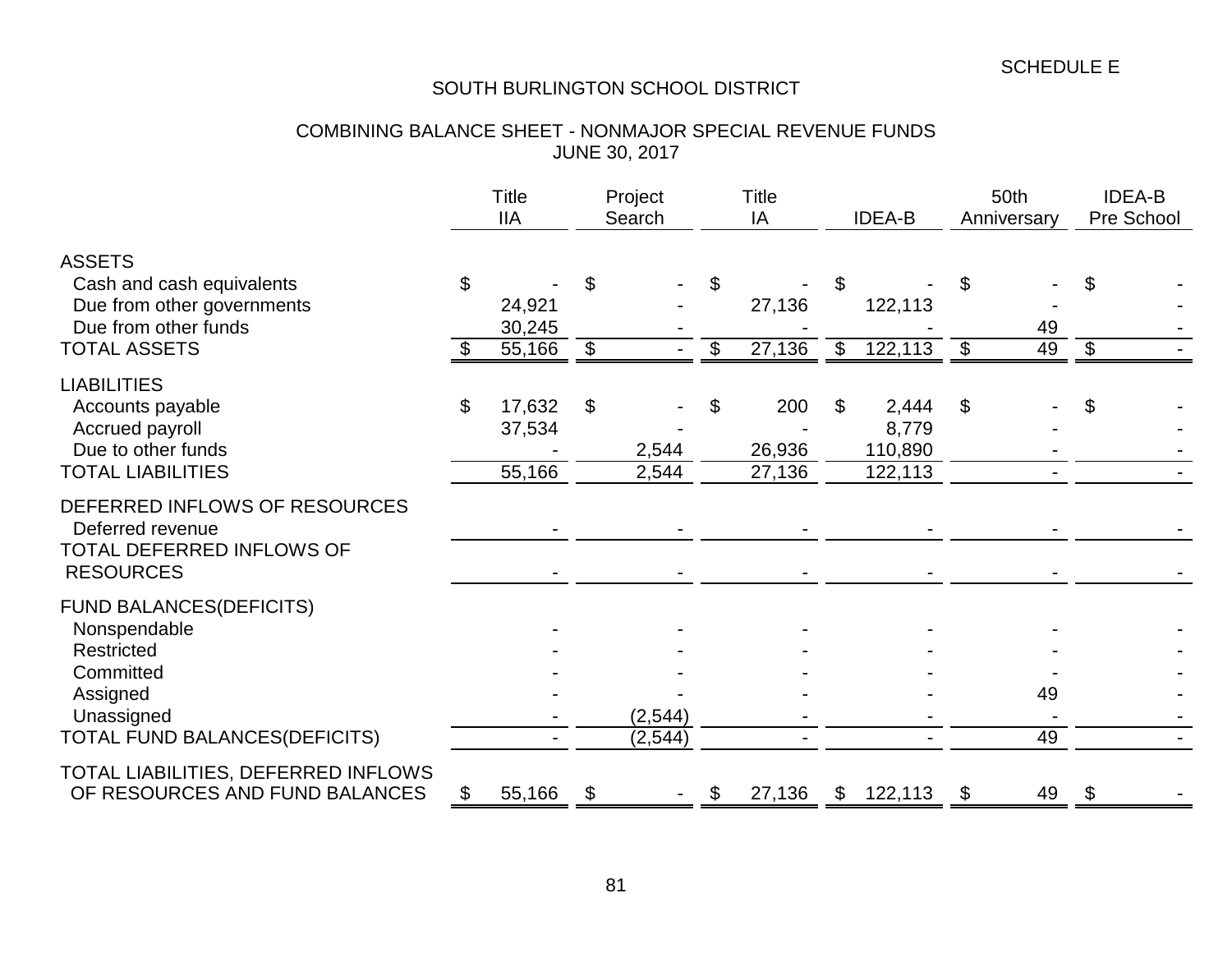# SOUTH BURLINGTON SCHOOL DISTRICT

|                                                                                                                                      |          | <b>VPA Service</b><br>Learning and<br>Leadership |                           | <b>Title</b><br>III |                            | Tobacco<br><b>VKAT</b> | Trail<br>Project            |          | <b>IBM</b><br>Community<br>Grants |                               | <b>Building</b><br><b>Bright</b><br><b>Futures</b> |
|--------------------------------------------------------------------------------------------------------------------------------------|----------|--------------------------------------------------|---------------------------|---------------------|----------------------------|------------------------|-----------------------------|----------|-----------------------------------|-------------------------------|----------------------------------------------------|
| <b>ASSETS</b><br>Cash and cash equivalents<br>Due from other governments<br>Due from other funds<br><b>TOTAL ASSETS</b>              | \$<br>\$ | 150<br>150                                       | $\boldsymbol{\mathsf{S}}$ | 18,916<br>18,916    | $\boldsymbol{\mathcal{F}}$ |                        | \$                          | \$<br>\$ | 500<br>500                        | \$<br>$\overline{\mathbf{3}}$ |                                                    |
| <b>LIABILITIES</b><br>Accounts payable<br>Accrued payroll<br>Due to other funds<br><b>TOTAL LIABILITIES</b>                          | \$       |                                                  | \$                        | 1,098<br>1,098      | $\mathcal{S}$              |                        | \$<br>562<br>1,763<br>2,325 | \$       |                                   | \$                            |                                                    |
| DEFERRED INFLOWS OF RESOURCES<br>Deferred revenue<br>TOTAL DEFERRED INFLOWS OF<br><b>RESOURCES</b>                                   |          |                                                  |                           |                     |                            |                        |                             |          |                                   |                               |                                                    |
| <b>FUND BALANCES(DEFICITS)</b><br>Nonspendable<br>Restricted<br>Committed<br>Assigned<br>Unassigned<br>TOTAL FUND BALANCES(DEFICITS) |          | 150<br>150                                       |                           | 17,818<br>17,818    |                            |                        | (2, 325)<br>(2, 325)        |          | 500<br>500                        |                               |                                                    |
| TOTAL LIABILITIES, DEFERRED INFLOWS<br>OF RESOURCES AND FUND BALANCES                                                                | \$       | 150                                              | \$                        | 18,916              | \$                         |                        |                             |          | 500                               | $\mathfrak{S}$                |                                                    |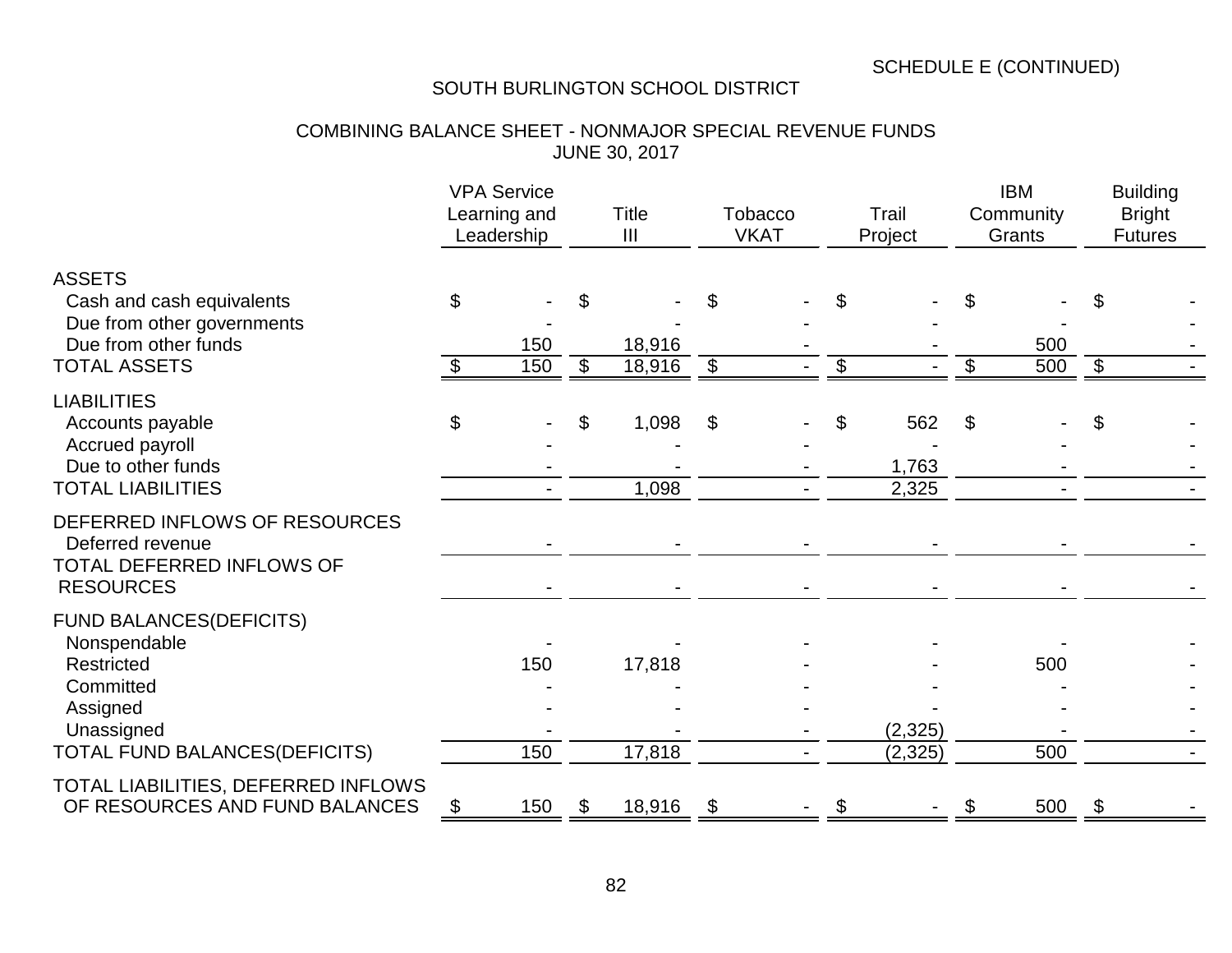# SOUTH BURLINGTON SCHOOL DISTRICT

|                                                         |                           |                     |                                    | Fuel                |                       |
|---------------------------------------------------------|---------------------------|---------------------|------------------------------------|---------------------|-----------------------|
|                                                         |                           | Flexible            | Inner                              | Up to               | Security              |
|                                                         | Medicaid                  | Pathways            | Resilience                         | Play                | Upgrade               |
|                                                         |                           |                     |                                    |                     |                       |
| <b>ASSETS</b>                                           |                           |                     |                                    |                     |                       |
| Cash and cash equivalents<br>Due from other governments | $\mathfrak{S}$<br>92,178  | \$                  | \$                                 | \$                  | \$                    |
| Due from other funds                                    | 3,165                     | 6,449               | 31,785                             | 3,862               | 25,000                |
| <b>TOTAL ASSETS</b>                                     | \$95,343                  | $\overline{$6,449}$ | $\overline{\mathcal{G}}$<br>31,785 | $\overline{$3,862}$ | $\overline{$}$ 25,000 |
|                                                         |                           |                     |                                    |                     |                       |
| <b>LIABILITIES</b>                                      |                           |                     |                                    |                     |                       |
| Accounts payable                                        | $\boldsymbol{\mathsf{S}}$ | \$.                 | \$                                 | \$<br>524           | \$                    |
| Accrued payroll<br>Due to other funds                   | 431                       | 4,651               |                                    |                     |                       |
| <b>TOTAL LIABILITIES</b>                                | 431                       | 4,651               |                                    | 524                 |                       |
|                                                         |                           |                     |                                    |                     |                       |
| DEFERRED INFLOWS OF RESOURCES<br>Deferred revenue       |                           | 1,798               |                                    |                     |                       |
| <b>TOTAL DEFERRED INFLOWS OF</b><br><b>RESOURCES</b>    |                           | 1,798               |                                    |                     |                       |
| <b>FUND BALANCES(DEFICITS)</b>                          |                           |                     |                                    |                     |                       |
| Nonspendable                                            |                           |                     |                                    |                     |                       |
| <b>Restricted</b>                                       | 94,912                    |                     |                                    |                     |                       |
| Committed                                               |                           |                     | 31,785                             |                     |                       |
| Assigned                                                |                           |                     |                                    | 3,338               | 25,000                |
| Unassigned                                              |                           |                     |                                    |                     |                       |
| <b>TOTAL FUND BALANCES(DEFICITS)</b>                    | 94,912                    |                     | 31,785                             | 3,338               | 25,000                |
| TOTAL LIABILITIES, DEFERRED INFLOWS                     |                           |                     |                                    |                     |                       |
| OF RESOURCES AND FUND BALANCES                          | \$95,343                  | \$6,449             | \$31,785                           | \$3,862             | \$25,000              |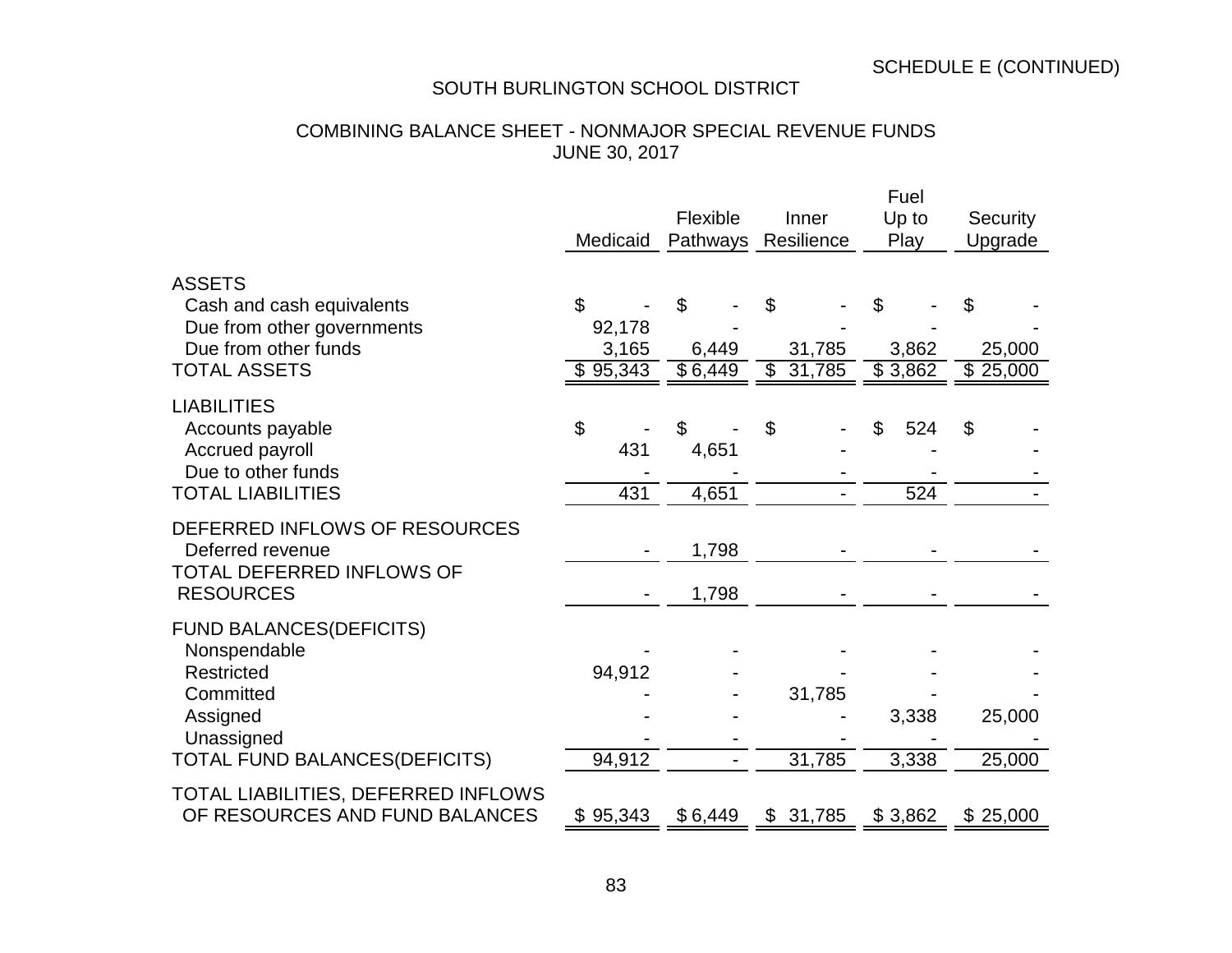# SOUTH BURLINGTON SCHOOL DISTRICT

|                                                    |             |              |                         |               | <b>IBM</b> |                |
|----------------------------------------------------|-------------|--------------|-------------------------|---------------|------------|----------------|
|                                                    | <b>Best</b> |              |                         |               | Community  | Secondary      |
|                                                    | Grant       | <b>EPSDT</b> | <b>SBNN</b>             |               | Grants     | Transformation |
|                                                    |             |              |                         |               |            |                |
| <b>ASSETS</b>                                      |             |              |                         |               |            |                |
| Cash and cash equivalents                          | \$          |              | \$                      |               |            |                |
| Due from other governments<br>Due from other funds | 7,000       | 53,514       |                         |               | 4,921      |                |
| <b>TOTAL ASSETS</b>                                | \$<br>7,000 | \$<br>53,514 | $\overline{\mathbf{G}}$ | $\mathbf{\$}$ | 4,921      | \$             |
| <b>LIABILITIES</b>                                 |             |              |                         |               |            |                |
| Accounts payable                                   | \$<br>7,000 | \$<br>332    | \$                      | \$            |            | \$             |
| Accrued payroll                                    |             |              |                         |               |            |                |
| Due to other funds                                 |             |              | 2,130                   |               |            | 3,525          |
| <b>TOTAL LIABILITIES</b>                           | 7,000       | 332          | 2,130                   |               |            | 3,525          |
| DEFERRED INFLOWS OF RESOURCES                      |             |              |                         |               |            |                |
| <b>Deferred Revenue</b>                            |             |              |                         |               |            |                |
| TOTAL DEFERRED INFLOWS OF<br><b>RESOURCES</b>      |             |              |                         |               |            |                |
|                                                    |             |              |                         |               |            |                |
| <b>FUND BALANCES(DEFICITS)</b>                     |             |              |                         |               |            |                |
| Nonspendable                                       |             |              |                         |               |            |                |
| <b>Restricted</b>                                  |             | 53,182       |                         |               |            |                |
| Committed                                          |             |              |                         |               | 4,921      |                |
| Assigned                                           |             |              |                         |               |            |                |
| Unassigned                                         |             |              | (2, 130)                |               |            | (3, 525)       |
| TOTAL FUND BALANCES(DEFICITS)                      |             | 53,182       | (2, 130)                |               | 4,921      | (3, 525)       |
| TOTAL LIABILITIES, DEFERRED INFLOWS                |             |              |                         |               |            |                |
| OF RESOURCES AND FUND BALANCES                     | \$<br>7,000 | \$<br>53,514 | \$                      | \$            | 4,921      | \$             |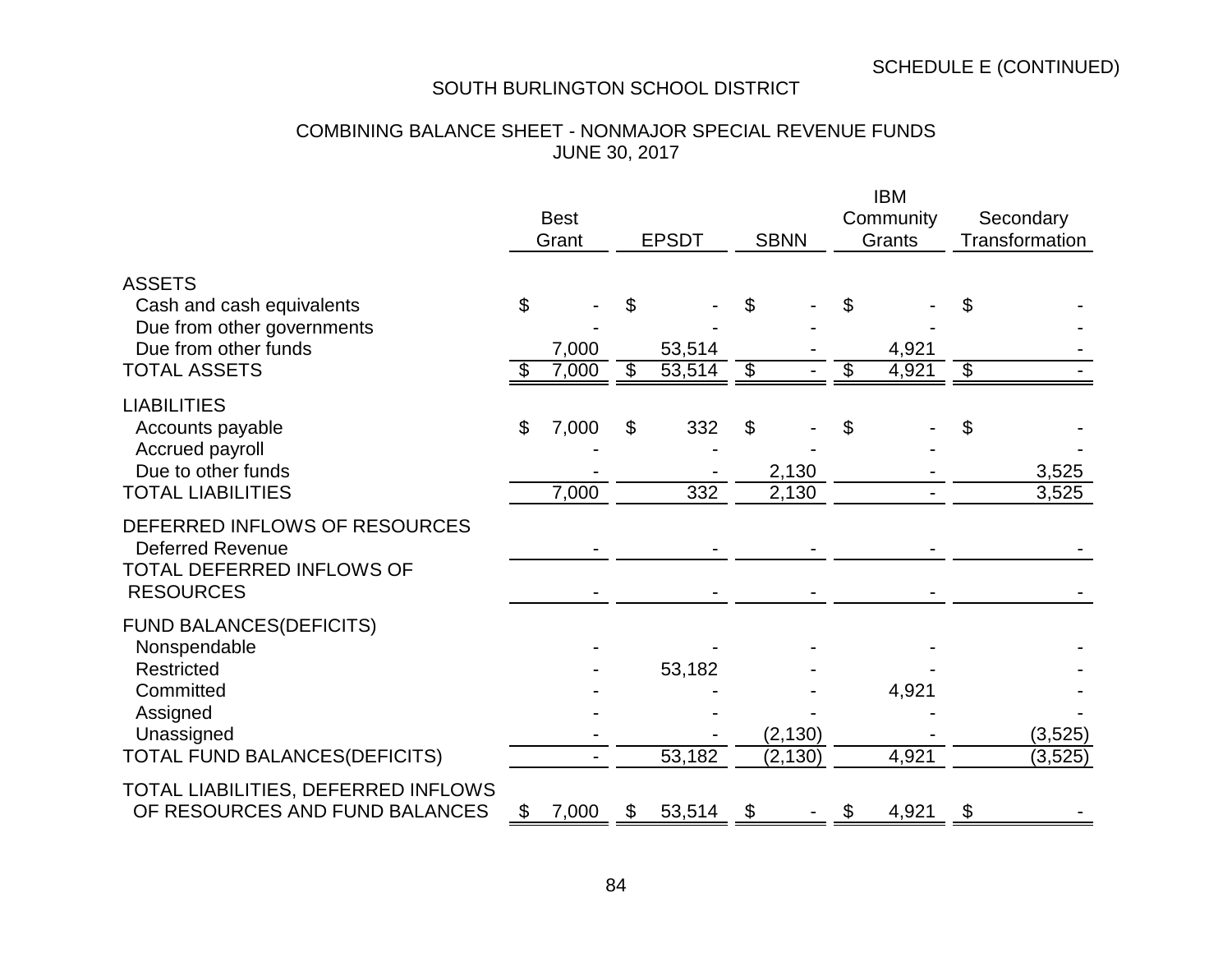# SOUTH BURLINGTON SCHOOL DISTRICT

#### COMBINING BALANCE SHEET - NONMAJOR SPECIAL REVENUE FUNDS JUNE 30, 2017

|                                                                                                                                      | I-Team                 | Local<br><b>Standards</b><br><b>Board</b> |                |          | Path             |          | Mentoring      |          | Rowland<br>Foundation<br>Fellowship | <b>Totals</b>                                       |
|--------------------------------------------------------------------------------------------------------------------------------------|------------------------|-------------------------------------------|----------------|----------|------------------|----------|----------------|----------|-------------------------------------|-----------------------------------------------------|
| <b>ASSETS</b><br>Cash and cash equivalents<br>Due from other governments<br>Due from other funds<br><b>TOTAL ASSETS</b>              | \$<br>14,344<br>14,344 | \$<br>\$                                  | 1,016<br>1,016 | \$<br>\$ | 46,283<br>46,283 | \$<br>\$ | 4,771<br>4,771 | \$<br>\$ | 66,307<br>66,307                    | \$<br>266,348<br>318,277<br>584,625                 |
| <b>LIABILITIES</b><br>Accounts payable<br>Accrued payroll<br>Due to other funds<br><b>TOTAL LIABILITIES</b>                          | \$<br>14,338<br>14,338 | \$                                        |                | \$       |                  | \$       |                | \$       |                                     | 29,792<br>65,733<br>147,788<br>243,313              |
| DEFERRED INFLOWS OF RESOURCES<br>Deferred revenue<br><b>TOTAL DEFERRED INFLOWS OF</b><br><b>RESOURCES</b>                            |                        |                                           |                |          |                  |          |                |          |                                     | 1,798<br>1,798                                      |
| <b>FUND BALANCES(DEFICITS)</b><br>Nonspendable<br>Restricted<br>Committed<br>Assigned<br>Unassigned<br>TOTAL FUND BALANCES(DEFICITS) | 6<br>6                 |                                           | 1,016<br>1,016 |          | 46,283<br>46,283 |          | 4,771<br>4,771 |          | 66,307<br>66,307                    | 280,168<br>41,483<br>28,387<br>(10, 524)<br>339,514 |
| TOTAL LIABILITIES, DEFERRED INFLOWS<br>OF RESOURCES AND FUND BALANCES                                                                | 14,344                 |                                           | 1,016          |          | 46,283           |          | 4,771          |          | 66,307                              | 584,625<br>\$                                       |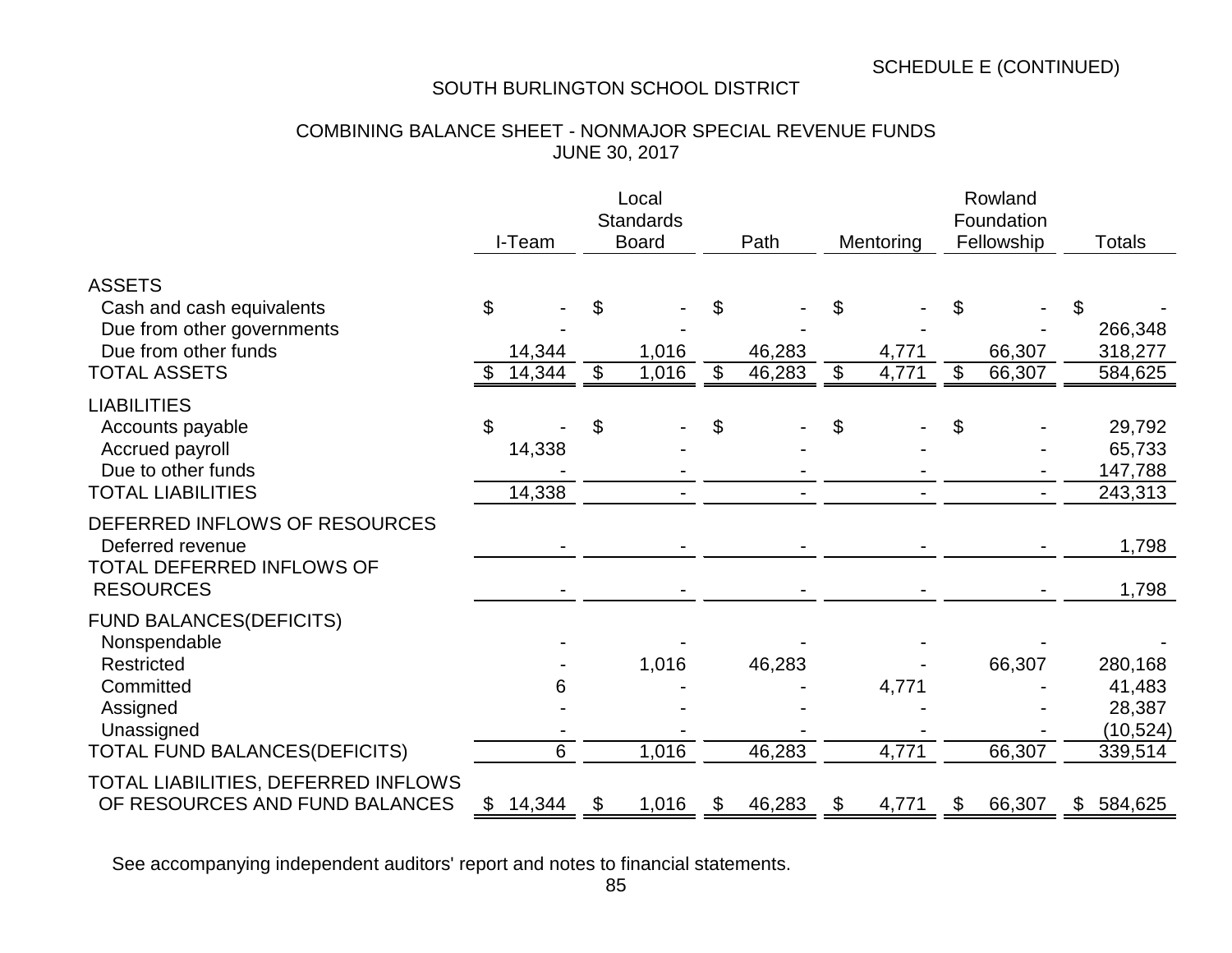|                                                                   |                | <b>Title</b><br><b>IIA</b> | Project<br>Search | <b>Title</b><br>IA |                | <b>IDEA-B</b> | 50th<br>Anniversary |    | <b>IDEA-B</b><br>Pre School |
|-------------------------------------------------------------------|----------------|----------------------------|-------------------|--------------------|----------------|---------------|---------------------|----|-----------------------------|
| <b>REVENUES</b><br>Intergovernmental revenues<br>Other revenues   | $\mathfrak{L}$ | 353,417                    | \$                | \$<br>91,204       | $\mathfrak{S}$ | 589,145       | \$                  |    | \$<br>9,757                 |
| <b>TOTAL REVENUES</b>                                             |                | 353,417                    |                   | 91,204             |                | 589,145       |                     |    | 9,757                       |
| <b>EXPENDITURES</b>                                               |                | 353,417                    |                   | 91,204             |                | 609,648       |                     |    | 9,757                       |
| <b>EXCESS OF REVENUE OVER</b><br>(UNDER) EXPENDITURES             |                |                            |                   |                    |                | (20, 503)     |                     |    |                             |
| OTHER FINANCING SOURCES (USES)<br>Transfers in<br>Transfers (out) |                |                            |                   |                    |                | (209)         |                     |    |                             |
| <b>TOTAL OTHER FINANCING</b><br><b>SOURCES (USES)</b>             |                |                            |                   |                    |                | (209)         |                     |    |                             |
| <b>NET CHANGE IN FUND BALANCES</b>                                |                |                            |                   |                    |                | (20, 712)     |                     |    |                             |
| <b>FUND BALANCES - JULY 1</b>                                     |                |                            | (2, 544)          |                    |                | 20,712        |                     | 49 |                             |
| FUND BALANCES - JUNE 30                                           |                |                            | (2, 544)          | \$                 |                |               |                     | 49 | \$                          |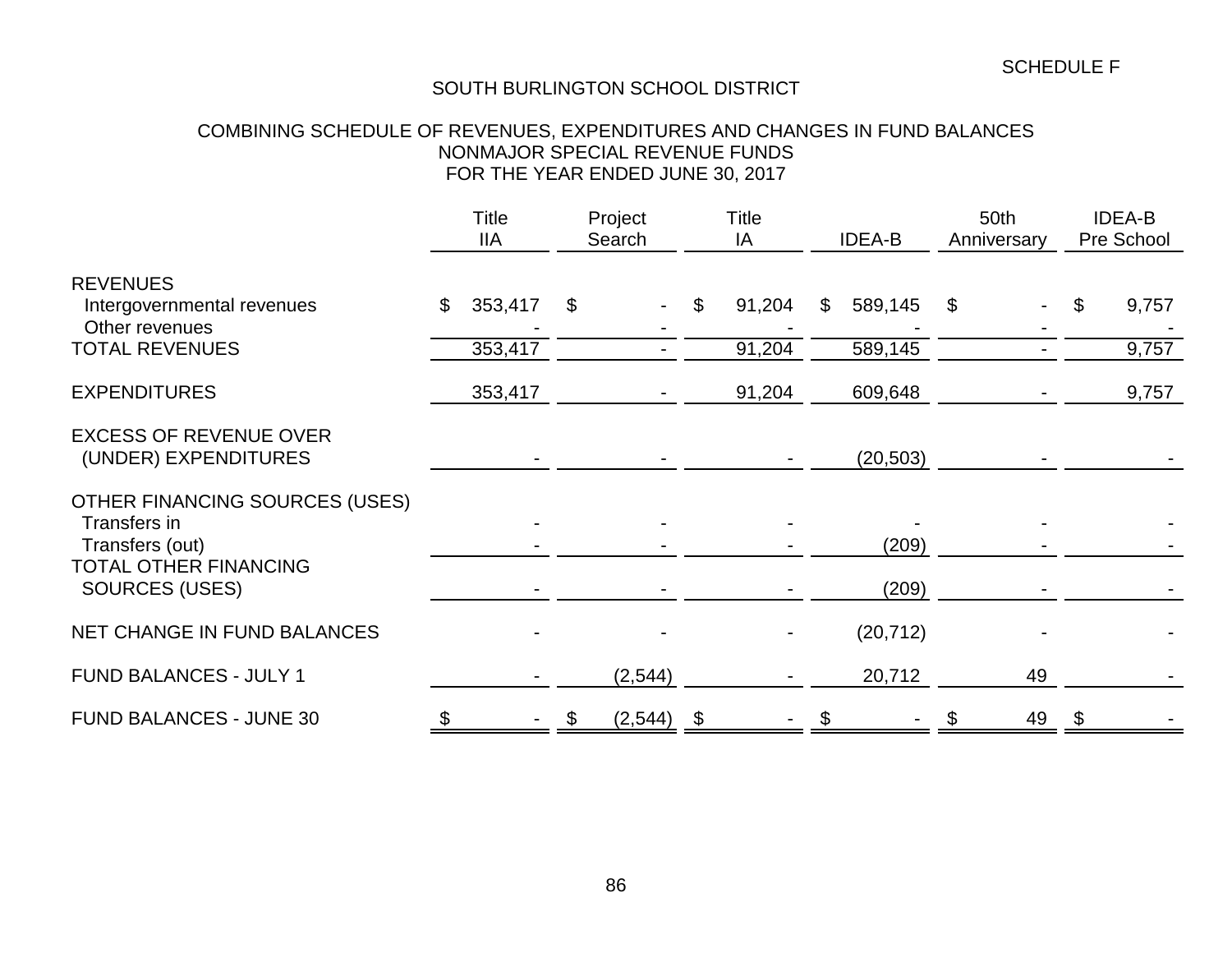|                                                                                                                            | <b>VPA Service</b><br>Learning and<br>Leadership |                | <b>Title</b><br>$\mathbf{III}$ |                            | Tobacco<br><b>VKAT</b> | Trail<br>Project |                | <b>IBM</b><br>Community<br>Grants |     |                            | <b>Building</b><br><b>Bright</b><br><b>Futures</b> |
|----------------------------------------------------------------------------------------------------------------------------|--------------------------------------------------|----------------|--------------------------------|----------------------------|------------------------|------------------|----------------|-----------------------------------|-----|----------------------------|----------------------------------------------------|
| <b>REVENUES</b><br>Intergovernmental revenues<br>Other revenues<br><b>TOTAL REVENUES</b>                                   | \$                                               | $\blacksquare$ | \$<br>51,771<br>51,771         | $\boldsymbol{\mathsf{\$}}$ |                        | \$               | 7,702<br>7,702 | \$                                |     | \$                         | 3,375<br>3,375                                     |
| <b>EXPENDITURES</b>                                                                                                        |                                                  |                | 42,409                         |                            | 1,423                  |                  | 7,034          |                                   |     |                            | 3,375                                              |
| <b>EXCESS OF REVENUE OVER</b><br>(UNDER) EXPENDITURES                                                                      |                                                  |                | 9,362                          |                            | (1, 423)               |                  | 668            |                                   |     |                            |                                                    |
| OTHER FINANCING SOURCES (USES)<br>Transfers in<br>Transfers (out)<br><b>TOTAL OTHER FINANCING</b><br><b>SOURCES (USES)</b> |                                                  |                |                                |                            |                        |                  |                |                                   |     |                            |                                                    |
| NET CHANGE IN FUND BALANCES                                                                                                |                                                  |                | 9,362                          |                            | (1, 423)               |                  | 668            |                                   |     |                            |                                                    |
| <b>FUND BALANCES - JULY 1</b>                                                                                              |                                                  | 150            | 8,456                          |                            | 1,423                  |                  | (2,993)        |                                   | 500 |                            |                                                    |
| <b>FUND BALANCES - JUNE 30</b>                                                                                             | \$                                               | 150            | \$<br>17,818                   | $\boldsymbol{\mathsf{\$}}$ |                        | \$               | $(2,325)$ \$   |                                   | 500 | $\boldsymbol{\mathcal{F}}$ |                                                    |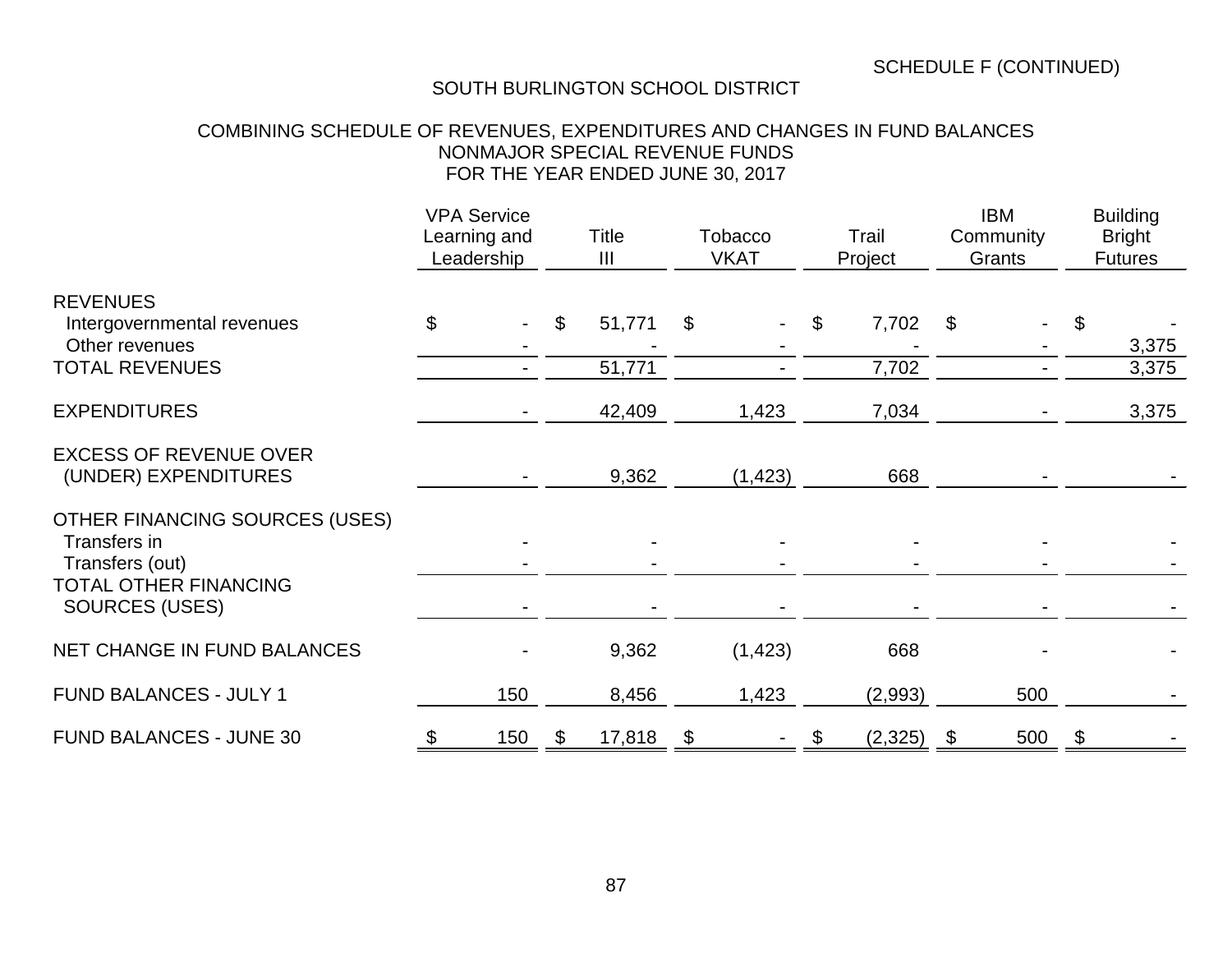|                                                                                                   | Medicaid                 |               | Flexible<br>Pathways | Inner<br>Resilience |                | Fuel<br>up to<br>Play |       | Security<br>Upgrade |
|---------------------------------------------------------------------------------------------------|--------------------------|---------------|----------------------|---------------------|----------------|-----------------------|-------|---------------------|
| <b>REVENUES</b><br>Intergovernmental revenues<br>Other revenues<br><b>TOTAL REVENUES</b>          | \$<br>375,591<br>375,591 | $\mathcal{L}$ | 6,652<br>6,652       | $\mathfrak{S}$      | 6,564<br>6,564 | \$                    |       | \$                  |
| <b>EXPENDITURES</b>                                                                               | 280,453                  |               | 6,652                |                     | 7,938          |                       |       |                     |
| <b>EXCESS OF REVENUE OVER</b><br>(UNDER) EXPENDITURES                                             | 95,138                   |               |                      |                     | (1, 374)       |                       |       |                     |
| OTHER FINANCING SOURCES (USES)<br>Transfers in<br>Transfers (out)<br><b>TOTAL OTHER FINANCING</b> |                          |               |                      |                     |                |                       |       | 25,000              |
| <b>SOURCES (USES)</b>                                                                             |                          |               |                      |                     |                |                       |       | 25,000              |
| NET CHANGE IN FUND BALANCES                                                                       | 95,138                   |               |                      |                     | (1, 374)       |                       |       | 25,000              |
| <b>FUND BALANCES - JULY 1</b>                                                                     | (226)                    |               |                      |                     | 33,159         |                       | 3,338 |                     |
| <b>FUND BALANCES - JUNE 30</b>                                                                    | \$<br>94,912             | \$            |                      | \$                  | 31,785         | \$                    | 3,338 | \$25,000            |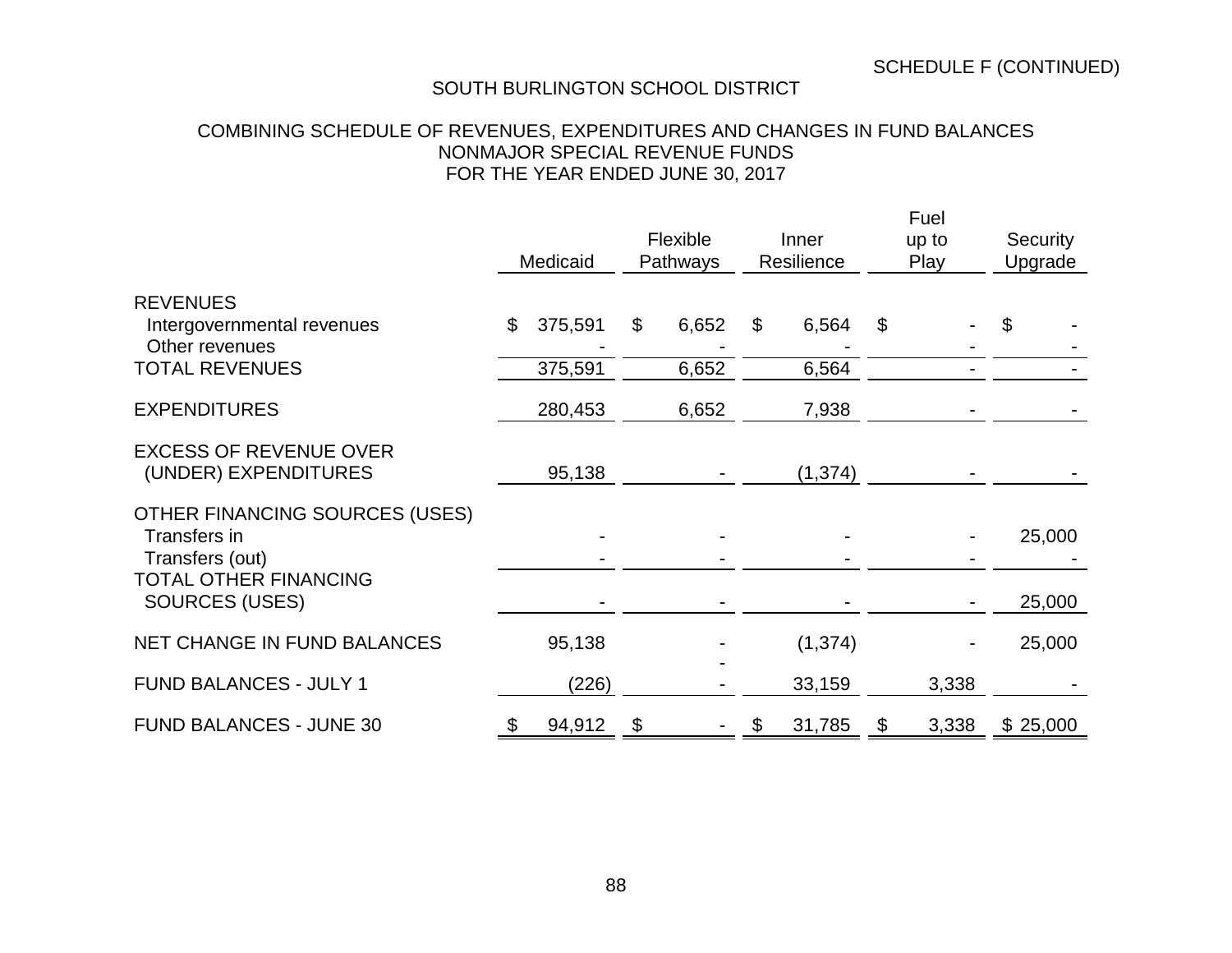|                                                                   | <b>Best</b><br>Grant |          | <b>EPSDT</b>   |        | <b>SBNN</b>    |          | <b>IBM</b><br>Community<br>Grants |       | Secondary<br>Transformation |
|-------------------------------------------------------------------|----------------------|----------|----------------|--------|----------------|----------|-----------------------------------|-------|-----------------------------|
| <b>REVENUES</b><br>Intergovernmental revenues<br>Other revenues   | \$                   | 18,144   | $\mathfrak{S}$ | 28,856 | $\mathfrak{S}$ |          | \$                                |       | \$                          |
| <b>TOTAL REVENUES</b>                                             |                      | 18,144   |                | 28,856 |                |          |                                   |       |                             |
| <b>EXPENDITURES</b>                                               |                      | 19,637   |                | 20,648 |                |          |                                   |       | 313                         |
| <b>EXCESS OF REVENUE OVER</b><br>(UNDER) EXPENDITURES             |                      | (1, 493) |                | 8,208  |                |          |                                   |       | (313)                       |
| OTHER FINANCING SOURCES (USES)<br>Transfers in<br>Transfers (out) |                      |          |                |        |                | 209      |                                   |       |                             |
| <b>TOTAL OTHER FINANCING</b><br><b>SOURCES (USES)</b>             |                      |          |                |        |                | 209      |                                   |       |                             |
| <b>NET CHANGE IN FUND BALANCES</b>                                |                      | (1, 493) |                | 8,208  |                | 209      |                                   |       | (313)                       |
| <b>FUND BALANCES - JULY 1</b>                                     |                      | 1,493    |                | 44,974 |                | (2, 339) |                                   | 4,921 | (3,212)                     |
| <b>FUND BALANCES - JUNE 30</b>                                    | \$                   |          | \$             | 53,182 | \$             | (2, 130) | \$                                | 4,921 | \$<br>(3, 525)              |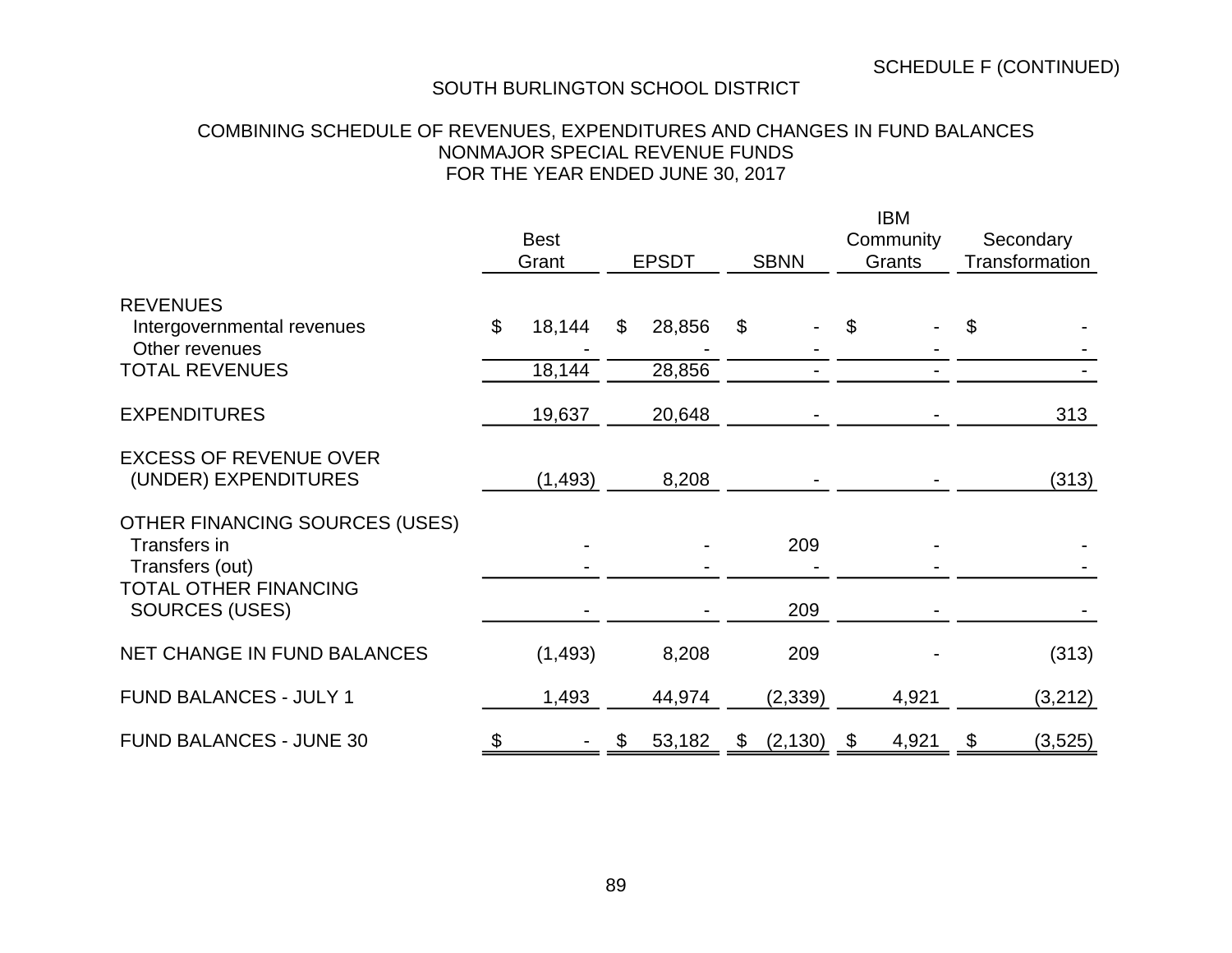#### COMBINING SCHEDULE OF REVENUES, EXPENDITURES AND CHANGES IN FUND BALANCES NONMAJOR SPECIAL REVENUE FUNDS FOR THE YEAR ENDED JUNE 30, 2017

|                                                                                                                            | I-Team                         | Local<br><b>Standards</b><br><b>Board</b> | Path                        | Mentoring                        | Rowland<br>Foundation<br>Fellowship | <b>Totals</b>                         |
|----------------------------------------------------------------------------------------------------------------------------|--------------------------------|-------------------------------------------|-----------------------------|----------------------------------|-------------------------------------|---------------------------------------|
| <b>REVENUES</b><br>Intergovernmental revenues<br>Other revenues<br><b>TOTAL REVENUES</b>                                   | \$95,187<br>95,187             | \$<br>648<br>648                          | \$<br>4,550<br>260<br>4,810 | $\mathfrak{L}$<br>7,900<br>7,900 | \$                                  | \$<br>1,647,088<br>3,635<br>1,650,723 |
| <b>EXPENDITURES</b>                                                                                                        | 95,181                         |                                           | 5,777                       | 6,171                            | 6,560                               | 1,567,597                             |
| <b>EXCESS OF REVENUE OVER</b><br>(UNDER) EXPENDITURES                                                                      | 6                              | 648                                       | (967)                       | 1,729                            | (6, 560)                            | 83,126                                |
| OTHER FINANCING SOURCES (USES)<br>Transfers in<br>Transfers (out)<br><b>TOTAL OTHER FINANCING</b><br><b>SOURCES (USES)</b> |                                |                                           |                             |                                  |                                     | 25,209<br>(209)<br>25,000             |
| <b>NET CHANGE IN FUND BALANCES</b>                                                                                         | 6                              | 648                                       | (967)                       | 1,729                            | (6, 560)                            | 108,126                               |
| <b>FUND BALANCES - JULY 1</b>                                                                                              |                                | 368                                       | 47,250                      | 3,042                            | 72,867                              | 231,388                               |
| <b>FUND BALANCES - JUNE 30</b>                                                                                             | $\boldsymbol{\mathsf{S}}$<br>6 | $\$\$<br>1,016                            | 46,283<br>\$                | 4,771<br>\$                      | 66,307<br>\$                        | 339,514<br>\$                         |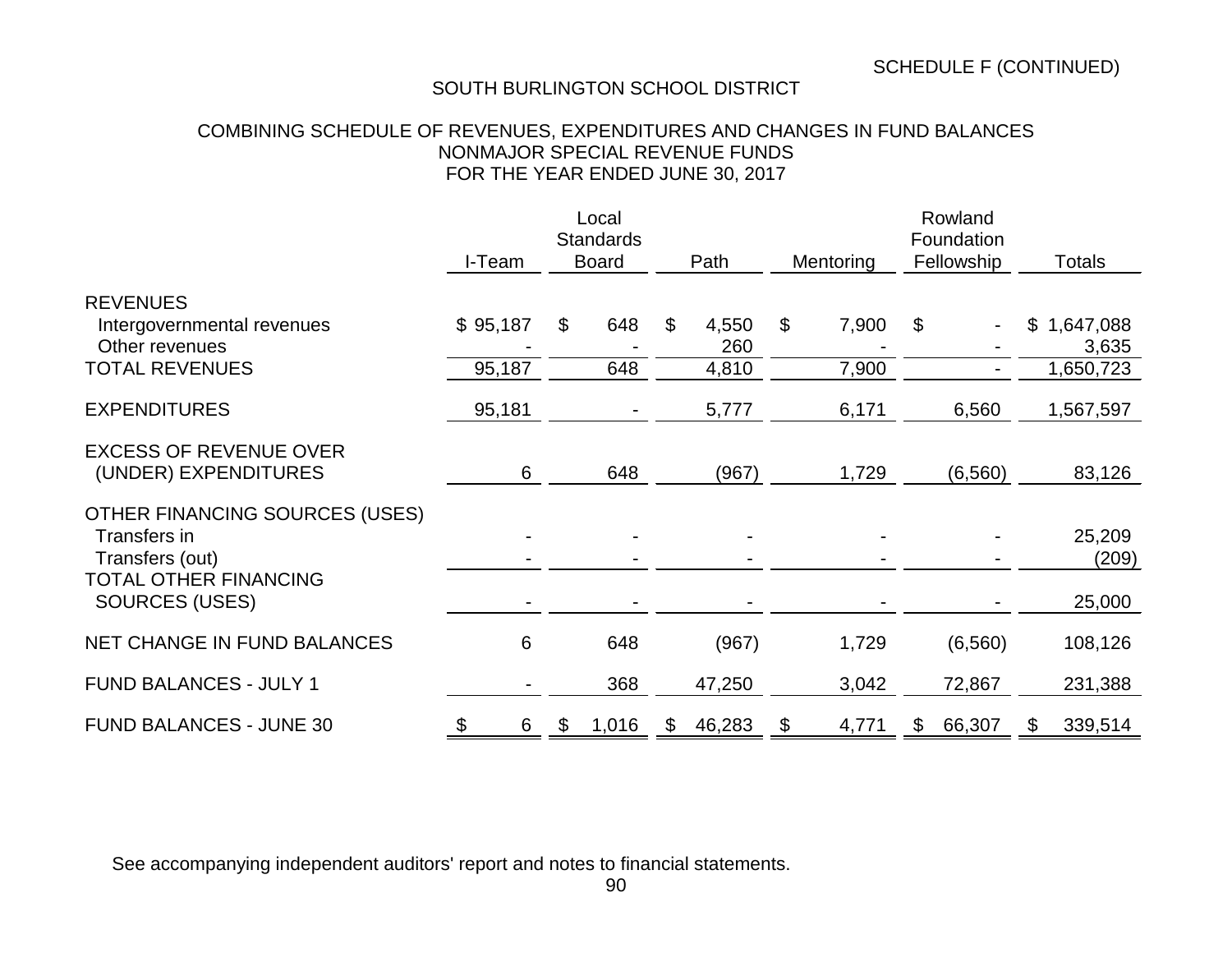### Capital Project Funds

Capital projects funds are established to account for financial resources to be used for the acquisition or construction of major capital facilities, other than those financed by proprietary or trust funds. The projects also include significant purchases of vehicles and equipment, as well as the servicing of leases and bonds associated with those purchases.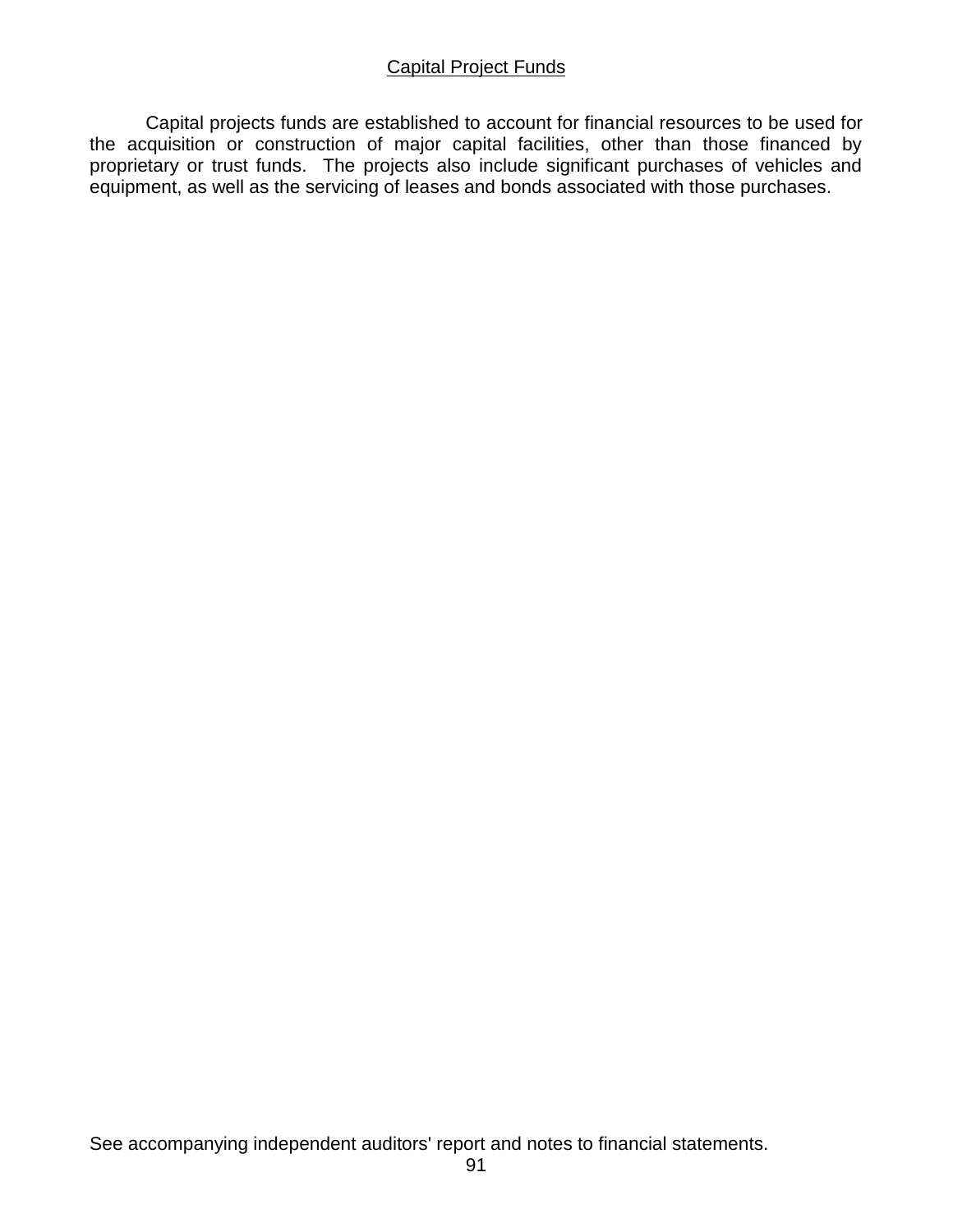# COMBINING BALANCE SHEET - NONMAJOR CAPITAL PROJECT FUNDS JUNE 30, 2017

|                                                                                                                              | Capital                   |                    |                           |                    |
|------------------------------------------------------------------------------------------------------------------------------|---------------------------|--------------------|---------------------------|--------------------|
|                                                                                                                              | Reserve                   |                    |                           | Total              |
|                                                                                                                              |                           |                    |                           |                    |
| <b>ASSETS</b><br>Cash<br>Investments<br><b>Accounts Receivable</b>                                                           | $\boldsymbol{\mathsf{S}}$ |                    | \$                        |                    |
| Due from other funds                                                                                                         |                           | 300,000            |                           | 300,000            |
| <b>TOTAL ASSETS</b>                                                                                                          | \$300,000                 |                    | $\overline{\mathfrak{s}}$ | 300,000            |
| <b>LIABILITIES</b><br>Due to other funds<br><b>TOTAL LIABILITIES</b>                                                         | \$                        |                    | \$                        |                    |
| <b>FUND BALANCES</b><br>Nonspendable<br><b>Restricted</b><br>Committed<br>Assigned<br>Unassigned<br><b>TOTAL FUND EQUITY</b> |                           | 300,000<br>300,000 |                           | 300,000<br>300,000 |
| TOTAL LIABILITIES AND FUND EQUITY                                                                                            | \$                        | 300,000            | \$                        | 300,000            |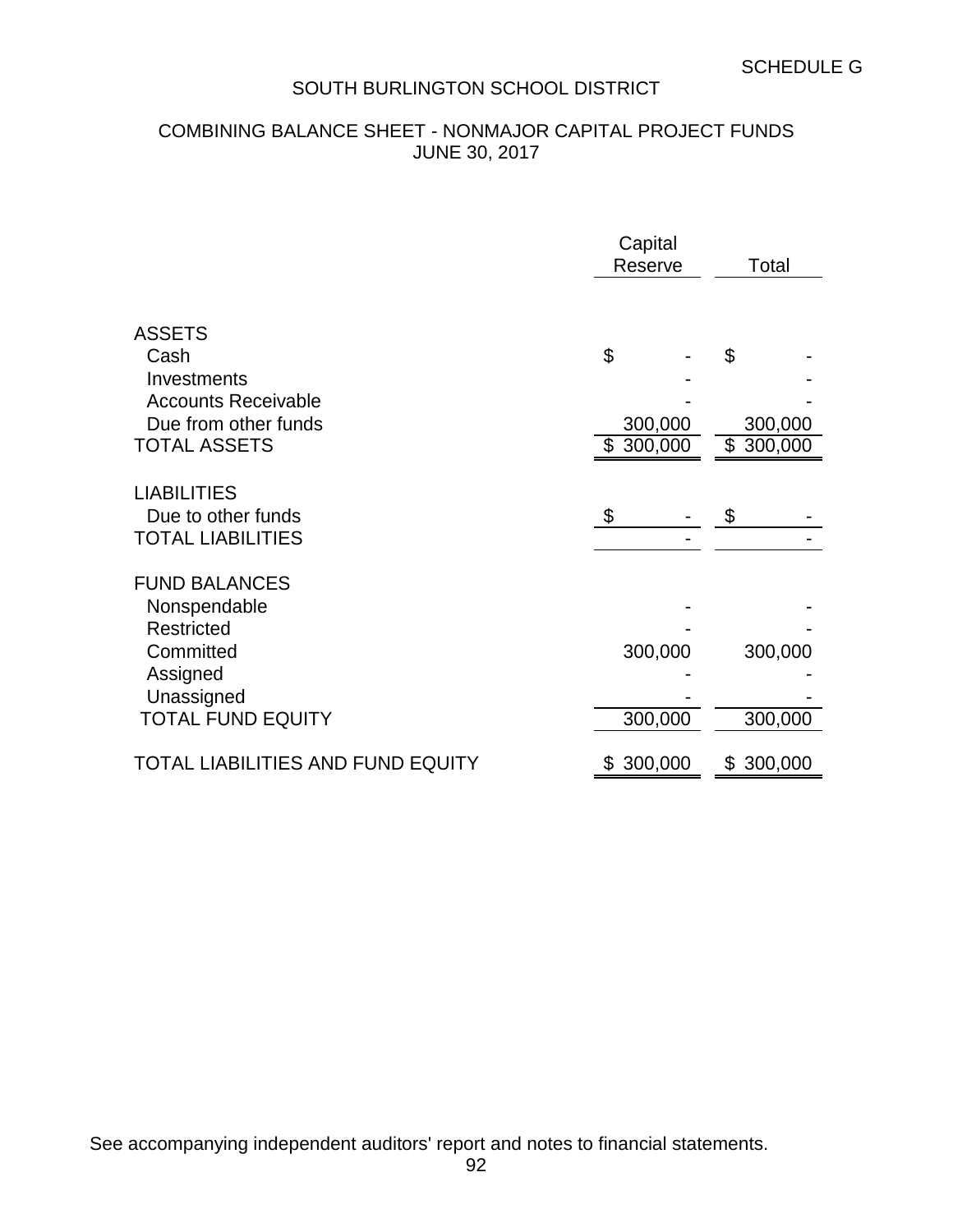|                                                                                                           | Capital<br>Reserve | Total        |
|-----------------------------------------------------------------------------------------------------------|--------------------|--------------|
| <b>REVENUE</b>                                                                                            | \$                 | \$           |
| <b>EXPENDITURES</b>                                                                                       |                    |              |
| <b>EXCESS OF REVENUE OVER</b><br>(UNDER) EXPENDITURES                                                     |                    |              |
| OTHER FINANCING SOURCES (USES)<br><b>Operating Transfers In</b><br><b>Operating Transfers Out</b>         | 300,000            | 300,000      |
| <b>TOTAL OTHER FINANCING</b><br><b>SOURCES (USES)</b>                                                     | 300,000            | 300,000      |
| <b>EXCESS OF REVENUE AND</b><br><b>OTHER SOURCES OVER (UNDER)</b><br><b>EXPENDITURES AND OTHER (USES)</b> | 300,000            | 300,000      |
| <b>FUND BALANCES, JULY 1</b>                                                                              |                    |              |
| <b>FUND BALANCES, JUNE 30</b>                                                                             | 300,000            | 300,000<br>Ъ |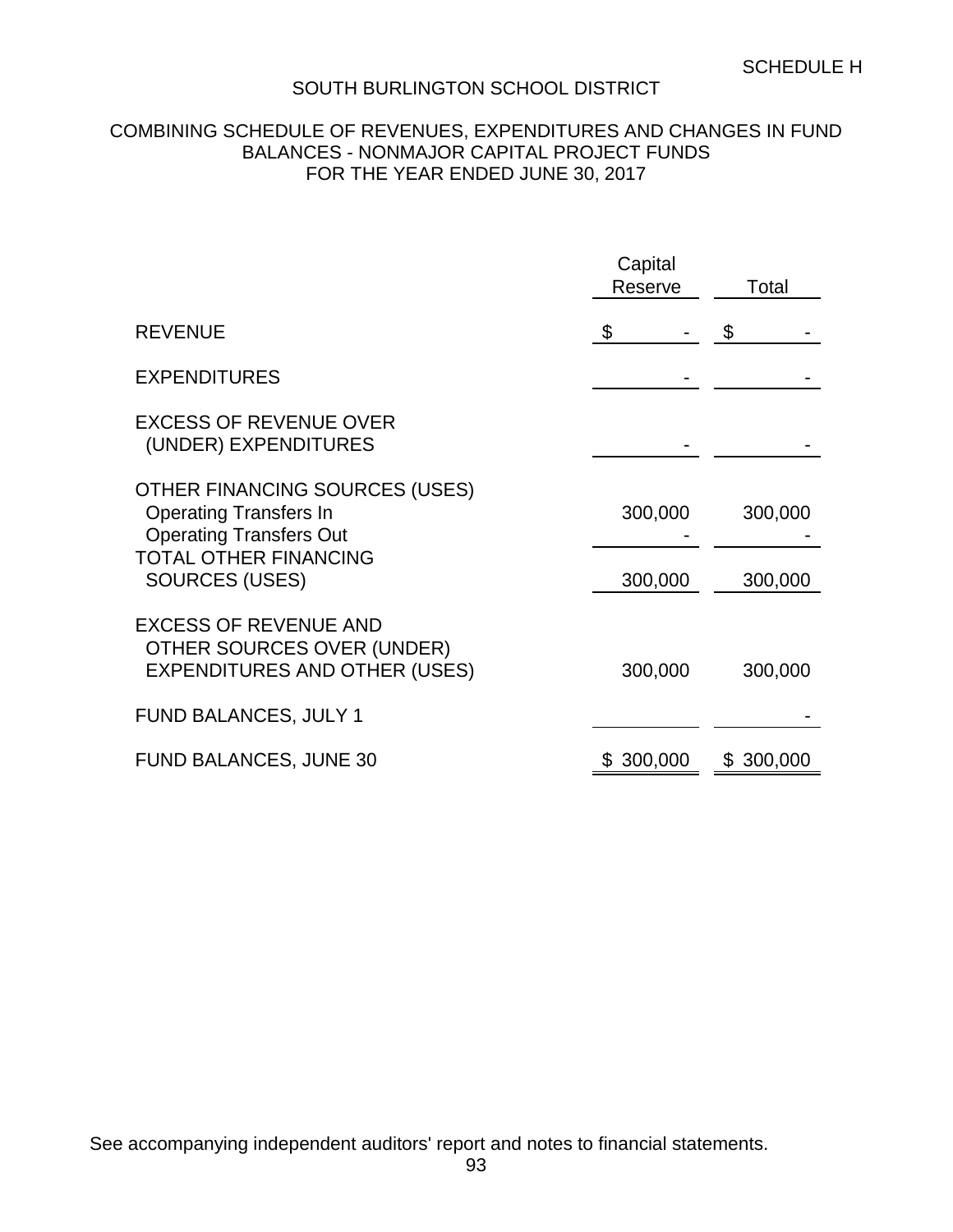### Enterprise Fund Description

Enterprise Funds are required to be used to account for operations for which a fee is charged to external users for goods or services and the activity (a) is financed with debt that is solely secured by a pledge of net revenues, (b) has third party requirements that the cost of providing services, including capital costs, be recovered with fees and charges or (c) established fees and charges based on a pricing policy designed to recover similar costs.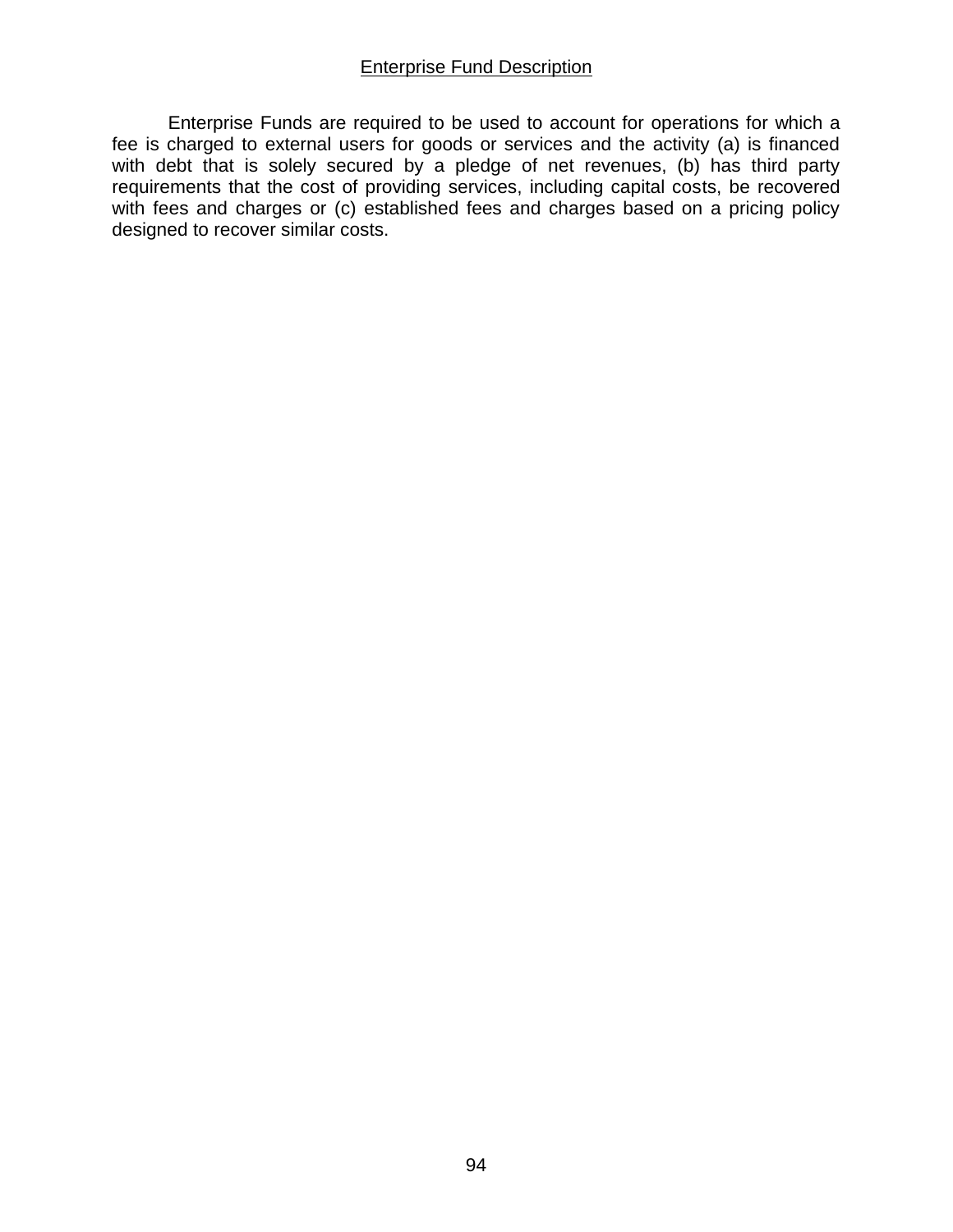# COMBINING BALANCE SHEET - NONMAJOR ENTERPRISE FUNDS JUNE 30, 2017

|                                           | Cisco<br>Lab       | School<br><b>Store</b> | <b>Totals</b> |       |  |
|-------------------------------------------|--------------------|------------------------|---------------|-------|--|
| <b>ASSETS</b>                             |                    |                        |               |       |  |
| <b>Current assets:</b>                    |                    |                        |               |       |  |
| Cash and cash equivalents                 | \$                 | \$                     | \$            |       |  |
| Due from other funds                      | 1,125              |                        |               | 1,125 |  |
| <b>Total current assets</b>               | $\overline{1,125}$ |                        |               | 1,125 |  |
| Noncurrent assets:                        |                    |                        |               |       |  |
| Machinery and equipment                   |                    |                        |               |       |  |
| Total capital assets                      |                    |                        |               |       |  |
| Less: accumulated depreciation            |                    |                        |               |       |  |
| Net capital assets                        |                    |                        |               |       |  |
| <b>TOTAL ASSETS</b>                       | \$<br>1,125        | \$                     | \$            | 1,125 |  |
| <b>LIABILITIES</b>                        |                    |                        |               |       |  |
| <b>Current liabilities:</b>               |                    |                        |               |       |  |
| Accounts payable                          | \$                 | \$                     | \$            |       |  |
| Due to other funds                        |                    | 411                    |               | 411   |  |
| <b>Total current liabilities</b>          |                    | 411                    |               | 411   |  |
| <b>TOTAL LIABILITIES</b>                  |                    | 411                    |               | 411   |  |
|                                           |                    |                        |               |       |  |
| <b>NET POSITION(DEFICITS)</b>             |                    |                        |               |       |  |
| Unrestricted                              | 1,125              | (411)                  |               | 714   |  |
| TOTAL NET POSITION(DEFICITS)              | 1,125              | (411)                  |               | 714   |  |
| <b>TOTAL LIABILITIES AND NET POSITION</b> | \$<br>1,125        | \$                     |               | 1,125 |  |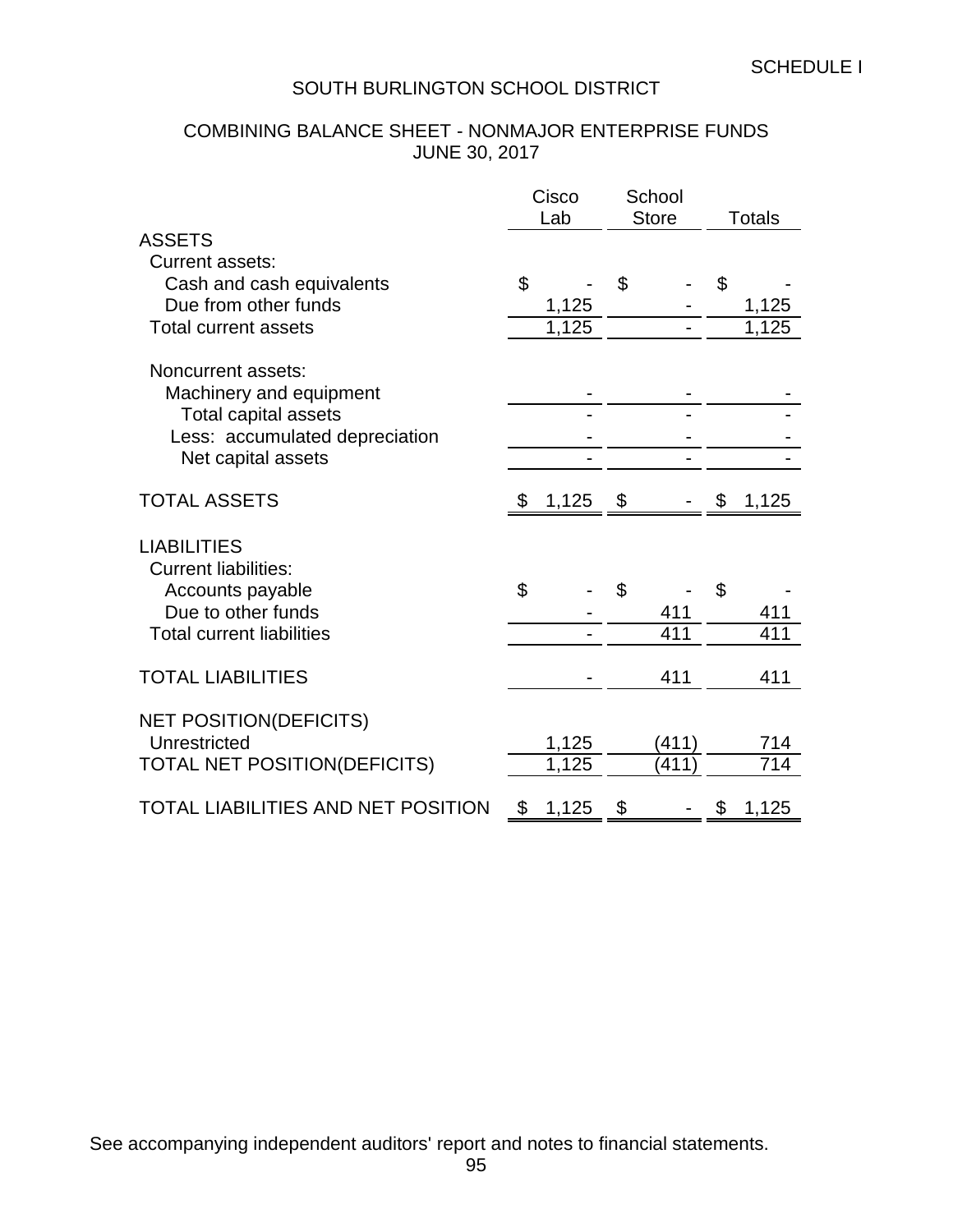|                                                                                                                    | Cisco<br>Lab | School<br><b>Store</b>     |       | <b>Totals</b> |
|--------------------------------------------------------------------------------------------------------------------|--------------|----------------------------|-------|---------------|
| <b>OPERATING REVENUES</b><br>Charges for services<br><b>TOTAL OPERATING REVENUES</b>                               | \$           | $\boldsymbol{\mathsf{\$}}$ |       | \$            |
| <b>OPERATING EXPENSES</b><br>Other<br><b>TOTAL OPERATING EXPENSES</b>                                              |              |                            |       |               |
| <b>OPERATING INCOME (LOSS)</b>                                                                                     |              |                            |       |               |
| NON-OPERATING REVENUES (EXPENSES)<br>Transfers in<br>Transfers (out)<br>TOTAL NON-OPERATING REVENUES<br>(EXPENSES) |              |                            |       |               |
| <b>CHANGE IN NET POSITION</b>                                                                                      |              |                            |       |               |
| <b>NET POSITION - JULY 1</b>                                                                                       | 1,125        |                            | (411) | 714           |
| <b>NET POSITION - JUNE 30</b>                                                                                      | 1,125        | \$                         | (411) | \$<br>714     |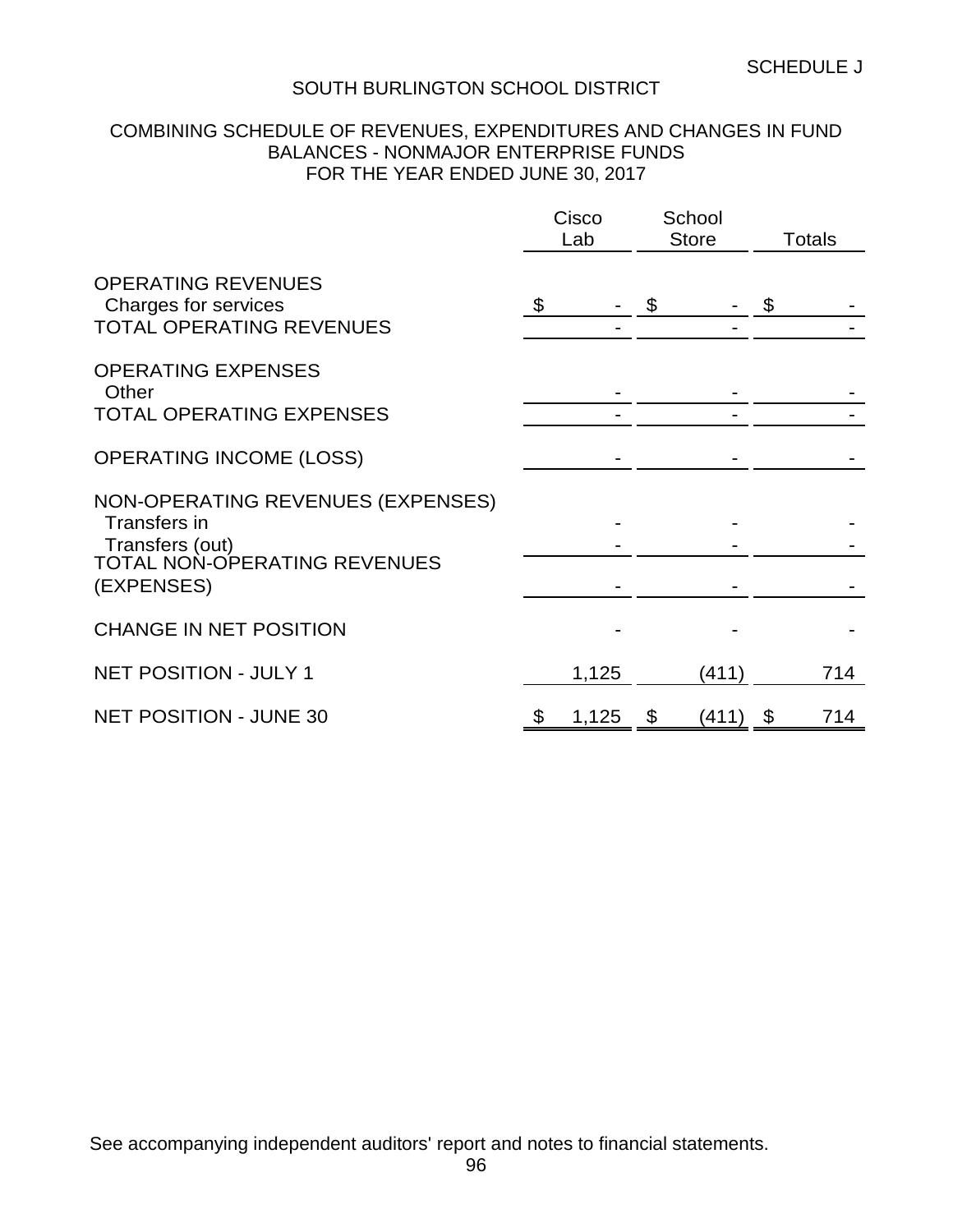## COMBINING SCHEDULE OF CASH FLOWS – NONMAJOR ENTERPRISE FUNDS FOR THE YEAR ENDED JUNE 30, 2017

|                                                                                                                                                                                                                                                       | Cisco<br>Lab |     | School<br><b>Store</b> | Total |
|-------------------------------------------------------------------------------------------------------------------------------------------------------------------------------------------------------------------------------------------------------|--------------|-----|------------------------|-------|
| CASH FLOWS FROM OPERATING ACTIVITIES<br>Receipts from customers<br>NET CASH PROVIDED (USED) BY OPERATING ACTIVITIES                                                                                                                                   | -\$          |     |                        |       |
| NET INCREASE (DECREASE) IN CASH AND CASH EQUIVALENTS                                                                                                                                                                                                  |              |     |                        |       |
| CASH AND CASH EQUIVALENTS - JULY 1                                                                                                                                                                                                                    |              |     |                        |       |
| CASH AND CASH EQUIVALENTS - JUNE 30                                                                                                                                                                                                                   |              |     |                        |       |
| RECONCILIATION OF OPERATING INCOME (LOSS) TO NET CASH<br>PROVIDED (USED) BY OPERATING ACTIVITIES:<br>Operating income (loss) and other financing sources<br>Changes in operating assets and liabilities:<br>(Decrease) increase in due to other funds | \$           | -\$ |                        | \$    |
| NET CASH PROVIDED (USED) BY OPERATING ACTIVITIES                                                                                                                                                                                                      |              |     |                        |       |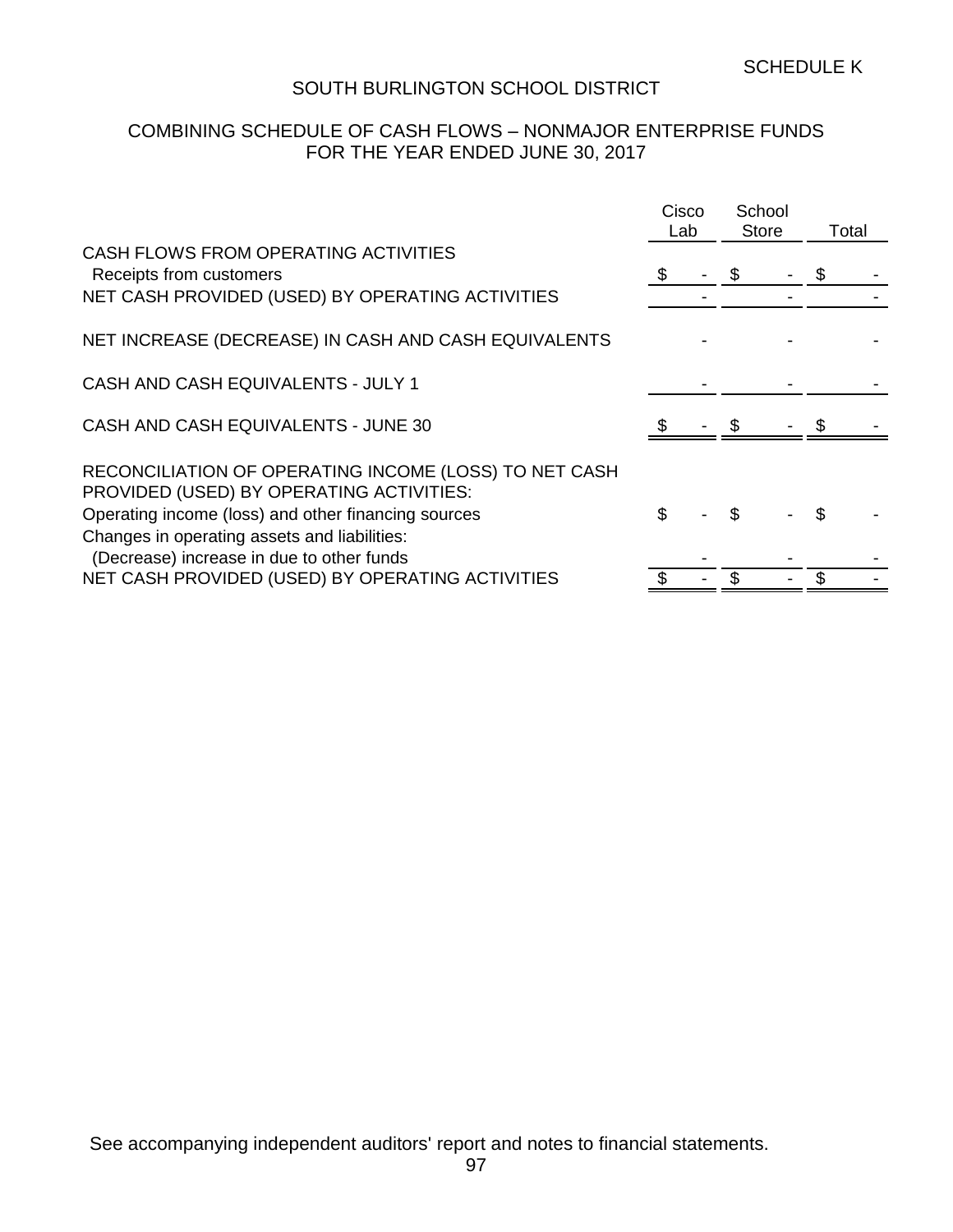### General Capital Assets

General capital assets are those assets related to activities reported in the governmental funds. These assets are reported in the governmental activities column of the government-wide statement of net position.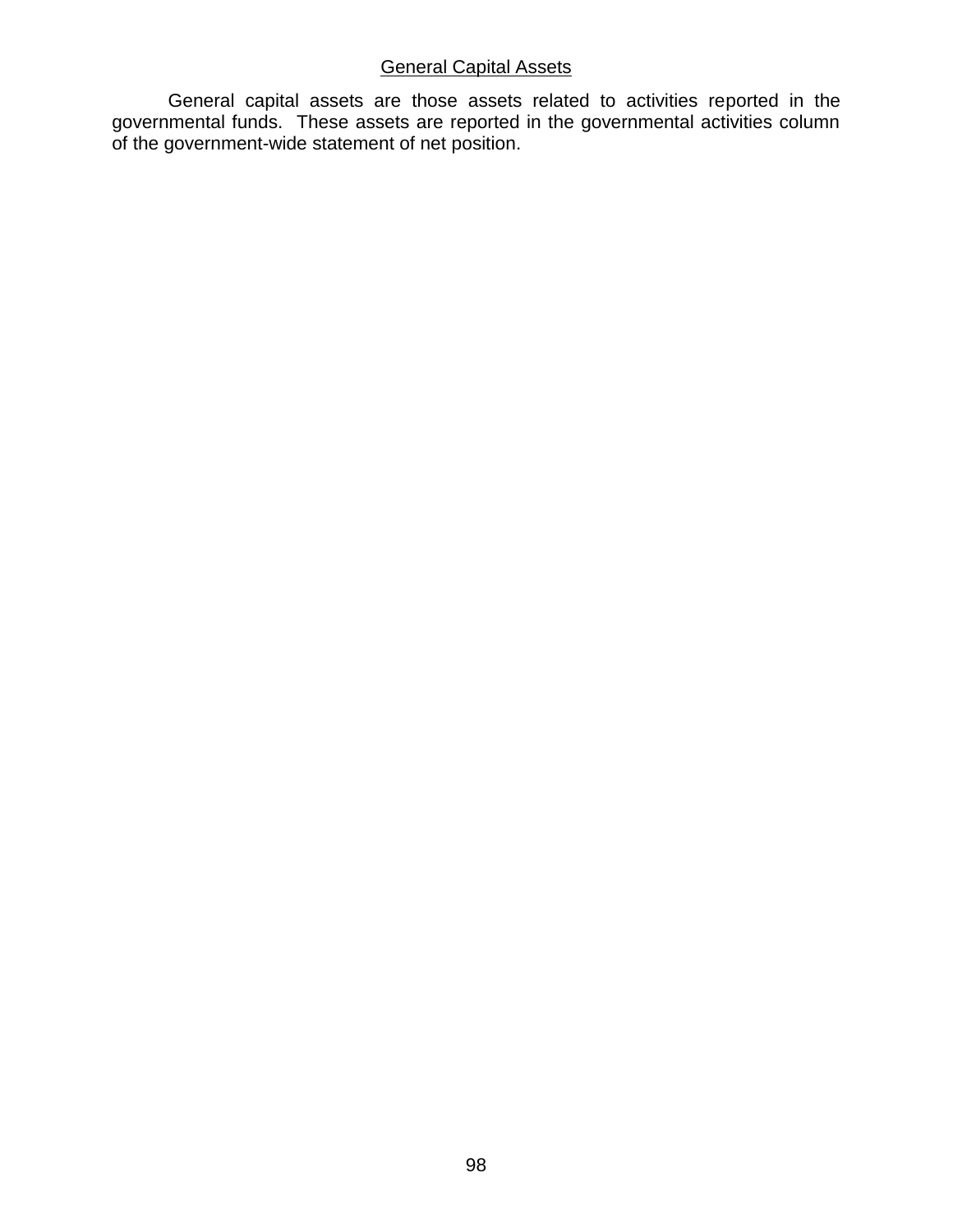### SCHEDULE OF GENERAL CAPITAL ASSETS BY FUNCTION JUNE 30, 2017

|                                     | Land and<br>Non-depreciable<br><b>Assets</b> |           | Buildings,<br><b>Building Improvements</b><br>& Land Improvements |                | Furniture,<br>Fixtures,<br>Equipment<br>& Vehicles |             | Infrastructure |            | <b>Totals</b>  |
|-------------------------------------|----------------------------------------------|-----------|-------------------------------------------------------------------|----------------|----------------------------------------------------|-------------|----------------|------------|----------------|
| <b>Direct Services</b>              | \$                                           | 2,474,962 | \$                                                                | 29,197,238     | \$                                                 | 2,950,552   | \$             | 661,588    | \$35,284,340   |
| <b>Support Services</b>             |                                              |           |                                                                   | 21,288         |                                                    | 961,440     |                | 85,902     | 1,068,630      |
| <b>Athletics</b>                    |                                              |           |                                                                   | 1,056,586      |                                                    | 73,401      |                | 90,701     | 1,220,688      |
| <b>Operation &amp; Maintenance</b>  |                                              | 23,700    |                                                                   | 551,429        |                                                    | 461,743     |                |            | 1,036,872      |
| Transportation                      |                                              |           |                                                                   | 65,790         |                                                    | 1,843,880   |                | 5,150      | 1,914,820      |
| <b>Business Office</b>              |                                              |           |                                                                   |                |                                                    | 5,121       |                |            | 5,121          |
| <b>FHTMS</b>                        |                                              |           |                                                                   | 20,943         |                                                    | 29,557      |                |            | 50,500         |
| <b>Food Service</b>                 |                                              |           |                                                                   |                |                                                    | 402,109     |                |            | 402,109        |
| <b>Superintendent Office</b>        |                                              |           |                                                                   |                |                                                    | 27,203      |                |            | 27,203         |
| <b>Special Education</b>            |                                              |           |                                                                   |                |                                                    | 39,115      |                |            | 39,115         |
| <b>Total General Capital Assets</b> |                                              | 2,498,662 |                                                                   | 30,913,274     |                                                    | 6,794,121   |                | 843,341    | 41,049,398     |
| Less: Accumulated Depreciation      |                                              |           |                                                                   | (23, 538, 500) |                                                    | (3,971,322) |                | (272, 860) | (27, 782, 682) |
| <b>Net General Capital Assets</b>   |                                              | 2,498,662 | \$                                                                | 7,374,774      | \$                                                 | 2,822,799   | æ.             | 570,481    | \$13,266,716   |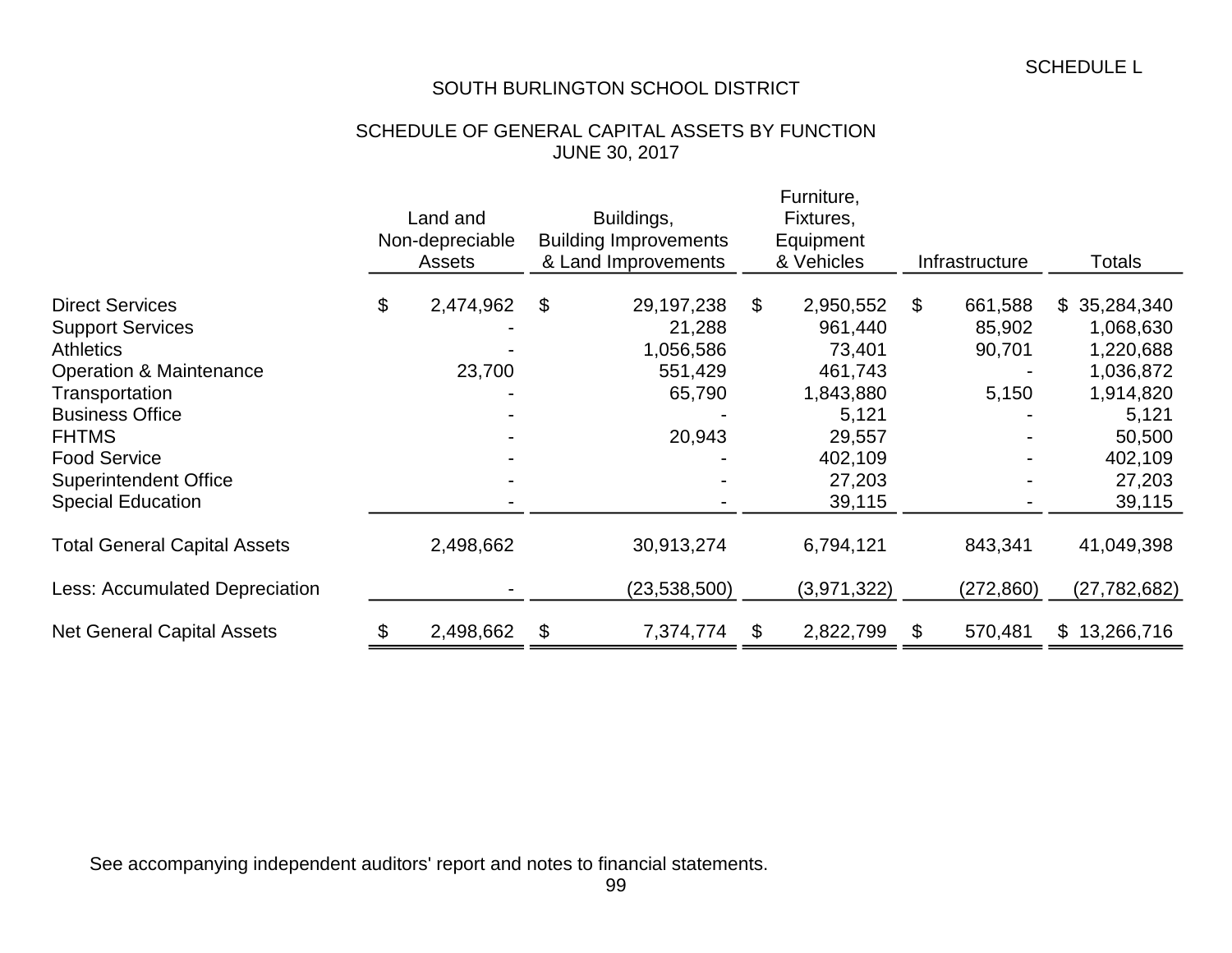#### SCHEDULE OF CHANGES IN GENERAL CAPITAL ASSETS BY FUNCTION FOR THE YEAR ENDED JUNE 30, 2017

|                                       | General<br>Capital<br><b>Assets</b><br>7/1/16 | <b>Additions</b> | <b>Deletions</b> | General<br>Capital<br>Assets<br>6/30/17 |  |
|---------------------------------------|-----------------------------------------------|------------------|------------------|-----------------------------------------|--|
| <b>Direct Services</b>                | \$30,196,797                                  | \$<br>5,087,543  | \$               | 35,284,340<br>\$                        |  |
| <b>Support Services</b>               | 826,750                                       | 241,880          |                  | 1,068,630                               |  |
| <b>Athletics</b>                      | 1,206,828                                     | 13,860           |                  | 1,220,688                               |  |
| <b>Operation &amp; Maintenance</b>    | 851,815                                       |                  |                  | 1,036,872                               |  |
|                                       |                                               | 185,057          |                  |                                         |  |
| Transportation                        | 1,806,240                                     | 108,580          |                  | 1,914,820                               |  |
| <b>Business Office</b>                | 5,121                                         |                  |                  | 5,121                                   |  |
| <b>FHTMS</b>                          | 50,500                                        |                  |                  | 50,500                                  |  |
| <b>Food Service</b>                   | 402,109                                       |                  |                  | 402,109                                 |  |
| <b>Superintendent Office</b>          | 27,203                                        |                  |                  | 27,203                                  |  |
| <b>Special Education</b>              | 39,115                                        |                  |                  | 39,115                                  |  |
| <b>Total General Capital Assets</b>   | 35,412,478                                    | 5,636,920        |                  | 41,049,398                              |  |
| <b>Less: Accumulated Depreciation</b> | (26, 637, 131)                                | (1, 145, 551)    |                  | (27, 782, 682)                          |  |
| <b>Net General Capital Assets</b>     | 8,775,347                                     | 4,491,369<br>\$  | \$               | 13,266,716<br>\$                        |  |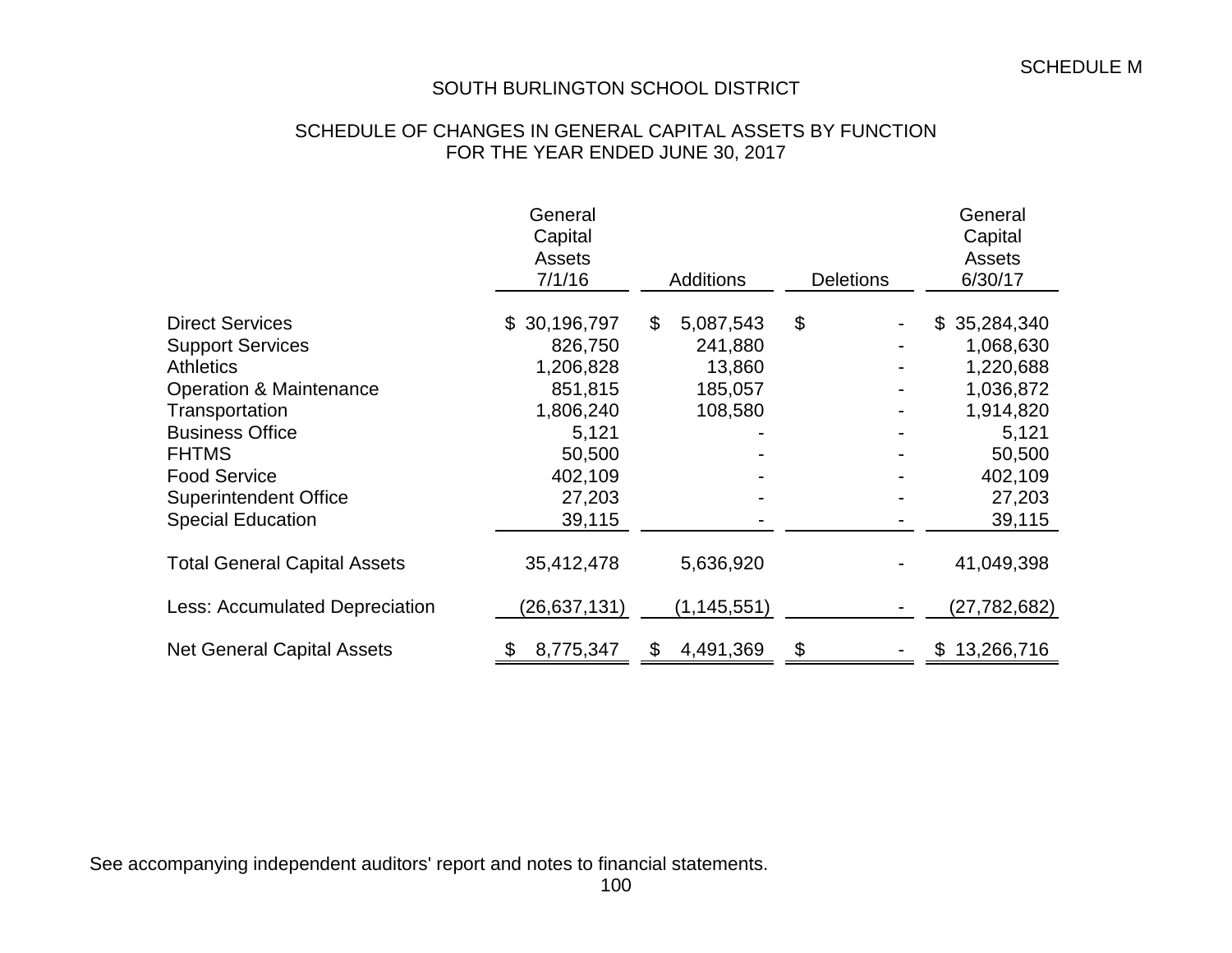## SCHEDULE OF EXPENDITURES OF FEDERAL AWARDS FOR THE YEAR ENDED JUNE 30, 2017

| <b>Federal Grantor</b><br>Pass Through Grantor<br><b>Program Title</b>                                                                                   | Federal<br><b>CFDA</b><br>Number | Pass Thru<br>Grantor<br>Number | Federal<br><b>Expenditures</b> |  |
|----------------------------------------------------------------------------------------------------------------------------------------------------------|----------------------------------|--------------------------------|--------------------------------|--|
| U.S. Department of Agriculture<br>Passed through State of Vermont - Department<br>of Education and Cultural Services<br><b>Child Nutrition Cluster:</b>  |                                  |                                |                                |  |
| School Lunch Program                                                                                                                                     | 10.555                           | 4450                           | \$<br>243,167                  |  |
| School Breakfast Program                                                                                                                                 | 10.556                           | 4452                           | 66,200                         |  |
| <b>Commodity Supplemental Food Program</b>                                                                                                               | 10.565                           | N/A                            | 64,533                         |  |
| <b>Total Department of Agriculture</b>                                                                                                                   |                                  |                                | 373,900                        |  |
| U.S. Department of Education<br>Passed through State of Vermont - Department<br>of Education and Cultural Services:<br>Local Entitlement(IDEAB) Cluster: |                                  |                                |                                |  |
| Local Entitlement - Regular Grant                                                                                                                        | 84.027                           | 4226T1911701                   | 571,186                        |  |
| Local Entitlement - Proportionate Share                                                                                                                  | 84.027                           | 4226T1911702                   | 38,462                         |  |
| IDEA - B - Part B Section 619                                                                                                                            | 84.173                           | 4228T1911701                   | 9,757                          |  |
| <b>Total Local Entitlement(IDEAB) Cluster</b>                                                                                                            |                                  |                                | 619,405                        |  |
| <b>Title IA - Educationally Deprived</b>                                                                                                                 | 84.010                           | 4250T1911701                   | 353,417                        |  |
| Title III                                                                                                                                                | 84.365A                          | 4375T1911701                   | 40,525                         |  |
| Title III                                                                                                                                                | 84.365A                          | 4375T1911702                   | 1,884                          |  |
| <b>Title IIA-Teaching Quality</b>                                                                                                                        | 84.367                           | 4651T1911701                   | 91,204                         |  |
| <b>Total Department of Education</b>                                                                                                                     |                                  |                                | 1,106,435                      |  |
| U.S. Department of Education<br>Passed through Vermont Student Assistance<br>Corporation:<br>Gear Up                                                     | 84.334                           | N/A                            | 2,944                          |  |
| U.S. Department of Transportation<br>Passed through State of Vermont Forestry, Parks<br>and Recreation:                                                  |                                  |                                |                                |  |
| <b>Recreational Trails Program</b>                                                                                                                       | 20.219                           | <b>NRTF-15-07</b>              | 7,034                          |  |
| TOTAL FEDERAL ASSISTANCE                                                                                                                                 |                                  |                                | 1,490,313<br>\$                |  |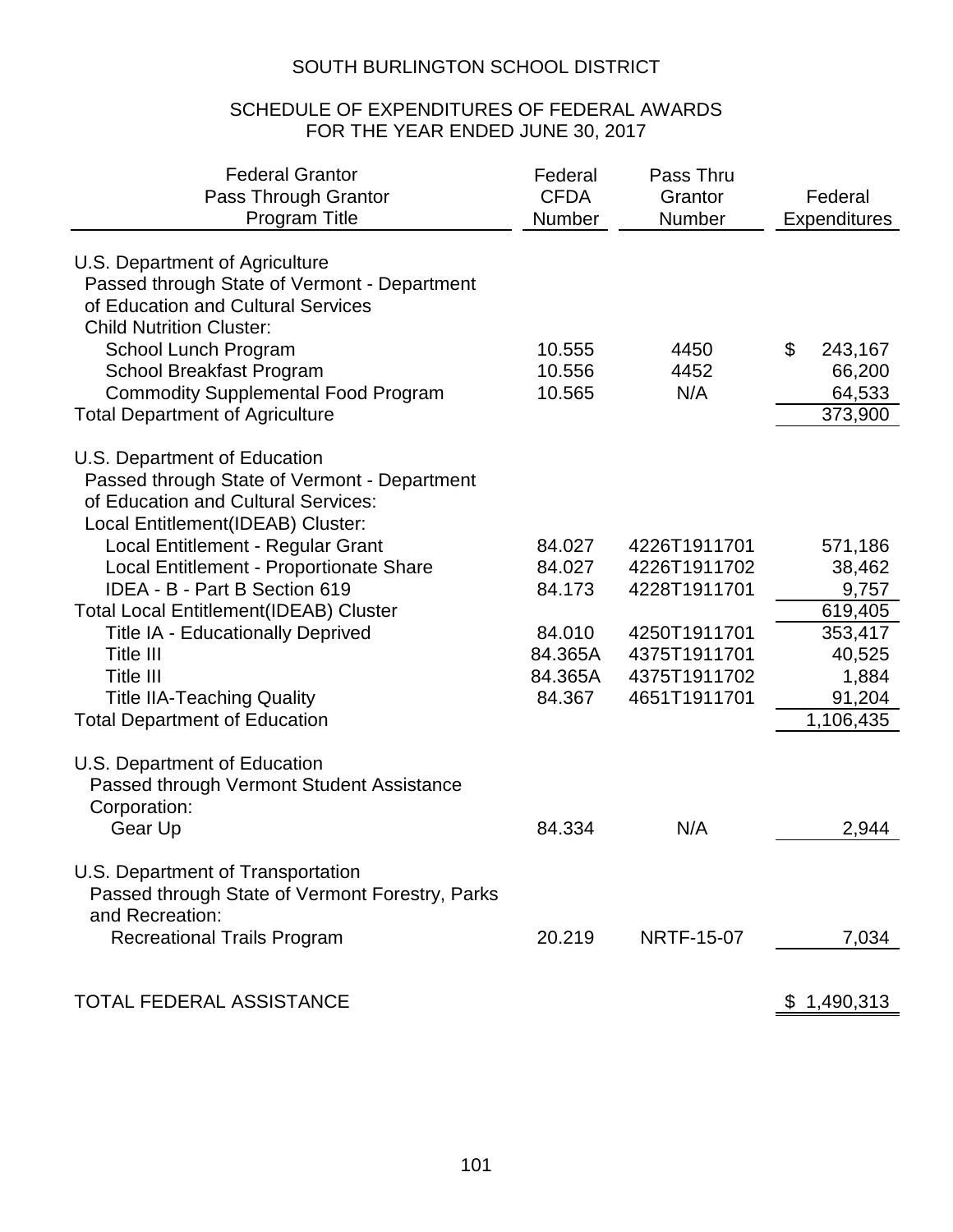### NOTES TO SCHEDULE OF EXPEDITURES OF FEDERAL AWARDS JUNE 30, 2017

### 1. Basis of Presentation

The accompanying schedule of expenditures of federal awards (the Schedule) includes the federal award activity of the South Burlington School District under programs of the federal government for the year ended June 30, 2016. The information in this Schedule is presented in accordance with the requirements of Title 2 U.S. *Code of Federal Regulations* Part 200, *Uniform Administrative Requirements, Cost Principles, and Audit Requirements for Federal Awards* (Uniform Guidance). Because the Schedule presents only a selected portion of the operations of the South Burlington School District, it is not intended to and does not present the financial position, changes in net position, or cash flows of the South Burlington School District.

- 2. Summary of Significant Accounting Policies
	- a. Expenditures reported on the Schedule are reported on the accrual basis of accounting. Such expenditures are recognized following the cost principles contained in the Uniform Guidance and/or OMB Circular A-87, *Cost Principles for State, Local, and Indian Tribal Governments*, wherein certain types of expenditures are not allowable or are limited as to reimbursement.
	- b. South Burlington School District has not elected to use the 10 percent *de minimis* indirect cost rate as allowed under the Uniform Guidance.
- 3. Noncash Awards

The South Burlington School District reports U.S. Department of Agriculture (USDA) Foods consumed on the Schedule at the fair value [or entitlement value]. The State of Vermont allocated USDA Foods to the respective program(s) that benefitted from the use of those USDA Foods.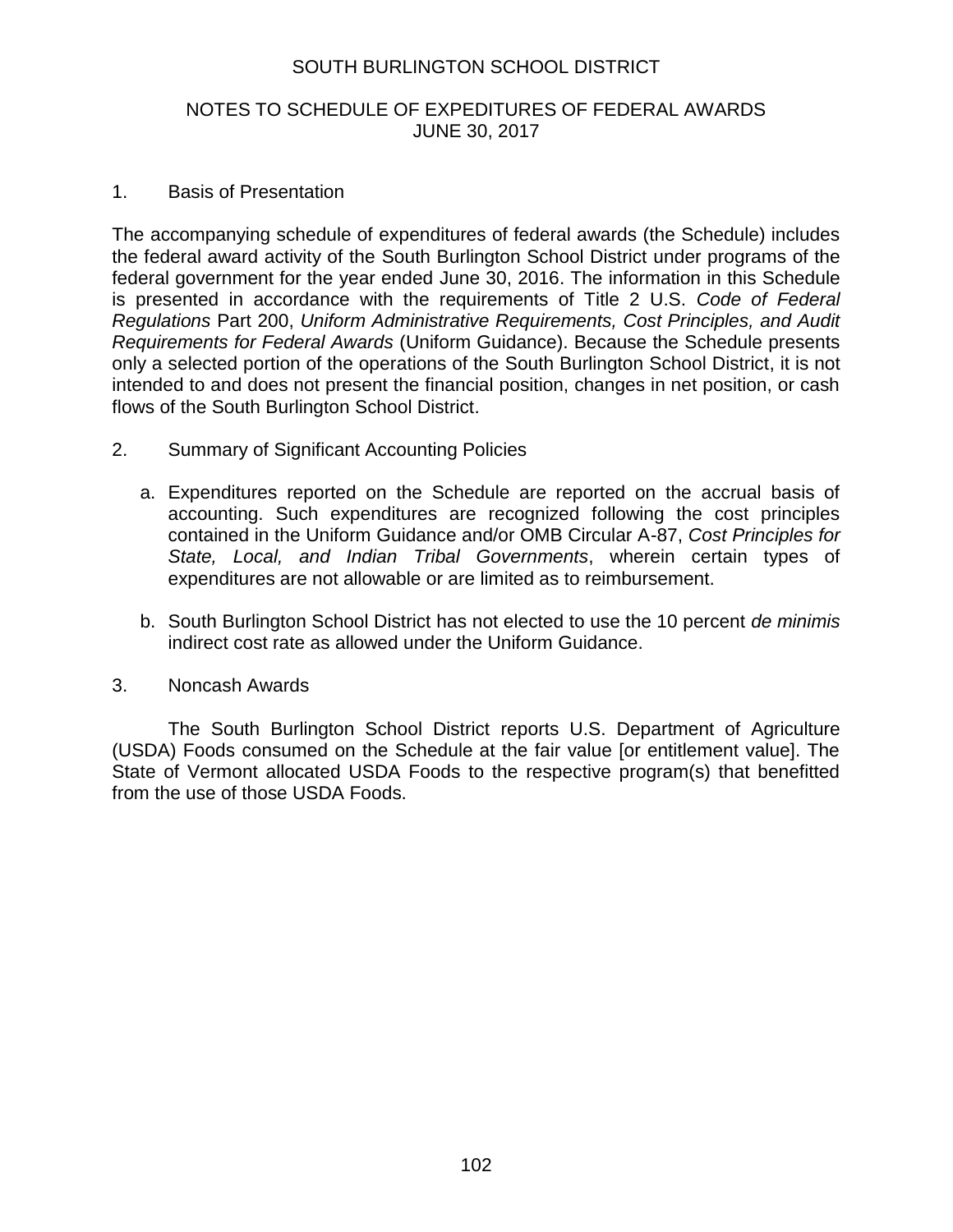

### *Proven Expertise and Integrity*

### INDEPENDENT AUDITORS' REPORT ON INTERNAL CONTROL OVER FINANCIAL REPORTING AND ON COMPLIANCE AND OTHER MATTERS BASED ON AN AUDIT OF FINANCIAL STATEMENTS PERFORMED IN ACCORDANCE WITH *GOVERNMENT AUDITING STANDARDS*

Board of Directors South Burlington School District South Burlington, Vermont

We have audited, in accordance with the auditing standards generally accepted in the United States of America and the standards applicable to financial audits contained in *Government Auditing Standards* issued by the Comptroller General of the United States, the financial statements of the governmental activities, business-type activities, each major fund, and the aggregate remaining fund information of the South Burlington School District as of and for the year ended June 30, 2017, and the related notes to the financial statements, which collectively comprise the South Burlington School District's basic financial statements, and have issued our report thereon dated March 5, 2018.

#### Internal Control Over Financial Reporting

In planning and performing our audit of the financial statements, we considered the South Burlington School District's internal control over financial reporting (internal control) to determine the audit procedures that are appropriate in the circumstances for the purpose of expressing our opinions on the financial statements, but not for the purpose of expressing an opinion on the effectiveness of the South Burlington School District's internal control Accordingly, we do not express an opinion on the effectiveness of the South Burlington School District's internal control.

A *deficiency in internal control* exists when the design or operation of a control does not allow management or employees, in the normal course of performing their assigned functions, to prevent, or detect and correct, misstatements on a timely basis. A *material weakness* is a deficiency, or a combination of deficiencies, in internal control, such that there is a reasonable possibility that a material misstatement of the entity's financial statements will not be prevented, or detected and corrected on a timely basis. A *significant deficiency* is a deficiency, or a combination of deficiencies, in internal control that is less severe than a material weakness, yet important enough to merit attention by those charged with governance.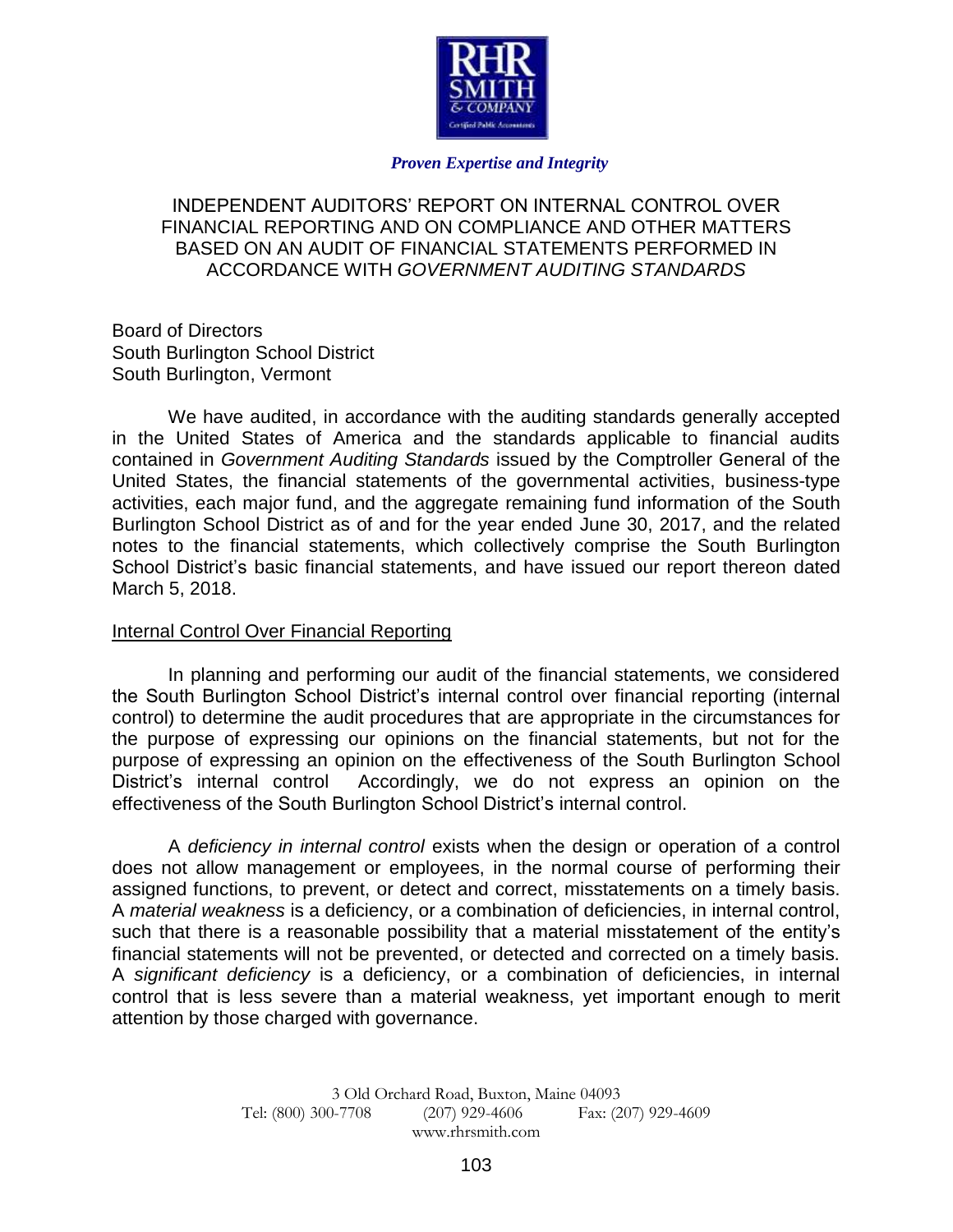Our consideration of internal control was for the limited purpose described in the first paragraph of this section and was not designed to identify all deficiencies in internal control that might be material weaknesses or, significant deficiencies. Given these limitations, during our audit we did not identify any deficiencies in internal control that we consider to be material weaknesses. However, material weaknesses may exist that have not been identified.

#### Compliance and Other Matters

As part of obtaining reasonable assurance about whether the South Burlington School District's financial statements are free from material misstatement, we performed tests of its compliance with certain provisions of laws, regulations, contracts, and grant agreements, noncompliance with which could have a direct and material effect on the determination of financial statement amounts. However, providing an opinion on compliance with those provisions was not an objective of our audit, and accordingly, we do not express such an opinion. The results of our tests disclosed no instances of noncompliance or other matters that are required to be reported under *Government Auditing Standards*.

#### Purpose of this Report

The purpose of this report is solely to describe the scope of our testing of internal control and compliance and the results of that testing, and not to provide an opinion on the effectiveness of the entity's internal control or on compliance. This report is an integral part of an audit performed in accordance with *Government Auditing Standards* in considering the entity's internal control and compliance. Accordingly, this communication is not suitable for any other purpose.

RHR Smith & Company

Buxton, Maine Vermont Registration No. 092.0000697 March 5, 2018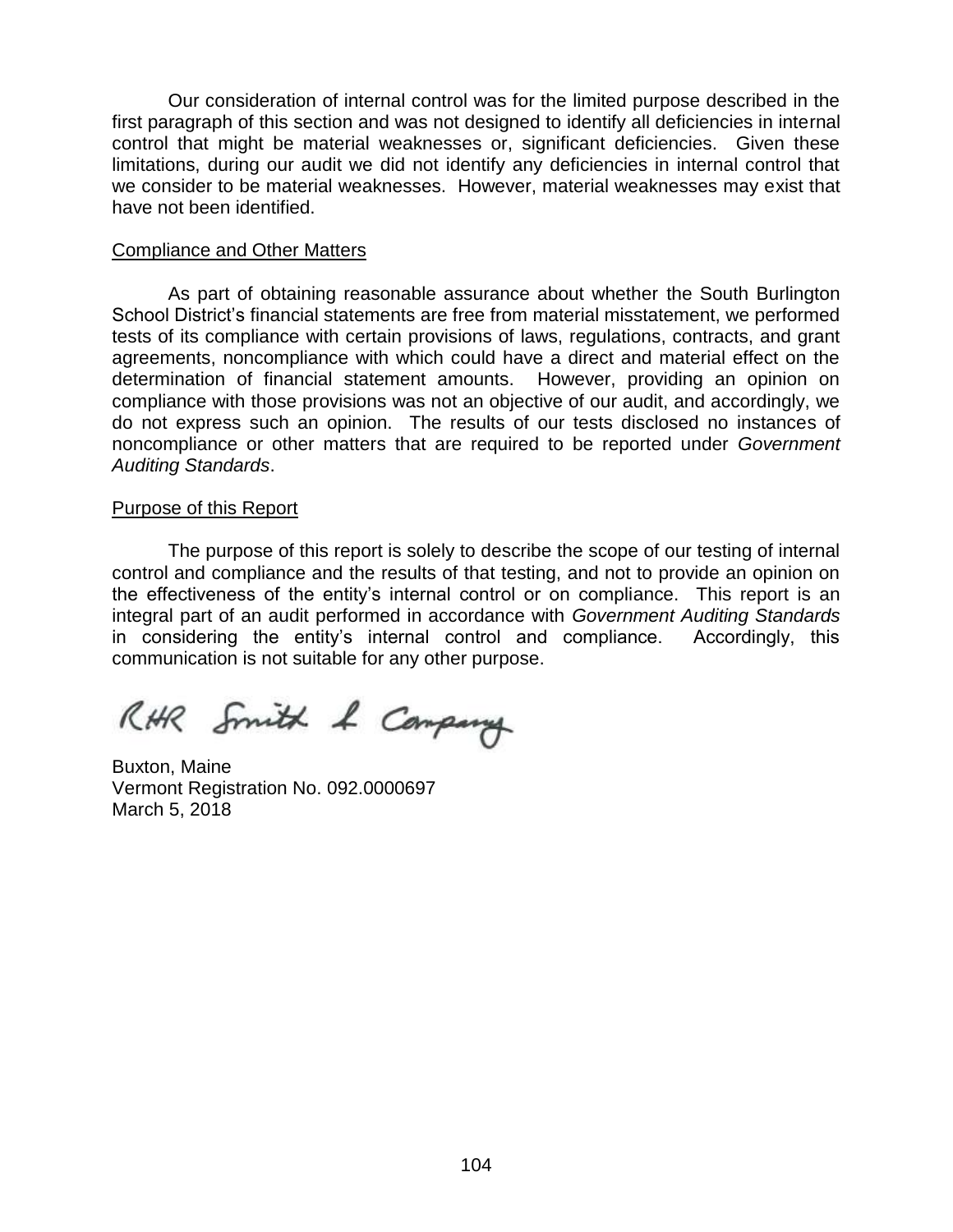

#### *Proven Expertise and Integrity*

### INDEPENDENT AUDITORS' REPORT ON COMPLIANCE FOR EACH MAJOR PROGRAM AND ON INTERNAL CONTROL OVER COMPLIANCE REQUIRED BY UNIFORM GUIDANCE

Board of Directors South Burlington School District South Burlington, Vermont

#### Report on Compliance for Each Major Federal Program

We have audited South Burlington School District's compliance with the types of compliance requirements described in the *OMB Compliance Supplement* that could have a direct and material effect on each of South Burlington School District's major federal programs for the year ended June 30, 2017. South Burlington School District's major federal programs are identified in the summary of auditor's results section of the accompanying schedule of findings and questioned costs.

#### Management's Responsibility

Management is responsible for compliance with the federal statutes, regulations, and the terms and conditions of its federal awards applicable to its federal programs.

### Auditors' Responsibility

Our responsibility is to express an opinion on compliance for each of South Burlington School District's major federal programs based on our audit of the types of compliance requirements referred to above. We conducted our audit of compliance in accordance with auditing standards generally accepted in the United States of America; the standards applicable to financial audits contained in *Government Auditing Standards*, issued by the Comptroller General of the United States; and the audit requirements of Title 2 U.S. Code of Federal Regulations Part 200, *Uniform Administrative Requirements, Cost Principles, and Audit Requirements for Federal Awards* (Uniform Guidance). Those standards and the Uniform Guidance require that we plan and perform the audit to obtain reasonable assurance about whether noncompliance with the types of compliance requirements referred to above that could have a direct and material effect on a major federal program occurred. An audit includes examining, on a test basis, evidence about South Burlington School District's compliance with those requirements and performing such other procedures as we considered necessary in the circumstances.

> 3 Old Orchard Road, Buxton, Maine 04093 Tel: (800) 300-7708 (207) 929-4606 Fax: (207) 929-4609 www.rhrsmith.com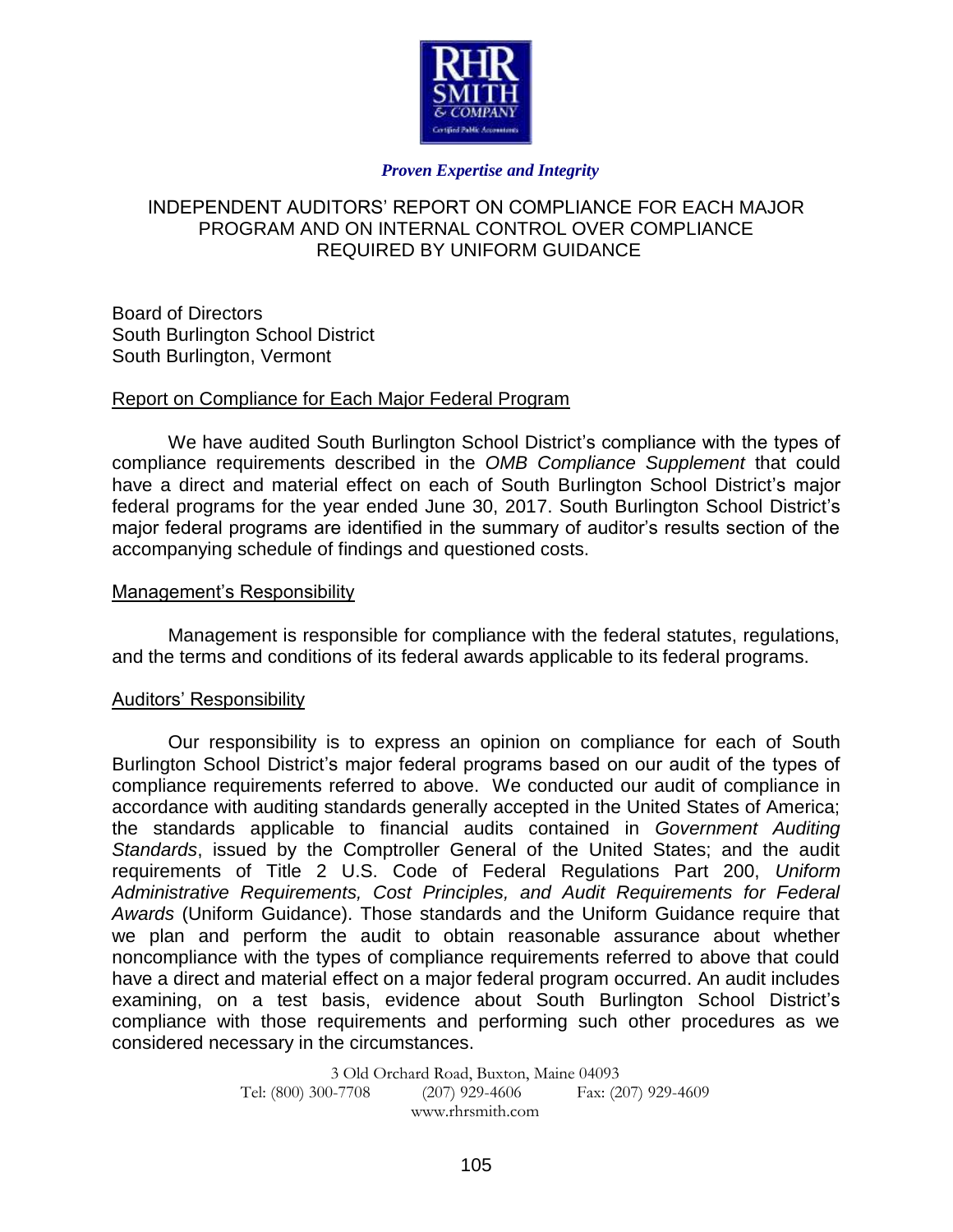We believe that our audit provides a reasonable basis for our opinion on compliance for each major federal program. However, our audit does not provide a legal determination of South Burlington School District's compliance.

### Opinion on Each Major Federal Program

In our opinion, South Burlington School District complied, in all material respects, with the types of compliance requirements referred to above that could have a direct and material effect on each of its major federal programs for the year ended June 30, 2017.

### Report on Internal Control Over Compliance

Management of South Burlington School District is responsible for establishing and maintaining effective internal control over compliance with the types of compliance requirements referred to above. In planning and performing our audit of compliance, we considered South Burlington School District's internal control over compliance with the types of requirements that could have a direct and material effect on each major federal program to determine the auditing procedures that are appropriate in the circumstances for the purpose of expressing an opinion on compliance for each major federal program and to test and report on internal control over compliance in accordance with the Uniform Guidance, but not for the purpose of expressing an opinion on the effectiveness of South Burlington School District's internal control over compliance. Accordingly, we do not express an opinion on the effectiveness of South Burlington School District's internal control over compliance.

A *deficiency in internal control over compliance* exists when the design or operation of a control over compliance does not allow management or employees, in the normal course of performing their assigned functions, to prevent, or detect and correct, noncompliance with a type of compliance requirement of a federal program on a timely basis. A *material weakness in internal control over compliance* is a deficiency, or a combination of deficiencies, in internal control over compliance, such that there is a reasonable possibility that material noncompliance with a type of compliance requirement of a federal program will not be prevented, or detected and corrected, on a timely basis. A *significant deficiency in internal control over compliance* is a deficiency, or a combination of deficiencies, in internal control over compliance with a type of compliance requirement of a federal program that is less severe than a material weakness in internal control over compliance, yet important enough to merit attention by those charged with governance.

Our consideration of internal control over compliance was for the limited purpose described in the first paragraph of this section and was not designed to identify all deficiencies in internal control over compliance that might be material weaknesses or significant deficiencies. We did not identify any deficiencies in internal control over compliance that we consider to be material weaknesses. However, material weaknesses may exist that have not been identified.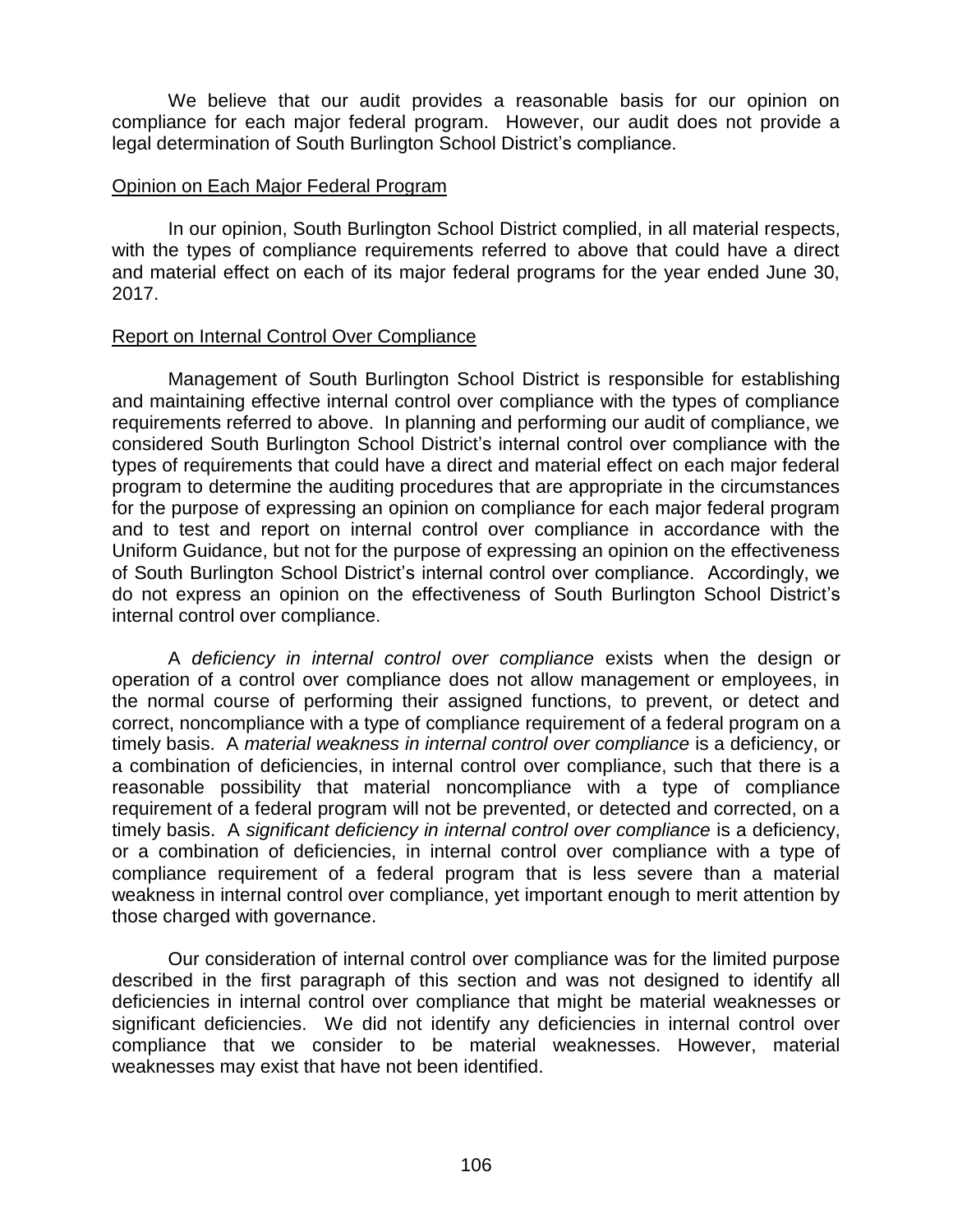The purpose of this report on internal control over compliance is solely to describe the scope of our testing of internal control over compliance and the results of that testing based on the requirements of the Uniform Guidance. Accordingly, this communication is not suitable for any other purpose.

RHR Smith & Company

Buxton, Maine Vermont Registration No. 092.0000697 March 5, 2018